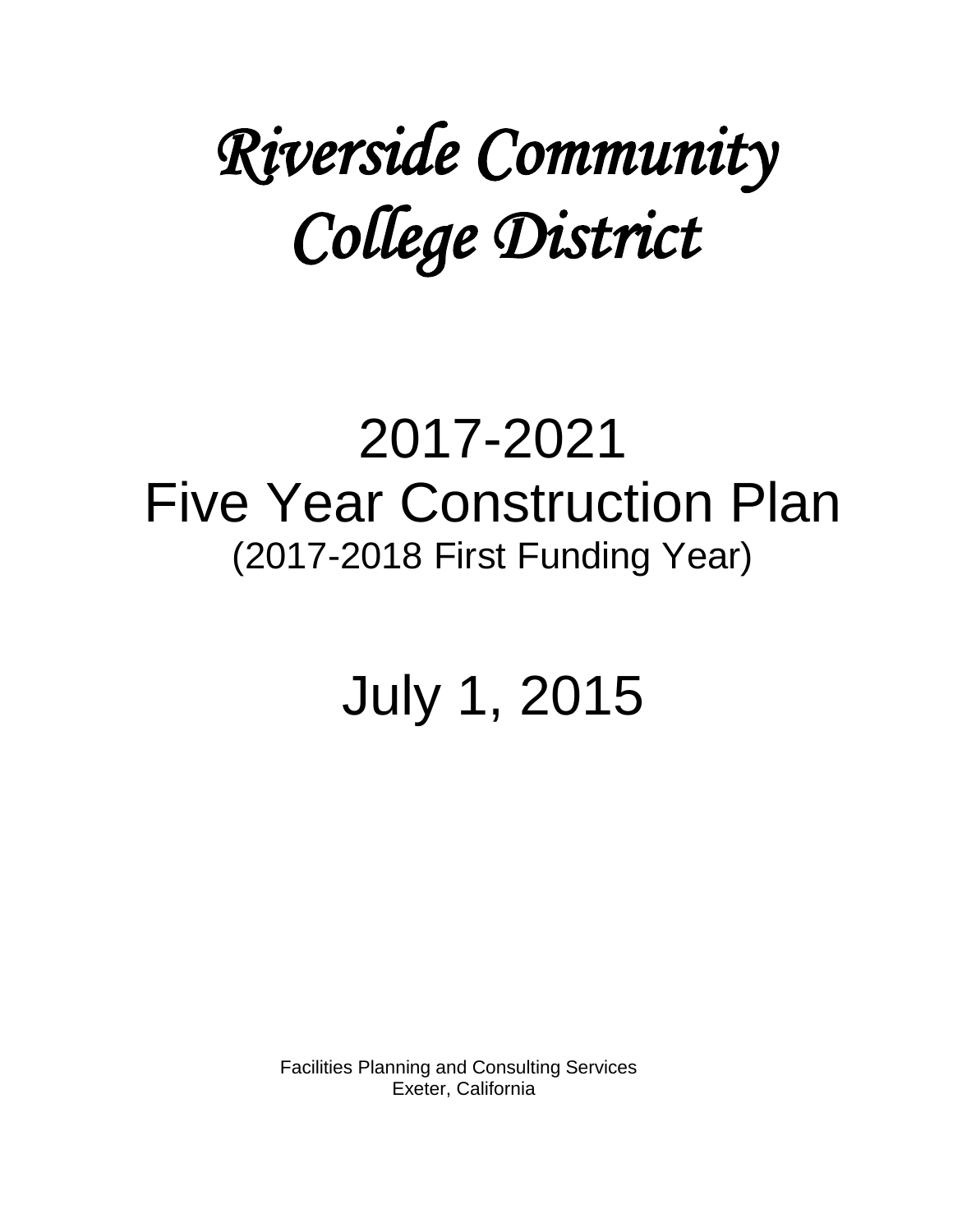### 2017-21 FIVE YEAR CAPITAL OUTLAY PLAN ( 2 0 1 7 - 1 8 F I R S T F U N D I N G Y E A R )

#### **Riverside CCD**

Prepared in reference to the Community College Construction Act of 1980

and

approved on behalf of the local governing board for submission to the office of the Chancellor, California Community Colleges

| iane |  |
|------|--|
|      |  |

Michael L. Burke, Ph.D. (Chief Executive Officer or their designee)

| Title | Chancellor |
|-------|------------|
|       |            |
|       |            |

*Date* 

*Contact Person* Chris Carlson

*Telephone* (951) 222-8201

Date Received at Chancellor's Office Chancellor's Office **reviewed** by **chancellor's Office**  $\mathbb{R}^n$ 

Notice of Approval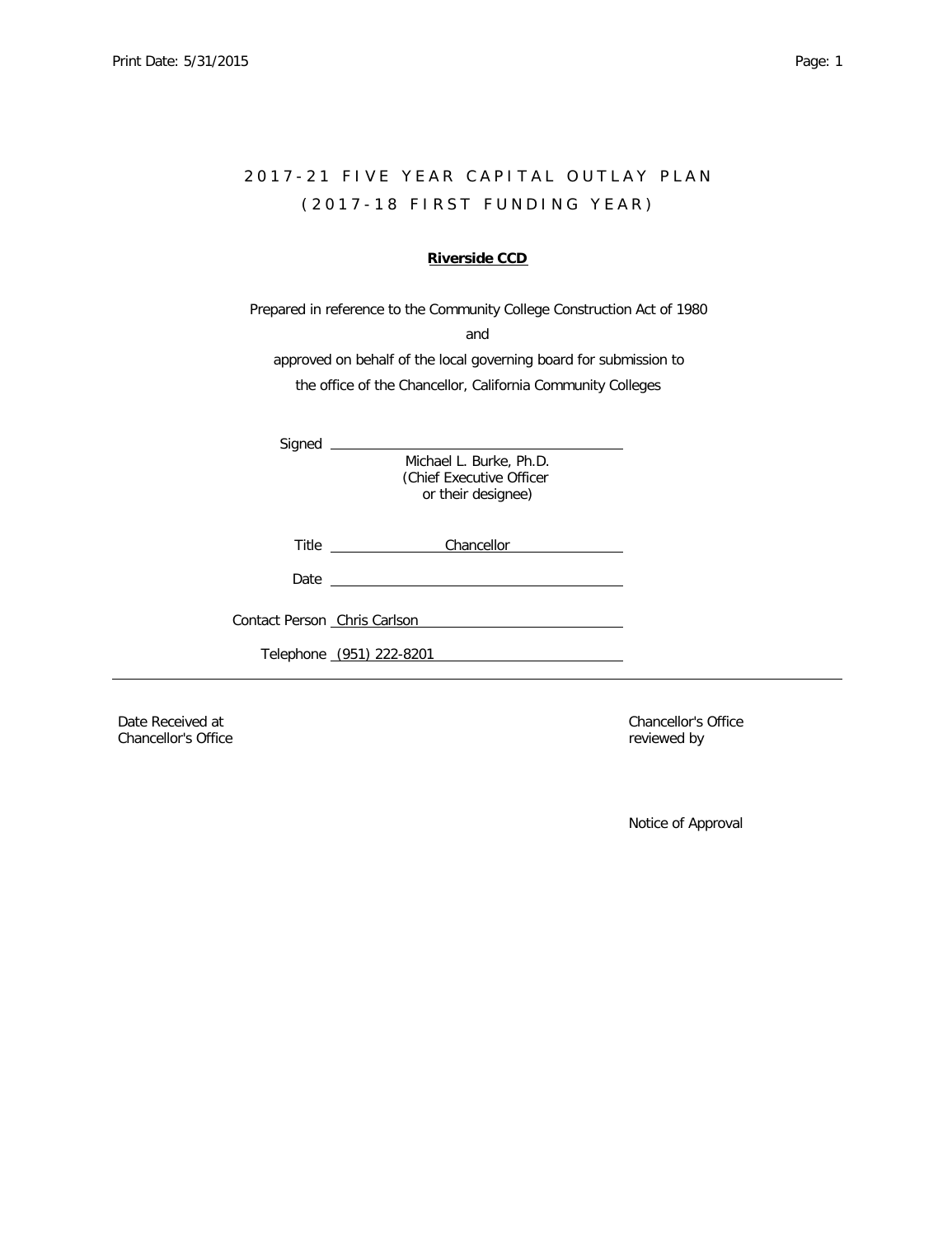|  |  | Calif. Comm. Colleges |
|--|--|-----------------------|
|--|--|-----------------------|

#### Five Year Construction Plan 5/31/2015 **Inventory of Land** Riverside CCD Page 3

List the address and acreage of every land unit owned by the district (Education Code 81821(e)). Please identify all locations, both on-campus and off-campus, grouped according to their "parent" institution. In the event the list is long or complicated, please substitute copies of college bulletins or other notices to the public which display similar information. The list should be current as of October the prior year

| Address                                                                                    | Acreage |  |
|--------------------------------------------------------------------------------------------|---------|--|
| Moreno Valley College<br>16130 Lasselle Street<br>Moreno Valley, CA 92551                  | 132.0   |  |
| Norco College<br>2001 Third Street<br>Norco, CA 92860                                      | 141.0   |  |
| Riverside City College<br>4800 Magnolia Avenue<br>Riverside, CA 92506                      | 118.0   |  |
| <b>District Offices</b><br>1533 Spruce Street<br>Riverside, CA<br>92507                    | 1.1     |  |
| Land Owned<br>3801 Market Street<br>Riverside, CA 92501                                    | 4.0     |  |
| Center for Social Justice and Civil Liberties<br>3855 Market Street<br>Riverside, CA 92501 | 0.5     |  |
| Stokoe Innovative Learning Center<br>4501 Ambs Drive<br>Riverside, CA 92593                | 5.0     |  |

#### **Legislative Districts**

| Campus                                    | Assembly | Senate | <b>House</b> |
|-------------------------------------------|----------|--------|--------------|
|                                           |          |        |              |
| Riverside City College                    |          |        |              |
| Moreno Valley College                     | 61       |        |              |
| Norco College                             | 60       | 31     |              |
| Riverside District Administrative Office* |          |        |              |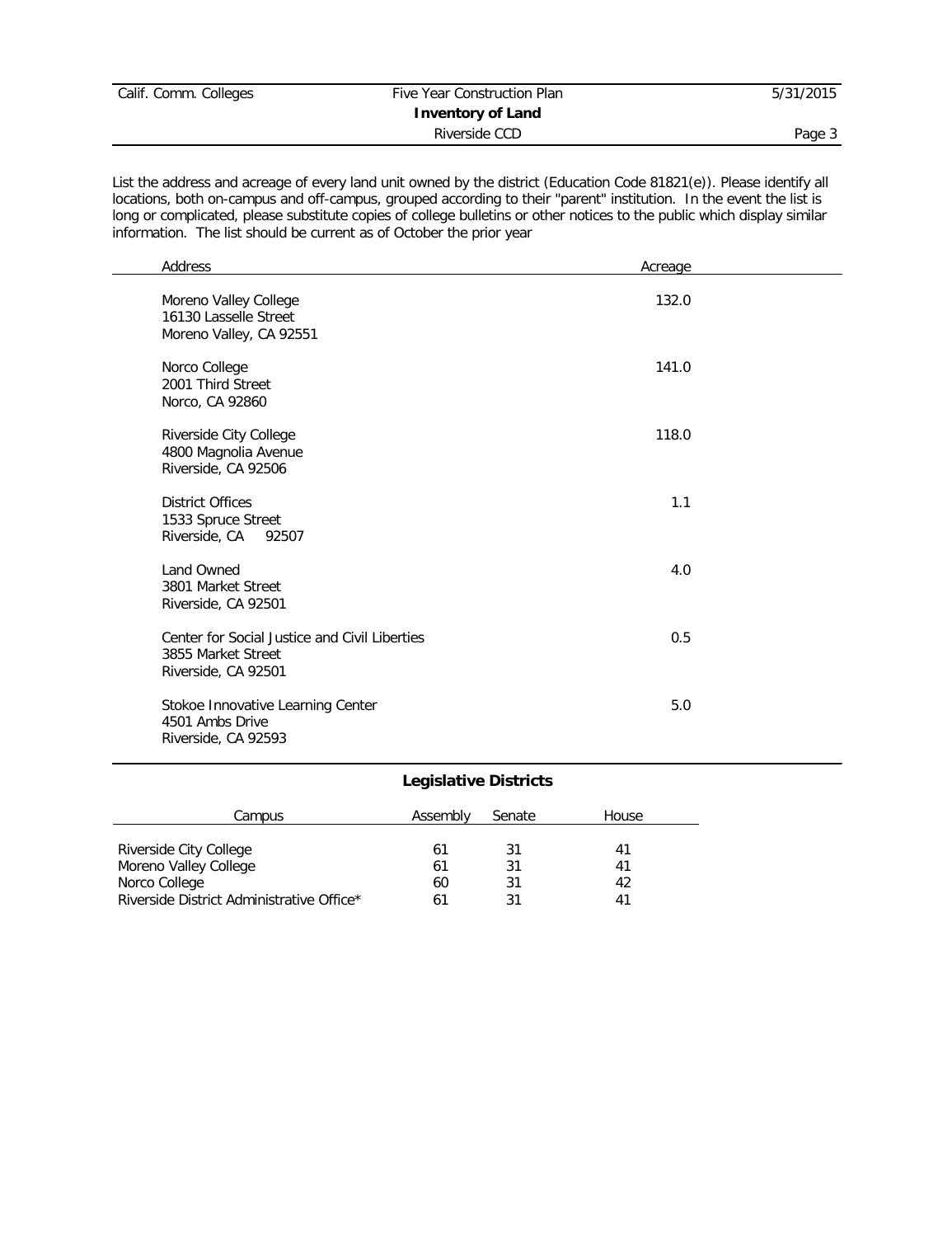#### **Address**

Ben Clark Training Center 3423 Davis Avenue Riverside, CA 92518

Culinary Academy 1151 Spruce Street Riverside, CA 92507

Moreno Valley College 16130 Lasselle Street Moreno Valley, CA 92551

Norco College 2001 Third Street Norco, CA 92860

Riverside City College 4800 Magnolia Avenue Riverside, CA 92506

Grove Community Church 5230 Victoria Riverside, CA 92506

Janet Goeske Center 5257 Sierra Street Riverside, CA 92504

Moreno Valley Senior Center 25075 Fir Avenue Moreno Valley, CA 92553

Park Field 16130 Lasselle Street Moreno Valley, CA 92551

Rubidoux High School 4250 Opal Street Riverside, CA 92509

Tyler Springs Apartment Homes for Seniors 1046 Indiana Avenue Riverside, CA 92503

Fitness 19 16080 Perris Blvd Moreno Valley, CA 92551

Stokoe Elementary School 4501 Ambs Drive Riverside, CA 92505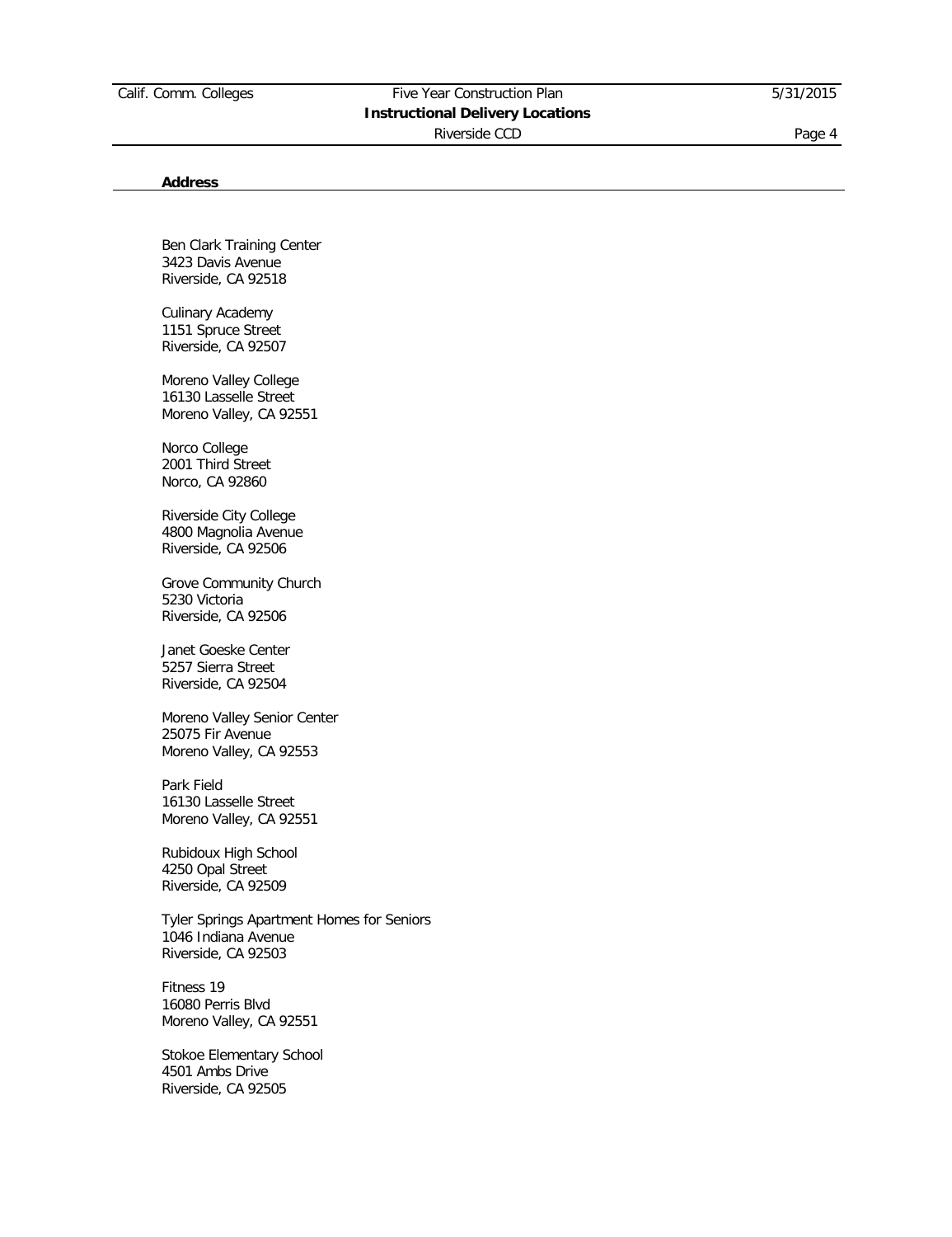#### **Address**

Vista Del Lago High School 15150 Laselle Street Moreno Valley, CA 92553

John F. Kennedy Middle College 1951 Third Street Norco, CA 92860

Magnolia Presbyterian Church 7200 Magnolia Avenue Riverside, CA 92504

Cambria at Riverwalk 4725 Sierra Vista Drive Riverside, CA 92505

Arrowhead Regional Medical Center 400 North Pepper Avenue Colton, CA 92324-1819

Chapman Convalescent Hospital 4301 Caroline Court Riverside, CA 92506-2902

Cypress Gardens Convalescent Hospital 9025 Colorado Avenue Riverside, CA 92503-2157

DaVita Dialysis Center Magnolia West 11161 Magnolia Avenue Riverside, CA 92505-3605

DaVita Riverside Dialysis Clinic #880 4361 Latham Street, Suite 100 Riverside, CA 92501-1767

First Christian Nursery School 4055 Jurupa Avenue Riverside, CA 92506

Heartland Home Healthcare & Hospice 1700 Iowa Avenue, Suite 280 Riverside, CA 92507-2420

Hernandez Small Family Home 1566 Heather Lane Riverside, CA 92504-5517

Jurupa Family Care Center 9415 Mission Blvd Riverside, CA 92509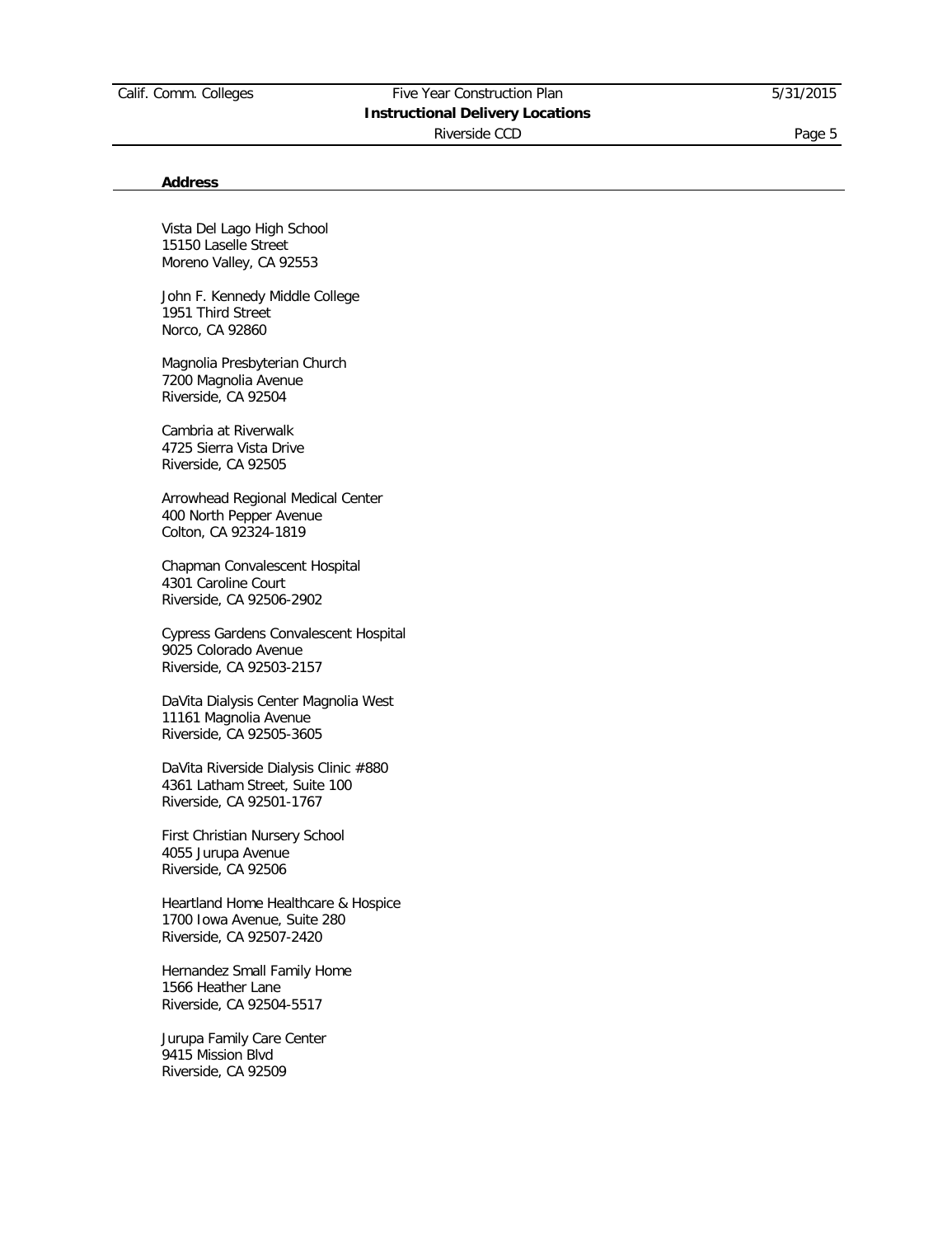#### **Address**

Kaiser Permanente Medical Center 10800 Magnolia Avenue Riverside, CA 92505-3045

Loma Linda University Medical Center 11234 Anderson Street Loma Linda, CA 92354-2804

Riverside Neighborhood Health Center 7140 Indiana Avenue Riverside, CA 92504-4544

Parkview Community Hospital Medical Center 3865 Jackson Street Riverside, CA 92503-3919

Patton State Hospital 3102 East Highland Avenue Patton, CA 92369-7813

Palm Terrace Care Center 11162 Palm Terrace Lane Riverside, CA 92595-2338

Riverside Center for Behavioral Medicine 5900 Brockton Avenue Riverside, CA 92506-1862

Riverside Community Hospital 4445 Magnolia Avenue Riverside, CA 92501-4135

Riverside County Regional Medical Center-ITF 9990 County Farm Road, Suite 1 Riverside, CA 92503-3542

Riverside County Regional Medical Center 26520 Cactus Avenue Moreno Valley, CA 92555-3927

Redlands Community Hospital 350 Terracina Blvd Redlands, CA 92373-4850

Rubidoux Family Care Center 5256 Mission Blvd Riverside, CA 92509-4624

Riverside Medical Clinic 7160 Brockton Avenue Riverside, CA 92506-3912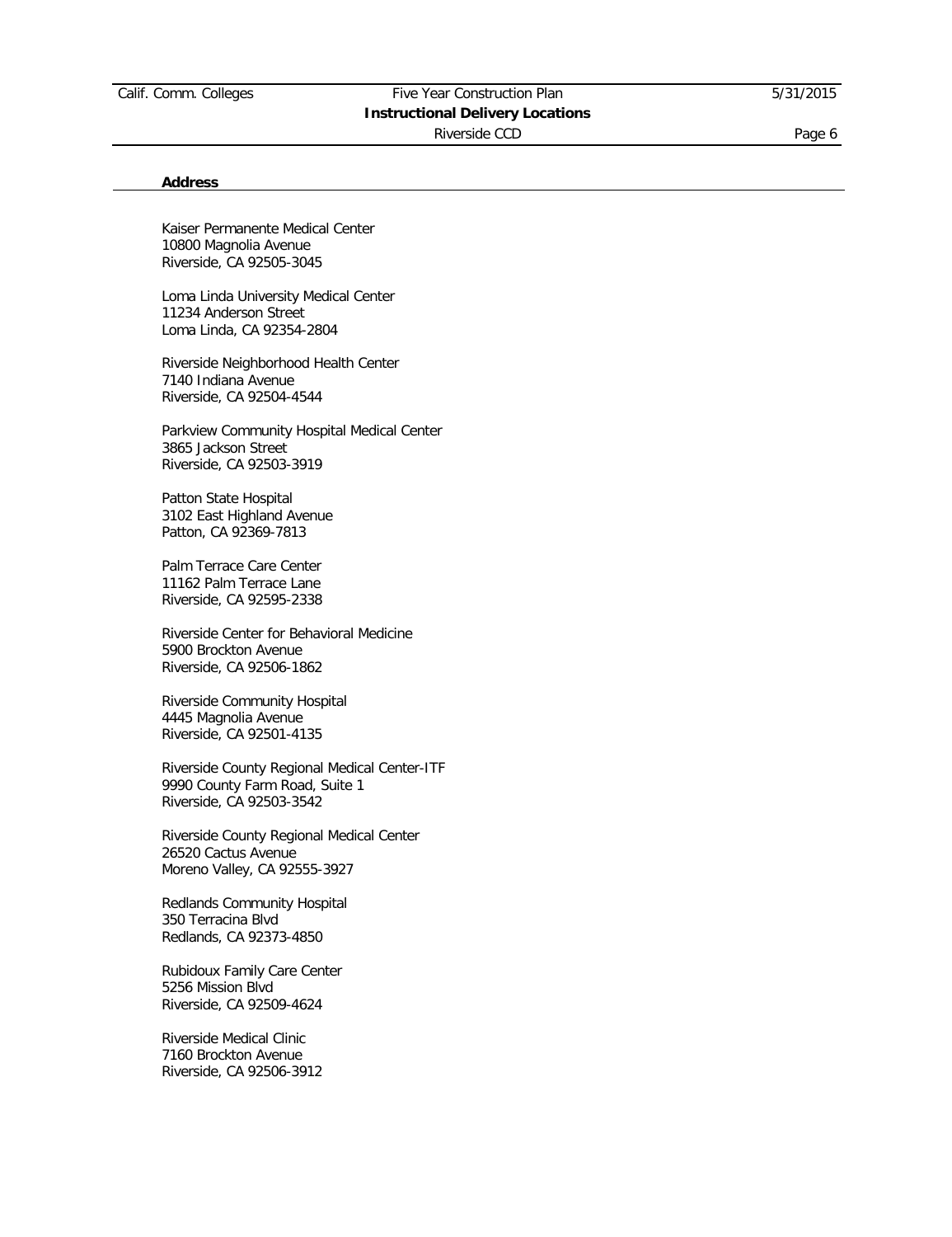#### **Address**

Riverside Medical Clinic-Arlington 3660 Arlington Avenue Riverside, CA 92506-3912

Riverside Medical Clinic-Jurupa Office 6250 Clay Street Riverside, CA 92509-6005

Riverside Medical Clinic-Canyon Springs 6405 Day Street Riverside, CA 92507-0901

Riverside Medical Clinic-Eye Care Center 7117 Brockton Avenue Riverside, CA 92506-4288

RUSD-Central Middle School 4795 Magnolia Avenue Riverside, CA 92506

St. Bernandine Medical Center 2101 North Waterman Avenue San Bernardino, CA 92404-4836

Totally Kids Speciality Healthcare 1720 Mountain View Avenue Loma Linda, CA 92354-1727

VA Loma Linda Healthcare System 11201 Benton Street Loma Linda, CA 92357-1000

Visiting Nurses Association of the Inland Counties 6235 River Crest Drive Riverside, CA 92508-0758

Vista Pacifica Center& Vista Pacifica Convalescent 3674 Pacific Avenue Jurupa Valley, CA

Vista Pacifica Center Enterprises 3662 Pacifica Avenue Riverside, CA 92509-1948

International Rectifier - Temecula 41915 Business Park Drive Temecula, CA 92590

Ben Clark Training Center - Law 16791 Davis Avenue Riverside, CA 92518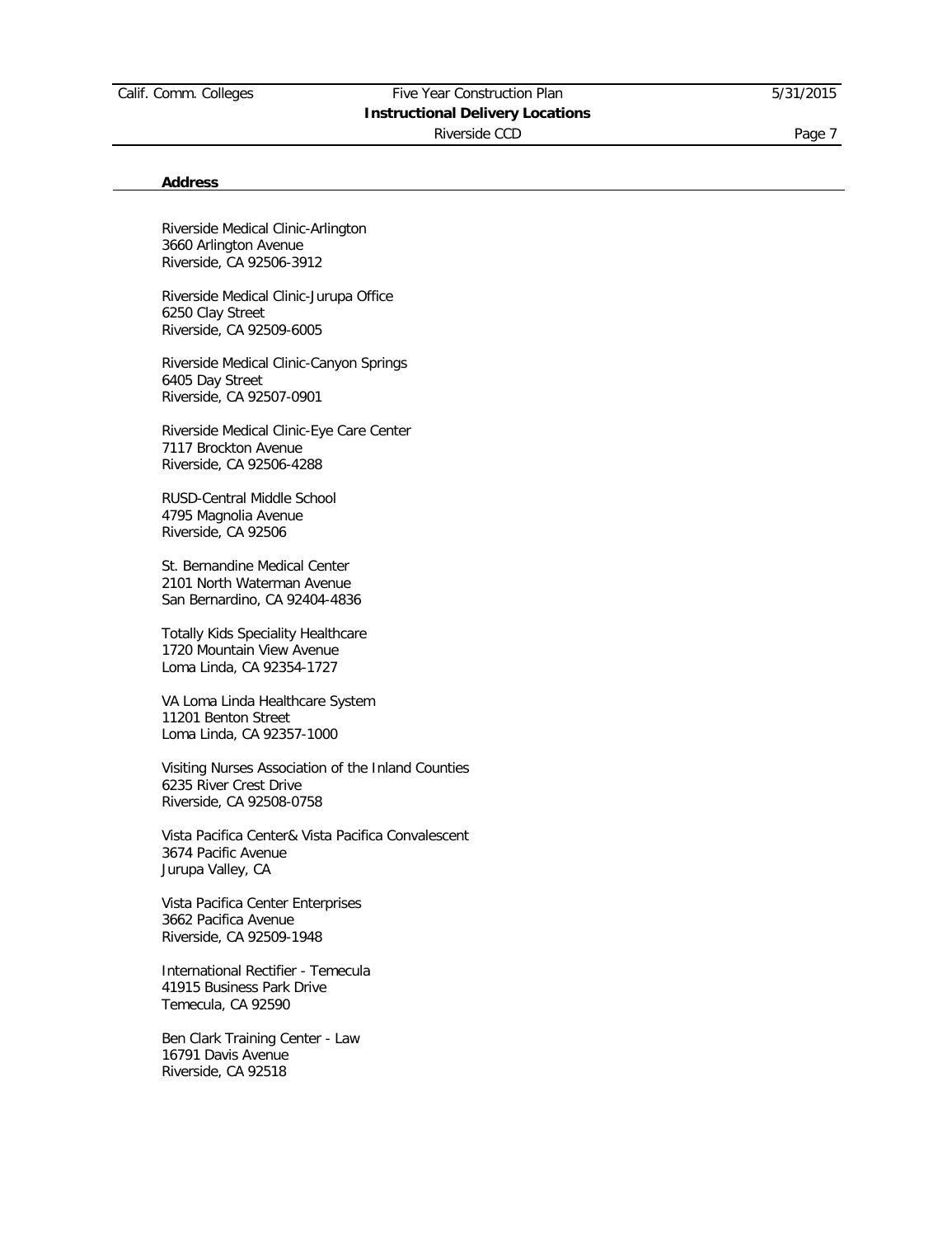#### **Address**

Ben Clark Training Center - Fire & EMS 16888 Bundy Avenue Riverside, CA 92518

Stokoe Innovative Learning Center 4501 Ambs Drive Riverside, CA 92593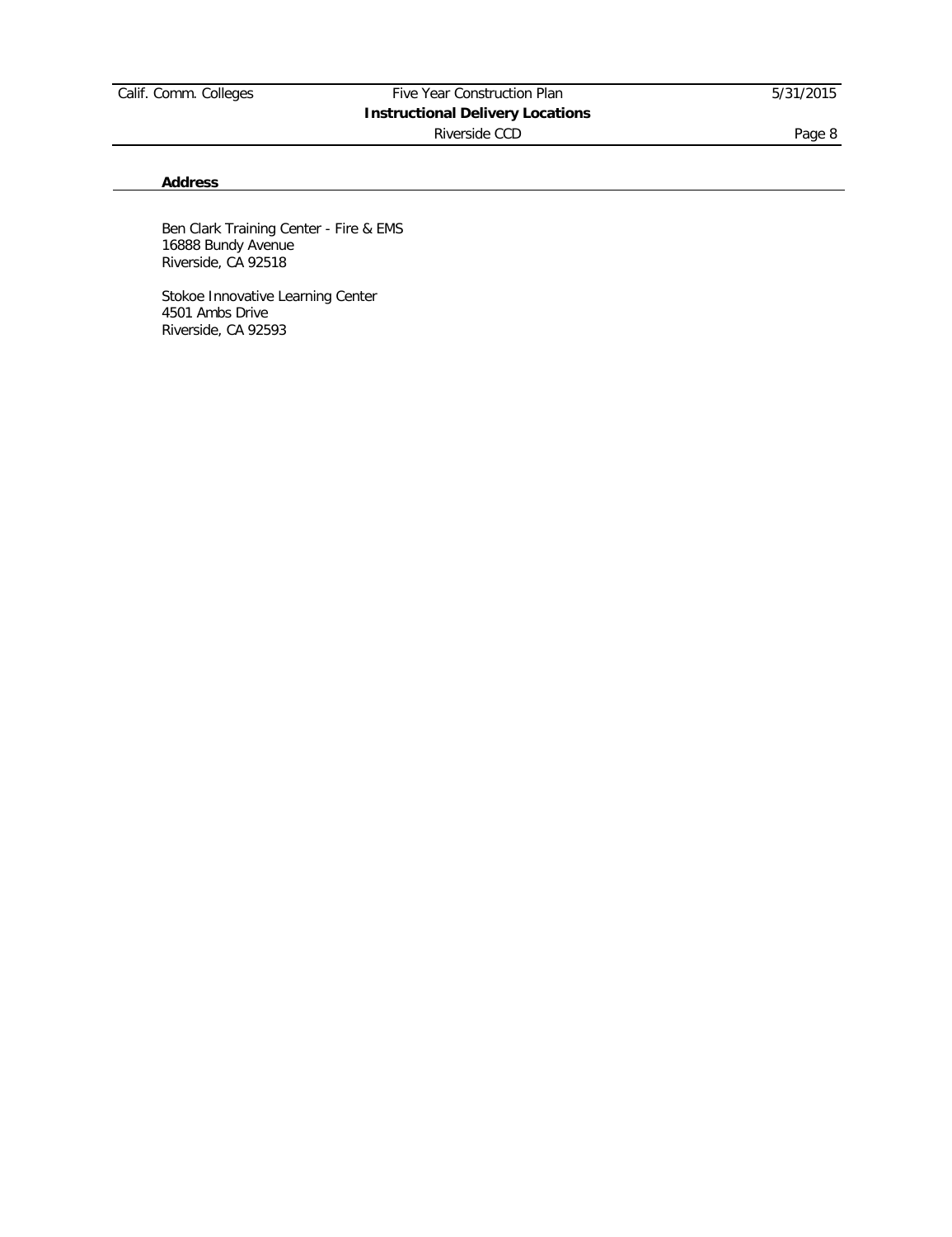#### Calif. Comm. Colleges Five Year Construction Plan 5/31/2015 **District Projects Priority Order**

| No. | Project    | Occupancy                                                                                            |                   |                                              |           |                                      | Schedule of Funds                     |                        |                       |           |
|-----|------------|------------------------------------------------------------------------------------------------------|-------------------|----------------------------------------------|-----------|--------------------------------------|---------------------------------------|------------------------|-----------------------|-----------|
|     | <b>ASF</b> | <b>Total Cost</b>                                                                                    | Source            | 2015/2016                                    | 2016/2017 | 2017/2018                            | 2018/2019                             | 2019/2020              | 2020/2021             | 2021/2022 |
|     | 0          | 1 WHEELOCK GYMNASIUM, SEISMIC RE Riverside City College<br>2011/2012<br>\$9,165,000<br>\$7,450,000   | State<br>NonState |                                              |           |                                      |                                       |                        |                       |           |
|     |            | 2 NURSING / SCIENCE BUILDING<br>2011/2012<br>\$44,895,000<br>\$11,945,000                            | State<br>NonState | Riverside City College                       |           |                                      |                                       |                        |                       |           |
|     |            | 3 PH III-STUDENT ACADEMIC SERVICES Moreno Valley College<br>2013/2014<br>\$14,036,000<br>\$5,473,000 | State<br>NonState |                                              |           |                                      |                                       |                        |                       |           |
| 4   | 1,500      | NETWORK OPERATIONS CENTER (NO<br>2015/2016<br>\$3,524,000                                            | NonState          | Moreno Valley College                        |           |                                      |                                       |                        |                       |           |
| 5.  | 12,476     | CULINARY ARTS ACADEMY & DISTRIC<br>2015/2016<br>\$34,048,761                                         | NonState          | Riverside City College<br>(E)<br>\$2,535,425 |           |                                      |                                       |                        |                       |           |
|     | 15,678     | 6 STUDENT SERVICES/ADMINISTRATIO<br>2016/2017<br>\$25,925,000                                        | NonState          | Riverside City College                       |           |                                      |                                       |                        |                       |           |
|     | 18,902     | 7 COIL SCHOOL FOR THE ARTS<br>2016/2017<br>\$43,088,000                                              | NonState          | Riverside City College                       |           |                                      |                                       |                        |                       |           |
| 8   | 17,049     | LIBRARY LEARNING CENTER (LLC)<br>2020/2021<br>\$29,595,000                                           | State             | Moreno Valley College                        |           | (P)(W)<br>\$2,087,000                | (C)(E)<br>\$27,508,000                |                        |                       |           |
| 9   | 82,776     | MULTIMEDIA AND ARTS CENTER (MA<br>2020/2021<br>\$79,085,000<br>\$1,984,000                           | State<br>NonState | Norco College                                |           | (P)(W)<br>\$5,285,000<br>\$138,000   | (C)(E)<br>\$73,800,000<br>\$1,846,000 |                        |                       |           |
|     | -87        | 10 MAC SECONDARY EFFECTS<br>2020/2021<br>\$200,000                                                   | NonState          | Norco College                                |           |                                      |                                       | (P)(W)                 | (C)(E)<br>\$200,000   |           |
|     | $-7,176$   | 11 BUSINESS EDUCATION REPURPOSE<br>2021/2022<br>\$5,294,000                                          | NonState          | Riverside City College                       |           |                                      |                                       | (P)(W)<br>\$463,000    | (C)(E)<br>\$4,831,000 |           |
|     | 470        | 12 LIFE SCIENCE/PHYSICAL SCIENCE RE<br>2021/2022<br>\$31,564,000<br>\$4,478,000                      | State<br>NonState | Riverside City College                       |           | (P)(W)<br>\$1,313,000<br>\$1,312,000 | (C)(E)<br>\$30,251,000<br>\$3,166,000 |                        |                       |           |
|     | 19,272     | 13 LIBRARY/LEARNING RESOURCE CENT<br>2021/2022<br>\$22,421,000                                       | State             | Norco College                                |           |                                      | (P)(W)<br>\$1,648,000                 | (C)(E)<br>\$20,773,000 |                       |           |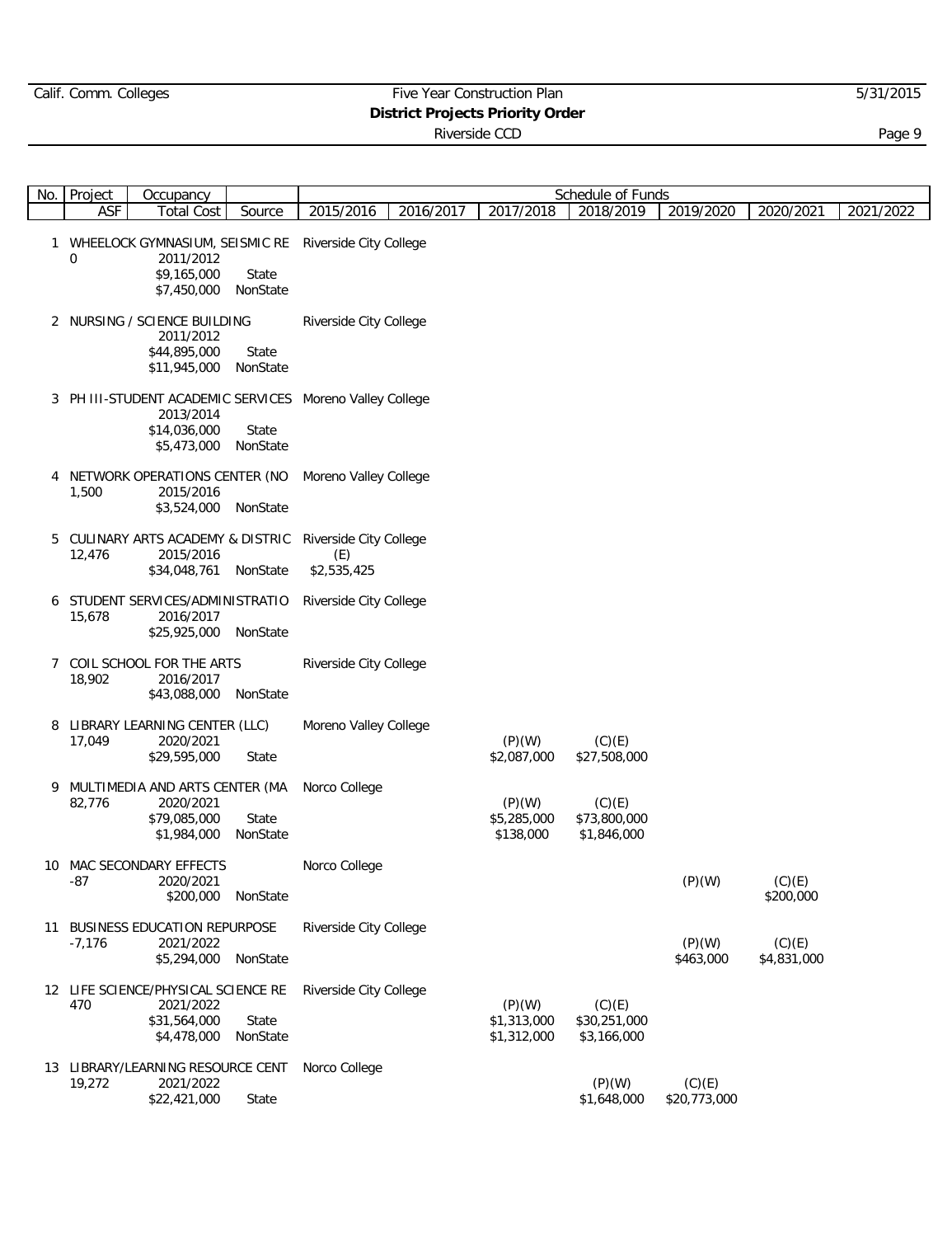#### Calif. Comm. Colleges Five Year Construction Plan 5/31/2015 **District Projects Priority Order**

| No. | Project    | Occupancy                                                                           |                   |                        |           |           | Schedule of Funds                 |                                     |                               |           |
|-----|------------|-------------------------------------------------------------------------------------|-------------------|------------------------|-----------|-----------|-----------------------------------|-------------------------------------|-------------------------------|-----------|
|     | <b>ASF</b> | Total Cost                                                                          | Source            | 2015/2016              | 2016/2017 | 2017/2018 | 2018/2019                         | 2019/2020                           | 2020/2021                     | 2021/2022 |
|     | 14,335     | 14 COSMETOLOGY BUILDING<br>2022/2023<br>\$19,150,000<br>\$1,592,000                 | State<br>NonState | Riverside City College |           |           | (P)(W)<br>\$841,000<br>\$800,000  | (C)<br>\$17,786,000<br>\$292,000    | (E)<br>\$523,000<br>\$500,000 |           |
| 15  | 25.213     | NATURAL SCIENCE BUILDING<br>2022/2023<br>\$31,514,000                               | State             | Moreno Valley College  |           |           | (P)(W)<br>\$2,312,000             | (C)(E)<br>\$29,202,000              |                               |           |
| 16  | 41,319     | CENTER FOR HUMAN PERFORMANCE<br>2022/2023<br>\$26,213,000<br>\$1,081,000            | State<br>NonState | Moreno Valley College  |           |           | (P)(W)<br>\$2,333,000<br>\$91,000 | (C)(E)<br>\$23,880,000<br>\$990,000 |                               |           |
| 17  | 29,847     | CENTER FOR HUMAN PERFORMANCE<br>2022/2023<br>\$23,419,000                           | State             | Norco College          |           |           | (P)(W)<br>\$1,930,000             | (C)(E)<br>\$21,489,000              |                               |           |
| 18  | 9,558      | STUDENT SERVICES REMODEL FOR E<br>2022/2023<br>\$4,974,000                          | State             | Norco College          |           |           |                                   | (P)(W)<br>\$491,000                 | (C)(E)<br>\$4,483,000         |           |
| 19  | 1,600      | CENTER FOR HUMAN PERFORMANCE<br>2022/2023<br>\$7,646,000                            | State             | Norco College          |           |           |                                   | (P)(W)<br>\$632,000                 | (C)(E)<br>\$7,014,000         |           |
| 20  | 11,187     | BEN CLARK PUBLIC SAFETY TRAINING Moreno Valley College<br>2022/2023<br>\$10,999,000 | NonState          |                        |           |           |                                   | (P)(W)<br>\$939,000                 | (C)(E)<br>\$10,060,000        |           |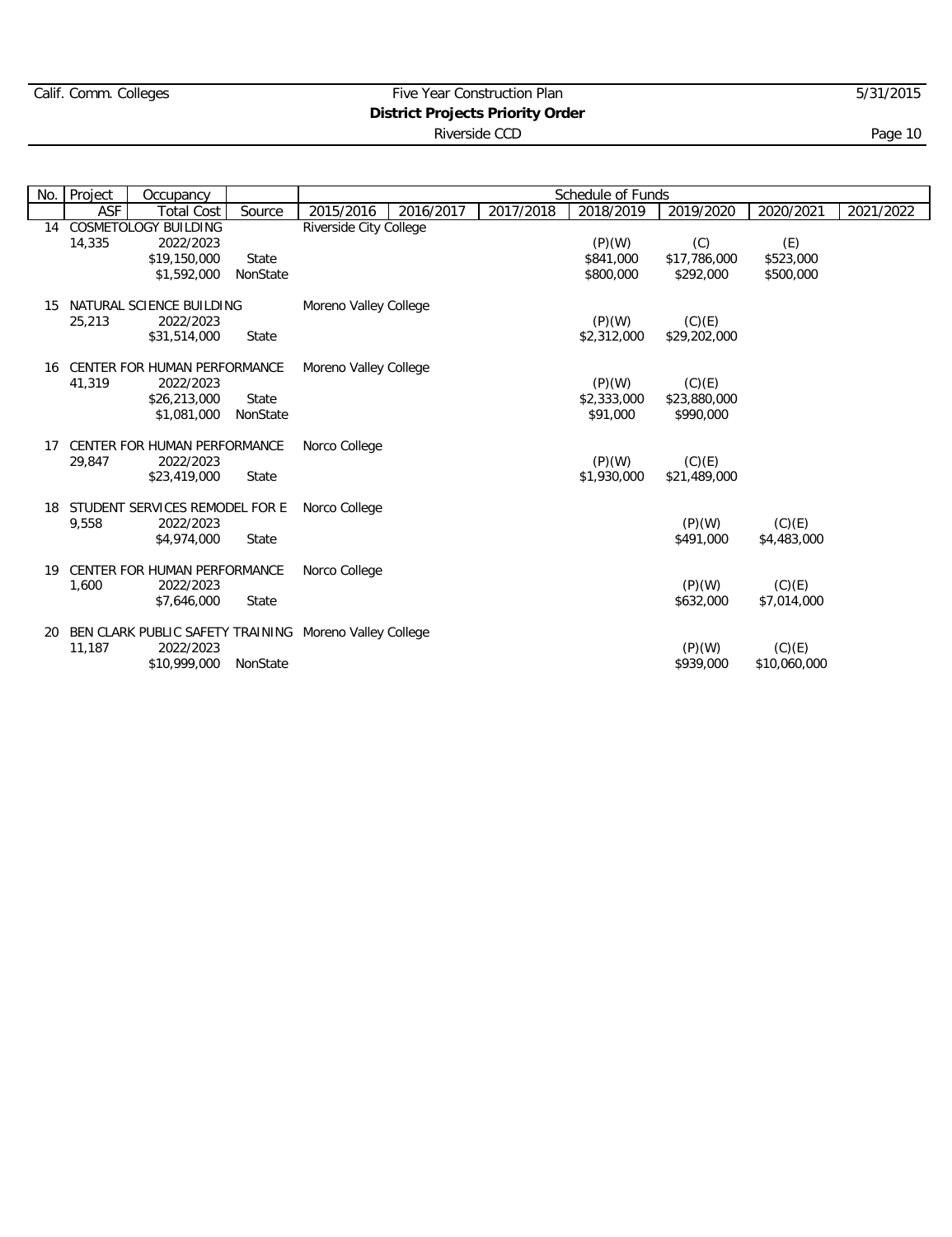## Calif. Comm. Colleges **Five Year Construction Plan** 5/31/2015

**District Lecture Capacity/Load Ratios**

| No. Project                                                                                  |           |                 |           |           |           |                 |                 |                 |
|----------------------------------------------------------------------------------------------|-----------|-----------------|-----------|-----------|-----------|-----------------|-----------------|-----------------|
| <b>WSCH</b><br>Lect ASF                                                                      | Occupancy | 2016/2017       | 2017/2018 | 2018/2019 | 2019/2020 | 2020/2021       | 2021/2022       | 2022/2023       |
| 5 CULINARY ARTS ACADEMY & DISTRICT OFFICE BLDG<br>5,963<br>2,558<br>Riverside City College   | 2015/2016 |                 |           |           |           |                 |                 |                 |
| 6 STUDENT SERVICES/ADMINISTRATION BUILDING<br>938<br>2,186<br>Riverside City College         | 2016/2017 | 360,942<br>118% |           |           |           |                 |                 |                 |
| 7 COIL SCHOOL FOR THE ARTS<br>933<br>2,175<br>Riverside City College                         | 2016/2017 | 363,117<br>118% |           |           |           |                 |                 |                 |
| 8 LIBRARY LEARNING CENTER (LLC)<br>$-887$<br>$-2,068$<br>Moreno Valley College               | 2020/2021 |                 |           |           |           | 361,049<br>103% |                 |                 |
| 9 MULTIMEDIA AND ARTS CENTER (MAC)<br>7,751<br>18,068<br>Norco College                       | 2020/2021 |                 |           |           |           | 379,117<br>108% |                 |                 |
| 10 MAC SECONDARY EFFECTS<br>11,955<br>27,867<br>Norco College                                | 2020/2021 |                 |           |           |           | 406,984<br>116% |                 |                 |
| 11 BUSINESS EDUCATION REPURPOSE<br>$-5,525$<br>$-12,879$<br>Riverside City College           | 2021/2022 |                 |           |           |           |                 | 394,105<br>110% |                 |
| 12 LIFE SCIENCE/PHYSICAL SCIENCE RECONSTRUCTION<br>4,360<br>10,163<br>Riverside City College | 2021/2022 |                 |           |           |           |                 | 404,268<br>113% |                 |
| 14 COSMETOLOGY BUILDING<br>$-592$<br>$-1,380$<br>Riverside City College                      | 2022/2023 |                 |           |           |           |                 |                 | 402,888<br>110% |
| 15 NATURAL SCIENCE BUILDING<br>$-400$<br>$-932$<br>Moreno Valley College                     | 2022/2023 |                 |           |           |           |                 |                 | 401,956<br>110% |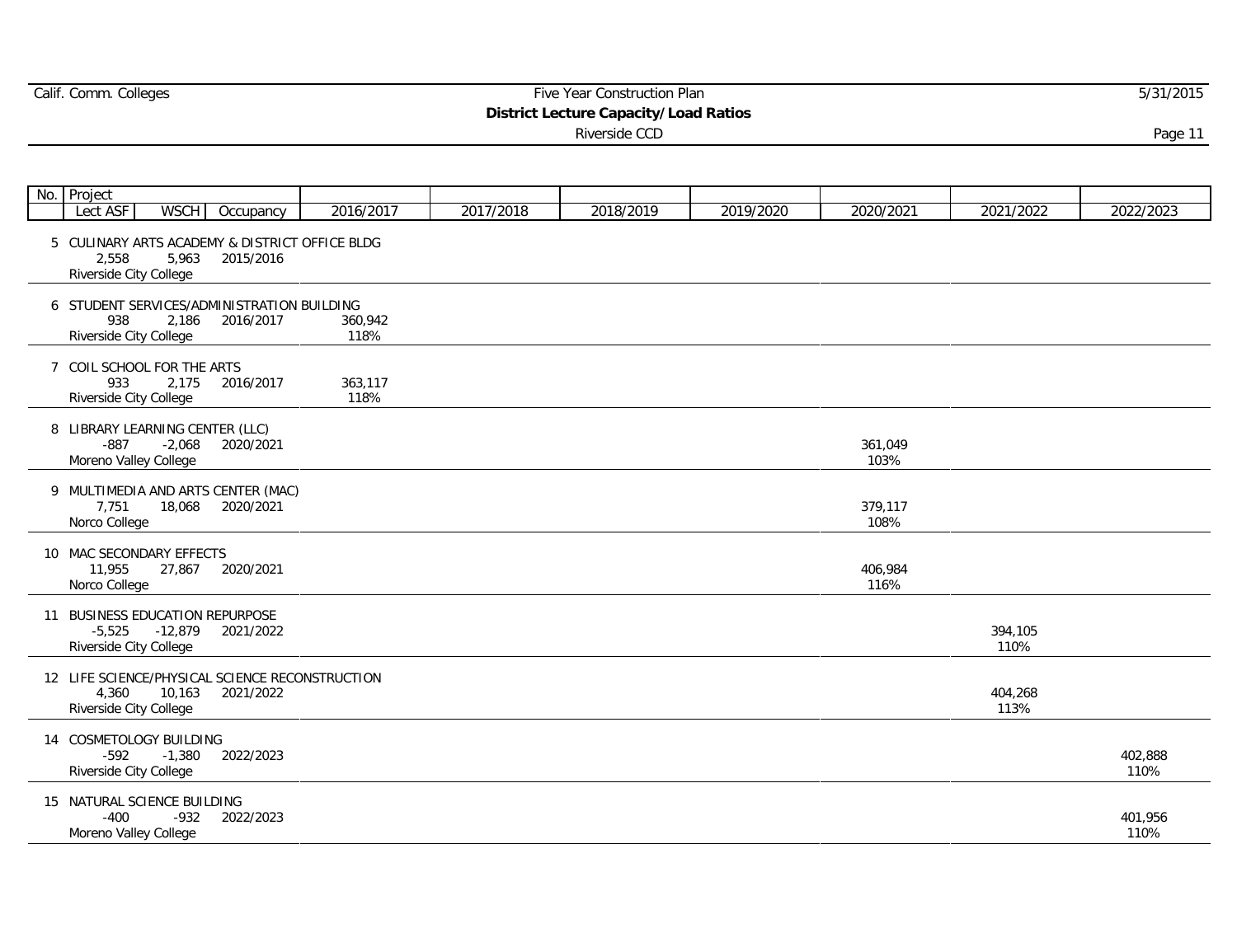| Calif. Comm. Colleges                                                                 | Five Year Construction Plan<br><b>District Lecture Capacity/Load Ratios</b><br>Riverside CCD<br>WSCH Occupancy<br>2016/2017<br>2017/2018<br>2018/2019<br>2019/2020<br>6,958<br>2022/2023 |  |  |  |  |           |           |                 |  | 5/31/2015 |
|---------------------------------------------------------------------------------------|------------------------------------------------------------------------------------------------------------------------------------------------------------------------------------------|--|--|--|--|-----------|-----------|-----------------|--|-----------|
|                                                                                       |                                                                                                                                                                                          |  |  |  |  |           |           | Page 12         |  |           |
|                                                                                       |                                                                                                                                                                                          |  |  |  |  |           |           |                 |  |           |
| No. Project                                                                           |                                                                                                                                                                                          |  |  |  |  |           |           |                 |  |           |
| Lect ASF                                                                              |                                                                                                                                                                                          |  |  |  |  | 2020/2021 | 2021/2022 | 2022/2023       |  |           |
| 16 CENTER FOR HUMAN PERFORMANCE<br>2,985<br>Moreno Valley College                     |                                                                                                                                                                                          |  |  |  |  |           |           | 408,914<br>112% |  |           |
| 17 CENTER FOR HUMAN PERFORMANCE AND KINESIOLOGY<br>-750<br>-1.748<br>Norco College    | 2022/2023                                                                                                                                                                                |  |  |  |  |           |           | 407,166<br>111% |  |           |
| 20 BEN CLARK PUBLIC SAFETY TRAINING CENTER<br>2,500<br>5,828<br>Moreno Valley College | 2022/2023                                                                                                                                                                                |  |  |  |  |           |           | 412,993<br>113% |  |           |

|                                   | 2016/2017 | 2017/2018       | 2018/2019 | 2019/2020 | 2020/2021      | 2021/2022 | 2022/2023 |
|-----------------------------------|-----------|-----------------|-----------|-----------|----------------|-----------|-----------|
| Actual*/Projected WSCH<br>.ecture | 306,508   | <u> २16,284</u> | 326,589   | 336.303   | 351.377        | 358,599   | 365,973   |
| 151,348<br>Cumulative Capacity    | 352,793   | 363,117         | 363,117   | 363,117   | 363<br>$-11 -$ | 406.984   | 404,268   |
| Capacity/Load Ratio               | 115%      | 115%            | 111%      | 108%      | 103%           | 113%      | 110%      |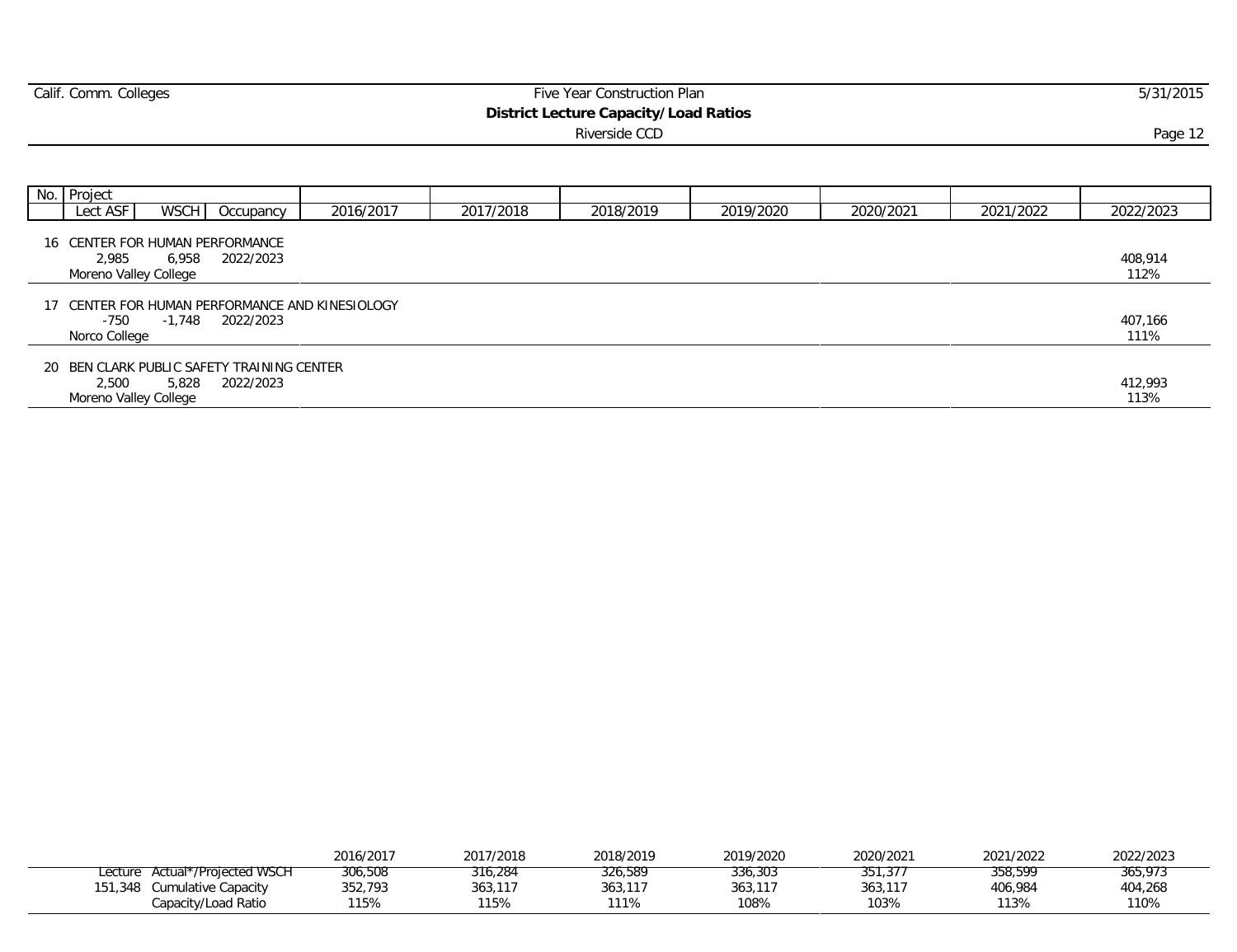## Calif. Comm. Colleges **Five Year Construction Plan** 5/31/2015

**District Laboratory Capacity/Load Ratios**

| No. Project                                                                                   |           |               |           |           |           |                |                |                |
|-----------------------------------------------------------------------------------------------|-----------|---------------|-----------|-----------|-----------|----------------|----------------|----------------|
| Lab ASF<br><b>WSCH</b>                                                                        | Occupancy | 2016/2017     | 2017/2018 | 2018/2019 | 2019/2020 | 2020/2021      | 2021/2022      | 2022/2023      |
| 5 CULINARY ARTS ACADEMY & DISTRICT OFFICE BLDG<br>603<br>1,549<br>Riverside City College      | 2015/2016 |               |           |           |           |                |                |                |
| 6 STUDENT SERVICES/ADMINISTRATION BUILDING<br>348<br>135<br>Riverside City College            | 2016/2017 | 86,639<br>79% |           |           |           |                |                |                |
| 7 COIL SCHOOL FOR THE ARTS<br>752<br>1,932<br>Riverside City College                          | 2016/2017 | 87,390<br>80% |           |           |           |                |                |                |
| 8 LIBRARY LEARNING CENTER (LLC)<br>276<br>495<br>Moreno Valley College                        | 2020/2021 |               |           |           |           | 87,885<br>71%  |                |                |
| 9 MULTIMEDIA AND ARTS CENTER (MAC)<br>40,174<br>16,240<br>Norco College                       | 2020/2021 |               |           |           |           | 104,125<br>84% |                |                |
| 10 MAC SECONDARY EFFECTS<br>$-2,750$<br>$-1,167$<br>Norco College                             | 2020/2021 |               |           |           |           | 102,958<br>83% |                |                |
| 11 BUSINESS EDUCATION REPURPOSE<br>$-6.971$<br>$-5,186$<br>Riverside City College             | 2021/2022 |               |           |           |           |                | 97,771<br>77%  |                |
| 12 LIFE SCIENCE/PHYSICAL SCIENCE RECONSTRUCTION<br>29,390<br>16,253<br>Riverside City College | 2021/2022 |               |           |           |           |                | 114,024<br>90% |                |
| 13 LIBRARY/LEARNING RESOURCE CENTER (LLRC)<br>2,000<br>778<br>Norco College                   | 2021/2022 |               |           |           |           |                | 114,802<br>90% |                |
| 14 COSMETOLOGY BUILDING<br>13,025<br>6,086<br>Riverside City College                          | 2022/2023 |               |           |           |           |                |                | 120,889<br>93% |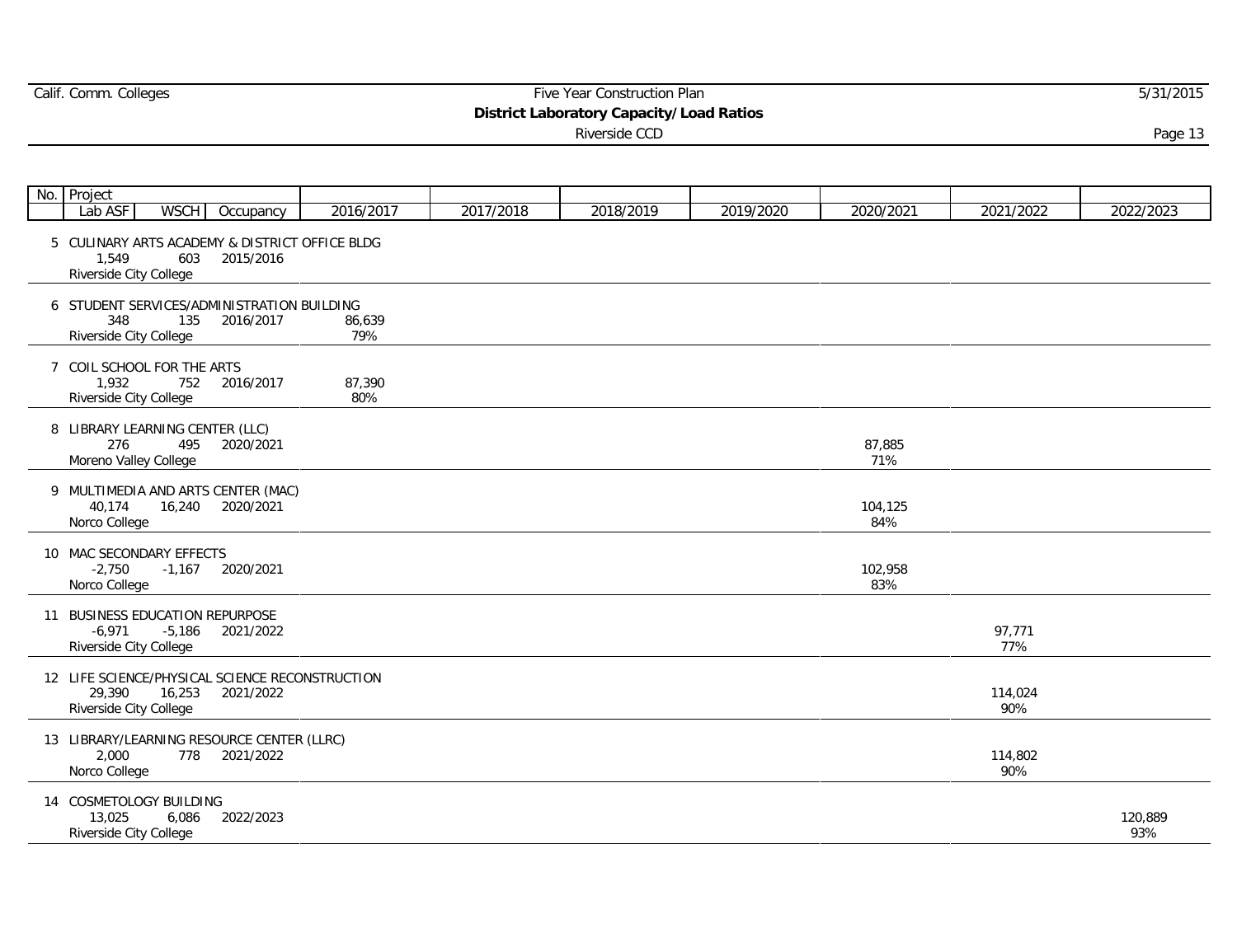|                                                                |                                                                      |           |           | Page 14   |           |           |           |                |
|----------------------------------------------------------------|----------------------------------------------------------------------|-----------|-----------|-----------|-----------|-----------|-----------|----------------|
|                                                                |                                                                      |           |           |           |           |           |           |                |
| No. Project<br>Lab ASF                                         | WSCH Occupancy                                                       | 2016/2017 | 2017/2018 | 2018/2019 | 2019/2020 | 2020/2021 | 2021/2022 | 2022/2023      |
| 15 NATURAL SCIENCE BUILDING<br>21,373<br>Moreno Valley College | 2022/2023<br>8.766                                                   |           |           |           |           |           |           | 129,655<br>99% |
| -1.909<br>Norco College                                        | 17 CENTER FOR HUMAN PERFORMANCE AND KINESIOLOGY<br>-247<br>2022/2023 |           |           |           |           |           |           | 129,408<br>99% |

20 BEN CLARK PUBLIC SAFETY TRAINING CENTER<br>1,400 654 2022/2023 1,400 654 2022/2023 130,062 Moreno Valley College

|            |                        | 2016/2017 | 2017/2018 | 2018/2019 | 2019/2020 | 2020/2021 | 2021/2022 | 2022/2023 |
|------------|------------------------|-----------|-----------|-----------|-----------|-----------|-----------|-----------|
| Laboratory | Actual*/Projected WSCH | 109,383   | 12,505    | 15,467    | 119.390   | 24,254    | 127,342   | 130,508   |
| 206,610    | Cumulative Capacity    | 85,901    | 87,390    | 87,390    | 87.390    | 87,390    | 102,958   | 114,802   |
|            | Capacity/Load Ratio    | 79%       | 78%       | 76%       | 73%       | 70%       | 81%       | 88%       |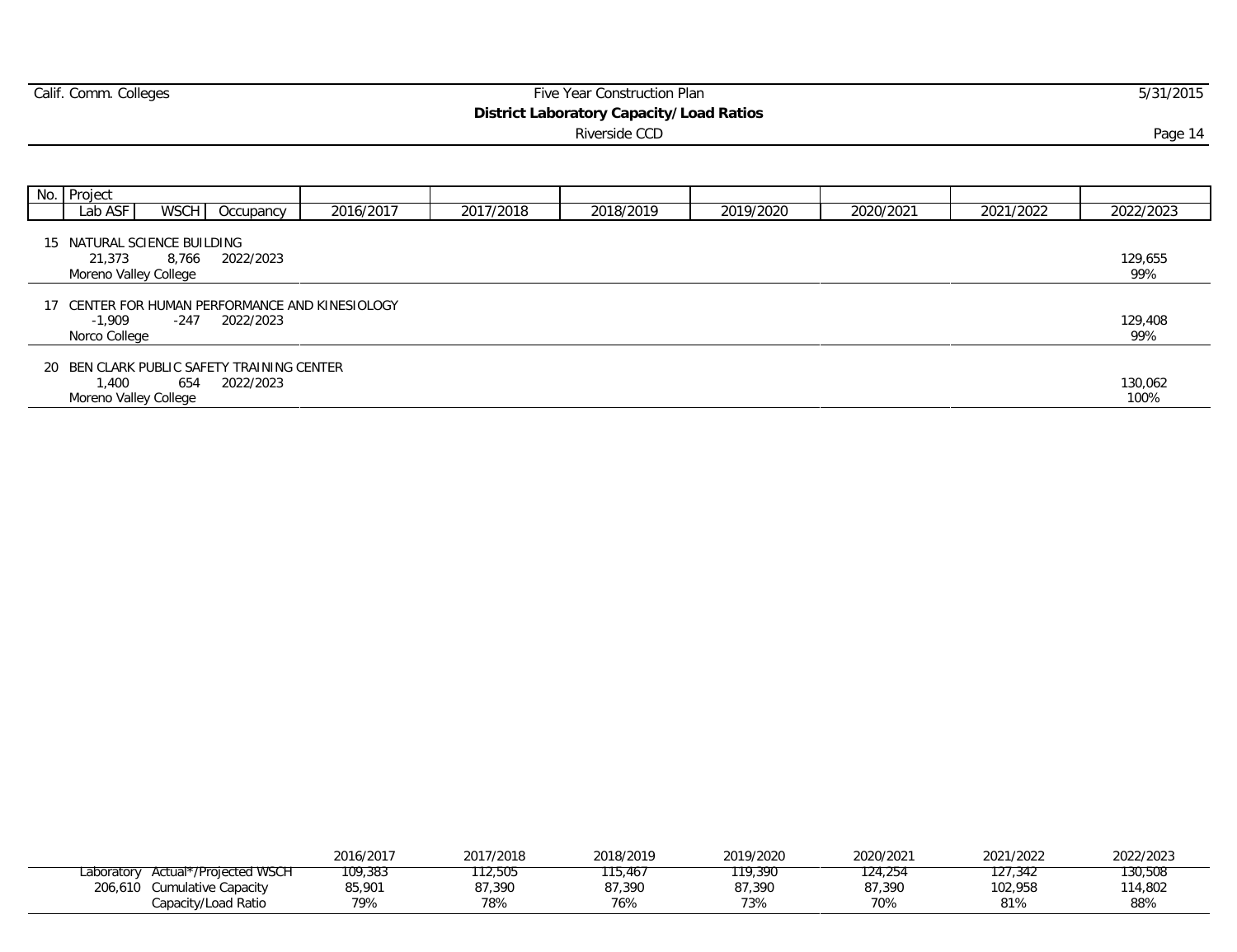#### Calif. Comm. Colleges **Five Year Construction Plan** 5/31/2015 **District Office Capacity/Load Ratios**

| No. Project                                                           |     |                                                                 |               |           |           |           |               |               |               |
|-----------------------------------------------------------------------|-----|-----------------------------------------------------------------|---------------|-----------|-----------|-----------|---------------|---------------|---------------|
| Off ASF                                                               | FTE | Occupancy                                                       | 2016/2017     | 2017/2018 | 2018/2019 | 2019/2020 | 2020/2021     | 2021/2022     | 2022/2023     |
| 591<br>Riverside City College                                         |     | 5 CULINARY ARTS ACADEMY & DISTRICT OFFICE BLDG<br>4 2015/2016   |               |           |           |           |               |               |               |
| 6,703<br>Riverside City College                                       |     | 6 STUDENT SERVICES/ADMINISTRATION BUILDING<br>48 2016/2017      | 1,112<br>123% |           |           |           |               |               |               |
| 7 COIL SCHOOL FOR THE ARTS<br>1,373<br>Riverside City College         | 10  | 2016/2017                                                       | 1,122<br>124% |           |           |           |               |               |               |
| 8 LIBRARY LEARNING CENTER (LLC)<br>1,217<br>Moreno Valley College     |     | 9 2020/2021                                                     |               |           |           |           | 1,130<br>105% |               |               |
| 4,125<br>Norco College                                                |     | 9 MULTIMEDIA AND ARTS CENTER (MAC)<br>29 2020/2021              |               |           |           |           | 1,160<br>107% |               |               |
| 10 MAC SECONDARY EFFECTS<br>2,674<br>Norco College                    |     | 19 2020/2021                                                    |               |           |           |           | 1,179<br>109% |               |               |
| 11 BUSINESS EDUCATION REPURPOSE<br>$-2.392$<br>Riverside City College |     | $-17$ 2021/2022                                                 |               |           |           |           |               | 1,162<br>103% |               |
| 3,300<br>Riverside City College                                       |     | 12 LIFE SCIENCE/PHYSICAL SCIENCE RECONSTRUCTION<br>24 2021/2022 |               |           |           |           |               | 1,185<br>106% |               |
| 17<br>Norco College                                                   |     | 13 LIBRARY/LEARNING RESOURCE CENTER (LLRC)<br>0 2021/2022       |               |           |           |           |               | 1,186<br>106% |               |
| 14 COSMETOLOGY BUILDING<br>1,362<br>Riverside City College            | 10  | 2022/2023                                                       |               |           |           |           |               |               | 1,195<br>103% |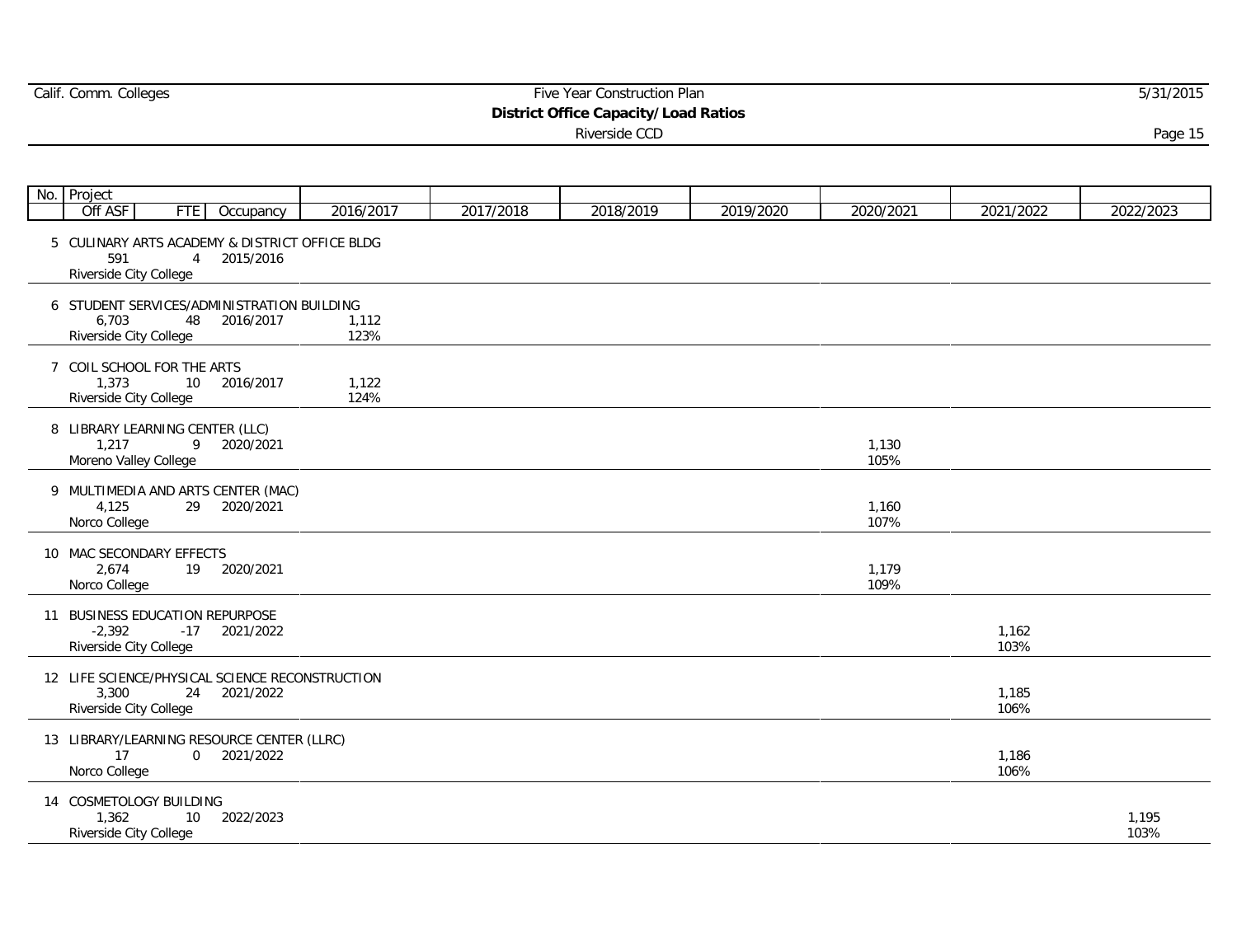|    |                                                                                    |                             |           |           | $5.5011303$ $5.0001$<br>Riverside CCD |           |           |           | Page 16       |
|----|------------------------------------------------------------------------------------|-----------------------------|-----------|-----------|---------------------------------------|-----------|-----------|-----------|---------------|
|    |                                                                                    |                             |           |           |                                       |           |           |           |               |
|    | No. Project                                                                        |                             |           |           |                                       |           |           |           |               |
|    | Off ASF<br>FTE                                                                     | Occupancy                   | 2016/2017 | 2017/2018 | 2018/2019                             | 2019/2020 | 2020/2021 | 2021/2022 | 2022/2023     |
|    | 15 NATURAL SCIENCE BUILDING<br>1.240<br>Moreno Valley College                      | 9<br>2022/2023              |           |           |                                       |           |           |           | 1,204<br>103% |
|    | 16 CENTER FOR HUMAN PERFORMANCE<br>1.238<br>Moreno Valley College                  | 2022/2023<br>9              |           |           |                                       |           |           |           | 1,213<br>104% |
| 17 | CENTER FOR HUMAN PERFORMANCE AND KINESIOLOGY<br>456<br>Norco College               | $\mathbf{3}$<br>2022/2023   |           |           |                                       |           |           |           | 1,216<br>104% |
|    | 18 STUDENT SERVICES REMODEL FOR EFFICIENCY<br>9.558<br>Norco College               | 68 2022/2023                |           |           |                                       |           |           |           | 1,284<br>110% |
|    | 19 CENTER FOR HUMAN PERFORMANCE AND KINESIOLOGY PHASE II<br>200<br>Norco College   | 2022/2023<br>$\overline{1}$ |           |           |                                       |           |           |           | 1,286<br>110% |
|    | 20 BEN CLARK PUBLIC SAFETY TRAINING CENTER<br>2,827<br>20<br>Moreno Valley College | 2022/2023                   |           |           |                                       |           |           |           | 1,306<br>112% |

|                               | 2016/2017   | 2017/2018  | 2018/2019 | 2019/2020       | 2020/2021  | 2021/2022 | 2022/2023 |
|-------------------------------|-------------|------------|-----------|-----------------|------------|-----------|-----------|
| Office<br>Actual*/Projected F | 904         | 949        | 994       | ,U35            | ,080       | ں ے ا     | , 166     |
| 48,362<br>Cumulative Capacity | ,060        | 122<br>12Z | .122      | $\sim$<br>, 122 | 100<br>122 | ,179      | .186      |
| Capacity/Load Ratio           | 1170<br>1/0 | 118%       | 113%      | 108%            | 104%       | 105%      | 102%      |

 $\mathbb{R}^2$ 

#### Calif. Comm. Colleges **Five Year Construction Plan** 5/31/2015 **District Office Capacity/Load Ratios**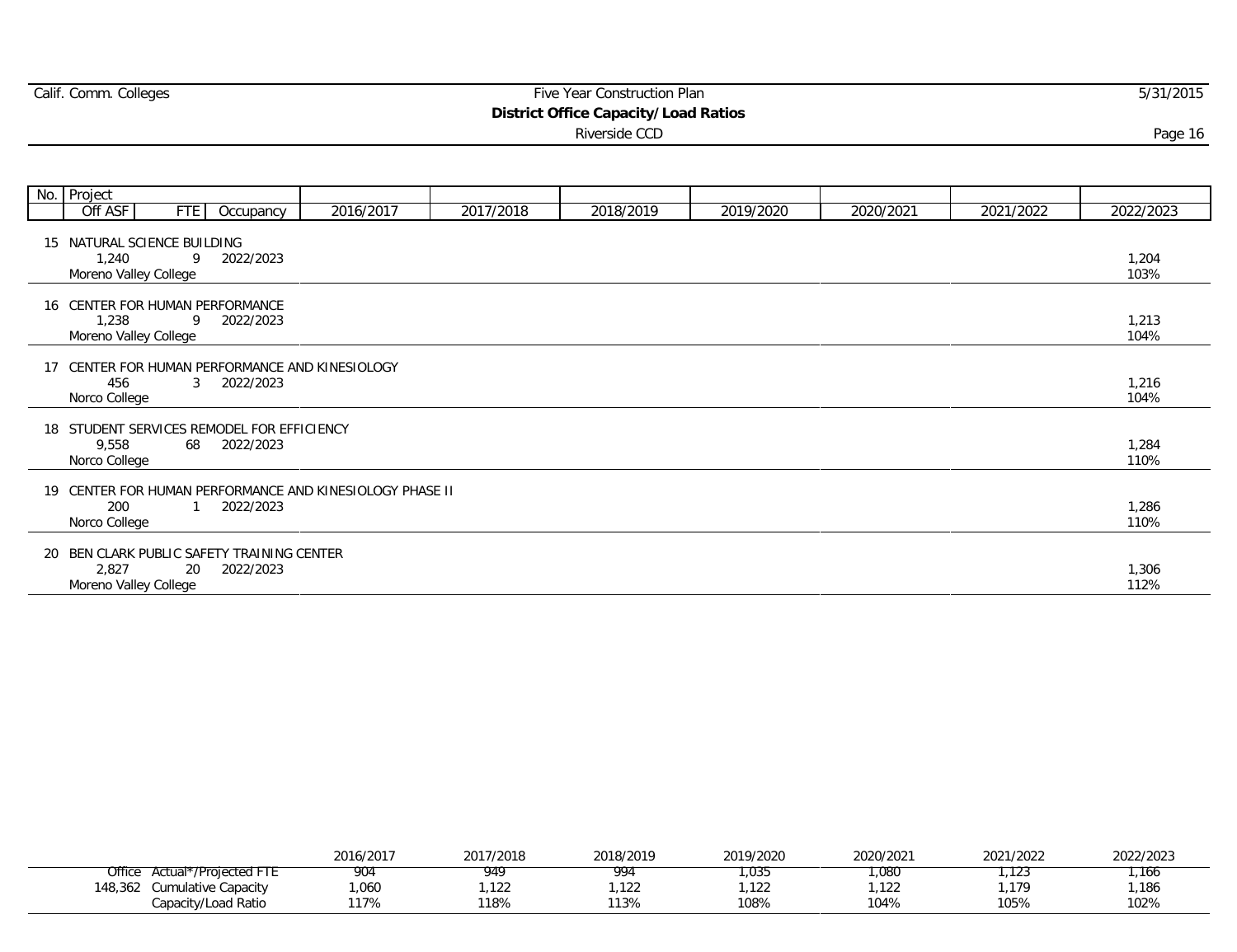#### Experiment Commercial Commercial Commercial Commercial Commercial Commercial Commercial Commercial Commercial Commercial Commercial Commercial Commercial Commercial Commercial Commercial Commercial Commercial Commercial Co **District Library Capacity/Load Ratios**

| No. | Project                                                                       |                  |               |           |           |           |                |                 |                 |
|-----|-------------------------------------------------------------------------------|------------------|---------------|-----------|-----------|-----------|----------------|-----------------|-----------------|
|     | Lib ASF                                                                       | Occupancy        | 2016/2017     | 2017/2018 | 2018/2019 | 2019/2020 | 2020/2021      | 2021/2022       | 2022/2023       |
|     | 6 STUDENT SERVICES/ADMINISTRATION BUILDING<br>5,151<br>Riverside City College | 2016/2017        | 90,640<br>84% |           |           |           |                |                 |                 |
|     | 8 LIBRARY LEARNING CENTER (LLC)<br>16,627<br>Moreno Valley College            | 2020/2021        |               |           |           |           | 107,267<br>92% |                 |                 |
|     | 9 MULTIMEDIA AND ARTS CENTER (MAC)<br>Norco College                           | 4,804 2020/2021  |               |           |           |           | 112,071<br>97% |                 |                 |
|     | 13 LIBRARY/LEARNING RESOURCE CENTER (LLRC)<br>Norco College                   | 12,111 2021/2022 |               |           |           |           |                | 124,182<br>105% |                 |
|     | 20 BEN CLARK PUBLIC SAFETY TRAINING CENTER<br>Moreno Valley College           | 2,910 2022/2023  |               |           |           |           |                |                 | 127,092<br>106% |

|                                                      | 2016/2017     | 2017/2018     | 2018/2019             | 2019/2020     | 2020/2021     | 2021/2022      | 2022/2023       |
|------------------------------------------------------|---------------|---------------|-----------------------|---------------|---------------|----------------|-----------------|
| Actual*/Projected ASF<br>Library                     | 108,171       | 110,070       | 12.013                | 113,995       | 16,024        | 118.093        | 120,210         |
| 85,489<br>Cumulative Capacity<br>Capacity/Load Ratio | 85,489<br>79% | 90,640<br>82% | 90,640<br>010<br>' 70 | 90,640<br>80% | 90,640<br>78% | 112.071<br>95% | 124,182<br>103% |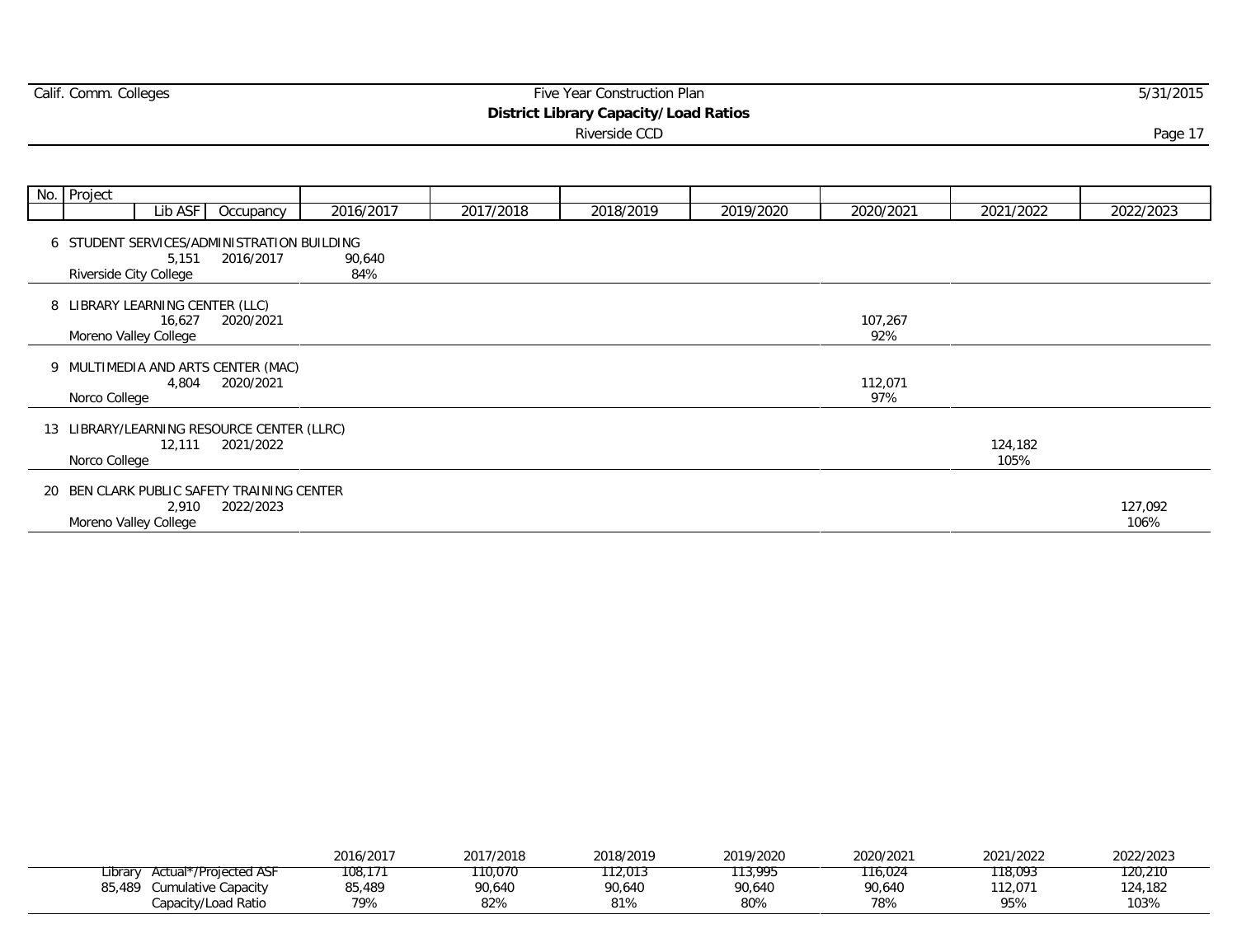#### Experiment Commercial Commercial Commercial Commercial Commercial Commercial Commercial Commercial Commercial Commercial Commercial Commercial Commercial Commercial Commercial Commercial Commercial Commercial Commercial Co **District AV/TV Capacity/Load Ratios**

| No. Project   |                                                               |                                                             |               |           |           |           |               |               |               |
|---------------|---------------------------------------------------------------|-------------------------------------------------------------|---------------|-----------|-----------|-----------|---------------|---------------|---------------|
|               | <b>AVTV</b><br><b>ASF</b>                                     | Occupancy                                                   | 2016/2017     | 2017/2018 | 2018/2019 | 2019/2020 | 2020/2021     | 2021/2022     | 2022/2023     |
|               | 179<br>Riverside City College                                 | 5 CULINARY ARTS ACADEMY & DISTRICT OFFICE BLDG<br>2015/2016 |               |           |           |           |               |               |               |
|               | 751<br>Riverside City College                                 | 6 STUDENT SERVICES/ADMINISTRATION BUILDING<br>2016/2017     | 13,104<br>46% |           |           |           |               |               |               |
|               | 8 LIBRARY LEARNING CENTER (LLC)<br>Moreno Valley College      | $-1,138$ 2020/2021                                          |               |           |           |           | 11,966<br>41% |               |               |
| Norco College | 2,644                                                         | 13 LIBRARY/LEARNING RESOURCE CENTER (LLRC)<br>2021/2022     |               |           |           |           |               | 14,610<br>50% |               |
|               | 15 NATURAL SCIENCE BUILDING<br>2,700<br>Moreno Valley College | 2022/2023                                                   |               |           |           |           |               |               | 17,310<br>59% |

|                                | 2016/2017 | 2017/2018 | 2018/2019 | 2019/2020 | 2020/2021 | 2021/2022 | 2022/2023 |
|--------------------------------|-----------|-----------|-----------|-----------|-----------|-----------|-----------|
| Actual*/Projected ASF<br>AV/TV | 28,201    | 28,362    | 28,528    | 28,696    | 28,869    | 29,045    | 29,225    |
| 2.174<br>Cumulative Capacity   | 12,174    | 13,104    | 13,104    | 13,104    | 3,104     | 1,966     | 14,610    |
| Capacity/Load Ratio            | 43%       | 46%       | 46%       | 46%       | 45%       | 41%       | 50%       |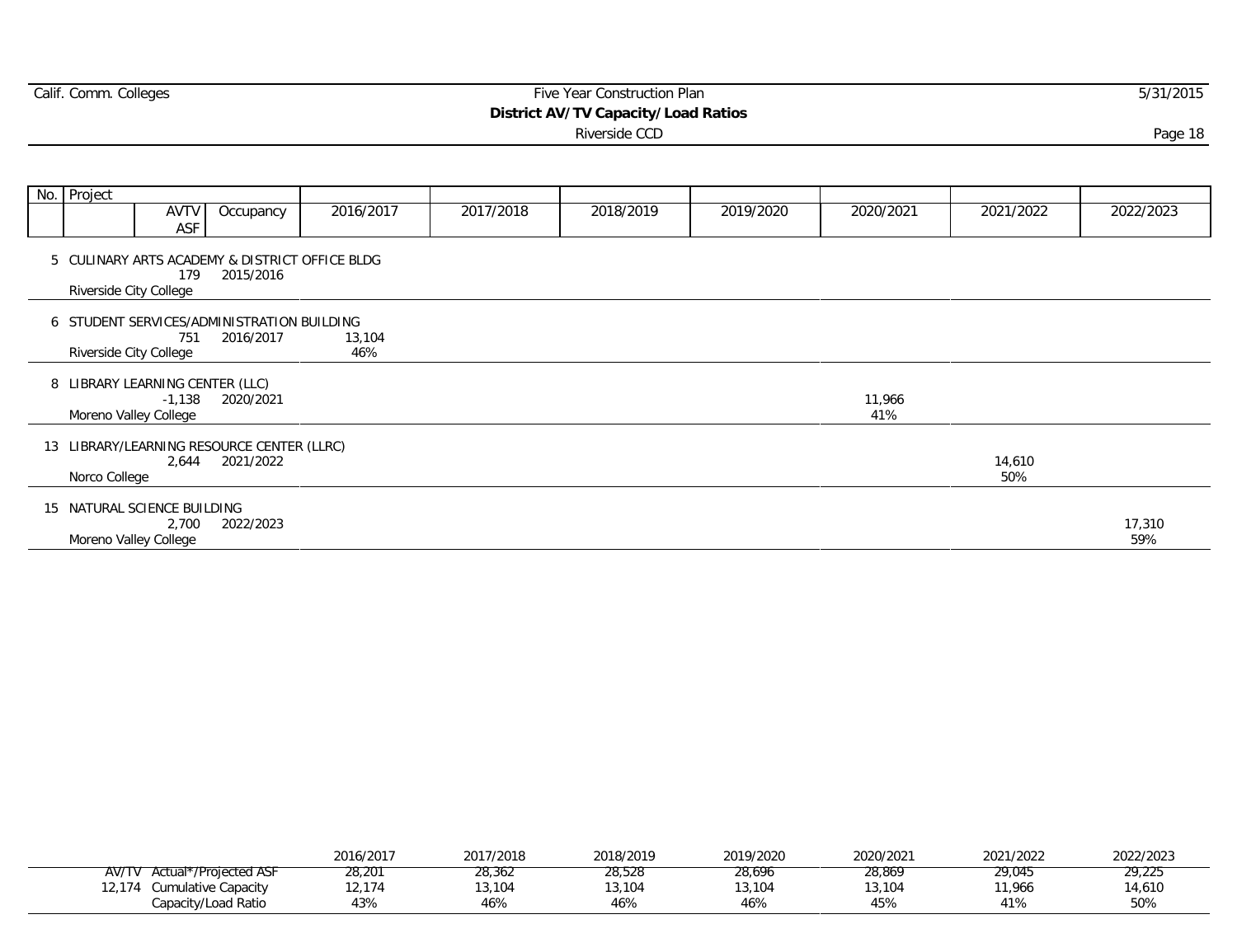#### **District Load Distribution**

Reference: Chancellor's Office Forecast

|                    | Instructional<br>Staff FTE | <b>Total Campus</b><br><b>WSCH</b> | Off-Campus<br><b>WSCH</b> | On-Campus<br><b>WSCH</b> | P.E.<br>Laboratory<br><b>WSCH</b> | On-Campus<br>Lecture WSCH | On-Campus<br>Laboratory<br><b>WSCH</b> |
|--------------------|----------------------------|------------------------------------|---------------------------|--------------------------|-----------------------------------|---------------------------|----------------------------------------|
| <b>Actual Fall</b> |                            |                                    |                           |                          |                                   |                           |                                        |
| 2013               | 779                        | 400,427                            | 18,614                    | 381,813                  | 14,676                            | 281,550                   | 85,588                                 |
| 2014               | 821                        | 412,951                            | 11,141                    | 401,810                  | 16,115                            | 297,958                   | 87,737                                 |
|                    |                            |                                    |                           |                          |                                   |                           |                                        |
| Forecast           |                            |                                    |                           |                          |                                   |                           |                                        |
| 2015               | 862                        | 425,834                            | 8,639                     | 417,195                  | 13,788                            | 297,272                   | 106,135                                |
| 2016               | 904                        | 439,083                            | 8,979                     | 430,104                  | 14,213                            | 306,508                   | 109,383                                |
| 2017               | 949                        | 452,701                            | 9,258                     | 443,443                  | 14,654                            | 316,284                   | 112,505                                |
| 2018               | 994                        | 466,707                            | 9,544                     | 457,163                  | 15,107                            | 326,589                   | 115,467                                |
| 2019               | 1,035                      | 481,105                            | 9,839                     | 471,266                  | 15,573                            | 336,303                   | 119,390                                |
| 2020               | 1,080                      | 495,915                            | 4,141                     | 491,774                  | 16,143                            | 351,377                   | 124,254                                |
| 2021               | 1,123                      | 506,664                            | 4,231                     | 502,433                  | 16,493                            | 358,599                   | 127,342                                |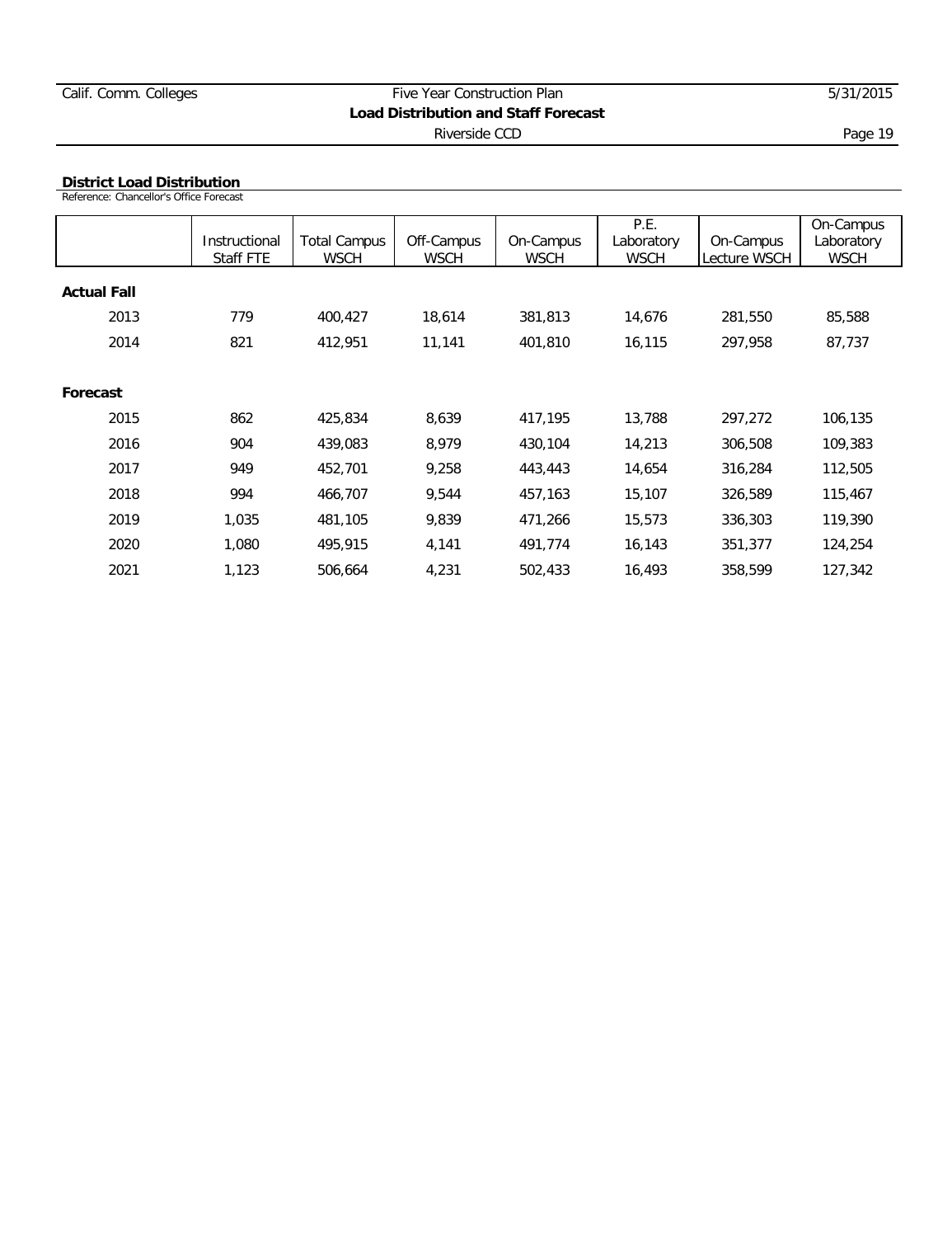**Instructional Load by Campus or Location**

Reference: Chancellor's Office Forecast

|                        |                                           |         |         | WSCH Distributed to Campuses or Other Locations |           |         |         |         |         |         |  |  |  |
|------------------------|-------------------------------------------|---------|---------|-------------------------------------------------|-----------|---------|---------|---------|---------|---------|--|--|--|
|                        |                                           | Actual  |         |                                                 | Projected |         |         |         |         |         |  |  |  |
| Campus                 | 2012                                      | 2013    | 2014    | 2015                                            | 2016      | 2017    | 2018    | 2019    | 2020    | 2021    |  |  |  |
| Riverside City College | 197.371                                   | 212,867 | 222,232 | 229,950                                         | 237,105   | 244,459 | 252.022 | 259.797 | 267.794 | 273.599 |  |  |  |
| Moreno Valley College  | 82,566                                    | 91,741  | 94.225  | 93,683                                          | 96.598    | 99,594  | 102,676 | 105,843 | 109,101 | 111,466 |  |  |  |
| Norco College          | 95,275                                    | 95,819  | 96.494  | 102,200                                         | 105,380   | 108,648 | 112,010 | 115,465 | 119,020 | 121,599 |  |  |  |
|                        | Riverside District Administrative Office* |         |         |                                                 |           |         |         |         |         |         |  |  |  |
| Total                  | 375,213                                   | 400.427 | 412,951 | 425,834                                         | 439,083   | 452,701 | 466,707 | 481,105 | 495,915 | 506.664 |  |  |  |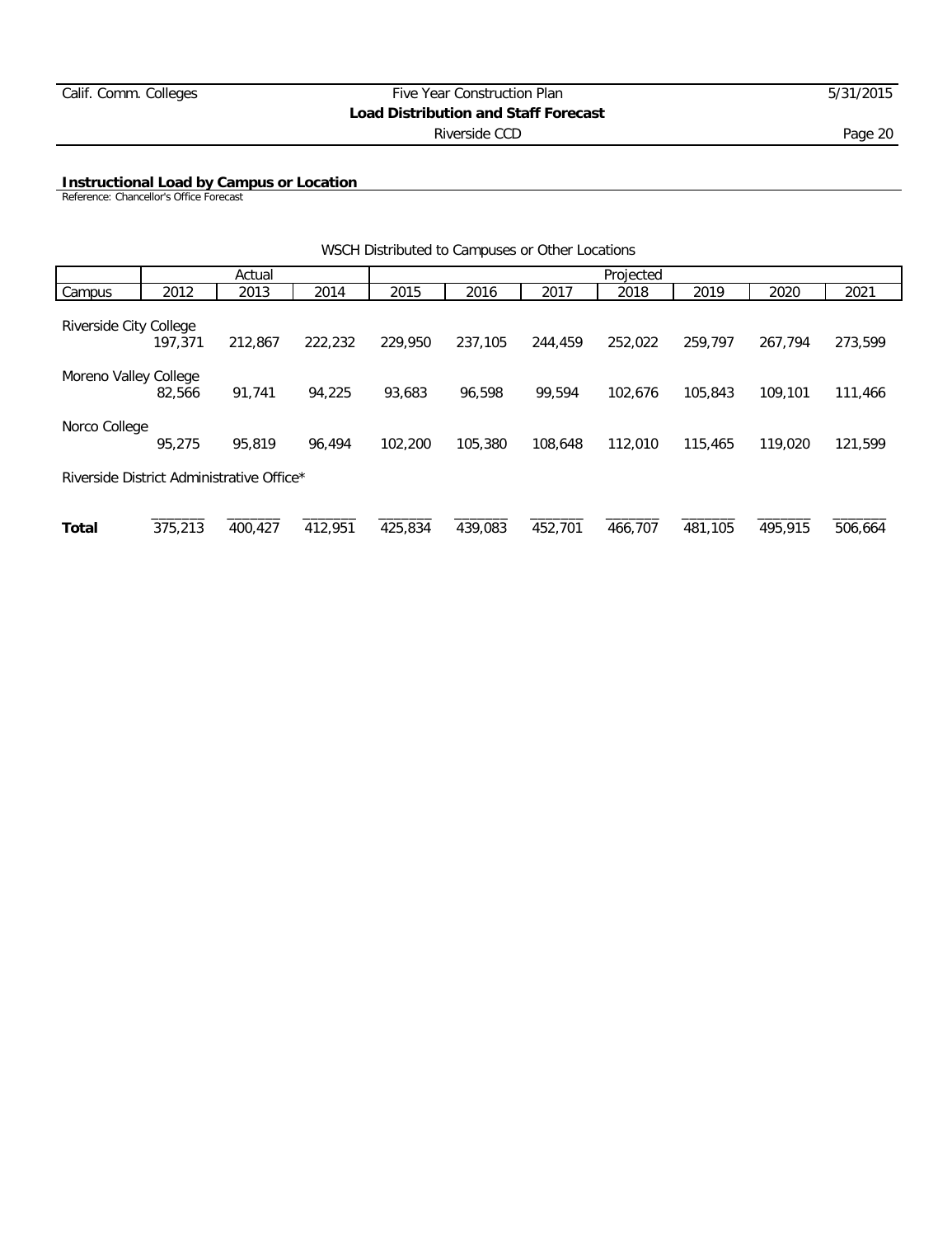#### **Total District Library Load**

Reference: Chancellor's Office Forecast of Day-Graded Enrollment

| (a)       | Total Day-<br>Graded<br>(b) | Number of<br>Campuses<br>(c) | <b>Initial ASF</b><br>(3,795/Camp)<br>(d) | First 3,000<br>Day Graded<br>(3.83/DG)<br>(e) | Between 3k -<br>9k (3.39/DG) | Above 9,000<br>(2.94/DG)<br>(g) | <b>Total ASF</b><br>$(d+e+f+g)$ |
|-----------|-----------------------------|------------------------------|-------------------------------------------|-----------------------------------------------|------------------------------|---------------------------------|---------------------------------|
| 2015/2016 | 29,170                      | 4                            | 15,180                                    | 11,490                                        | 20,340                       | 59,300                          | 106,310                         |
| 2016/2017 | 29,803                      | 4                            | 15,180                                    | 11,490                                        | 20,340                       | 61,161                          | 108,171                         |
| 2017/2018 | 30.449                      | 4                            | 15,180                                    | 11,490                                        | 20,340                       | 63,060                          | 110,070                         |
| 2018/2019 | 31,110                      | 4                            | 15,180                                    | 11,490                                        | 20,340                       | 65,003                          | 112,013                         |
| 2019/2020 | 31,784                      | 4                            | 15,180                                    | 11,490                                        | 20,340                       | 66,985                          | 113,995                         |
| 2020/2021 | 32,474                      | 4                            | 15,180                                    | 11,490                                        | 20,340                       | 69.014                          | 116,024                         |
| 2021/2022 | 33,178                      | 4                            | 15,180                                    | 11,490                                        | 20,340                       | 71.083                          | 118,093                         |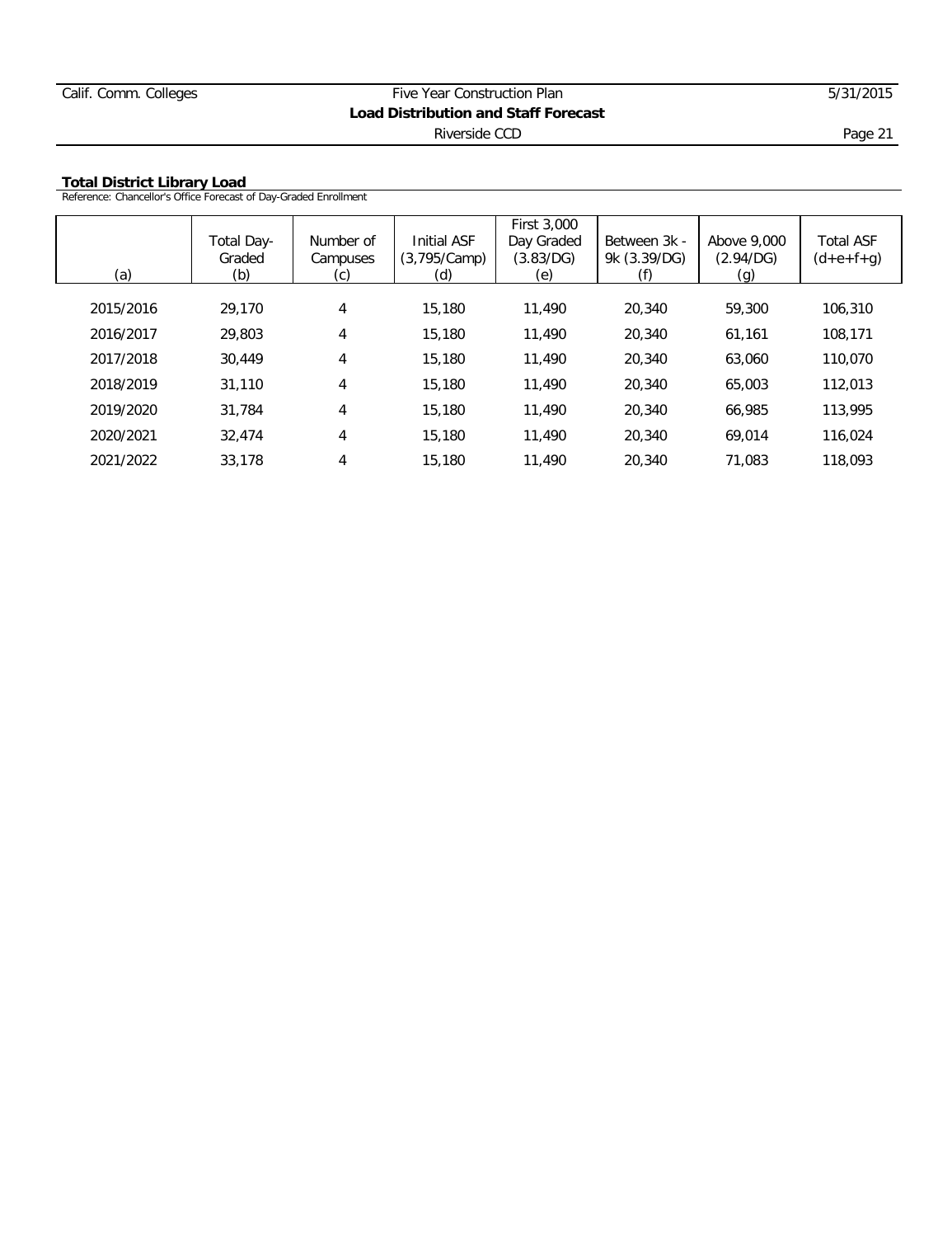#### **Library Load by Campus or Location**

Reference: Chancellor's Office Forecast of Day-Graded Enrollment

| Campus                                    | 2015    | 2016    | 2017    | 2018    | 2019    | 2020    | 2021    |
|-------------------------------------------|---------|---------|---------|---------|---------|---------|---------|
| Riverside City College                    | 51,029  | 51,922  | 52,834  | 53.766  | 54,718  | 55,691  | 56,685  |
|                                           | (48%)   | (48%)   | (48%)   | (48%)   | (48%)   | (48%)   | (48%)   |
| Moreno Valley College                     | 29,235  | 29.747  | 30.269  | 30,804  | 31,349  | 31,906  | 32,476  |
|                                           | (28%)   | (28%)   | (28%)   | (28%)   | (28%)   | (28%)   | (28%)   |
| Norco College                             | 26.046  | 26,502  | 26.967  | 27,443  | 27.929  | 28,426  | 28,933  |
|                                           | (25%)   | (25%)   | (25%)   | (25%)   | (25%)   | (25%)   | (25%)   |
| Riverside District Administrative Office* | (0%)    | (0%)    | (0%)    | (0%)    | (0%)    | (0%)    | (0%)    |
| Total                                     | 106,310 | 108,171 | 110,070 | 112,013 | 113,995 | 116,024 | 118,093 |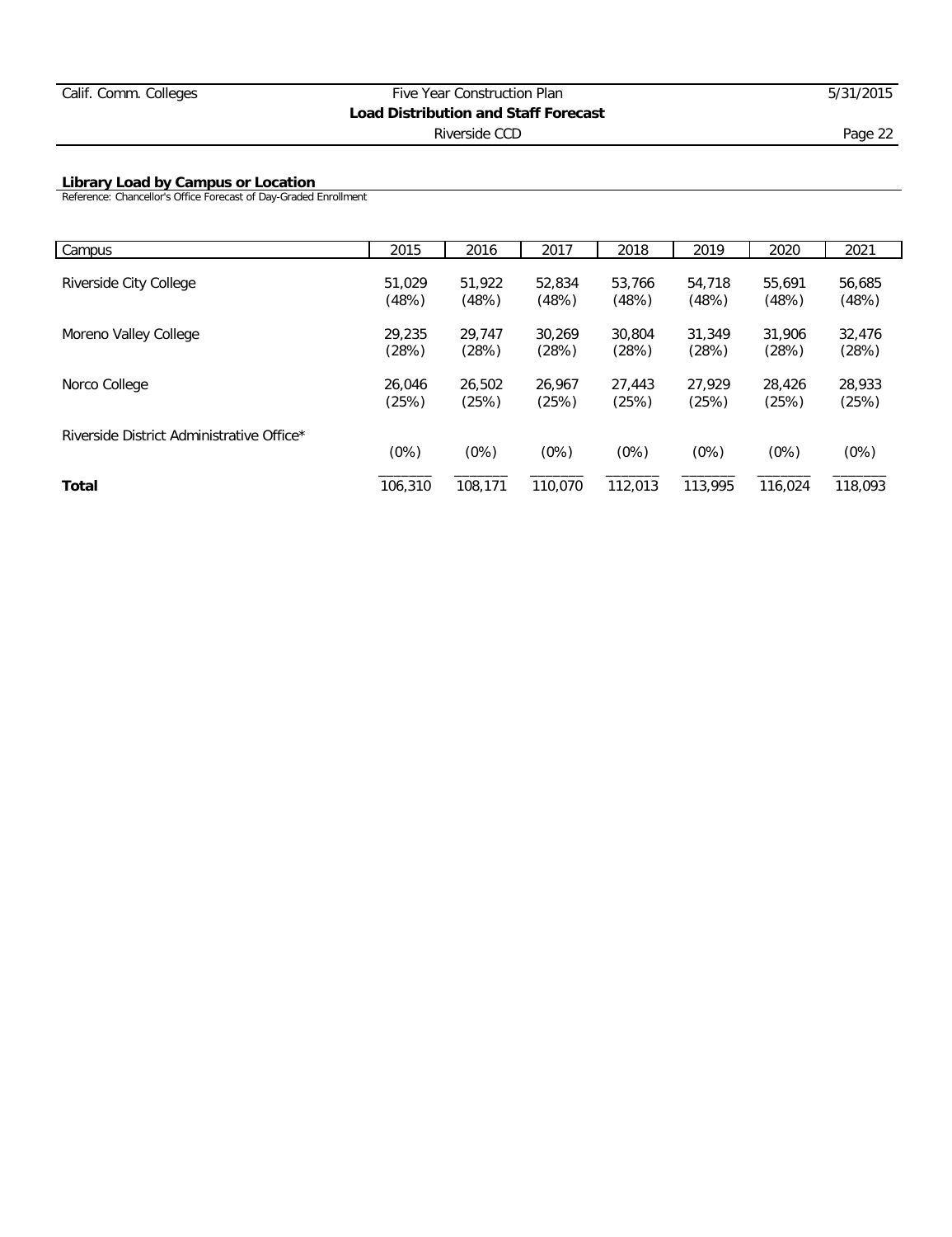**Total District AV, Radio, TV Load**

| Reference: Chancellor's Office Forecast of Day-Graded Enrollment |                             |                                                     |                                           |                                               |                              |                                 |                                 |  |
|------------------------------------------------------------------|-----------------------------|-----------------------------------------------------|-------------------------------------------|-----------------------------------------------|------------------------------|---------------------------------|---------------------------------|--|
| (a)                                                              | Total Day-<br>Graded<br>(b) | Number of<br>Campuses<br>$\left[ \mathsf{C}\right]$ | <b>Initial ASF</b><br>(3,500/Camp)<br>(d) | First 3,000<br>Day Graded<br>(1.50/DG)<br>(e) | Between 3k -<br>9k (0.75/DG) | Above 9,000<br>(0.25/DG)<br>(q) | <b>Total ASF</b><br>$(d+e+f+q)$ |  |
| 2015/2016                                                        | 29,170                      | 4                                                   | 14,000                                    | 4,500                                         | 4,500                        | 5,043                           | 28,043                          |  |
| 2016/2017                                                        | 29,803                      | 4                                                   | 14,000                                    | 4,500                                         | 4,500                        | 5,201                           | 28,201                          |  |
| 2017/2018                                                        | 30,449                      | 4                                                   | 14,000                                    | 4,500                                         | 4,500                        | 5,362                           | 28,362                          |  |
| 2018/2019                                                        | 31,110                      | 4                                                   | 14,000                                    | 4,500                                         | 4,500                        | 5,528                           | 28,528                          |  |
| 2019/2020                                                        | 31,784                      | 4                                                   | 14,000                                    | 4,500                                         | 4,500                        | 5,696                           | 28.696                          |  |
| 2020/2021                                                        | 32,474                      | 4                                                   | 14,000                                    | 4,500                                         | 4,500                        | 5,869                           | 28,869                          |  |
| 2021/2022                                                        | 33,178                      | 4                                                   | 14,000                                    | 4,500                                         | 4,500                        | 6.045                           | 29,045                          |  |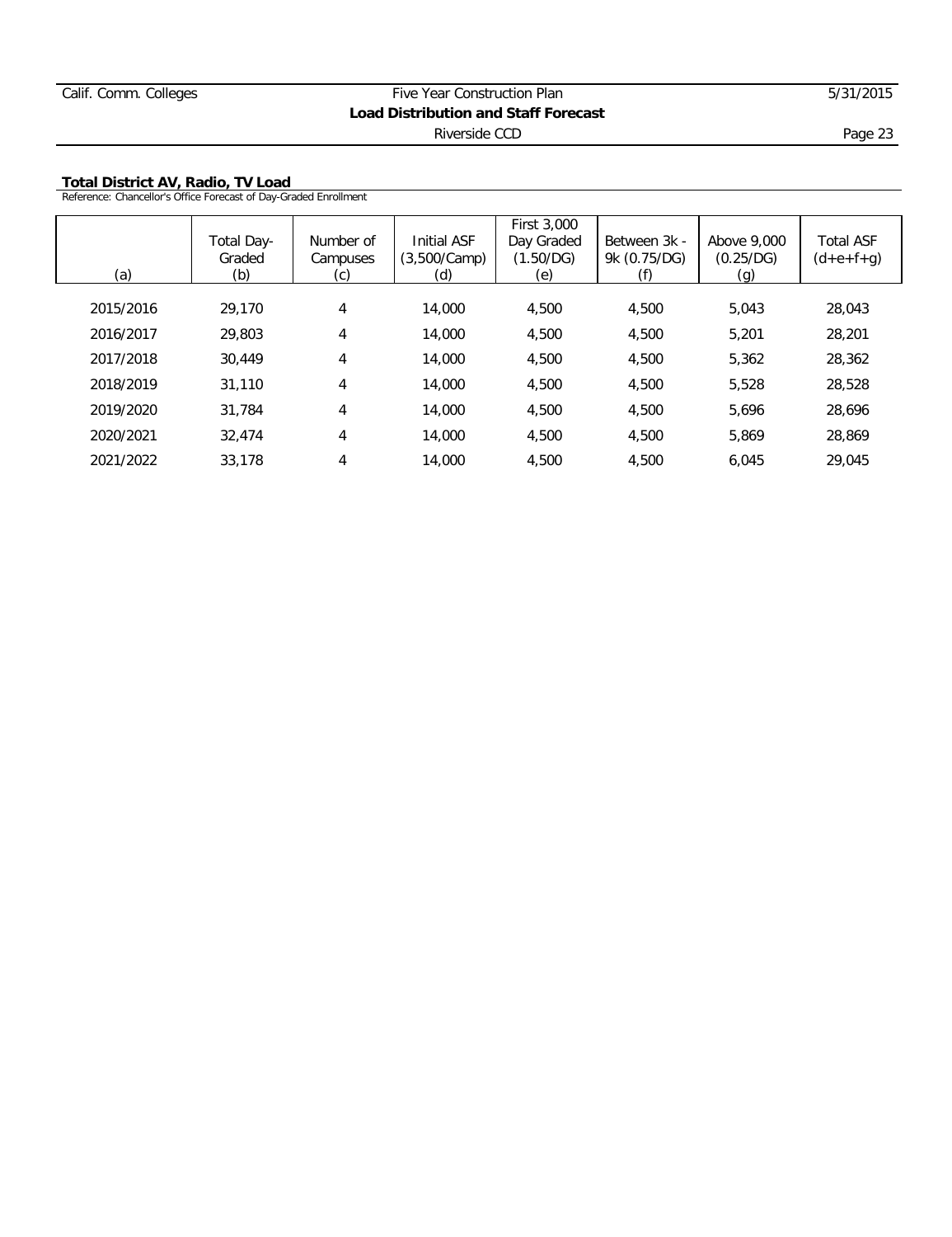#### **AV, Radio, TV Load by Campus or Location**

Reference: Chancellor's Office Forecast of Day-Graded Enrollment

| Campus                                    | 2015   | 2016   | 2017   | 2018   | 2019   | 2020   | 2021   |
|-------------------------------------------|--------|--------|--------|--------|--------|--------|--------|
| Riverside City College                    | 15,143 | 15,228 | 15,316 | 15,405 | 15,496 | 15,589 | 15,684 |
|                                           | (54%)  | (54%)  | (54%)  | (54%)  | (54%)  | (54%)  | (54%)  |
| Moreno Valley College                     | 6.169  | 6.204  | 6,240  | 6.276  | 6.313  | 6,351  | 6,390  |
|                                           | (22%)  | (22%)  | (22%)  | (22%)  | (22%)  | (22%)  | (22%)  |
| Norco College                             | 6.730  | 6.768  | 6.807  | 6.847  | 6.887  | 6.928  | 6.971  |
|                                           | (24%)  | (24%)  | (24%)  | (24%)  | (24%)  | (24%)  | (24%)  |
| Riverside District Administrative Office* | (0%)   | (0%)   | (0%)   | (0%)   | (0%)   | (0%)   | (0%)   |
| Total                                     | 28,043 | 28,201 | 28,362 | 28,528 | 28.696 | 28.869 | 29.045 |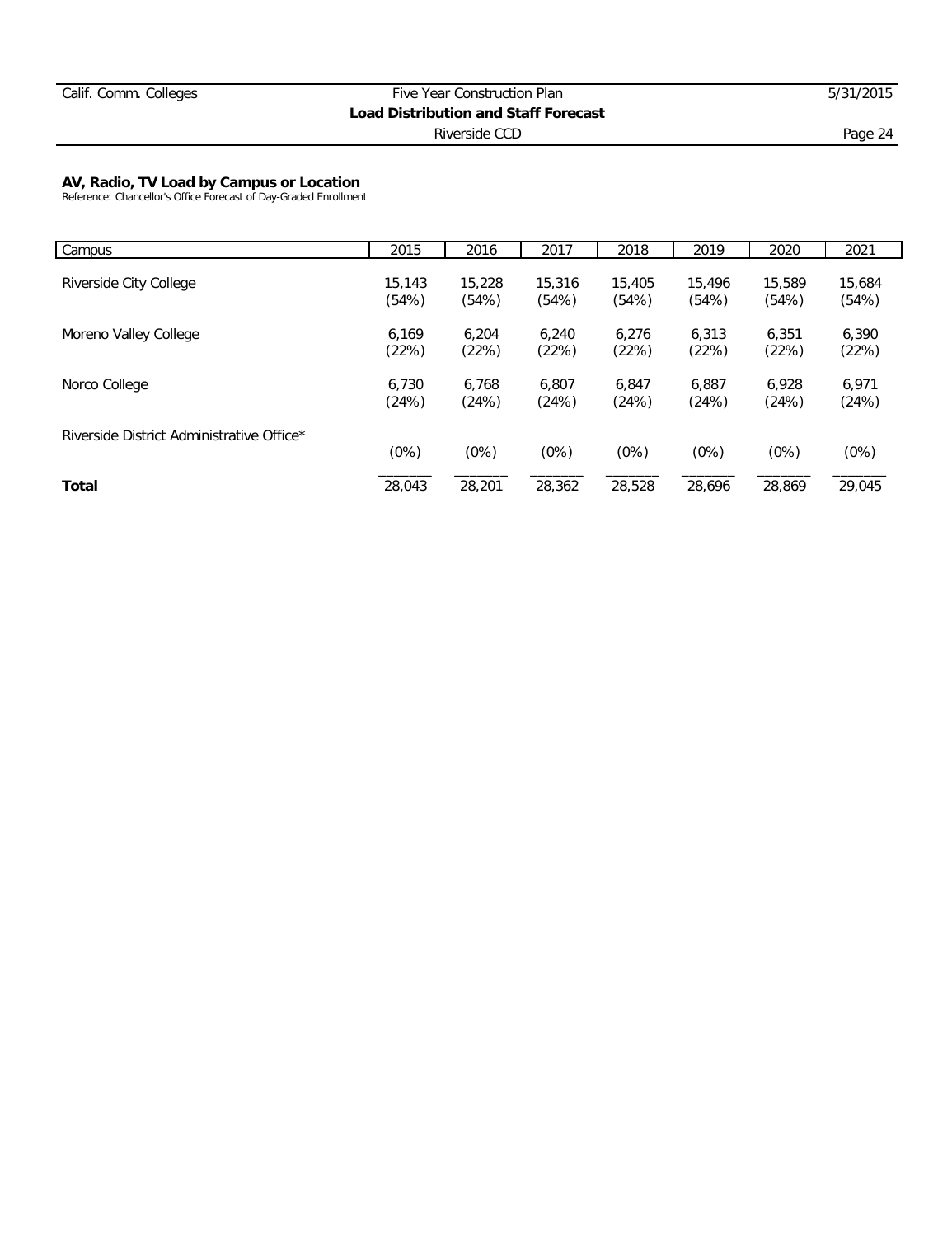### **Riverside CCD Report 17 Certification**

#### **Certification of Inventory for Fiscal Year: 2014-15**

| Campus Name:    | Riverside City College |
|-----------------|------------------------|
| Certified ASF:  | 547.599                |
| Certified OGSF: | 1,266,352              |

#### **District Approval**

|                       | Aaron Brown             | 10/17/2014 |
|-----------------------|-------------------------|------------|
|                       | Authorized Signature    | Date       |
|                       | Aaron Brown             |            |
|                       | Printed Name            |            |
| <b>State Approval</b> |                         |            |
|                       | Jim Rogaski - FPU Level | 11/3/2014  |
|                       | Authorized Signature    | Date       |

#### **Included:**

(2) Signed Copies of Report 17 Certification Sheet if the submission was not certified and submitted electronically by the CBO.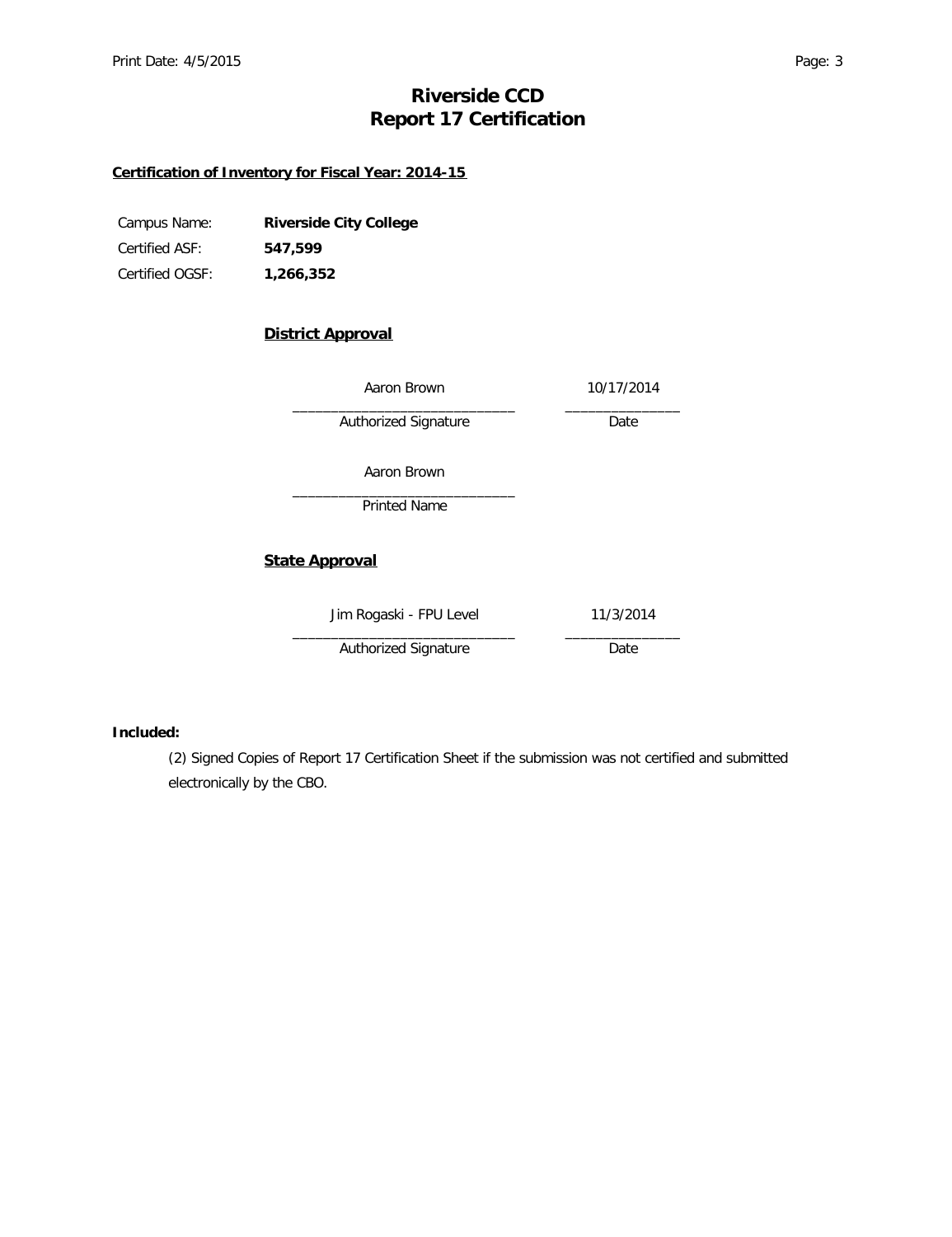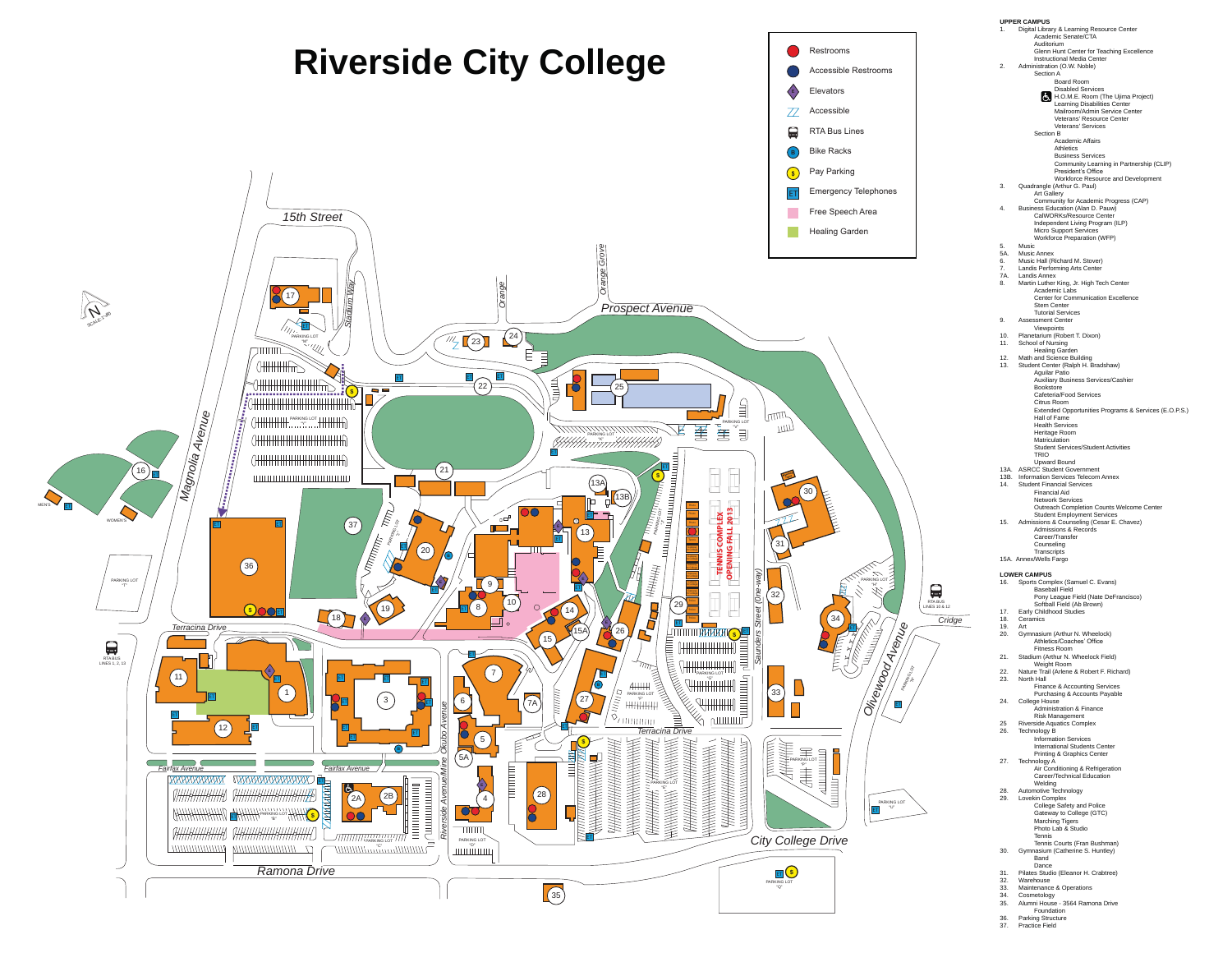## Experiment Commercial Commercial Commercial Commercial Commercial Commercial Commercial Commercial Commercial Commercial Commercial Commercial Commercial Commercial Commercial Commercial Commercial Commercial Commercial Co

#### **Campus Lecture Capacity/Load Ratios**

Riverside City College Page 26 (1999) and the City College Page 26 (1999) and the Page 26 (1999) and the Page 26 (1999) and the Page 26 (1999) and the Page 26 (1999) and the Page 26 (1999) and the Page 26 (1999) and the Pa

|    | No. Project                                                                                  |                |                 |           |           |           |           |                 |                 |
|----|----------------------------------------------------------------------------------------------|----------------|-----------------|-----------|-----------|-----------|-----------|-----------------|-----------------|
|    | Lect ASF                                                                                     | WSCH Occupancy | 2016/2017       | 2017/2018 | 2018/2019 | 2019/2020 | 2020/2021 | 2021/2022       | 2022/2023       |
|    | 5 CULINARY ARTS ACADEMY & DISTRICT OFFICE BLDG<br>5,963<br>2,558<br>Riverside City College   | 2015/2016      |                 |           |           |           |           |                 |                 |
|    | 6 STUDENT SERVICES/ADMINISTRATION BUILDING<br>938<br>2,186<br>Riverside City College         | 2016/2017      | 202,834<br>123% |           |           |           |           |                 |                 |
|    | 7 COIL SCHOOL FOR THE ARTS<br>933<br>2,175<br>Riverside City College                         | 2016/2017      | 205,009<br>124% |           |           |           |           |                 |                 |
|    | <b>BUSINESS EDUCATION REPURPOSE</b><br>-5,525 -12,879<br>Riverside City College              | 2021/2022      |                 |           |           |           |           | 192,131<br>100% |                 |
|    | 12 LIFE SCIENCE/PHYSICAL SCIENCE RECONSTRUCTION<br>4,360<br>10,163<br>Riverside City College | 2021/2022      |                 |           |           |           |           | 202,294<br>105% |                 |
| 14 | COSMETOLOGY BUILDING<br>-592<br>$-1,380$<br>Riverside City College                           | 2022/2023      |                 |           |           |           |           |                 | 200,914<br>102% |

|                                      | 2016/2017 | 2017/2018 | 2018/2019 | 2019/2020 | 2020/2021 | 2021/2022 | 2022/2023 |
|--------------------------------------|-----------|-----------|-----------|-----------|-----------|-----------|-----------|
| Actual*/Projected WSCH<br>∟ecture    | 164,967   | 170,693   | 76.603    | 182,051   | 188,323   | 192,405   | 196,578   |
| <b>Cumulative Capacity</b><br>83,520 | 194,685   | 205,009   | 205,009   | 205,009   | 205,009   | 205,009   | 202,294   |
| Capacity/Load Ratio                  | '18%      | 120%      | 116%      | 113%      | 109%      | 107%      | 103%      |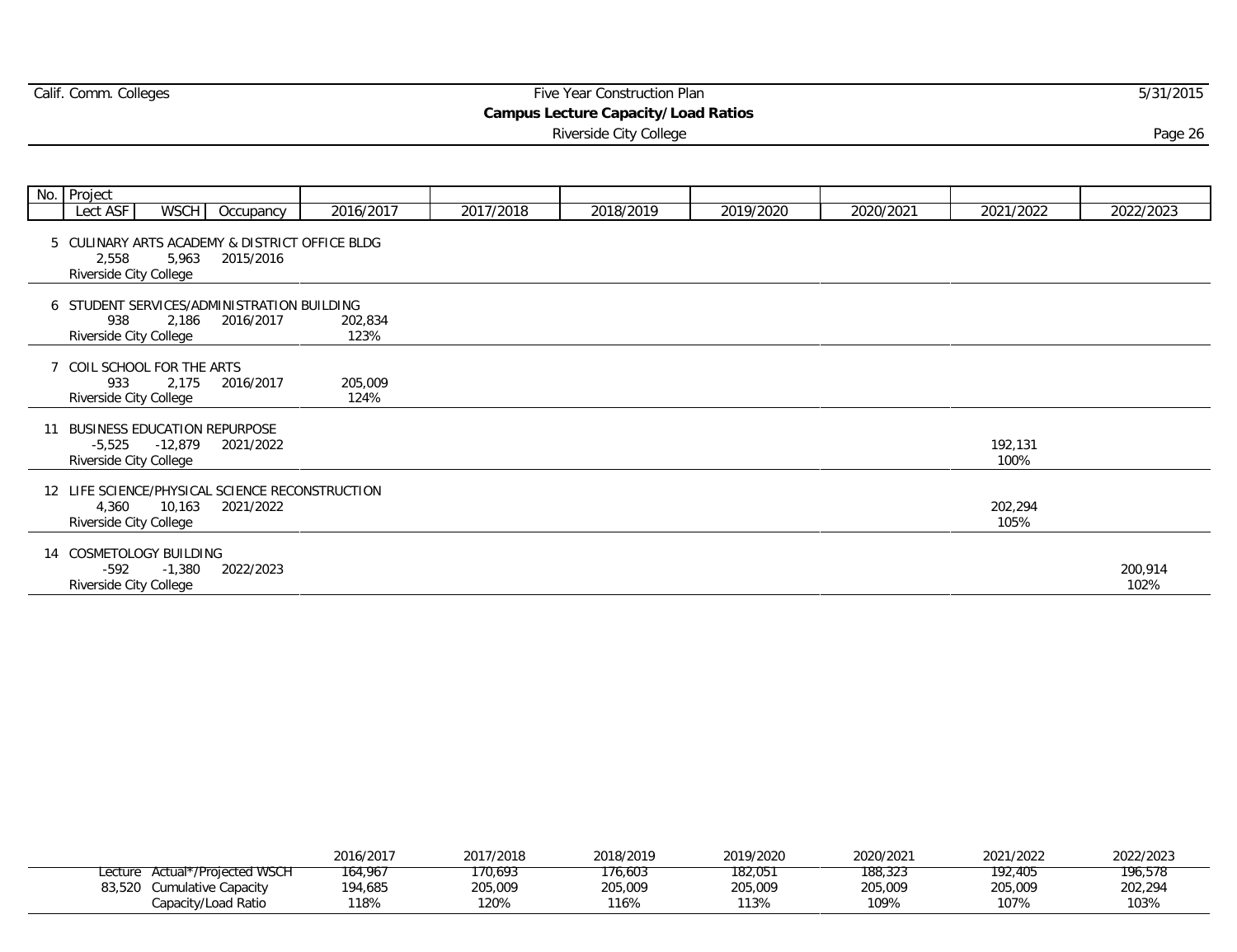| Calif. Comm. Colleges |  |  |  |
|-----------------------|--|--|--|
|-----------------------|--|--|--|

## Experiment Commercial Commercial Commercial Commercial Commercial Commercial Commercial Commercial Commercial Commercial Commercial Commercial Commercial Commercial Commercial Commercial Commercial Commercial Commercial Co

**Campus Laboratory Capacity/Load Ratios**

Riverside City College Page 27 (1999) and the Second Second Second Second Second Second Second Second Second S

|    | No. Project                                                      |             |                                                                 |               |           |           |           |           |               |                |
|----|------------------------------------------------------------------|-------------|-----------------------------------------------------------------|---------------|-----------|-----------|-----------|-----------|---------------|----------------|
|    | Lab $ASF$                                                        | <b>WSCH</b> | Occupancy                                                       | 2016/2017     | 2017/2018 | 2018/2019 | 2019/2020 | 2020/2021 | 2021/2022     | 2022/2023      |
|    | 1,549<br>Riverside City College                                  |             | 5 CULINARY ARTS ACADEMY & DISTRICT OFFICE BLDG<br>603 2015/2016 |               |           |           |           |           |               |                |
|    | 348<br>Riverside City College                                    | 135         | 6 STUDENT SERVICES/ADMINISTRATION BUILDING<br>2016/2017         | 53,146<br>89% |           |           |           |           |               |                |
|    | 7 COIL SCHOOL FOR THE ARTS<br>1,932<br>Riverside City College    |             | 752 2016/2017                                                   | 53,898<br>90% |           |           |           |           |               |                |
| 11 | BUSINESS EDUCATION REPURPOSE<br>-6,971<br>Riverside City College | -5,186      | 2021/2022                                                       |               |           |           |           |           | 48,711<br>73% |                |
|    | 29,390<br>Riverside City College                                 | 16,253      | 12 LIFE SCIENCE/PHYSICAL SCIENCE RECONSTRUCTION<br>2021/2022    |               |           |           |           |           | 64,964<br>97% |                |
|    | 14 COSMETOLOGY BUILDING<br>13,025<br>Riverside City College      | 6,086       | 2022/2023                                                       |               |           |           |           |           |               | 71,050<br>104% |

|                                      | 2016/2017 | 2017/2018 | 2018/2019 | 2019/2020 | 2020/2021 | 2021/2022 | 2022/2023 |
|--------------------------------------|-----------|-----------|-----------|-----------|-----------|-----------|-----------|
| Actual*/Projected WSCH<br>Laboratorv | 59,719    | 0,962     | 02,21     | 04,139    | 05,440    | 66,864    | 68,314    |
| Cumulative Capacity<br>129,17        | 52,408    | 53,898    | 53,898    | 53,898    | 53,898    | 53,898    | 64,964    |
| Capacity/Load Ratio                  | 88%       | 88%       | 87%       | 84%       | 82%       | 81%       | 95%       |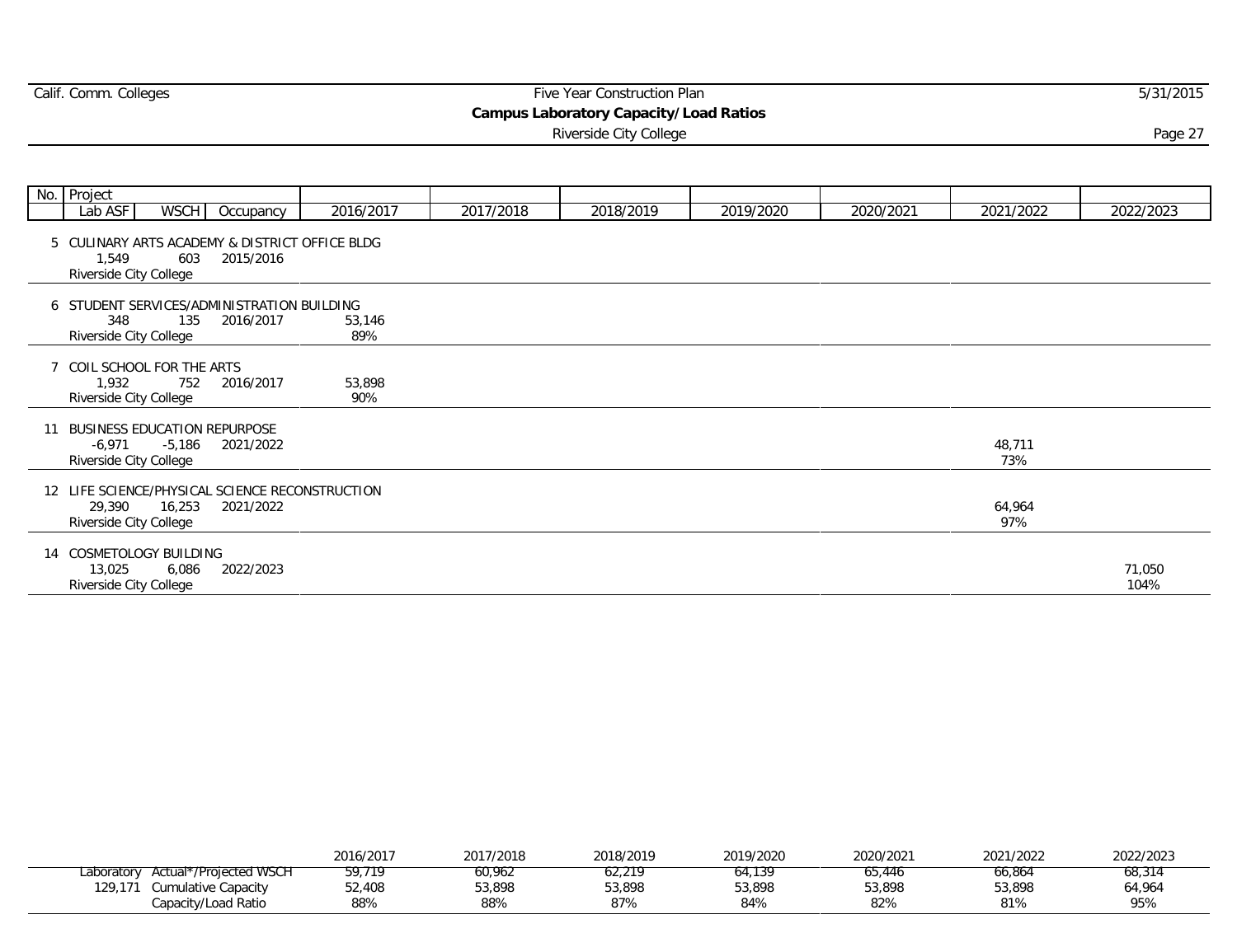$\mathbb{R}^2$ 

## Calif. Comm. Colleges **Five Year Construction Plan** 5/31/2015

**Campus Office Capacity/Load Ratios**

Riverside City College Page 28 (1996) and the City College Page 28 (1997) and the Page 28 (1997) and the Page 28

| No. Project                                                        |     |                                                                 |             |           |           |           |           |            |            |
|--------------------------------------------------------------------|-----|-----------------------------------------------------------------|-------------|-----------|-----------|-----------|-----------|------------|------------|
| Off ASF                                                            | FTE | Occupancy                                                       | 2016/2017   | 2017/2018 | 2018/2019 | 2019/2020 | 2020/2021 | 2021/2022  | 2022/2023  |
| 591<br>Riverside City College                                      |     | 5 CULINARY ARTS ACADEMY & DISTRICT OFFICE BLDG<br>4 2015/2016   |             |           |           |           |           |            |            |
| 6,703<br>Riverside City College                                    |     | 6 STUDENT SERVICES/ADMINISTRATION BUILDING<br>48 2016/2017      | 531<br>106% |           |           |           |           |            |            |
| 7 COIL SCHOOL FOR THE ARTS<br>1.373<br>Riverside City College      | 10  | 2016/2017                                                       | 541<br>108% |           |           |           |           |            |            |
| BUSINESS EDUCATION REPURPOSE<br>$-2,392$<br>Riverside City College |     | $-17$ 2021/2022                                                 |             |           |           |           |           | 523<br>85% |            |
| 3,300<br>Riverside City College                                    |     | 12 LIFE SCIENCE/PHYSICAL SCIENCE RECONSTRUCTION<br>24 2021/2022 |             |           |           |           |           | 547<br>89% |            |
| 14 COSMETOLOGY BUILDING<br>1,362<br>Riverside City College         | 10  | 2022/2023                                                       |             |           |           |           |           |            | 557<br>87% |

|                                 | 2016/2017 | 2017<br>/2018 | 2018/2019 | 2019/2020 | 2020/2021                       | 2021/2022    | 2022/2023 |
|---------------------------------|-----------|---------------|-----------|-----------|---------------------------------|--------------|-----------|
| Office<br>Actual*/Projected FTE | 499       | $-$<br>- ے ب  | 549       | ——        | $\overline{\phantom{a}}$<br>594 |              | 64C       |
| 67,009<br>Cumulative Capacity   | 170       |               |           |           | 541                             | 5.11<br>54 I | 547       |
| Capacity/Load Ratio             | 96%       | 103%          | 98%       | 95%       | 91%                             | 88%          | 85%       |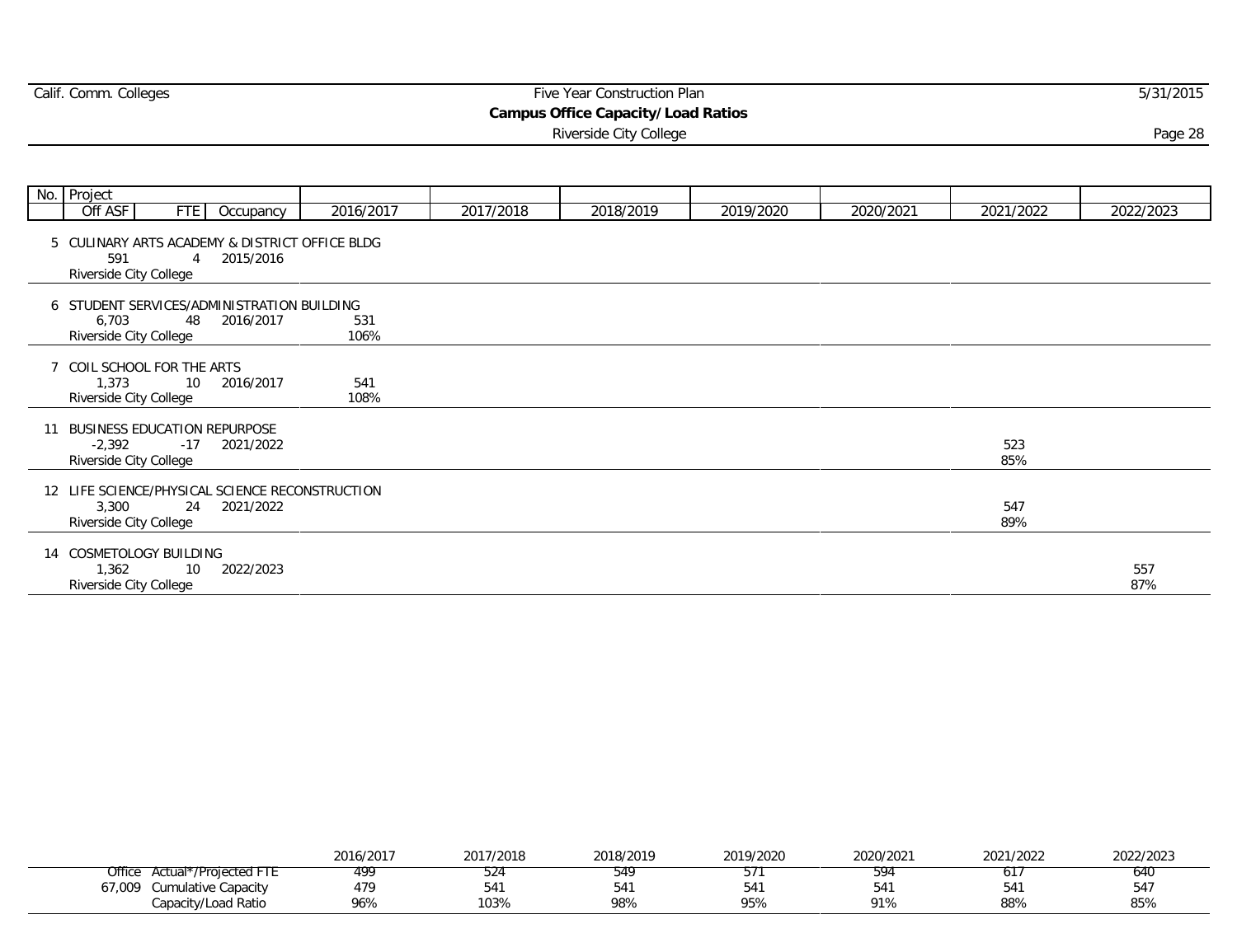## Experiment Commercial Commercial Commercial Commercial Commercial Commercial Commercial Commercial Commercial Commercial Commercial Commercial Commercial Commercial Commercial Commercial Commercial Commercial Commercial Co

**Campus Library Capacity/Load Ratios**

Riverside City College Page 29

| No. | Project                                    |         |           |           |           |           |           |           |           |           |
|-----|--------------------------------------------|---------|-----------|-----------|-----------|-----------|-----------|-----------|-----------|-----------|
|     |                                            | Lib ASF | Occupancy | 2016/2017 | 2017/2018 | 2018/2019 | 2019/2020 | 2020/2021 | 2021/2022 | 2022/2023 |
|     | 6 STUDENT SERVICES/ADMINISTRATION BUILDING |         |           |           |           |           |           |           |           |           |
|     |                                            | 5.151   | 2016/2017 | 62,555    |           |           |           |           |           |           |
|     | Riverside City College                     |         |           | 120%      |           |           |           |           |           |           |

|                                  | 2016/2017 | 2017/2018 | 2018/2019 | 2019/2020 | 2020/2021 | 2021/2022 | 2022/2023 |
|----------------------------------|-----------|-----------|-----------|-----------|-----------|-----------|-----------|
| Actual*/Projected ASF<br>Library | 51,922    | ა2,834    | 53,766    | 54.718    | 55,691    | 56,685    | 57.701    |
| 57,404<br>Cumulative Capacity    | 404, ار   | 62,555    | 62,555    | 62,555    | 62,555    | 62,555    | 62,555    |
| Capacity/Load Ratio              | $11\%$    | 118%      | 116%      | 114%      | 112%      | 110%      | 108%      |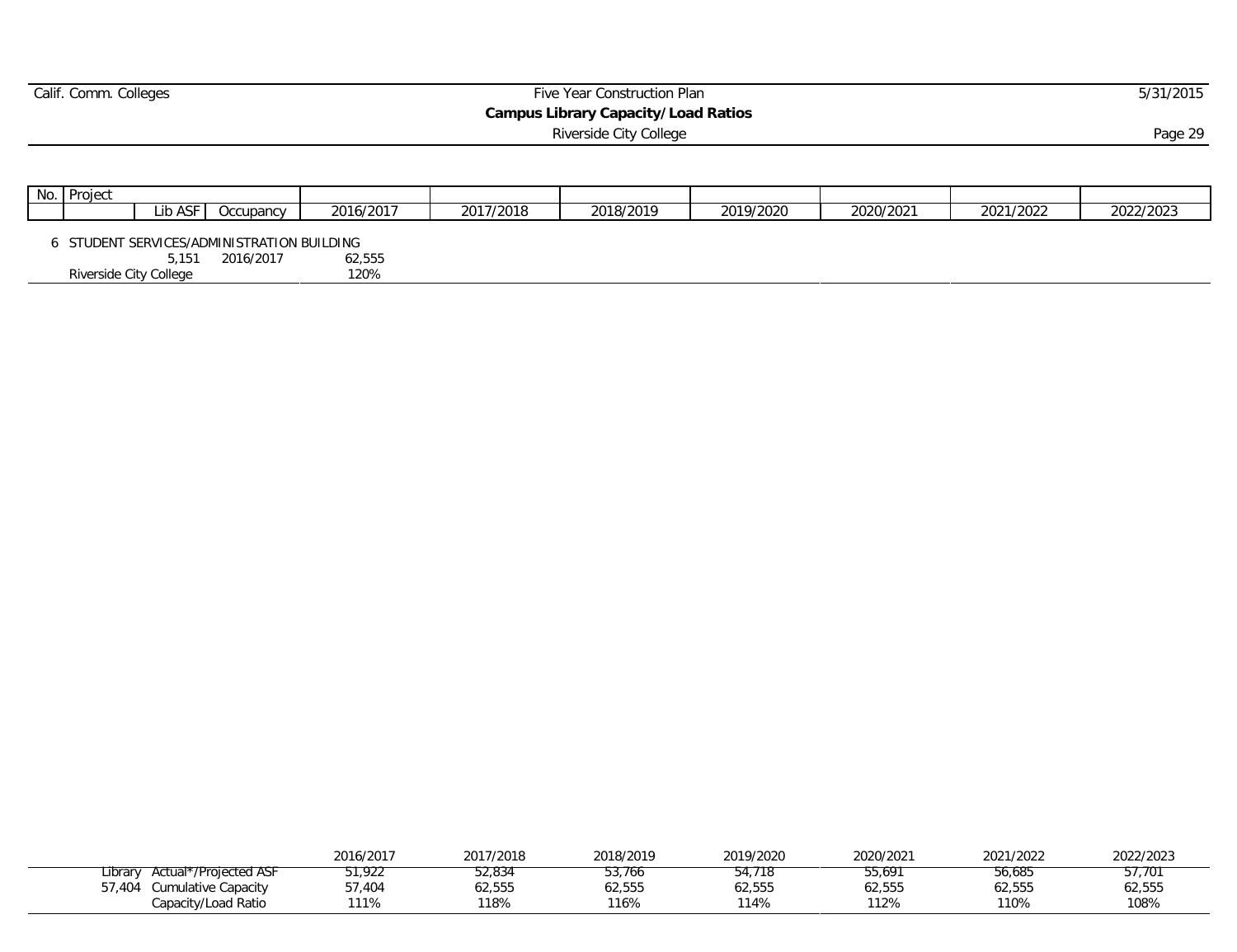## Experiment Commercial Commercial Commercial Commercial Commercial Commercial Commercial Commercial Commercial Commercial Commercial Commercial Commercial Commercial Commercial Commercial Commercial Commercial Commercial Co

**Campus AV/TV Capacity/Load Ratios**

Riverside City College **Page 30** 

| No. Project            |                   |                                                            |           |           |           |           |           |           |
|------------------------|-------------------|------------------------------------------------------------|-----------|-----------|-----------|-----------|-----------|-----------|
|                        | AVTV<br>Occupancy | 2016/2017                                                  | 2017/2018 | 2018/2019 | 2019/2020 | 2020/2021 | 2021/2022 | 2022/2023 |
|                        | <b>ASF</b>        |                                                            |           |           |           |           |           |           |
| Riverside City College | 2015/2016<br>179  | 5 CULINARY ARTS ACADEMY & DISTRICT OFFICE BLDG             |           |           |           |           |           |           |
| Riverside City College | 2016/2017<br>751  | 6 STUDENT SERVICES/ADMINISTRATION BUILDING<br>7,987<br>52% |           |           |           |           |           |           |

|                                    | 2016/2017 | 2017/2018 | 2018/2019 | 2019/2020 | 2020/2021 | 202 <sub>1</sub><br>/2022 | 2022/2023 |
|------------------------------------|-----------|-----------|-----------|-----------|-----------|---------------------------|-----------|
| AV/T<br>்″Proiected கூ<br>ted ASF. | 5,228     | 15,316    | I J,4UJ   | .490      | 5,589ء    | – 684، د،                 | 5,78      |
| .057<br>Cumulative Capacity        | ,057      | '.987     | 7,987     | 7.987     | 7.987     | ,987                      | 7,981     |
| Capacity/Load Ratio                | 46%       | 52%       | 52%       | 52%       | 51%       | E10                       | 51%       |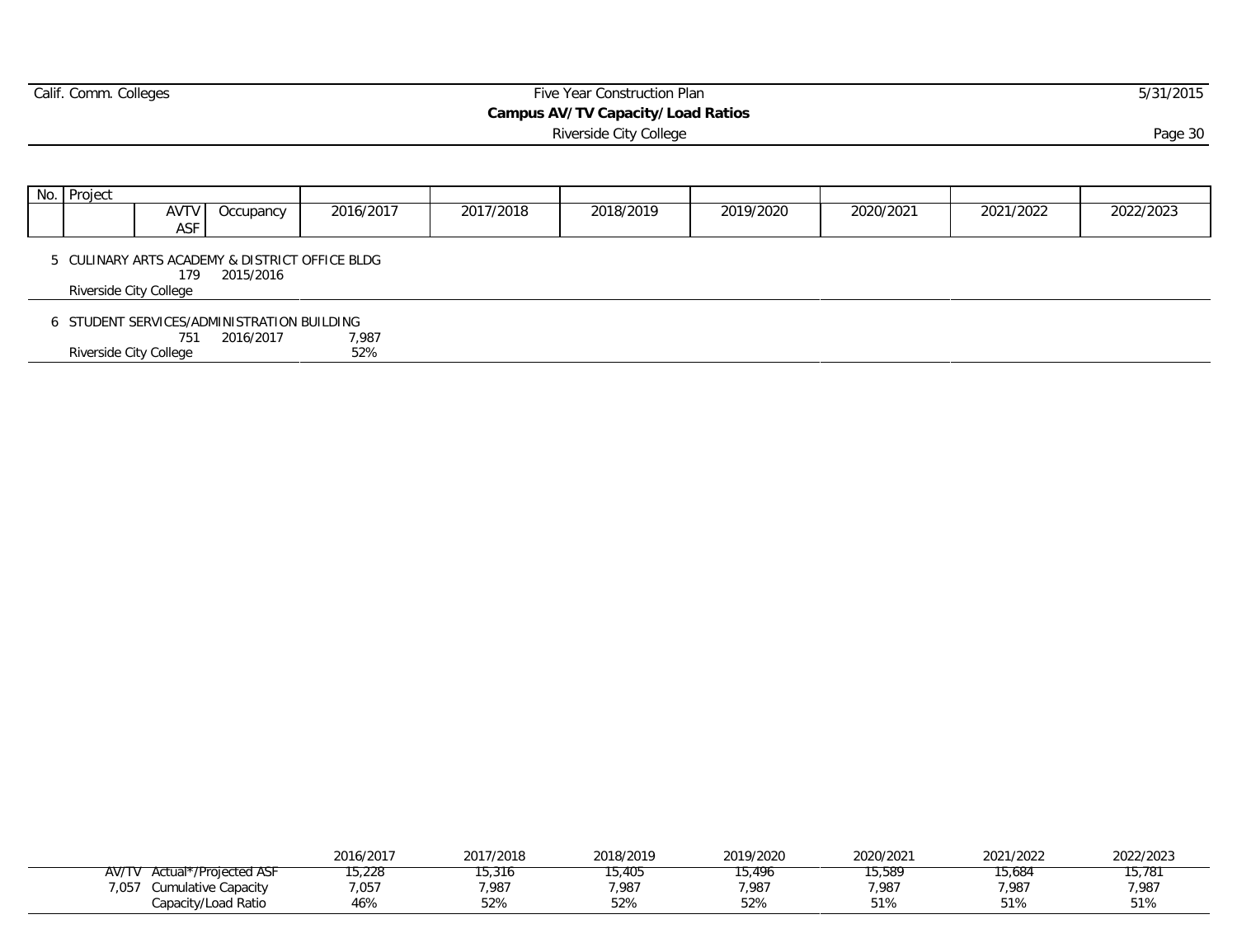#### **Campus Load Distribution**

Reference: Chancellor's Office Forecast

|                    | Instructional<br>Staff FTE | <b>Total Campus</b><br><b>WSCH</b> | Off-Campus<br><b>WSCH</b> | On-Campus<br><b>WSCH</b> | P.E.<br>Laboratory<br><b>WSCH</b> | On-Campus<br>Lecture WSCH | On-Campus<br>Laboratory<br><b>WSCH</b> |
|--------------------|----------------------------|------------------------------------|---------------------------|--------------------------|-----------------------------------|---------------------------|----------------------------------------|
| <b>Actual Fall</b> |                            |                                    |                           |                          |                                   |                           |                                        |
| 2013               | 439                        | 212,867                            | 4,853                     | 208,014                  | 11,940                            | 142,052                   | 54,021                                 |
| 2014               | 454                        | 222,232                            | 2,689                     | 219,543                  | 13,151                            | 158,686                   | 47,707                                 |
|                    |                            |                                    |                           |                          |                                   |                           |                                        |
| Forecast           |                            |                                    |                           |                          |                                   |                           |                                        |
| 2015               | 476                        | 229,950                            | 506                       | 229,444                  | 11,472                            | 159,464                   | 58,508                                 |
| 2016               | 499                        | 237,105                            | 593                       | 236,512                  | 11,826                            | 164,967                   | 59,719                                 |
| 2017               | 524                        | 244,459                            | 611                       | 243,847                  | 12,192                            | 170,693                   | 60,962                                 |
| 2018               | 549                        | 252,022                            | 630                       | 251,392                  | 12,570                            | 176,603                   | 62,219                                 |
| 2019               | 571                        | 259.797                            | 649                       | 259,147                  | 12,957                            | 182,051                   | 64,139                                 |
| 2020               | 594                        | 267,794                            | 669                       | 267,125                  | 13,356                            | 188,323                   | 65,446                                 |
| 2021               | 617                        | 273,599                            | 684                       | 272,915                  | 13,646                            | 192,405                   | 66,864                                 |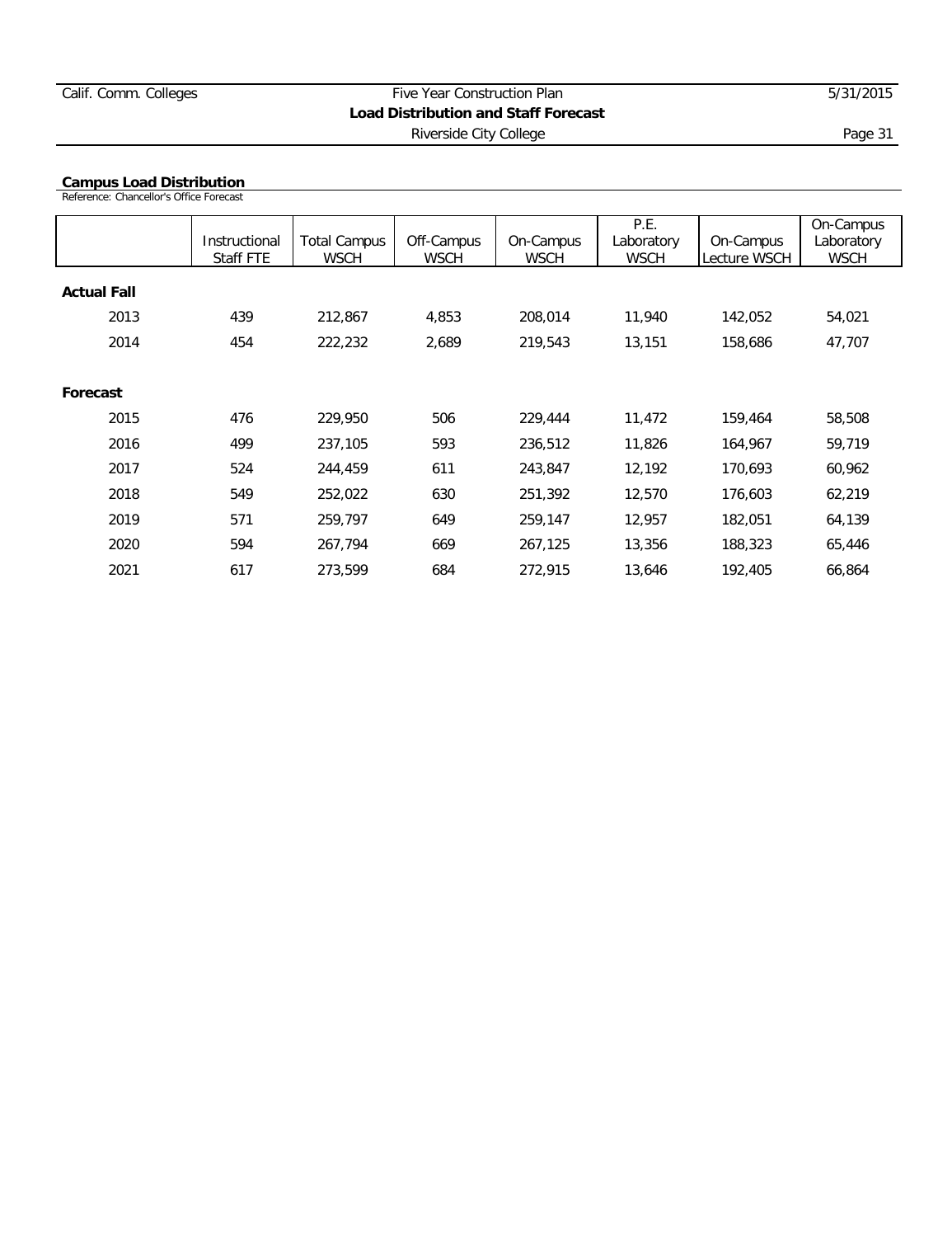Riverside City College **Page 32** 

#### **Campus Worksheet for Computing FTE Instruction Staff**

College Instructional Staff, Fall Term. Included are all certificated staff for day, extended day, and adult education except those whose office is located off-campus.

| (a)                                                                                                                                                                                                                         | <b>Total Certificated</b><br>Instructional and<br>Statutory Staff FTE<br>(b) | Non-Instructional<br>Portion of FTE<br>(c) | Net Total<br>Instructional and<br><b>Statutory Staff FTE</b><br>$(b-c)$<br>(d) |
|-----------------------------------------------------------------------------------------------------------------------------------------------------------------------------------------------------------------------------|------------------------------------------------------------------------------|--------------------------------------------|--------------------------------------------------------------------------------|
| <b>Instructors</b>                                                                                                                                                                                                          | 416.7                                                                        |                                            | 416.7                                                                          |
| <b>Counselors</b><br>Include certificated special program coordinators,<br>economic opportunity program, coordinators, statutory                                                                                            |                                                                              |                                            |                                                                                |
| and Title 5 required staff, et. al.                                                                                                                                                                                         | 25.0                                                                         |                                            | 25.0                                                                           |
| <b>Department Administrators</b>                                                                                                                                                                                            | 35.0                                                                         |                                            | 35.0                                                                           |
| Librarians<br>Include certificated director of audio/visual, et. al.                                                                                                                                                        | 7.0                                                                          | 7.0                                        |                                                                                |
| <b>Institutional Administrators</b><br>Include certificated persons with responsibilities covering<br>the entire institution, such as Superintendent, Assistant<br>Superintendent, President, Dean of Instruction, Director | 18.0                                                                         | 18.0                                       |                                                                                |
| of Data Processing, et. al.                                                                                                                                                                                                 |                                                                              |                                            |                                                                                |
| Fall 2015 Totals                                                                                                                                                                                                            | 501.7                                                                        | 25.0                                       | 476.7                                                                          |

Column (b) is the total number of Column (a) distributed to categories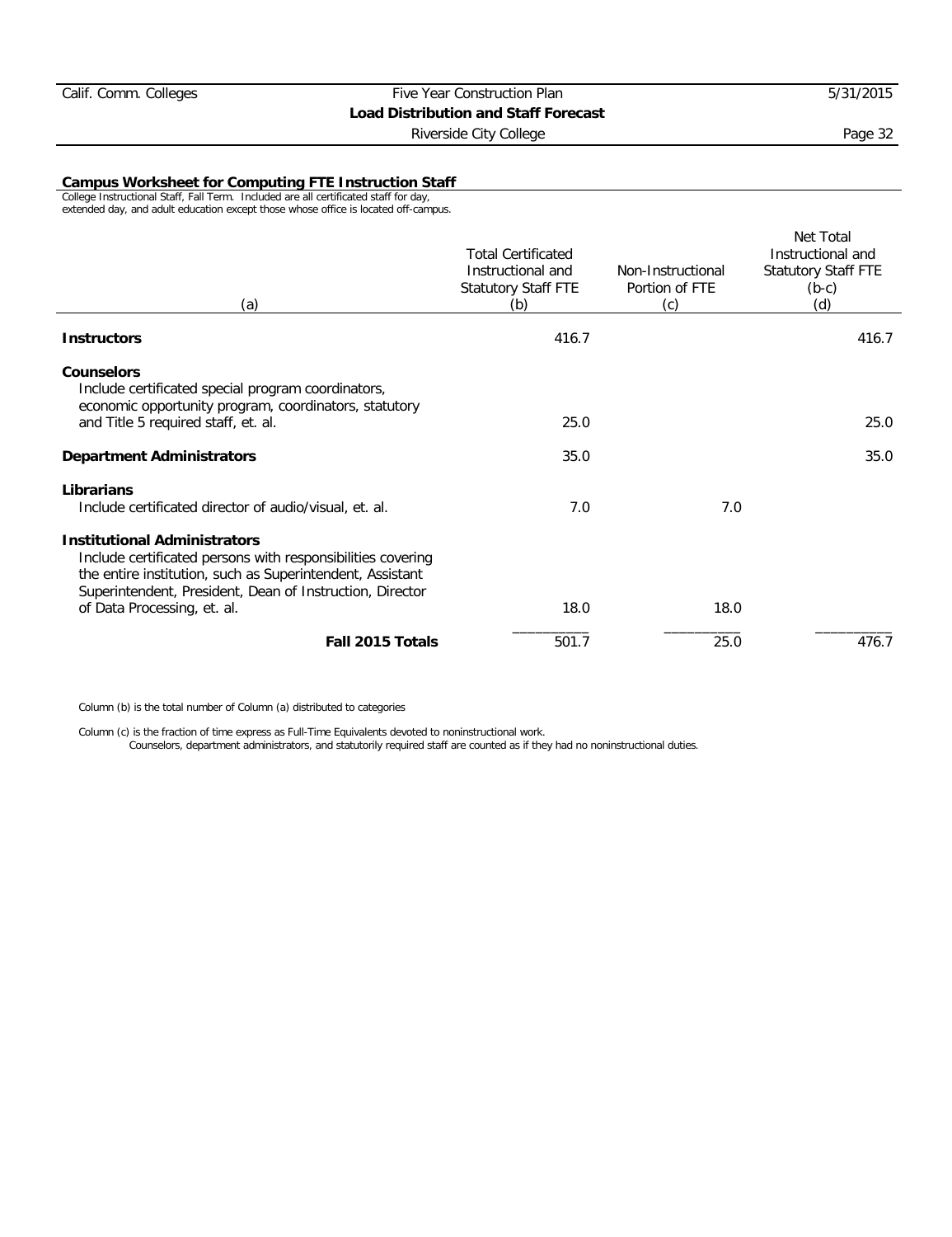Riverside City College **Page 33** 

#### **Campus Worksheet for Computing FTE Instruction Staff**

College Instructional Staff, Fall Term. Included are all certificated staff for day, extended day, and adult education except those whose office is located off-campus.

| (a)                                                                                                                                                                                                                         | <b>Total Certificated</b><br>Instructional and<br>Statutory Staff FTE<br>(b) | Non-Instructional<br>Portion of FTE<br>(c) | Net Total<br>Instructional and<br><b>Statutory Staff FTE</b><br>$(b-c)$<br>(d) |
|-----------------------------------------------------------------------------------------------------------------------------------------------------------------------------------------------------------------------------|------------------------------------------------------------------------------|--------------------------------------------|--------------------------------------------------------------------------------|
| <b>Instructors</b>                                                                                                                                                                                                          | 439.5                                                                        |                                            | 439.5                                                                          |
| Counselors<br>Include certificated special program coordinators,<br>economic opportunity program, coordinators, statutory                                                                                                   |                                                                              |                                            |                                                                                |
| and Title 5 required staff, et. al.                                                                                                                                                                                         | 25.0                                                                         |                                            | 25.0                                                                           |
| <b>Department Administrators</b>                                                                                                                                                                                            | 35.0                                                                         |                                            | 35.0                                                                           |
| Librarians<br>Include certificated director of audio/visual, et. al.                                                                                                                                                        | 7.0                                                                          | 7.0                                        |                                                                                |
| <b>Institutional Administrators</b><br>Include certificated persons with responsibilities covering<br>the entire institution, such as Superintendent, Assistant<br>Superintendent, President, Dean of Instruction, Director |                                                                              |                                            |                                                                                |
| of Data Processing, et. al.                                                                                                                                                                                                 | 18.0                                                                         | 18.0                                       |                                                                                |
| Fall 2016 Totals                                                                                                                                                                                                            | 524.5                                                                        | 25.0                                       | 499.5                                                                          |

Column (b) is the total number of Column (a) distributed to categories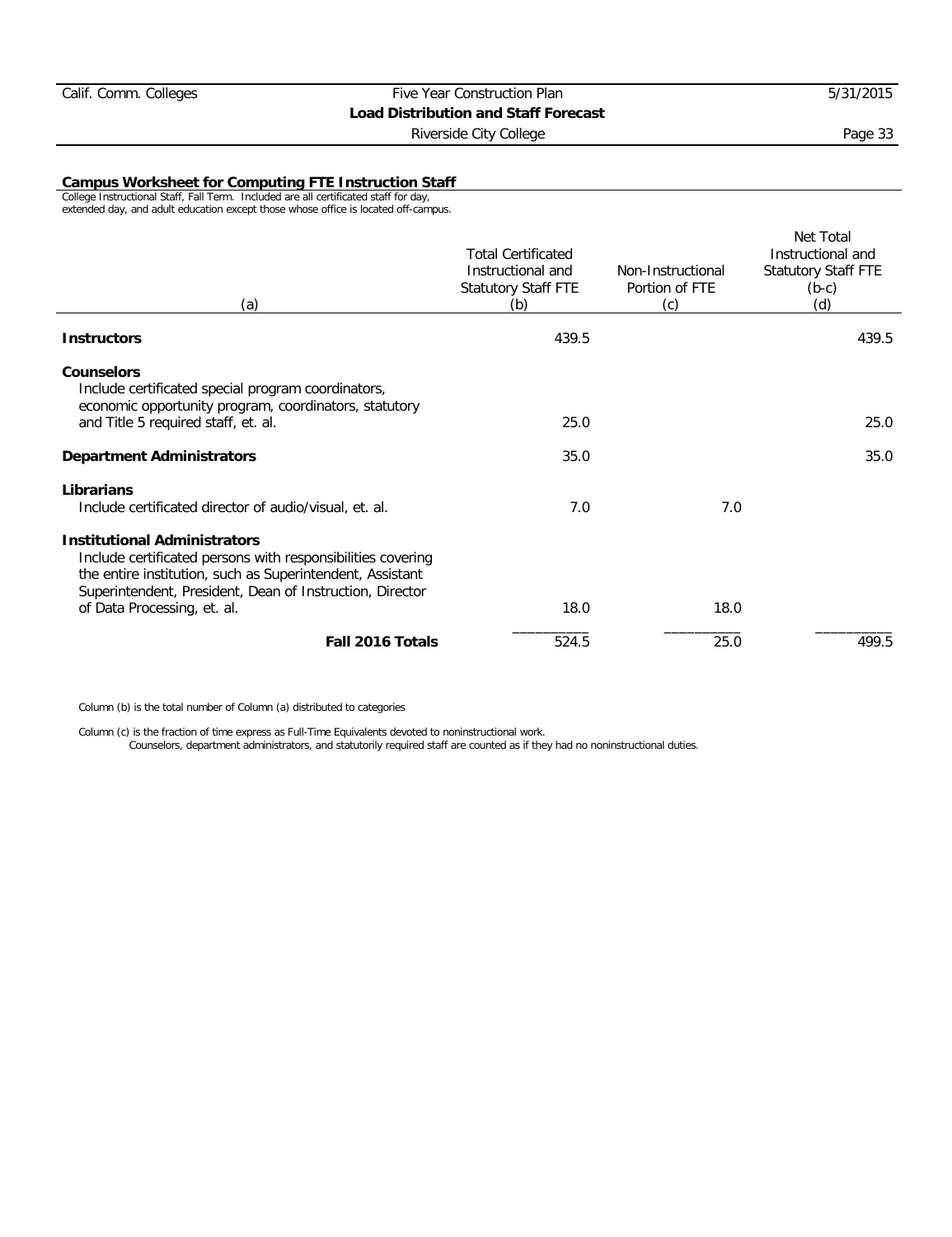Riverside City College **Page 34** 

**Campus Worksheet for Computing FTE Instruction Staff**

College Instructional Staff, Fall Term. Included are all certificated staff for day, extended day, and adult education except those whose office is located off-campus.

| (a)                                                                                                                                                                                                                                                        | <b>Total Certificated</b><br>Instructional and<br><b>Statutory Staff FTE</b><br>(b) | Non-Instructional<br>Portion of FTE<br>(c) | Net Total<br>Instructional and<br><b>Statutory Staff FTE</b><br>$(b-c)$<br>(d) |
|------------------------------------------------------------------------------------------------------------------------------------------------------------------------------------------------------------------------------------------------------------|-------------------------------------------------------------------------------------|--------------------------------------------|--------------------------------------------------------------------------------|
| <b>Instructors</b>                                                                                                                                                                                                                                         | 462.2                                                                               |                                            | 462.2                                                                          |
| <b>Counselors</b><br>Include certificated special program coordinators,<br>economic opportunity program, coordinators, statutory                                                                                                                           |                                                                                     |                                            |                                                                                |
| and Title 5 required staff, et. al.                                                                                                                                                                                                                        | 27.0                                                                                |                                            | 27.0                                                                           |
| <b>Department Administrators</b>                                                                                                                                                                                                                           | 35.0                                                                                |                                            | 35.0                                                                           |
| Librarians<br>Include certificated director of audio/visual, et. al.                                                                                                                                                                                       | 7.0                                                                                 | 7.0                                        |                                                                                |
| <b>Institutional Administrators</b><br>Include certificated persons with responsibilities covering<br>the entire institution, such as Superintendent, Assistant<br>Superintendent, President, Dean of Instruction, Director<br>of Data Processing, et. al. | 18.0                                                                                | 18.0                                       |                                                                                |
| Fall 2017 Totals                                                                                                                                                                                                                                           | 549.2                                                                               | 25.0                                       | 524.2                                                                          |
|                                                                                                                                                                                                                                                            |                                                                                     |                                            |                                                                                |

Column (b) is the total number of Column (a) distributed to categories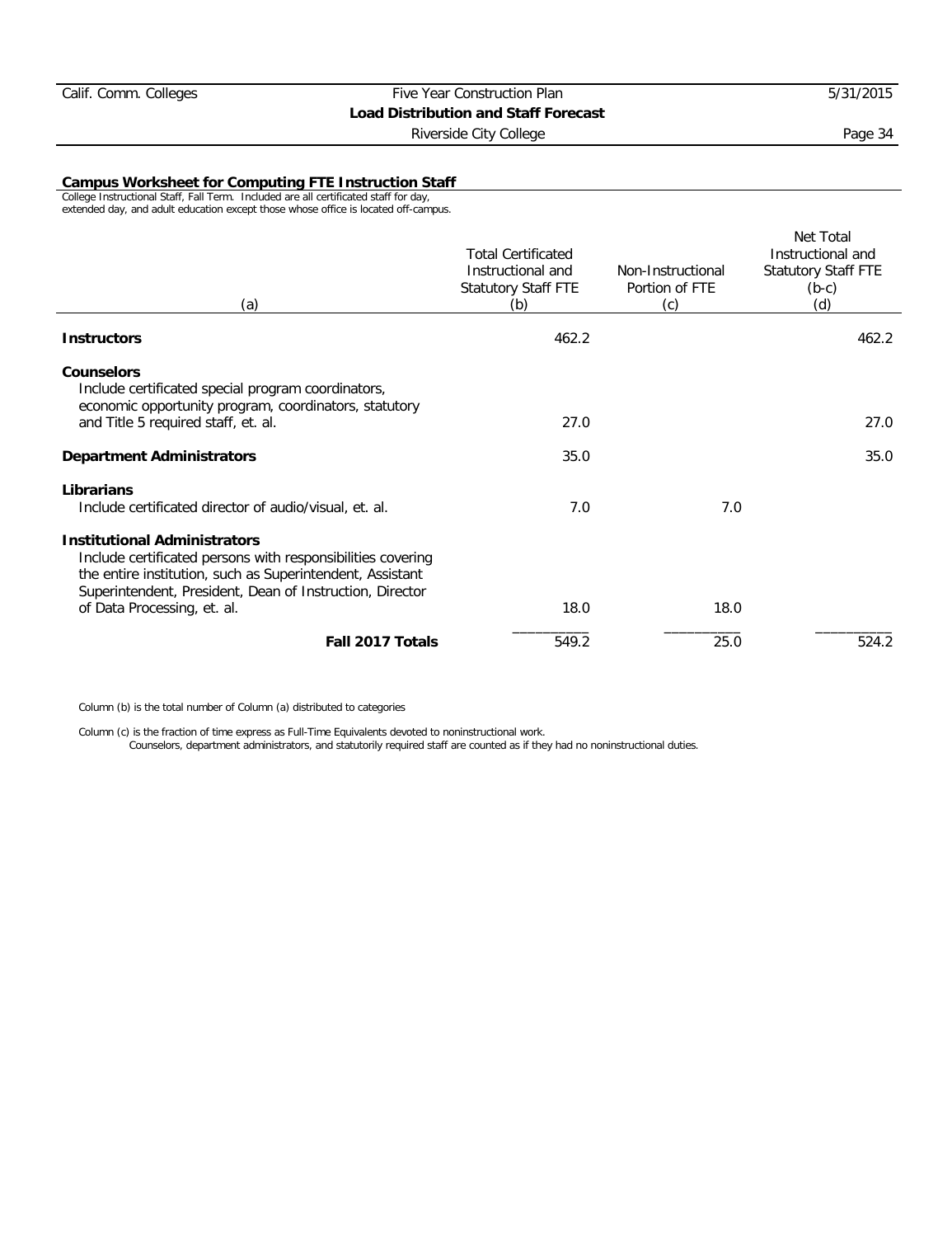Riverside City College **Page 35** 

#### **Campus Worksheet for Computing FTE Instruction Staff**

College Instructional Staff, Fall Term. Included are all certificated staff for day, extended day, and adult education except those whose office is located off-campus.

| (a)                                                                                                                                                                                                                         | <b>Total Certificated</b><br>Instructional and<br>Statutory Staff FTE<br>(b) | Non-Instructional<br>Portion of FTE<br>(c) | Net Total<br>Instructional and<br><b>Statutory Staff FTE</b><br>$(b-c)$<br>(d) |
|-----------------------------------------------------------------------------------------------------------------------------------------------------------------------------------------------------------------------------|------------------------------------------------------------------------------|--------------------------------------------|--------------------------------------------------------------------------------|
| <b>Instructors</b>                                                                                                                                                                                                          | 485.0                                                                        |                                            | 485.0                                                                          |
| <b>Counselors</b><br>Include certificated special program coordinators,<br>economic opportunity program, coordinators, statutory                                                                                            |                                                                              |                                            |                                                                                |
| and Title 5 required staff, et. al.                                                                                                                                                                                         | 27.0                                                                         |                                            | 27.0                                                                           |
| <b>Department Administrators</b>                                                                                                                                                                                            | 37.0                                                                         |                                            | 37.0                                                                           |
| Librarians<br>Include certificated director of audio/visual, et. al.                                                                                                                                                        | 7.0                                                                          | 7.0                                        |                                                                                |
| <b>Institutional Administrators</b><br>Include certificated persons with responsibilities covering<br>the entire institution, such as Superintendent, Assistant<br>Superintendent, President, Dean of Instruction, Director |                                                                              | 18.0                                       |                                                                                |
| of Data Processing, et. al.                                                                                                                                                                                                 | 18.0                                                                         |                                            |                                                                                |
| Fall 2018 Totals                                                                                                                                                                                                            | 574.0                                                                        | 25.0                                       | 549.0                                                                          |

Column (b) is the total number of Column (a) distributed to categories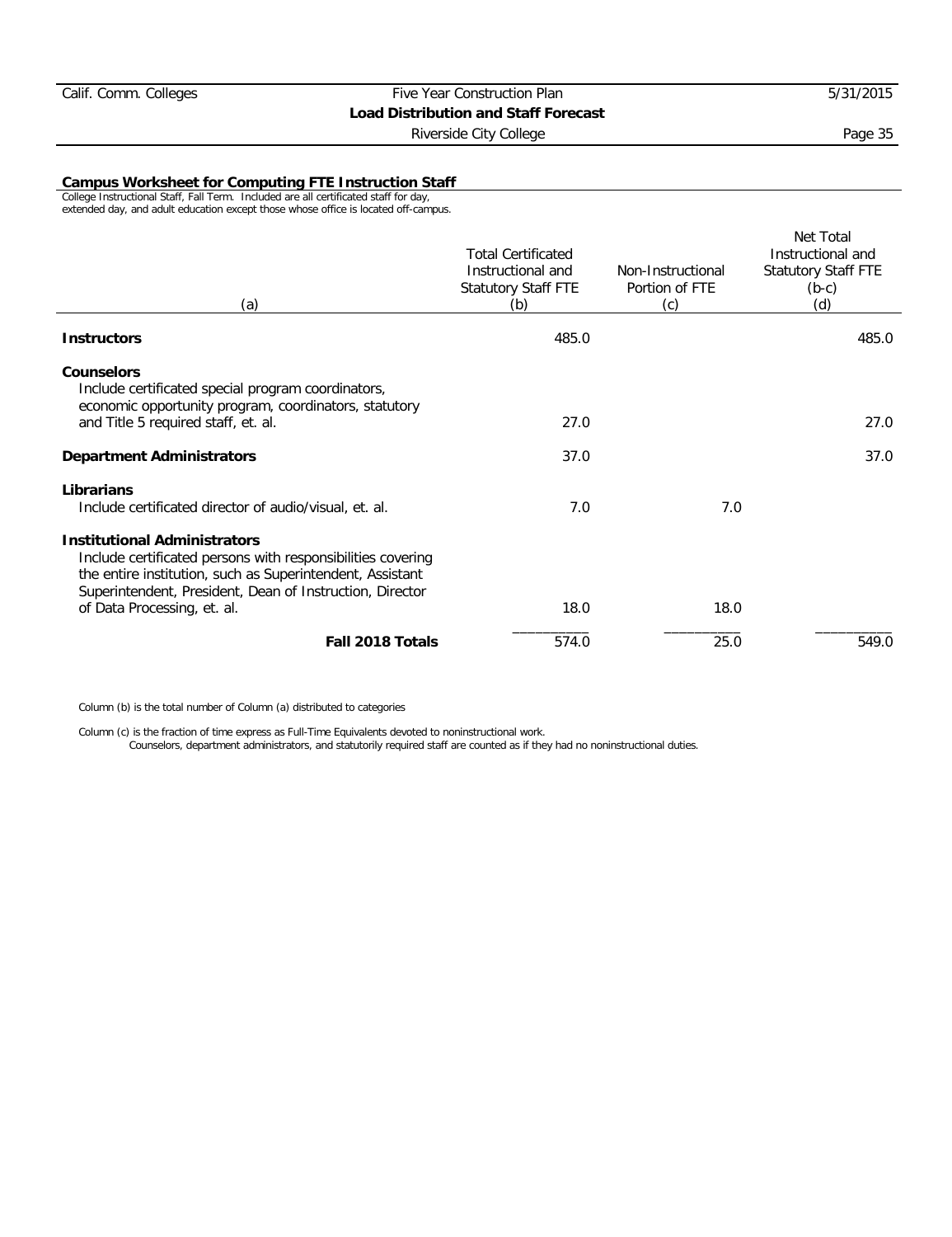Riverside City College **Page 36** 

#### **Campus Worksheet for Computing FTE Instruction Staff**

College Instructional Staff, Fall Term. Included are all certificated staff for day, extended day, and adult education except those whose office is located off-campus.

| (a)                                                                                                                                                                                                                                                        | <b>Total Certificated</b><br>Instructional and<br>Statutory Staff FTE<br>(b) | Non-Instructional<br>Portion of FTE<br>(c) | Net Total<br>Instructional and<br><b>Statutory Staff FTE</b><br>$(b-c)$<br>(d) |
|------------------------------------------------------------------------------------------------------------------------------------------------------------------------------------------------------------------------------------------------------------|------------------------------------------------------------------------------|--------------------------------------------|--------------------------------------------------------------------------------|
| <b>Instructors</b>                                                                                                                                                                                                                                         | 507.7                                                                        |                                            | 507.7                                                                          |
| <b>Counselors</b><br>Include certificated special program coordinators,<br>economic opportunity program, coordinators, statutory                                                                                                                           |                                                                              |                                            |                                                                                |
| and Title 5 required staff, et. al.                                                                                                                                                                                                                        | 27.0                                                                         |                                            | 27.0                                                                           |
| <b>Department Administrators</b>                                                                                                                                                                                                                           | 37.0                                                                         |                                            | 37.0                                                                           |
| Librarians<br>Include certificated director of audio/visual, et. al.                                                                                                                                                                                       | 7.0                                                                          | 7.0                                        |                                                                                |
| <b>Institutional Administrators</b><br>Include certificated persons with responsibilities covering<br>the entire institution, such as Superintendent, Assistant<br>Superintendent, President, Dean of Instruction, Director<br>of Data Processing, et. al. | 18.0                                                                         | 18.0                                       |                                                                                |
|                                                                                                                                                                                                                                                            |                                                                              |                                            |                                                                                |
| Fall 2019 Totals                                                                                                                                                                                                                                           | 596.7                                                                        | 25.0                                       | 571.7                                                                          |

Column (b) is the total number of Column (a) distributed to categories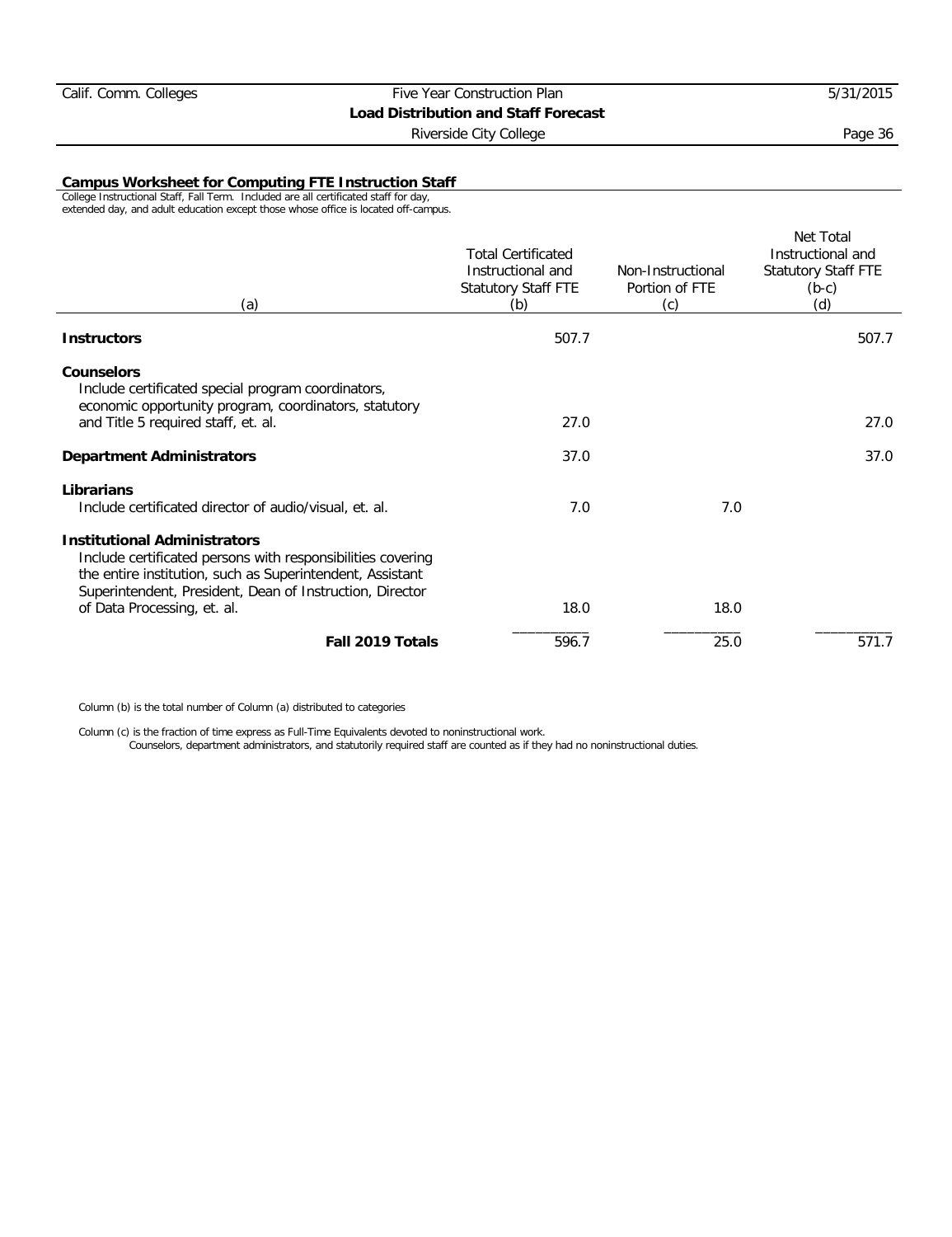Riverside City College **Page 37** 

**Campus Worksheet for Computing FTE Instruction Staff**

College Instructional Staff, Fall Term. Included are all certificated staff for day, extended day, and adult education except those whose office is located off-campus.

| (a)                                                                                                                                                                                                                                                        | <b>Total Certificated</b><br>Instructional and<br><b>Statutory Staff FTE</b><br>(b) | Non-Instructional<br>Portion of FTE<br>(c) | Net Total<br>Instructional and<br><b>Statutory Staff FTE</b><br>$(b-c)$<br>(d) |
|------------------------------------------------------------------------------------------------------------------------------------------------------------------------------------------------------------------------------------------------------------|-------------------------------------------------------------------------------------|--------------------------------------------|--------------------------------------------------------------------------------|
| <b>Instructors</b>                                                                                                                                                                                                                                         | 530.4                                                                               |                                            | 530.4                                                                          |
| <b>Counselors</b><br>Include certificated special program coordinators,<br>economic opportunity program, coordinators, statutory                                                                                                                           |                                                                                     |                                            |                                                                                |
| and Title 5 required staff, et. al.                                                                                                                                                                                                                        | 27.0                                                                                |                                            | 27.0                                                                           |
| <b>Department Administrators</b>                                                                                                                                                                                                                           | 37.0                                                                                |                                            | 37.0                                                                           |
| Librarians<br>Include certificated director of audio/visual, et. al.                                                                                                                                                                                       | 7.0                                                                                 | 7.0                                        |                                                                                |
| <b>Institutional Administrators</b><br>Include certificated persons with responsibilities covering<br>the entire institution, such as Superintendent, Assistant<br>Superintendent, President, Dean of Instruction, Director<br>of Data Processing, et. al. | 18.0                                                                                | 18.0                                       |                                                                                |
| Fall 2020 Totals                                                                                                                                                                                                                                           | 619.4                                                                               | 25.0                                       | 594.4                                                                          |
|                                                                                                                                                                                                                                                            |                                                                                     |                                            |                                                                                |

Column (b) is the total number of Column (a) distributed to categories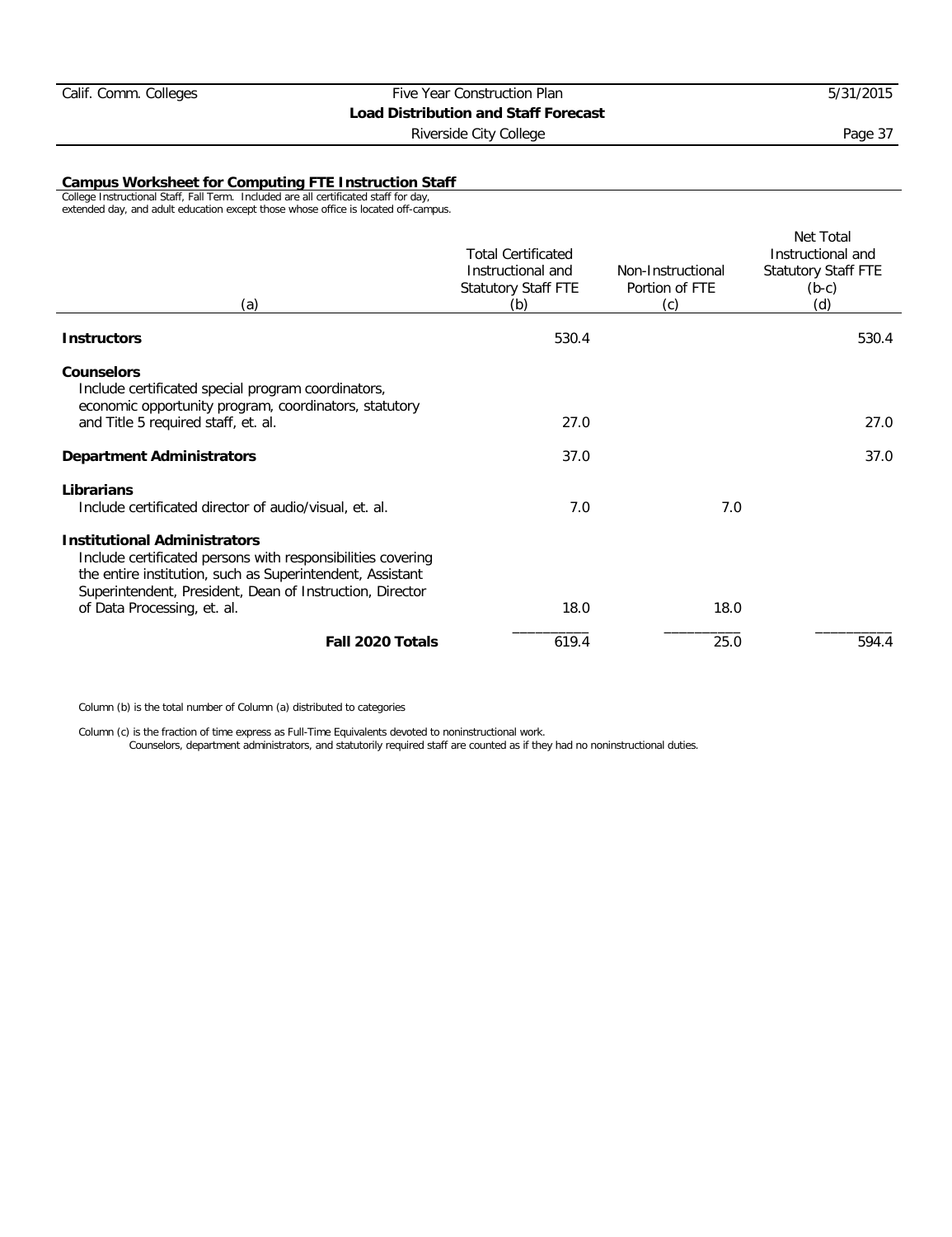Riverside City College **Page 38** 

**Campus Worksheet for Computing FTE Instruction Staff**

College Instructional Staff, Fall Term. Included are all certificated staff for day, extended day, and adult education except those whose office is located off-campus.

| (a)                                                                                                                                                                                                                                                        | <b>Total Certificated</b><br>Instructional and<br>Statutory Staff FTE<br>(b) | Non-Instructional<br>Portion of FTE<br>(c) | Net Total<br>Instructional and<br><b>Statutory Staff FTE</b><br>$(b-c)$<br>(d) |
|------------------------------------------------------------------------------------------------------------------------------------------------------------------------------------------------------------------------------------------------------------|------------------------------------------------------------------------------|--------------------------------------------|--------------------------------------------------------------------------------|
| <b>Instructors</b>                                                                                                                                                                                                                                         | 553.1                                                                        |                                            | 553.1                                                                          |
| <b>Counselors</b><br>Include certificated special program coordinators,<br>economic opportunity program, coordinators, statutory                                                                                                                           |                                                                              |                                            |                                                                                |
| and Title 5 required staff, et. al.                                                                                                                                                                                                                        | 27.0                                                                         |                                            | 27.0                                                                           |
| <b>Department Administrators</b>                                                                                                                                                                                                                           | 37.0                                                                         |                                            | 37.0                                                                           |
| Librarians<br>Include certificated director of audio/visual, et. al.                                                                                                                                                                                       | 7.0                                                                          | 7.0                                        |                                                                                |
| <b>Institutional Administrators</b><br>Include certificated persons with responsibilities covering<br>the entire institution, such as Superintendent, Assistant<br>Superintendent, President, Dean of Instruction, Director<br>of Data Processing, et. al. | 18.0                                                                         | 18.0                                       |                                                                                |
| Fall 2021 Totals                                                                                                                                                                                                                                           | 642.1                                                                        | 25.0                                       | 617.1                                                                          |
|                                                                                                                                                                                                                                                            |                                                                              |                                            |                                                                                |

Column (b) is the total number of Column (a) distributed to categories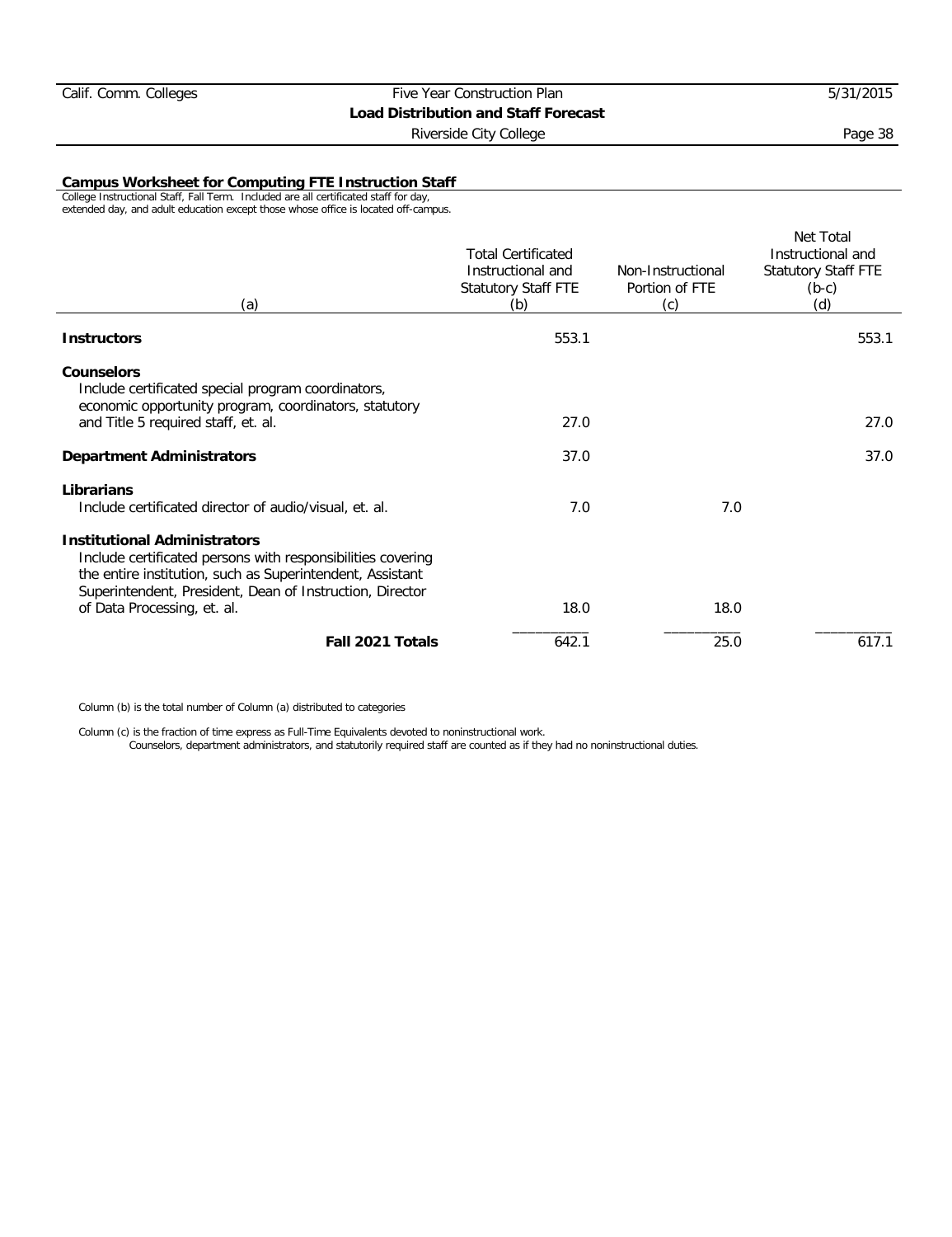## Calif. Comm. Colleges Five Year Construction Plan 5/31/2015 **Cum Sum of Existing and Proposed Space, 2016 - 2022**

Riverside City College **Page 39** 

## **Cumulative Summary of Existing and Proposed Areas, 2016-2022**

|    | Priority and     |                                          |                                          |                                                        |         | AV Radio    |                   |             |             |           |                  |
|----|------------------|------------------------------------------|------------------------------------------|--------------------------------------------------------|---------|-------------|-------------------|-------------|-------------|-----------|------------------|
|    | Year of          | Classroom                                | Laboratory                               | Office                                                 | Library | <b>TV</b>   | P.E.              | Assembly    | Inactive    | All Other |                  |
|    | Occupancy        | 100's                                    | 200's                                    | 300's                                                  | 400's   | $530 - 535$ | $520 - 525$       | $610 - 625$ | $050 - 070$ | Areas     | <b>Total ASF</b> |
|    |                  |                                          |                                          |                                                        |         | (f)         |                   |             | (i)         |           |                  |
|    | (a)              | (b)                                      | (c)                                      | (d)                                                    | (e)     |             | $\left( q\right)$ | (h)         |             | (i)       | (k)              |
|    | <b>Total ASF</b> | 83,520                                   | 129,171                                  | 67,009                                                 | 57,404  | 7,057       | 51,237            | 25,389      | 54,439      | 72,373    | 547,599          |
|    |                  |                                          |                                          |                                                        |         |             |                   |             |             |           |                  |
|    |                  |                                          |                                          |                                                        |         |             |                   |             |             |           |                  |
| 5  |                  |                                          |                                          | 2015/2016 CULINARY ARTS ACADEMY & DISTRICT OFFICE BLDG |         |             |                   |             |             |           |                  |
|    |                  | 2,558                                    | 1,549                                    | 591                                                    |         | 179         |                   |             |             | 7.599     | 12,476           |
|    |                  | 86,078                                   | 130,720                                  | 67,600                                                 |         | 7,236       |                   |             |             | 79,972    | 560,075          |
| 6  | 2016/2017        |                                          | STUDENT SERVICES/ADMINISTRATION BUILDING |                                                        |         |             |                   |             |             |           |                  |
|    |                  | 938                                      | 348                                      | 6.703                                                  | 5,151   | 751         |                   |             |             | 1.787     | 15,678           |
|    |                  | 87,016                                   | 131,068                                  | 74,303                                                 | 62,555  | 7,987       |                   |             |             | 81,759    | 575,753          |
|    |                  |                                          |                                          |                                                        |         |             |                   |             |             |           |                  |
|    | 2016/2017        | COIL SCHOOL FOR THE ARTS                 |                                          |                                                        |         |             |                   |             |             |           |                  |
|    |                  | 933                                      | 1,932                                    | 1,373                                                  |         |             |                   |             |             | 14,664    | 18,902           |
|    |                  | 87,949                                   | 133,000                                  | 75,676                                                 |         |             |                   |             |             | 96,423    | 594,655          |
|    |                  |                                          |                                          |                                                        |         |             |                   |             |             |           |                  |
| 11 | 2021/2022        |                                          | BUSINESS EDUCATION REPURPOSE             |                                                        |         |             |                   |             |             |           |                  |
|    |                  | $-5,525$                                 | $-6,971$                                 | $-2,392$                                               |         |             |                   |             |             | 7,712     | $-7,176$         |
|    |                  | 82,424                                   | 126,029                                  | 73,284                                                 |         |             |                   |             |             | 104,135   | 587,479          |
| 12 | 2021/2022        |                                          |                                          | LIFE SCIENCE/PHYSICAL SCIENCE RECONSTRUCTION           |         |             |                   |             |             |           |                  |
|    |                  | 4,360                                    | 29,390                                   | 3,300                                                  |         |             |                   |             |             | $-36,580$ | 470              |
|    |                  | 86,784                                   | 155,419                                  | 76,584                                                 |         |             |                   |             |             | 67,555    | 587,949          |
|    |                  |                                          |                                          |                                                        |         |             |                   |             |             |           |                  |
|    |                  | <b>Total Existing and Proposed Space</b> |                                          |                                                        |         |             |                   |             |             |           |                  |
|    |                  |                                          |                                          |                                                        |         |             |                   |             |             |           |                  |
|    |                  | 86,784                                   | 155,419                                  | 76,584                                                 | 62,555  | 7,987       | 51,237            | 25,389      | 54,439      | 67,555    | 587,949          |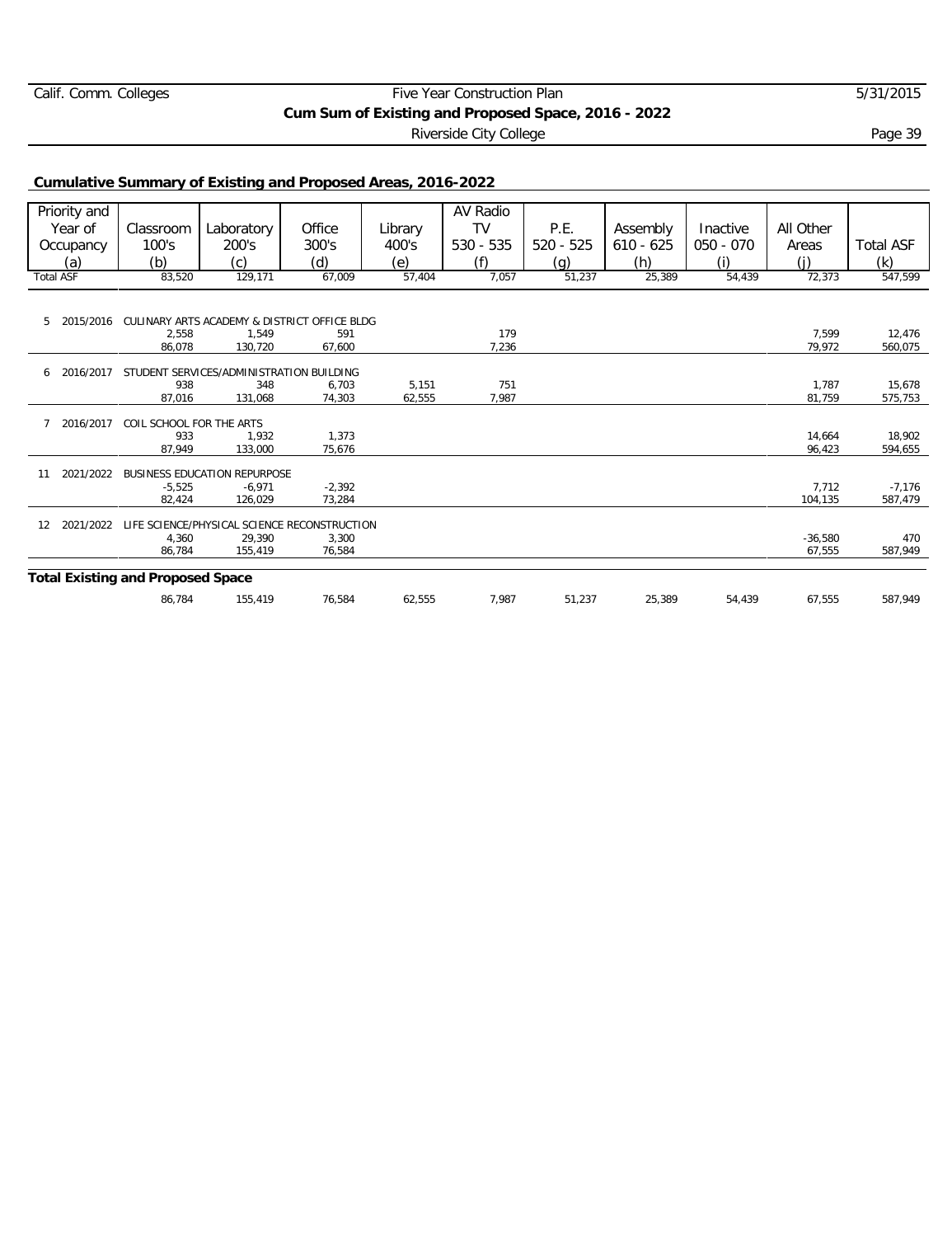## Calif. Comm. Colleges Five Year Construction Plan 5/31/2015 **Capacity of Net Existing On-Campus ASF** Riverside City College **Page 40**

| Classrooms, Classroom Service (Room Type 100's) |        | Net    | ASF/100<br><b>WSCH</b> | Capacity<br>WSCH |
|-------------------------------------------------|--------|--------|------------------------|------------------|
|                                                 | Totals | 83.520 | 42.9                   | 194,685          |

| <b>TOP Code/Description</b>                   | Net ASF | ASF/100<br><b>WSCH</b> | Capacity<br><b>WSCH</b> | <b>TOP Code/Description</b>                  | Net ASF | ASF/100<br><b>WSCH</b> | Capacity<br><b>WSCH</b> |
|-----------------------------------------------|---------|------------------------|-------------------------|----------------------------------------------|---------|------------------------|-------------------------|
| 0100 Agriculture and Natural Resources        |         | 492                    |                         | 0956 Manufacturing and Industrial Technology | 3,329   | 385                    | 865                     |
| 0116 Agricultural Power Equipment Technology  |         | 856                    |                         | 1000 Fine and Applied Arts                   | 18,960  | 257                    | 7,377                   |
| 0200 Architecture and Related Technologies    |         | 257                    |                         | 1100 Foreign Language                        |         | 150                    |                         |
| 0300 Environmental Sciences and Technologies  |         | 235                    |                         | 1200 Health                                  | 6,881   | 214                    | 3,215                   |
| 0400 Biological Sciences                      | 16.148  | 235                    | 6,871                   | 1300 Family and Consumer Sciences            |         | 257                    |                         |
| 0500 Business and Management                  | 5,290   | 128                    | 4,133                   | 1400 Law                                     |         | 150                    |                         |
| 0600 Media and Communications                 | 2,024   | 214                    | 946                     | 1500 Humanities (Letters)                    | 1,236   | 150                    | 824                     |
| 0700 Information Technology                   | 5,671   | 171                    | 3,316                   | 1600 Library Science                         | 2,444   | 150                    | 1,629                   |
| 0800 Education                                |         | 321                    |                         | 1700 Mathematics                             | 8,081   | 150                    | 5,387                   |
| 0900 Engineering & Industrial Technologies    | 4,307   | 321                    | 1,342                   | 1800 Military Studies                        |         | 214                    |                         |
| 0945 Industrial Systems Technology and Mainte |         | 556                    |                         | 1900 Physical Sciences                       | 17,735  | 257                    | 6,901                   |
| 0946 Environmental Control Technology (HVAC)  | 2,109   | 556                    | 379                     | 2000 Psychology                              |         | 150                    |                         |
| 0947 Diesel Technology                        |         | 856                    |                         | 2100 Public and Protective Services          |         | 214                    |                         |
| 0948 Automotive Technology                    | 18,218  | 856                    | 2,128                   | 2200 Social Sciences                         |         | 150                    |                         |
| 0949 Automotive Collison Repair               |         | 856                    |                         | 3000 Commercial Services                     | 7,420   | 214                    | 3,467                   |
| 0950 Aeronautical and Aviation Technology     |         | 749                    |                         | 4900 Interdisciplinary Studies               | 9,318   | 257                    | 3,626                   |
| 0952 Construction Crafts Technology           |         | 749                    |                         |                                              |         |                        |                         |
|                                               |         |                        |                         | Totals                                       | 129,171 |                        | 52,408                  |
|                                               |         |                        |                         | Campus Avg Lab ASF/100 WSCH                  |         | 246                    |                         |

| Office and Office Service Areas (Room Type 300's) |               | Net    | ASF per | Capacity<br><b>FTE</b> |
|---------------------------------------------------|---------------|--------|---------|------------------------|
|                                                   | <b>Totals</b> | 67.009 | 140     | 479                    |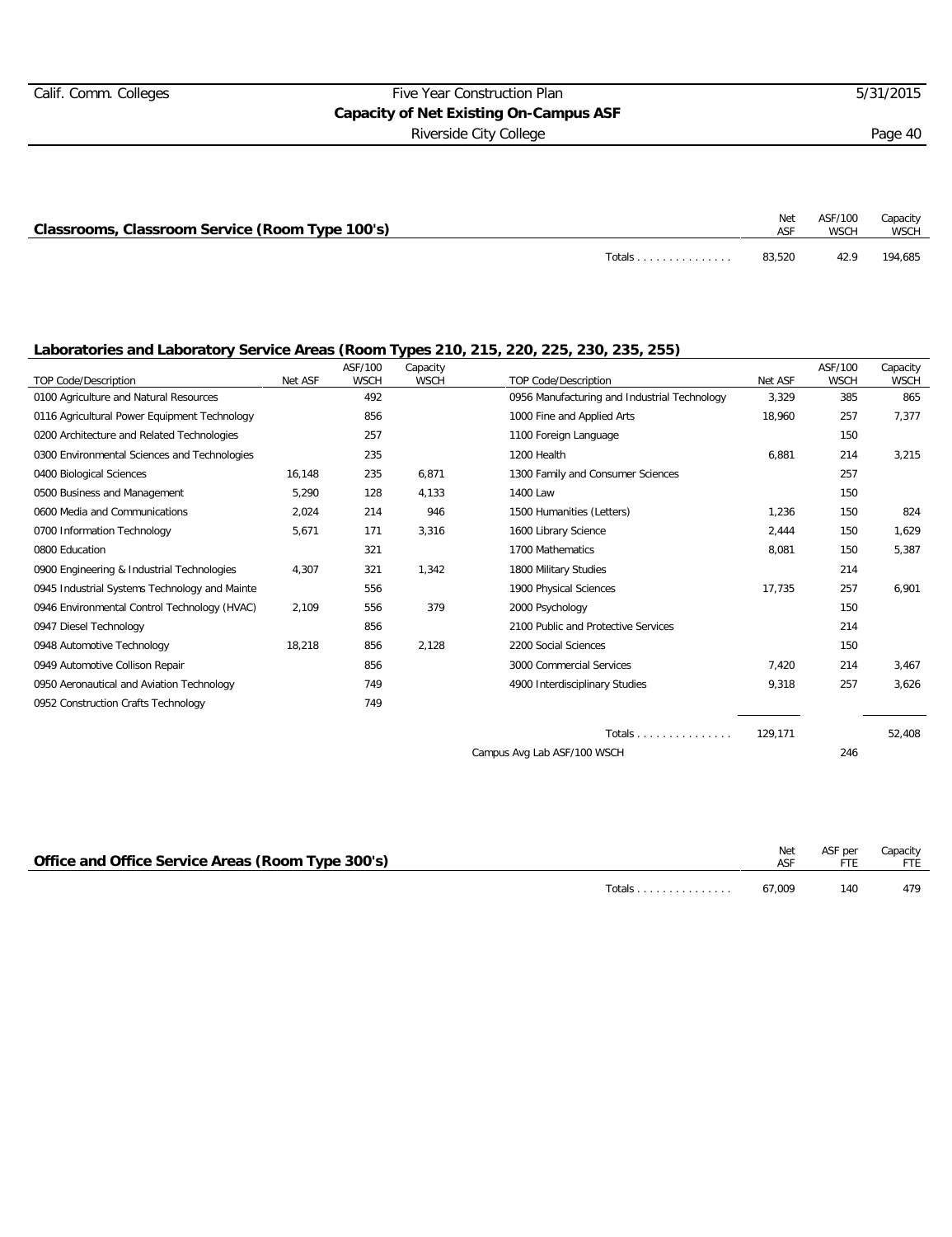| Calif. Comm. Colleges                               | Five Year Construction Plan<br><b>Project Intent And Scope</b> | 5/31/2015                                                 |                            |
|-----------------------------------------------------|----------------------------------------------------------------|-----------------------------------------------------------|----------------------------|
|                                                     |                                                                | Riverside City College                                    | Page 41                    |
|                                                     |                                                                | District Priority: 1 WHEELOCK GYMNASIUM, SEISMIC RETROFIT |                            |
| Project Type:                                       | $\Box$ Site Acquisition                                        | $\boxtimes$ New Construction                              | $\boxtimes$ Reconstruction |
|                                                     | Replacement                                                    | Infrastructure<br>$\perp$                                 | $\Box$ Equipment           |
| Total Estimated Costs: \$16,615,000                 |                                                                |                                                           |                            |
| Anticipated Source(s) of Funds: State and Non-State |                                                                |                                                           |                            |
| Type of construction:                               |                                                                |                                                           |                            |
| Seismic Retrofit:                                   |                                                                |                                                           |                            |
| If Existing - Age :                                 |                                                                |                                                           |                            |
| If Existing - Condition :                           |                                                                |                                                           |                            |

|                       | Land Acquisition Preliminary Plans | Working Drawing | Construction | Equipment | Occupancy |
|-----------------------|------------------------------------|-----------------|--------------|-----------|-----------|
| Year                  | 2008/2009                          | 2008/2009       | 2008/2009    | 2008/2009 | 2011/2012 |
| <b>Estimated Cost</b> | \$671,000                          | \$732,000       | \$15,195,000 | \$17,000  |           |

## **Explain why this project is needed:**

Built in 1928, Wheelock Gymnasium is a building with historical value to Riverside Community College. An analysis of the structure has shown that the building has seismic deficiencies that could result in a significant structural damage and loss of life in the event of an earthquake. The findings were corroborated by an independent second seismic analysis study. After considering a number of alternatives, this proposal makes a recommendation for retrofitting the building to mitigate seismic deficiencies as well as deficiencies in fire and life safety, accessibility and efficient configuration of space to meet program needs.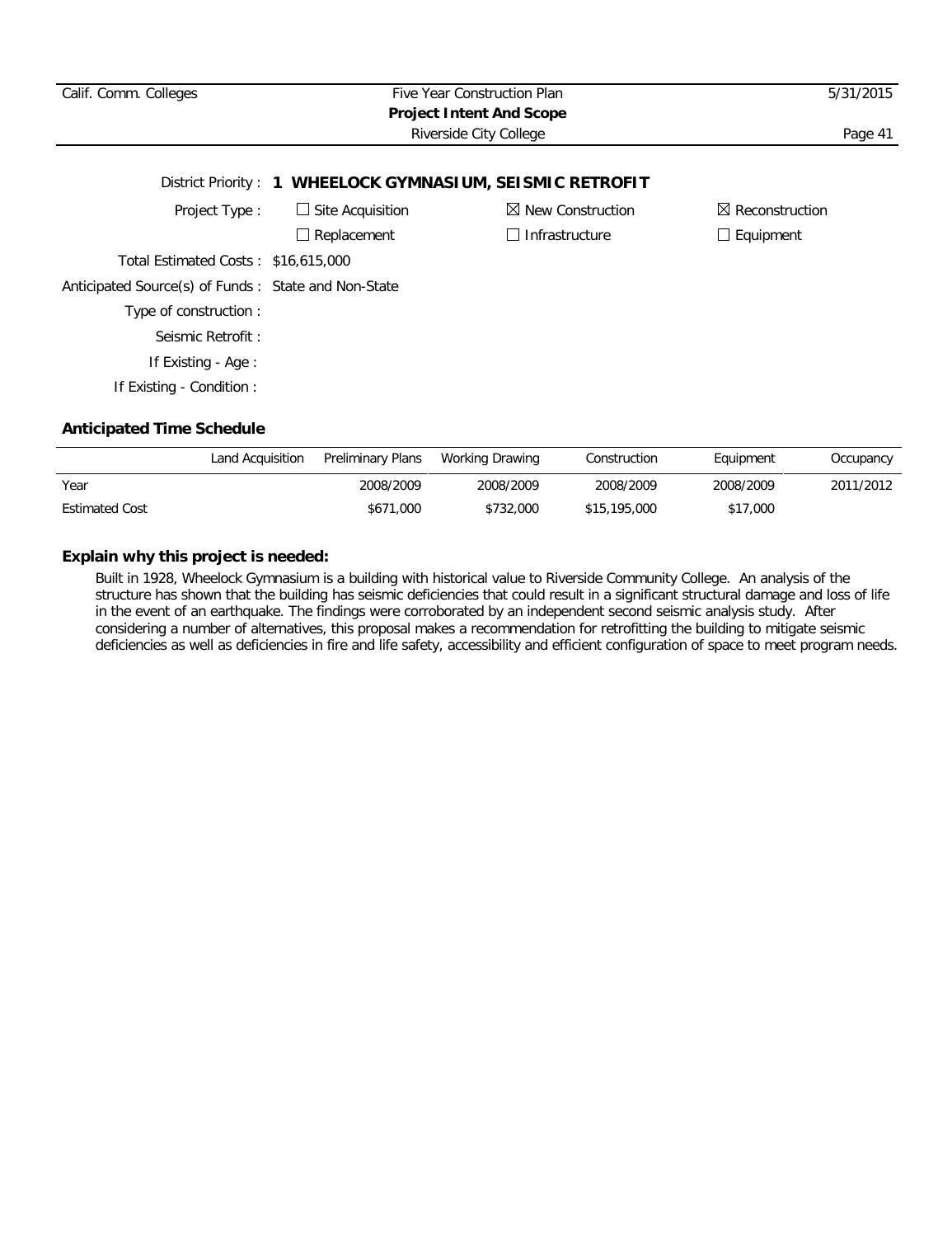## Calif. Comm. Colleges Five Year Construction Plan 5/31/2015 **Project Intent And Scope** Riverside City College **Page 42**

District Priority No.: **1 WHEELOCK GYMNASIUM, SEISMIC RETROFIT**

## **Outline of Project Space - Buildings and Remodelings**

|                                                 | Classroom Type<br>100's | Laboratory<br>$210 - 255$ | Office Type<br>300's | Library Type<br>400's | AV - TV<br>$530 - 535$ | All Other |             | <b>Total ASF</b> |   |
|-------------------------------------------------|-------------------------|---------------------------|----------------------|-----------------------|------------------------|-----------|-------------|------------------|---|
| Project Primary                                 |                         |                           |                      |                       |                        |           |             |                  |   |
| Project Secondary                               |                         |                           |                      |                       |                        |           |             |                  |   |
| Project Net ASF                                 |                         |                           |                      |                       |                        |           |             |                  | 0 |
| <b>Project Net Capacity</b>                     |                         |                           |                      |                       |                        |           |             |                  |   |
|                                                 |                         |                           |                      |                       |                        |           |             |                  |   |
|                                                 |                         |                           |                      |                       |                        | Net       | ASF/100     | Capacity         |   |
| Classrooms, Classroom Service (Room Type 100's) |                         |                           |                      |                       |                        | ASF       | <b>WSCH</b> | <b>WSCH</b>      |   |
|                                                 |                         |                           |                      | Classroom Totals      |                        | 0         | 42.9        | 0                |   |

|                                                   | Primary Effect |                        |                         | Secondary Effect     |            |                        |                  |
|---------------------------------------------------|----------------|------------------------|-------------------------|----------------------|------------|------------------------|------------------|
| TOP Code/Description                              | Net ASF        | ASF/100<br><b>WSCH</b> | Capacity<br><b>WSCH</b> | TOP Code/Description | Net ASF    | ASF/100<br><b>WSCH</b> | Capacity<br>WSCH |
|                                                   |                |                        |                         | Laboratory Totals    | 0          |                        | 0                |
|                                                   |                |                        |                         |                      |            |                        |                  |
|                                                   |                |                        |                         |                      |            |                        |                  |
| Office and Office Service Areas (Room Type 300's) |                |                        |                         |                      | Net<br>ASF | ASF per<br><b>FTE</b>  | Capacity<br>FTE  |
|                                                   |                |                        |                         | Office Totals        | 0          | 140                    | 0.00             |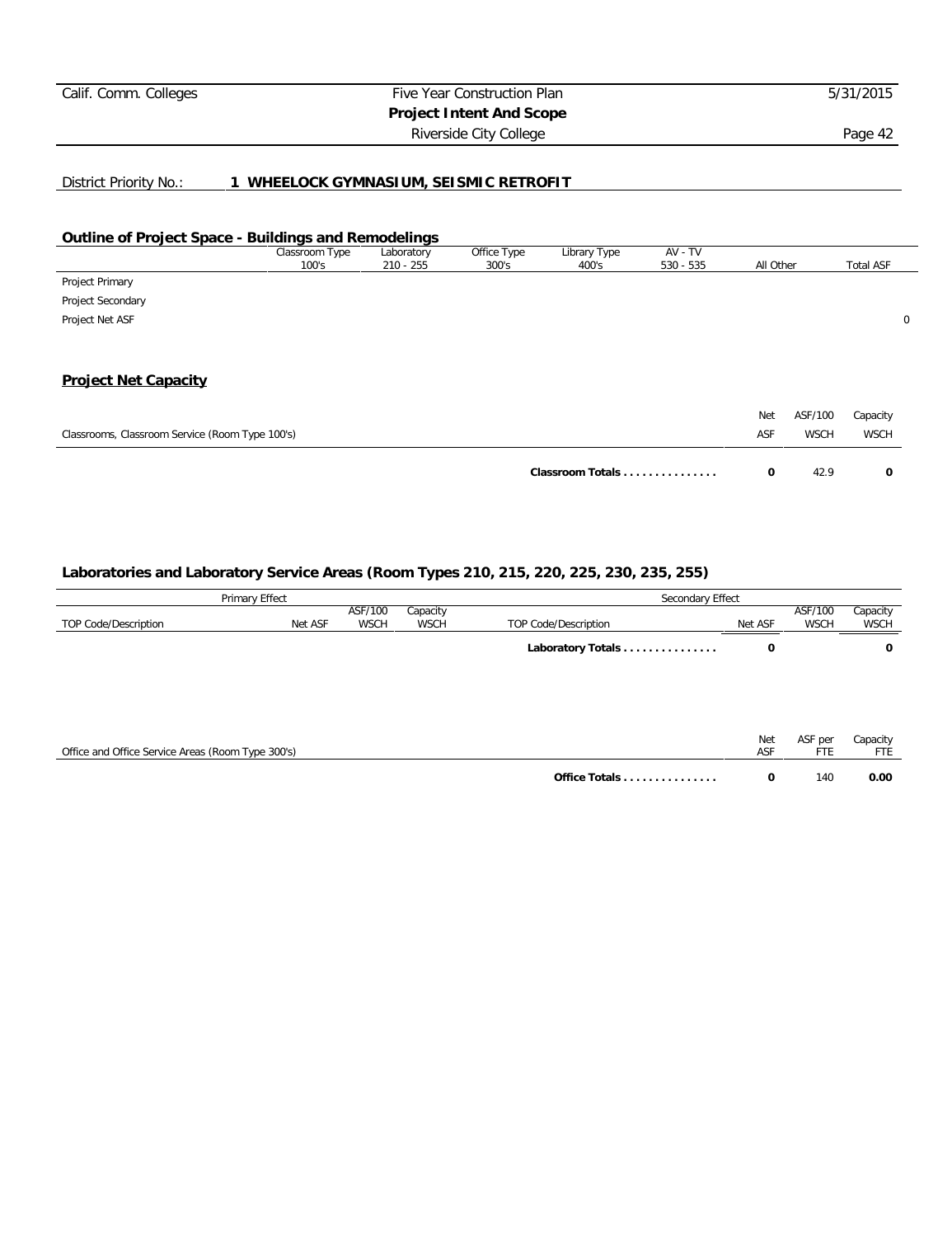| Calif. Comm. Colleges                               | Five Year Construction Plan<br><b>Project Intent And Scope</b> |                              |                       |  |
|-----------------------------------------------------|----------------------------------------------------------------|------------------------------|-----------------------|--|
|                                                     |                                                                | Riverside City College       | Page 43               |  |
|                                                     | District Priority: 2 NURSING / SCIENCE BUILDING                |                              |                       |  |
| Project Type:                                       | $\Box$ Site Acquisition                                        | $\boxtimes$ New Construction | $\Box$ Reconstruction |  |
|                                                     | $\Box$ Replacement                                             | Infrastructure<br>$\perp$    | $\Box$ Equipment      |  |
| Total Estimated Costs: \$56,840,000                 |                                                                |                              |                       |  |
| Anticipated Source(s) of Funds: State and Non-State |                                                                |                              |                       |  |
| Type of construction:                               |                                                                |                              |                       |  |
| Seismic Retrofit:                                   |                                                                |                              |                       |  |
| If Existing - Age:                                  |                                                                |                              |                       |  |
| If Existing - Condition:                            |                                                                |                              |                       |  |

|                       | Land Acquisition | Preliminary Plans | Working Drawing | Construction | Equipment   | Occupancy |
|-----------------------|------------------|-------------------|-----------------|--------------|-------------|-----------|
| Year                  |                  | 2007/2008         | 2007/2008       | 2008/2009    | 2008/2009   | 2011/2012 |
| <b>Estimated Cost</b> |                  | \$2,138,000       | \$2,759,000     | \$45,137,000 | \$6,806,000 |           |

## **Explain why this project is needed:**

This collaborative program project seeks to facilitate both the Life Sciences (Nursing) and Physical Sciences, the growing demand of the State for healthcare. This project will provide much-needed square footage to meet the needs of a larger graduating class. For Fall 2004, the number of applicants to the Associate Degree Nursing (ADN/RN) Program was 431 for 60 spaces and 287 for 70 spaces in the Vocational Nursing (VN) Program. The Nursing Program could potentially double the number of diverse nursing graduates needed to provide high quality health care in the Riverside area.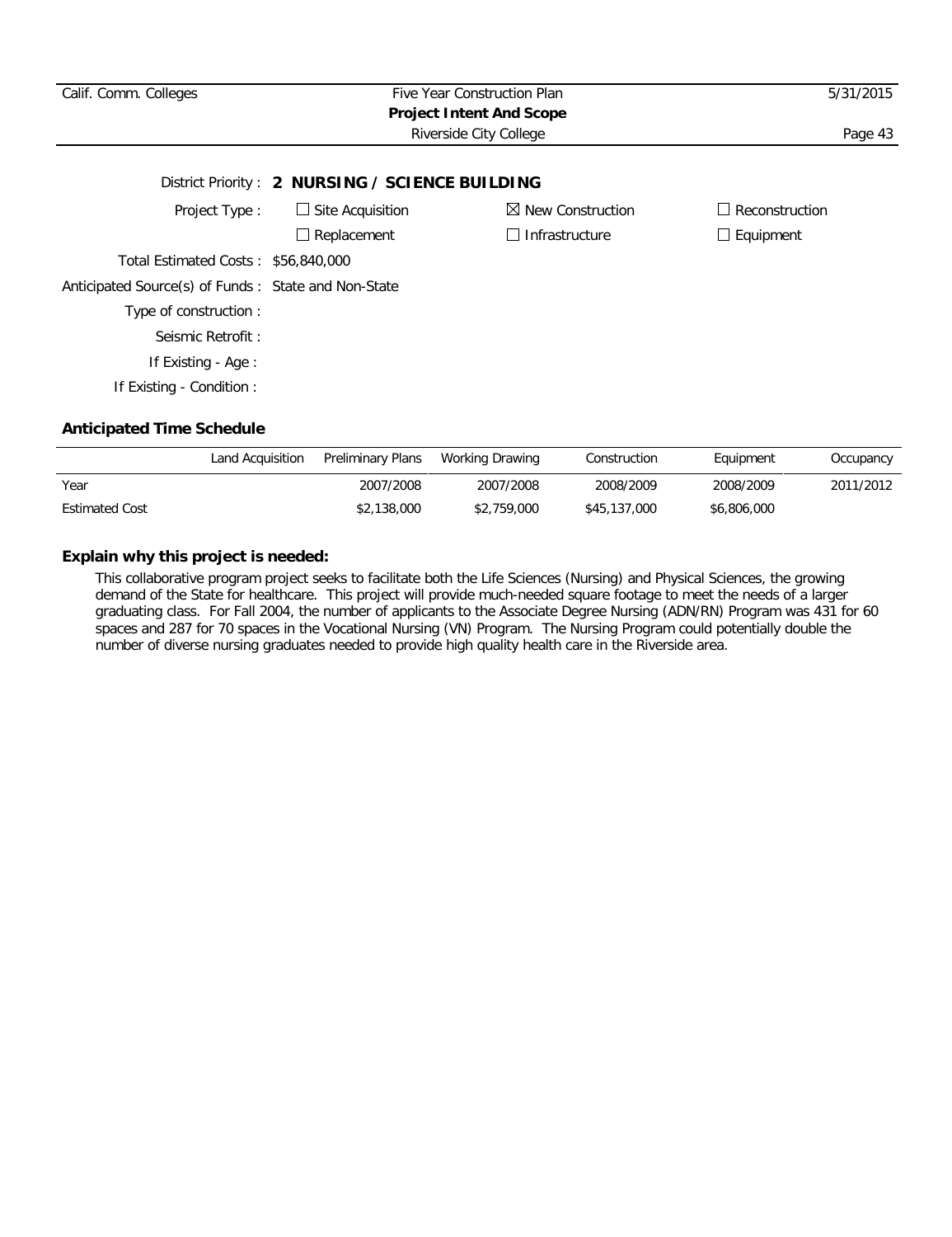## Calif. Comm. Colleges Five Year Construction Plan 5/31/2015 **Project Intent And Scope**

Riverside City College **Page 44** 

District Priority No.: **2 NURSING / SCIENCE BUILDING**

#### **Outline of Project Space - Buildings and Remodelings**

|                                                 | Classroom Type<br>100's | Laboratory<br>$210 - 255$ | Office Type<br>300's | Library Type<br>400's | AV - TV<br>$530 - 535$ | All Other |             | <b>Total ASF</b> |             |
|-------------------------------------------------|-------------------------|---------------------------|----------------------|-----------------------|------------------------|-----------|-------------|------------------|-------------|
| Project Primary                                 |                         |                           |                      |                       |                        |           |             |                  |             |
| Project Secondary                               |                         |                           |                      |                       |                        |           |             |                  |             |
| Project Net ASF                                 |                         |                           |                      |                       |                        |           |             |                  | $\mathbf 0$ |
|                                                 |                         |                           |                      |                       |                        |           |             |                  |             |
| <b>Project Net Capacity</b>                     |                         |                           |                      |                       |                        |           |             |                  |             |
|                                                 |                         |                           |                      |                       |                        | Net       | ASF/100     | Capacity         |             |
| Classrooms, Classroom Service (Room Type 100's) |                         |                           |                      |                       |                        | ASF       | <b>WSCH</b> | <b>WSCH</b>      |             |
|                                                 |                         |                           |                      | Classroom Totals      |                        | 0         | 42.9        | 0                |             |
|                                                 |                         |                           |                      |                       |                        |           |             |                  |             |

|                                                   | Primary Effect |                        | Secondary Effect        |                      |                   |                        |                         |
|---------------------------------------------------|----------------|------------------------|-------------------------|----------------------|-------------------|------------------------|-------------------------|
| TOP Code/Description                              | Net ASF        | ASF/100<br><b>WSCH</b> | Capacity<br><b>WSCH</b> | TOP Code/Description | Net ASF           | ASF/100<br><b>WSCH</b> | Capacity<br><b>WSCH</b> |
|                                                   |                |                        |                         | Laboratory Totals    | 0                 |                        | 0                       |
|                                                   |                |                        |                         |                      |                   |                        |                         |
|                                                   |                |                        |                         |                      |                   |                        |                         |
| Office and Office Service Areas (Room Type 300's) |                |                        |                         |                      | <b>Net</b><br>ASF | ASF per<br><b>FTE</b>  | Capacity<br>FTE         |
|                                                   |                |                        |                         | Office Totals        | 0                 | 140                    | 0.00                    |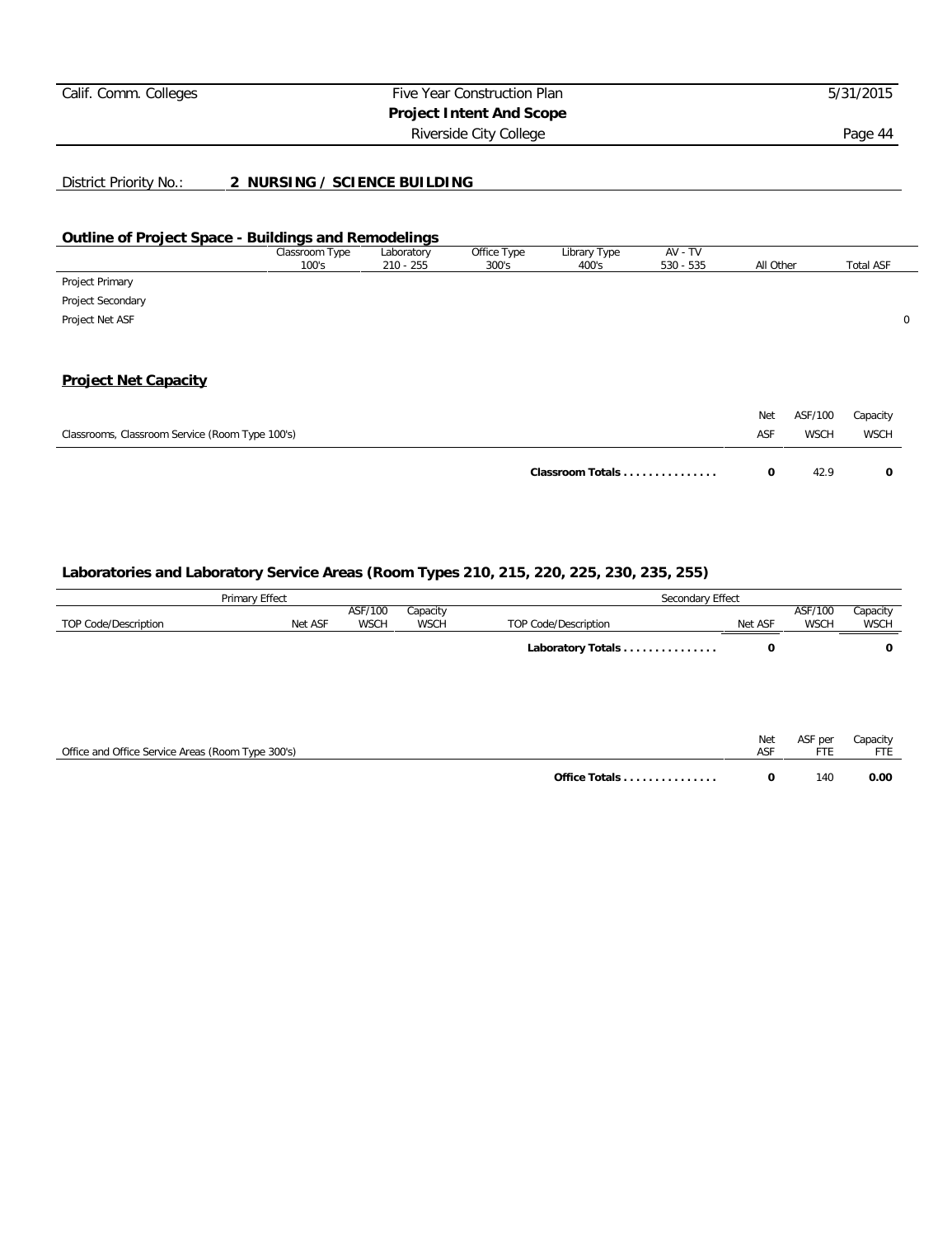| Calif. Comm. Colleges                     |                                 | Five Year Construction Plan                                       | 5/31/2015             |
|-------------------------------------------|---------------------------------|-------------------------------------------------------------------|-----------------------|
|                                           | <b>Project Intent And Scope</b> |                                                                   |                       |
|                                           |                                 | Riverside City College                                            | Page 45               |
|                                           |                                 | District Priority: 5 CULINARY ARTS ACADEMY & DISTRICT OFFICE BLDG |                       |
| Project Type:                             | $\Box$ Site Acquisition         | $\Box$ New Construction                                           | $\Box$ Reconstruction |
|                                           | $\Box$ Replacement              | Infrastructure                                                    | $\Box$ Equipment      |
| Total Estimated Costs: \$34,048,761       |                                 |                                                                   |                       |
| Anticipated Source(s) of Funds: Non-State |                                 |                                                                   |                       |
| Type of construction:                     |                                 |                                                                   |                       |
| Seismic Retrofit:                         |                                 |                                                                   |                       |
| If Existing - Age:                        |                                 |                                                                   |                       |
| If Existing - Condition :                 |                                 |                                                                   |                       |
|                                           |                                 |                                                                   |                       |

|                       | Land Acquisition | Preliminary Plans | Working Drawing | Construction | Equipment   | Occupancy |
|-----------------------|------------------|-------------------|-----------------|--------------|-------------|-----------|
| Year                  |                  | 2012/2013         | 2012/2013       | 2013/2014    | 2015/2016   | 2015/2016 |
| <b>Estimated Cost</b> |                  | \$2,909,048       | \$211,006       | \$28,393,282 | \$2,535,425 |           |

## **Explain why this project is needed:**

With Culinary Arts Academy currently housed in leased space, the district is constructing this facility to house this world-class culinary program for display at one of the busiest corners in downtown Riverside. The two floors of office space above the CAA first floor will house the entire core District administrative functions, while removing District functions from the RCC campus. Removal of these functions from the RCC campus will increase RCC's eligibility to compete for future State funding for its many future capital facility projects. CPES report item #45.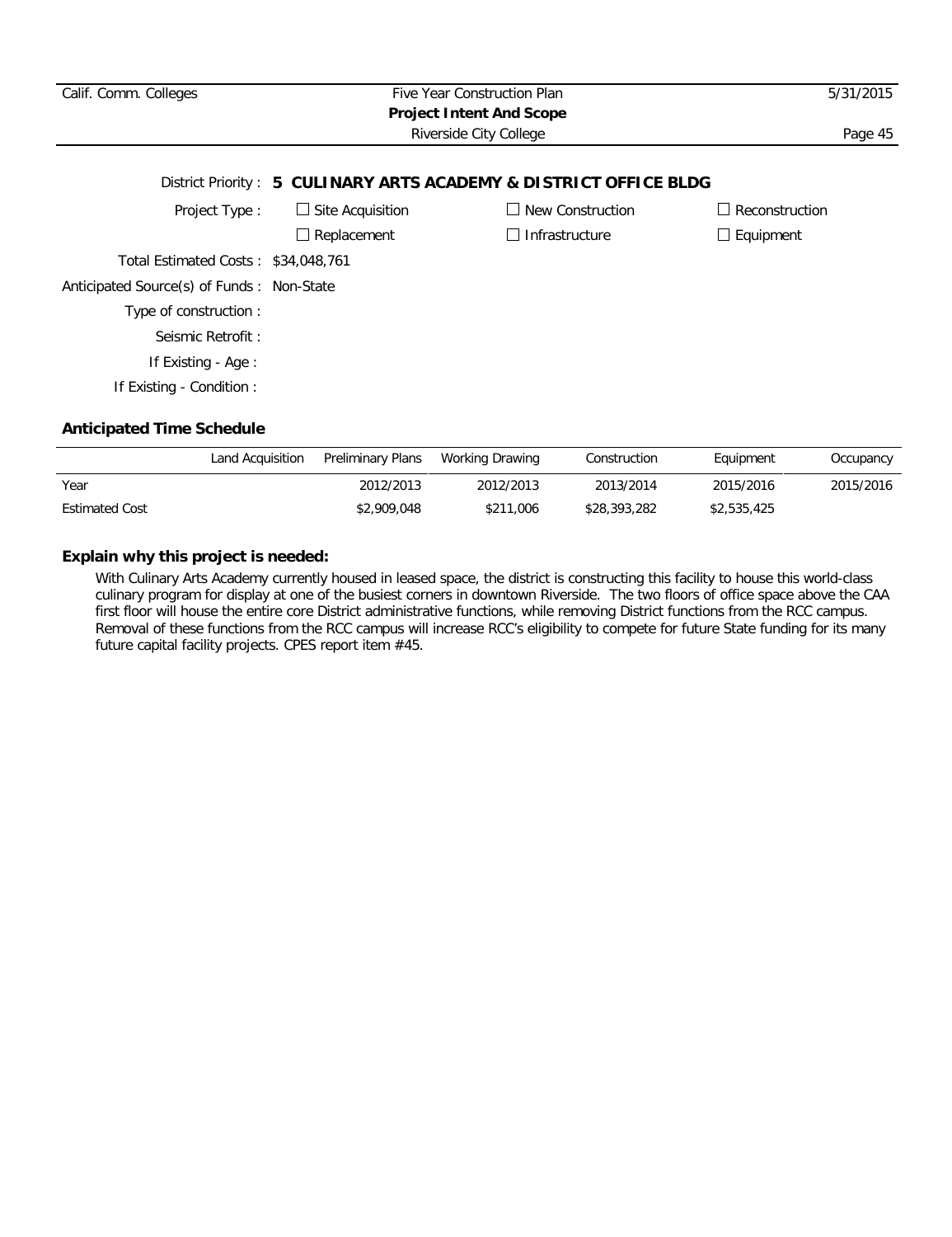#### District Priority No.: **5 CULINARY ARTS ACADEMY & DISTRICT OFFICE BLDG**

#### **Outline of Project Space - Buildings and Remodelings**

|                                                 | Classroom Type<br>100's | Laboratory<br>$210 - 255$ | Office Type<br>300's | Library Type<br>400's | $AV - TV$<br>$530 - 535$ | All Other |             | <b>Total ASF</b> |
|-------------------------------------------------|-------------------------|---------------------------|----------------------|-----------------------|--------------------------|-----------|-------------|------------------|
| Project Primary                                 | 2,558                   | 1,549                     | 591                  |                       | 179                      |           | 7,599       | 12,476           |
| Project Secondary                               |                         |                           |                      |                       |                          |           |             |                  |
| Project Net ASF                                 | 2,558                   | 1,549                     | 591                  |                       | 179                      |           | 7,599       | 12,476           |
| <b>Project Net Capacity</b>                     |                         |                           |                      |                       |                          |           |             |                  |
|                                                 |                         |                           |                      |                       |                          | Net       | ASF/100     | Capacity         |
| Classrooms, Classroom Service (Room Type 100's) |                         |                           |                      |                       |                          | ASF       | <b>WSCH</b> | <b>WSCH</b>      |
|                                                 |                         |                           |                      | Classroom Totals      |                          | 2,558     | 42.9        | 5,963            |

| Primary Effect                                    |         |                        |                         | Secondary Effect     |         |                        |                         |  |  |
|---------------------------------------------------|---------|------------------------|-------------------------|----------------------|---------|------------------------|-------------------------|--|--|
| TOP Code/Description                              | Net ASF | ASF/100<br><b>WSCH</b> | Capacity<br><b>WSCH</b> | TOP Code/Description | Net ASF | ASF/100<br><b>WSCH</b> | Capacity<br><b>WSCH</b> |  |  |
| 1300 Nutrition, Foods, and Culinary Arts          | 1,549   | 257                    | 603                     |                      |         |                        |                         |  |  |
|                                                   |         |                        |                         | Laboratory Totals    | 1,549   |                        | 603                     |  |  |
|                                                   |         |                        |                         |                      |         |                        |                         |  |  |
|                                                   |         |                        |                         |                      |         |                        |                         |  |  |
|                                                   |         |                        |                         |                      | Net     | ASF per                | Capacity                |  |  |
| Office and Office Service Areas (Room Type 300's) |         |                        |                         |                      | ASF     | <b>FTE</b>             | FTE                     |  |  |
|                                                   |         |                        |                         | Office Totals        | 591     | 140                    | 4.22                    |  |  |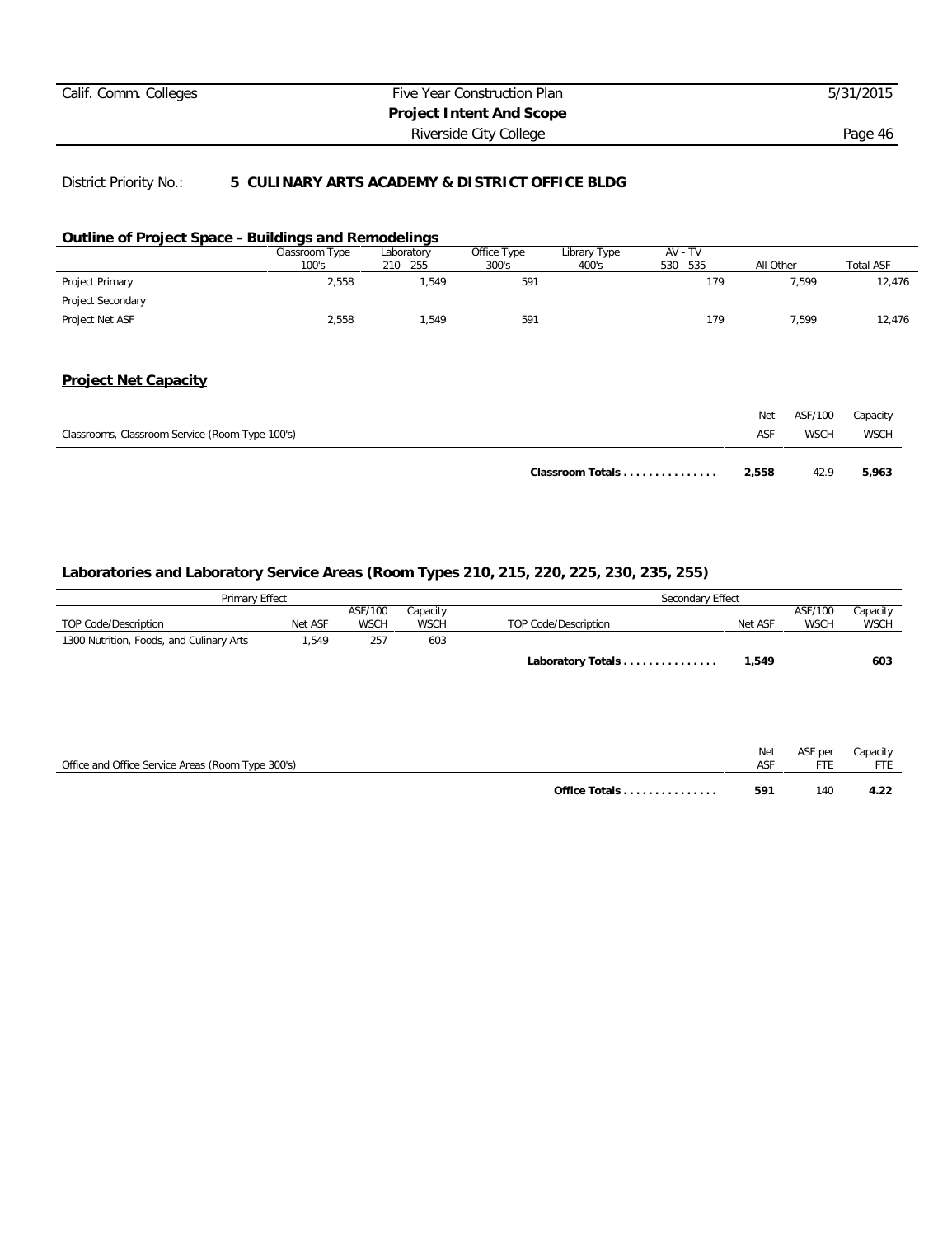| Calif. Comm. Colleges                     | Five Year Construction Plan | 5/31/2015                                                     |                  |  |  |  |  |
|-------------------------------------------|-----------------------------|---------------------------------------------------------------|------------------|--|--|--|--|
|                                           |                             | <b>Project Intent And Scope</b><br>Riverside City College     | Page 47          |  |  |  |  |
|                                           |                             |                                                               |                  |  |  |  |  |
|                                           |                             | District Priority: 6 STUDENT SERVICES/ADMINISTRATION BUILDING |                  |  |  |  |  |
| Project Type:                             | $\Box$ Site Acquisition     | $\boxtimes$ New Construction                                  | Reconstruction   |  |  |  |  |
|                                           | $\boxtimes$ Replacement     | Infrastructure<br>$\mathsf{L}$                                | $\Box$ Equipment |  |  |  |  |
| Total Estimated Costs: \$25,925,000       |                             |                                                               |                  |  |  |  |  |
| Anticipated Source(s) of Funds: Non-State |                             |                                                               |                  |  |  |  |  |
| Type of construction:                     |                             |                                                               |                  |  |  |  |  |
| Seismic Retrofit:                         |                             |                                                               |                  |  |  |  |  |
| If Existing - Age:                        |                             |                                                               |                  |  |  |  |  |
| If Existing - Condition:                  |                             |                                                               |                  |  |  |  |  |

|                       | Land Acquisition | Preliminary Plans | Working Drawing | Construction | Equipment   | Occupancy |
|-----------------------|------------------|-------------------|-----------------|--------------|-------------|-----------|
| Year                  |                  | 2012/2013         | 2012/2013       | 2014/2015    | 2014/2015   | 2016/2017 |
| <b>Estimated Cost</b> |                  | \$961,000         | \$971,000       | \$22,611,000 | \$1,382,000 |           |

## **Explain why this project is needed:**

The Student Services Department provides innovative and comprehensive services which promote student achievement and success. A growing student population has created the need to consolidate the multifunctional Student Services Department into a single location to provide services in a more efficient, cost effective and less intimidating manner. This project will construct the Student Services/Administration Building as described in the updated Master Plan. As part of this project, the current Administration Building 17 and Registration/Admissions Building 10 will be demolished. CPES project #76.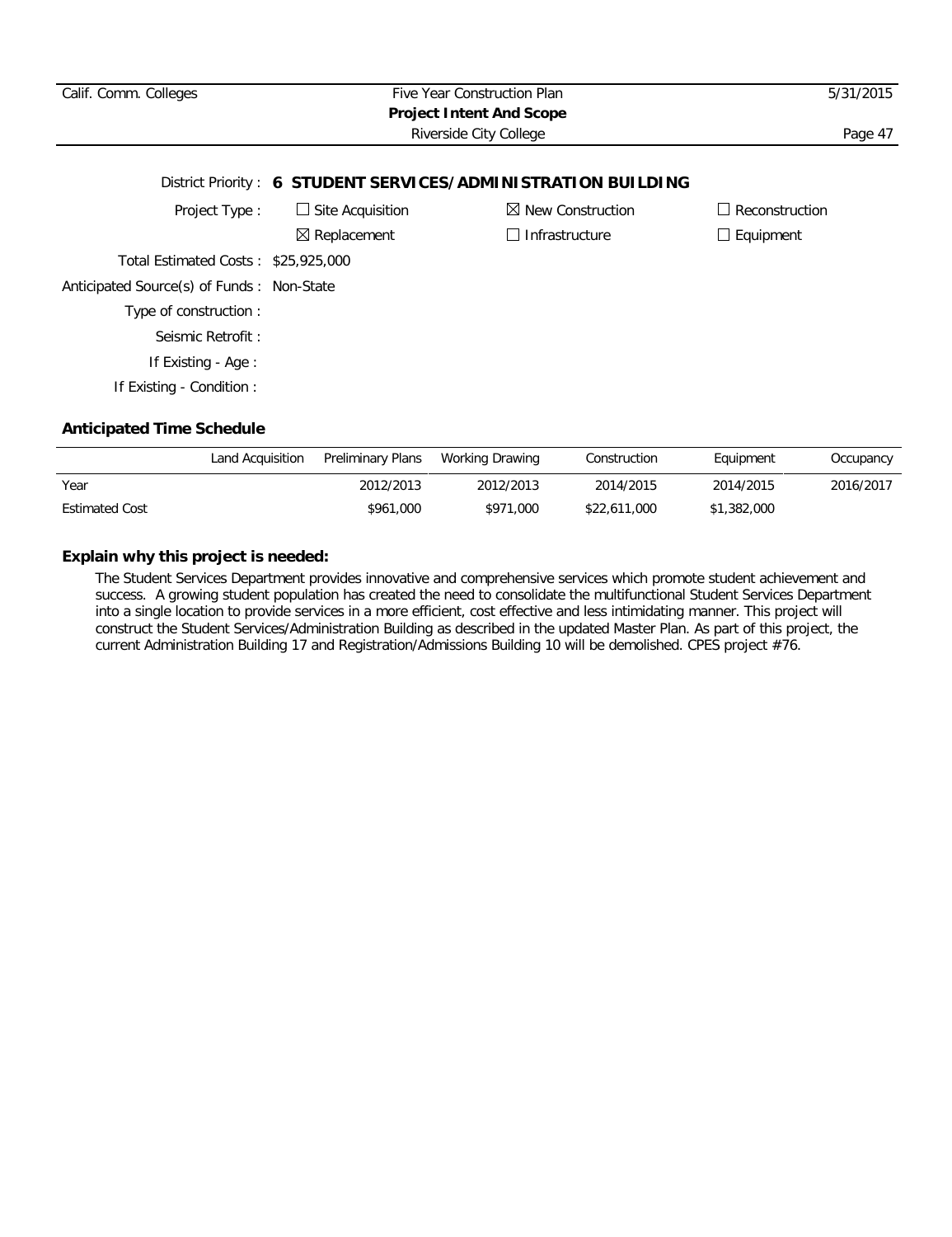## Calif. Comm. Colleges Five Year Construction Plan 5/31/2015 **Project Intent And Scope** Riverside City College **Page 48**

## District Priority No.: **6 STUDENT SERVICES/ADMINISTRATION BUILDING**

#### **Outline of Project Space - Buildings and Remodelings**

| Classroom Type<br>100's | Laboratory<br>$210 - 255$ | Office Type<br>300's | Library Type<br>400's | $AV - TV$<br>$530 - 535$ | All Other | <b>Total ASF</b> |
|-------------------------|---------------------------|----------------------|-----------------------|--------------------------|-----------|------------------|
| 938                     | 348                       | 19,275               | 5,151                 | 751                      | 4,353     | 30,816           |
|                         |                           | $-12,572$            |                       |                          | $-2,566$  | $-15,138$        |
| 938                     | 348                       | 6.703                | 5.151                 | 751                      | 1.787     | 15,678           |
|                         |                           |                      |                       |                          |           |                  |

#### **Project Net Capacity**

|                                                 | 938<br>Classroom Totals | 42.9        | 2,186       |
|-------------------------------------------------|-------------------------|-------------|-------------|
| Classrooms, Classroom Service (Room Type 100's) | ASF                     | <b>WSCH</b> | <b>WSCH</b> |
|                                                 | Net                     | ASF/100     | Capacity    |

|                                                   | Primary Effect |                        |                         | Secondary Effect     |            |                        |                         |  |  |
|---------------------------------------------------|----------------|------------------------|-------------------------|----------------------|------------|------------------------|-------------------------|--|--|
| TOP Code/Description                              | Net ASF        | ASF/100<br><b>WSCH</b> | Capacity<br><b>WSCH</b> | TOP Code/Description | Net ASF    | ASF/100<br><b>WSCH</b> | Capacity<br><b>WSCH</b> |  |  |
| 4900 General Studies                              | 348            | 257                    | 135                     |                      |            |                        |                         |  |  |
|                                                   |                |                        |                         | Laboratory Totals    | 348        |                        | 135                     |  |  |
|                                                   |                |                        |                         |                      |            |                        |                         |  |  |
| Office and Office Service Areas (Room Type 300's) |                |                        |                         |                      | Net<br>ASF | ASF per<br><b>FTE</b>  | Capacity<br>FTE         |  |  |
|                                                   |                |                        |                         | Office Totals        | 6,703      | 140                    | 47.88                   |  |  |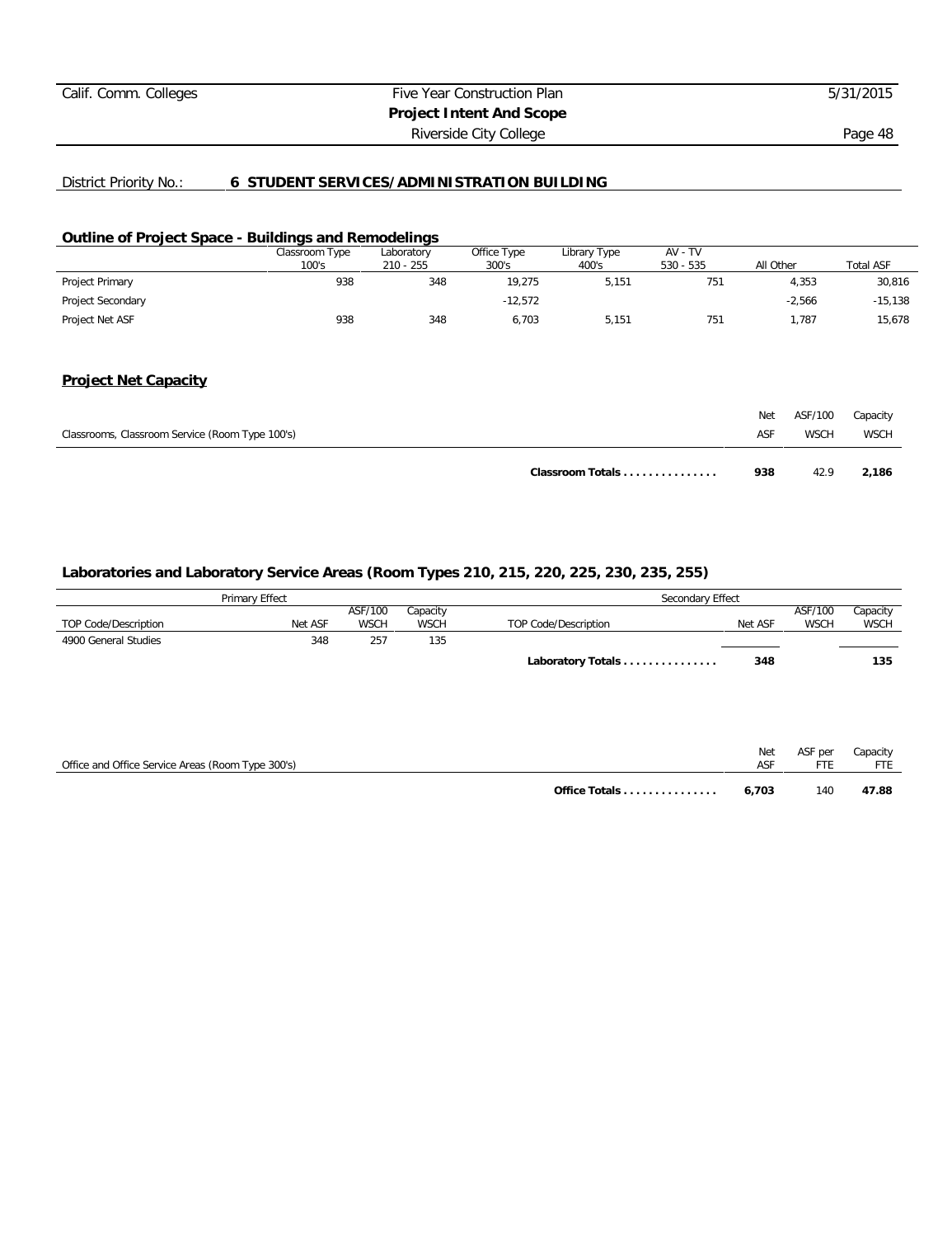| Calif. Comm. Colleges                     | Five Year Construction Plan<br><b>Project Intent And Scope</b> | 5/31/2015                    |                  |
|-------------------------------------------|----------------------------------------------------------------|------------------------------|------------------|
|                                           | Riverside City College                                         | Page 49                      |                  |
|                                           | District Priority: 7 COIL SCHOOL FOR THE ARTS                  |                              |                  |
| Project Type:                             | $\Box$ Site Acquisition                                        | $\boxtimes$ New Construction | Reconstruction   |
|                                           | Replacement                                                    | Infrastructure               | $\Box$ Equipment |
| Total Estimated Costs: \$43,088,000       |                                                                |                              |                  |
| Anticipated Source(s) of Funds: Non-State |                                                                |                              |                  |
| Type of construction :                    |                                                                |                              |                  |
| Seismic Retrofit:                         |                                                                |                              |                  |
| If Existing - Age:                        |                                                                |                              |                  |
| If Existing - Condition:                  |                                                                |                              |                  |
|                                           |                                                                |                              |                  |

|                       | Land Acquisition | Preliminary Plans | Working Drawing | Construction | Equipment   | Occupancy |
|-----------------------|------------------|-------------------|-----------------|--------------|-------------|-----------|
| Year                  |                  | 2011/2012         | 2012/2013       | 2013/2014    | 2014/2015   | 2016/2017 |
| <b>Estimated Cost</b> |                  | \$1,753,000       | \$1,483,000     | \$37,552,000 | \$2,300,000 |           |

## **Explain why this project is needed:**

This project will construct a Performing Arts facility with space to accommodate the growth in the District`s existing Arts instructional programs. The project will provide facilities for an expanded fine arts and performance education program. The project will also construct a parking structure to accommodate the students, staff and community. CPES item #43.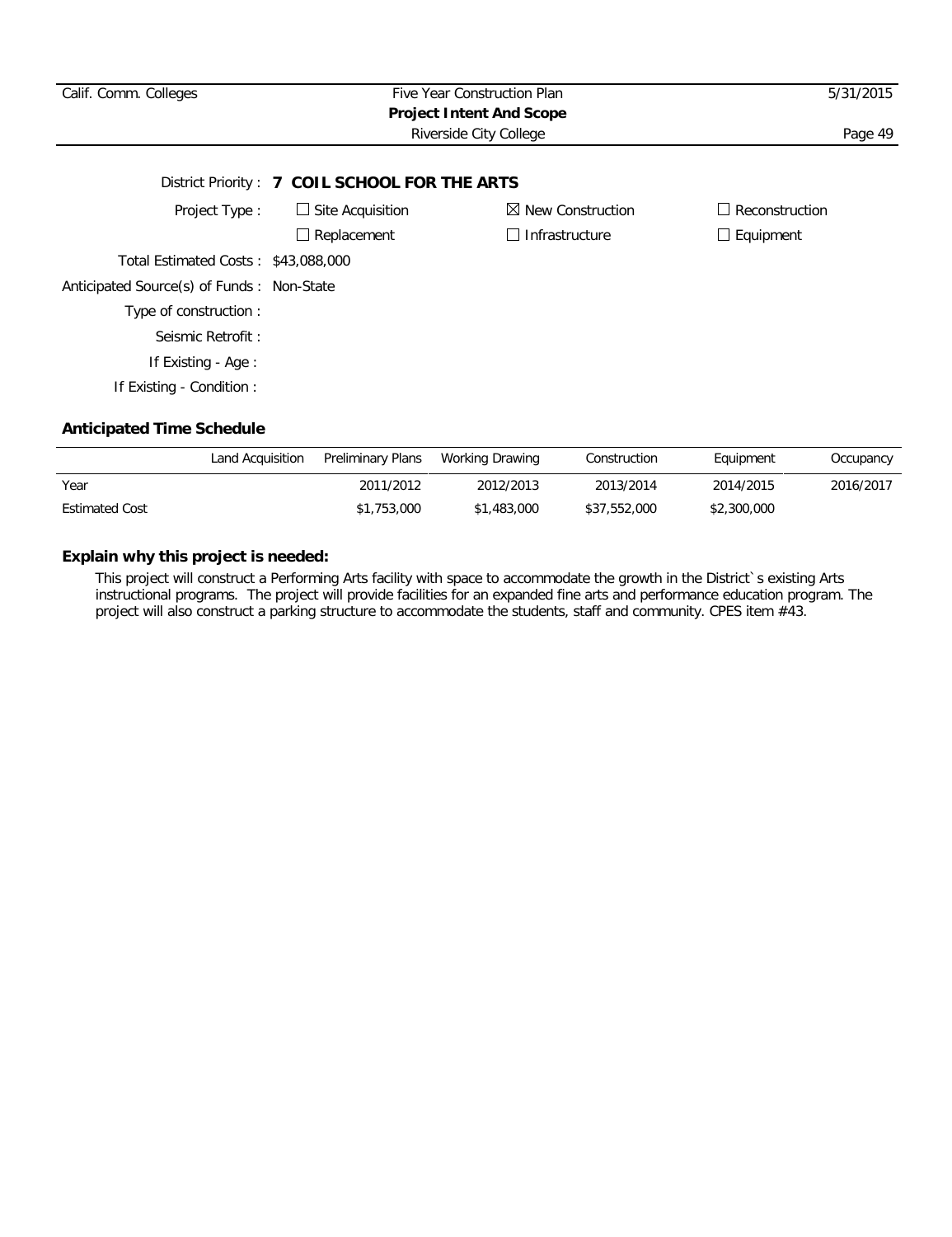## Calif. Comm. Colleges Five Year Construction Plan 5/31/2015 **Project Intent And Scope**

Riverside City College **Page 50** 

## District Priority No.: **7 COIL SCHOOL FOR THE ARTS**

## **Outline of Project Space - Buildings and Remodelings**

|                                                 | Classroom Type | Laboratory<br>$210 - 255$ | Office Type | Library Type     | AV - TV<br>$530 - 535$ | All Other |             | <b>Total ASF</b> |
|-------------------------------------------------|----------------|---------------------------|-------------|------------------|------------------------|-----------|-------------|------------------|
|                                                 | 100's          |                           | 300's       | 400's            |                        |           |             |                  |
| Project Primary                                 | 933            | 7,071                     | 2,089       |                  |                        |           | 14,664      | 24,757           |
| Project Secondary                               |                | $-5,139$                  | $-716$      |                  |                        |           |             | $-5,855$         |
| Project Net ASF                                 | 933            | 1,932                     | 1,373       |                  |                        |           | 14,664      | 18,902           |
| <b>Project Net Capacity</b>                     |                |                           |             |                  |                        |           |             |                  |
|                                                 |                |                           |             |                  |                        | Net       | ASF/100     | Capacity         |
| Classrooms, Classroom Service (Room Type 100's) |                |                           |             |                  |                        | ASF       | <b>WSCH</b> | <b>WSCH</b>      |
|                                                 |                |                           |             | Classroom Totals |                        | 933       | 42.9        | 2,175            |

| Primary Effect |                        |                         | Secondary Effect           |          |                        |                         |
|----------------|------------------------|-------------------------|----------------------------|----------|------------------------|-------------------------|
| Net ASF        | ASF/100<br><b>WSCH</b> | Capacity<br><b>WSCH</b> | TOP Code/Description       | Net ASF  | ASF/100<br><b>WSCH</b> | Capacity<br><b>WSCH</b> |
| 7.071          | 257                    | 2.751                   | 1000 Fine and Applied Arts | $-5.139$ | 257                    | $-2,000$                |
|                |                        |                         | Laboratory Totals          | 1.932    |                        | 752                     |
|                |                        |                         |                            |          |                        |                         |

| Office and Office Service Areas (Room Type 300's) |               | Net<br>ASF | ASF per | Capacity |
|---------------------------------------------------|---------------|------------|---------|----------|
|                                                   | Office Totals | 1.373      | 140     | 9.81     |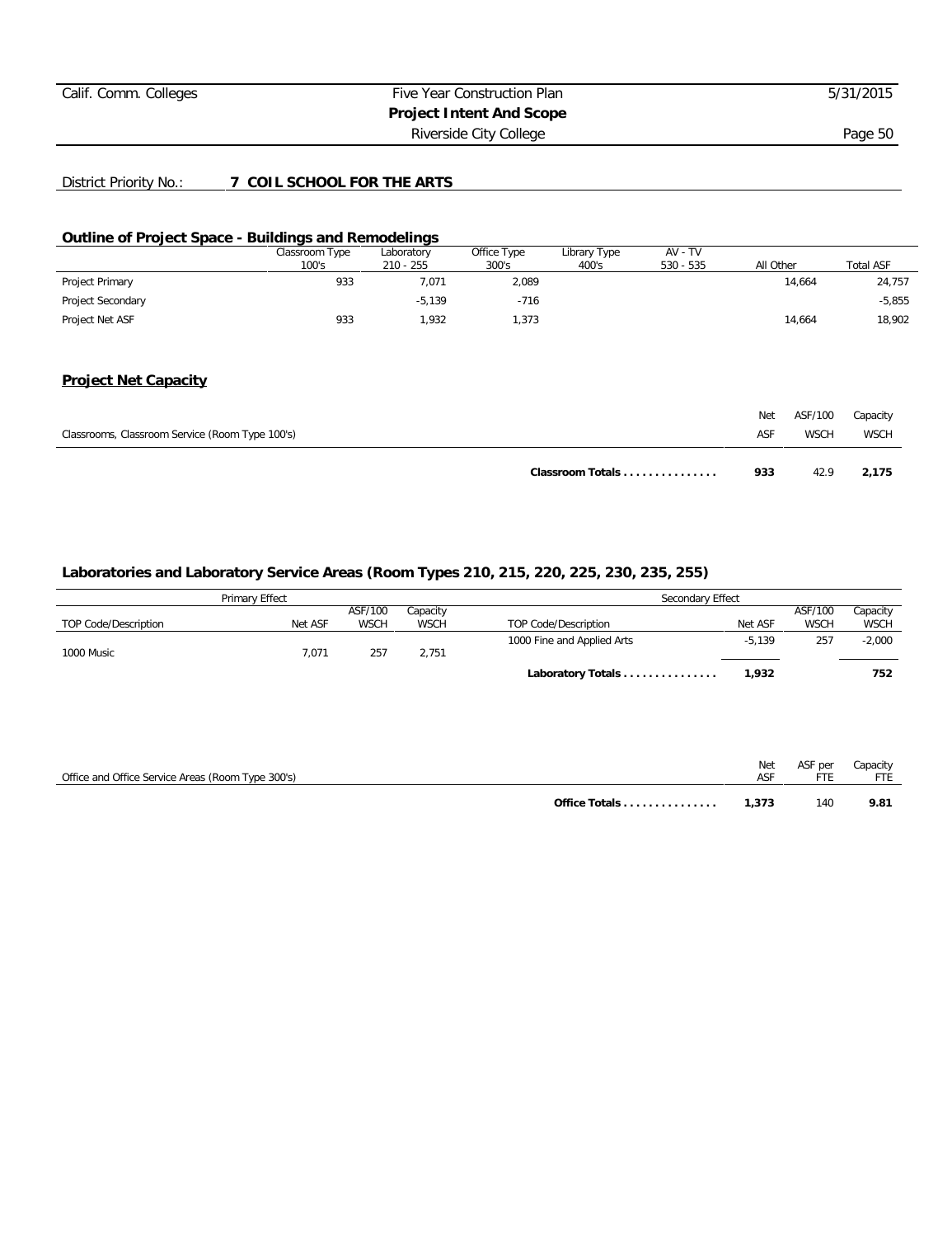| Calif. Comm. Colleges                      | Five Year Construction Plan<br><b>Project Intent And Scope</b> | 5/31/2015                  |                            |
|--------------------------------------------|----------------------------------------------------------------|----------------------------|----------------------------|
|                                            | Riverside City College                                         | Page 51                    |                            |
|                                            | District Priority: 11 BUSINESS EDUCATION REPURPOSE             |                            |                            |
| Project Type:                              | $\Box$ Site Acquisition                                        | New Construction<br>$\Box$ | $\boxtimes$ Reconstruction |
|                                            | $\Box$ Replacement                                             | Infrastructure<br>$\Box$   | $\Box$ Equipment           |
| Total Estimated Costs: \$5,294,000         |                                                                |                            |                            |
| Anticipated Source(s) of Funds : Non-State |                                                                |                            |                            |
| Type of construction :                     |                                                                |                            |                            |
| Seismic Retrofit:                          |                                                                |                            |                            |
| If Existing - Age :                        |                                                                |                            |                            |
| If Existing - Condition:                   |                                                                |                            |                            |
| <b>Anticipated Time Schedule</b>           |                                                                |                            |                            |

|                       | Land Acquisition | Preliminary Plans | Working Drawing | Construction | Equipment | Occupancy |
|-----------------------|------------------|-------------------|-----------------|--------------|-----------|-----------|
| Year                  |                  | 2019/2020         | 2019/2020       | 2020/2021    | 2020/2021 | 2021/2022 |
| <b>Estimated Cost</b> |                  | \$233,000         | \$230,000       | \$4,439,000  | \$392,000 |           |

## **Explain why this project is needed:**

This Locally funded project will provide for a mild renovation so new programs can move into the then vacant Business Education building after the Life Science/Physical Science project is complete. Most all programs will be relocated from the Lovekin Portable complex and those vacated portables will be removed. This project also claims the secondary space that was logged in the space inventory for the Business Education building, since it was not used as part of the Life Science/Physical Science FPP.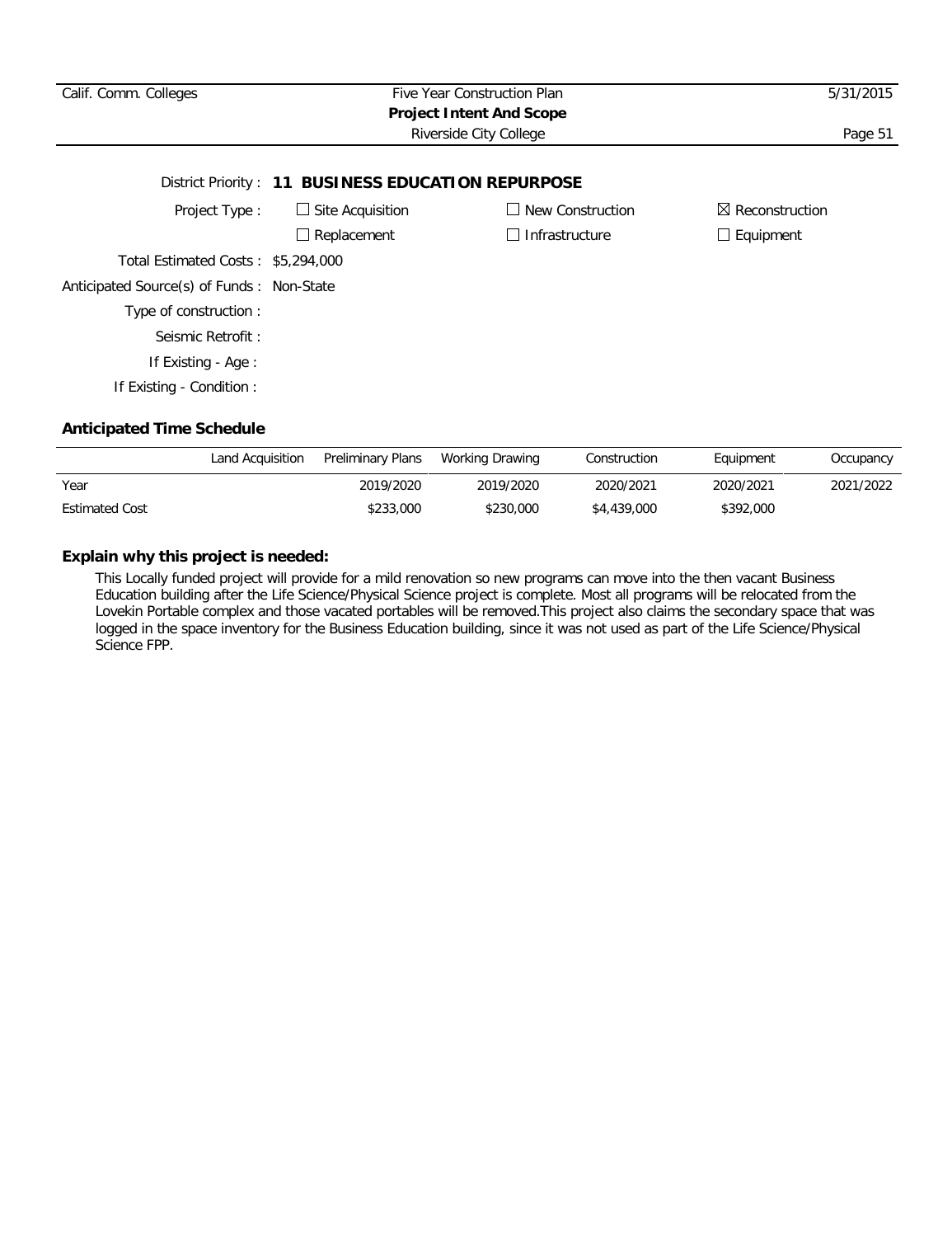## Calif. Comm. Colleges Five Year Construction Plan 5/31/2015 **Project Intent And Scope**

Riverside City College **Page 52** 

## District Priority No.: **11 BUSINESS EDUCATION REPURPOSE**

## **Outline of Project Space - Buildings and Remodelings**

|                   | Classroom Type<br>100's | $\cdot$<br>Laboratory<br>$210 - 255$ | Office Type<br>300's | Library Type<br>400's | AV - TV<br>$530 - 535$ | All Other | <b>Total ASF</b> |
|-------------------|-------------------------|--------------------------------------|----------------------|-----------------------|------------------------|-----------|------------------|
| Project Primary   | 900                     | 2,700                                | 3,600                |                       |                        | 9,000     | 16,200           |
| Project Secondary | $-6,425$                | $-9.671$                             | $-5,992$             |                       |                        | $-1,288$  | $-23,376$        |
| Project Net ASF   | $-5,525$                | $-6.971$                             | $-2,392$             |                       |                        | 7.712     | $-7,176$         |
|                   |                         |                                      |                      |                       |                        |           |                  |
|                   |                         |                                      |                      |                       |                        |           |                  |

## **Project Net Capacity**

|                                                 | Classroom Totals | -5,525 |             | 42.9 - 12.879 |
|-------------------------------------------------|------------------|--------|-------------|---------------|
| Classrooms, Classroom Service (Room Type 100's) |                  | ASF    | <b>WSCH</b> | WSCH          |
|                                                 |                  | Net    | ASF/100     | Capacity      |

| Primary Effect          |         |             | Secondary Effect |                              |          |             |             |
|-------------------------|---------|-------------|------------------|------------------------------|----------|-------------|-------------|
|                         |         | ASF/100     | Capacity         |                              |          | ASF/100     | Capacity    |
| TOP Code/Description    | Net ASF | <b>WSCH</b> | <b>WSCH</b>      | TOP Code/Description         | Net ASF  | <b>WSCH</b> | <b>WSCH</b> |
|                         |         |             |                  | 0500 Business and Management | $-5.290$ | 128         | $-4,133$    |
| 0600 Digital Media      | 900     | 214         | 421              | 0600 Digital Media           | $-1,800$ | 214         | $-841$      |
|                         |         |             |                  | 0700 Information Technology  | $-1,681$ | 171         | $-983$      |
| 0800 Physical Education | 900     | 321         | 280              | 0800 Physical Education      | $-900$   | 321         | $-280$      |
| 1000 Photography        | 900     | 257         | 350              |                              |          |             |             |
|                         |         |             |                  | Laboratory Totals            | $-6.971$ |             | $-5.186$    |

|                                                   | Net                       | ASF per | Capacity |
|---------------------------------------------------|---------------------------|---------|----------|
| Office and Office Service Areas (Room Type 300's) |                           |         |          |
|                                                   |                           |         |          |
|                                                   | $-2.392$<br>Office Totals | 140     | $-17.09$ |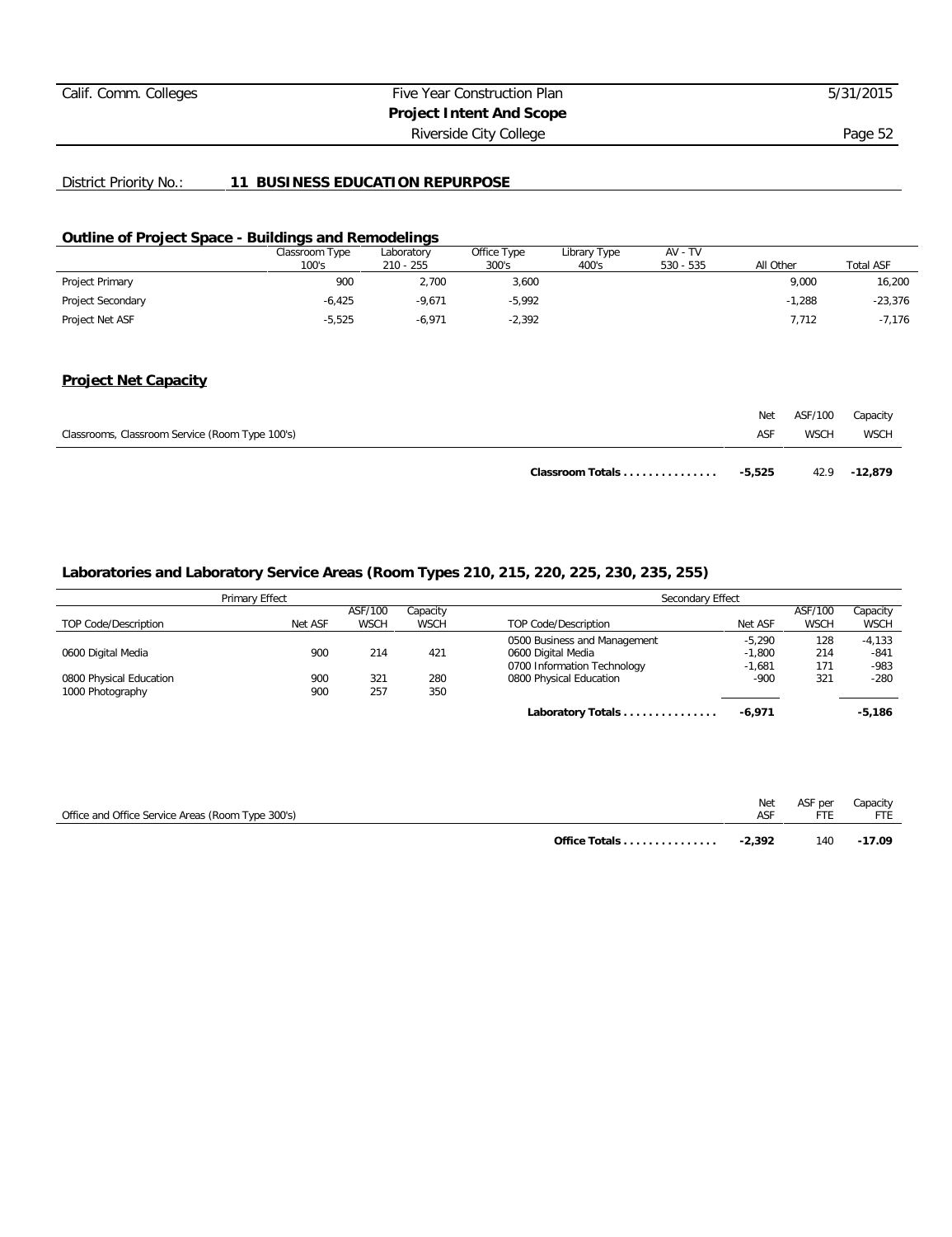| Calif. Comm. Colleges                                              | Five Year Construction Plan<br><b>Project Intent And Scope</b> | 5/31/2015                |                            |  |  |  |  |  |
|--------------------------------------------------------------------|----------------------------------------------------------------|--------------------------|----------------------------|--|--|--|--|--|
|                                                                    | Riverside City College                                         |                          |                            |  |  |  |  |  |
| District Priority: 12 LIFE SCIENCE/PHYSICAL SCIENCE RECONSTRUCTION |                                                                |                          |                            |  |  |  |  |  |
| Project Type:                                                      | $\Box$ Site Acquisition                                        | New Construction         | $\boxtimes$ Reconstruction |  |  |  |  |  |
|                                                                    | $\Box$ Replacement                                             | Infrastructure<br>$\Box$ | $\Box$ Equipment           |  |  |  |  |  |
| Total Estimated Costs: \$36,042,000                                |                                                                |                          |                            |  |  |  |  |  |
| Anticipated Source(s) of Funds: State and Non-State                |                                                                |                          |                            |  |  |  |  |  |
| Type of construction :                                             |                                                                |                          |                            |  |  |  |  |  |
| Seismic Retrofit:                                                  |                                                                |                          |                            |  |  |  |  |  |
| If Existing - Age:                                                 |                                                                |                          |                            |  |  |  |  |  |
| If Existing - Condition:                                           |                                                                |                          |                            |  |  |  |  |  |

|                       | Land Acquisition | Preliminary Plans | Working Drawing | Construction | Equipment   | Occupancy |
|-----------------------|------------------|-------------------|-----------------|--------------|-------------|-----------|
| Year                  |                  | 2017/2018         | 2017/2018       | 2018/2019    | 2018/2019   | 2021/2022 |
| <b>Estimated Cost</b> |                  | \$1,459,000       | \$1,166,000     | \$28,374,000 | \$5,043,000 |           |

## **Explain why this project is needed:**

This project proposes to reconstruct the Physical Science and Life Science buildings into an Interdisciplinary complex that can accommodate program growth in many different disciplines. The Physical Science and Life Science buildings are now vacant since the Nursing/Science building is online. The campus is predicted to have a dismal 50% Capacity/Load ratio in the lab category in 2014 and many programs have outgrown their current facilities. The entire Business program will be relocated and the Business Education building will be repurposed.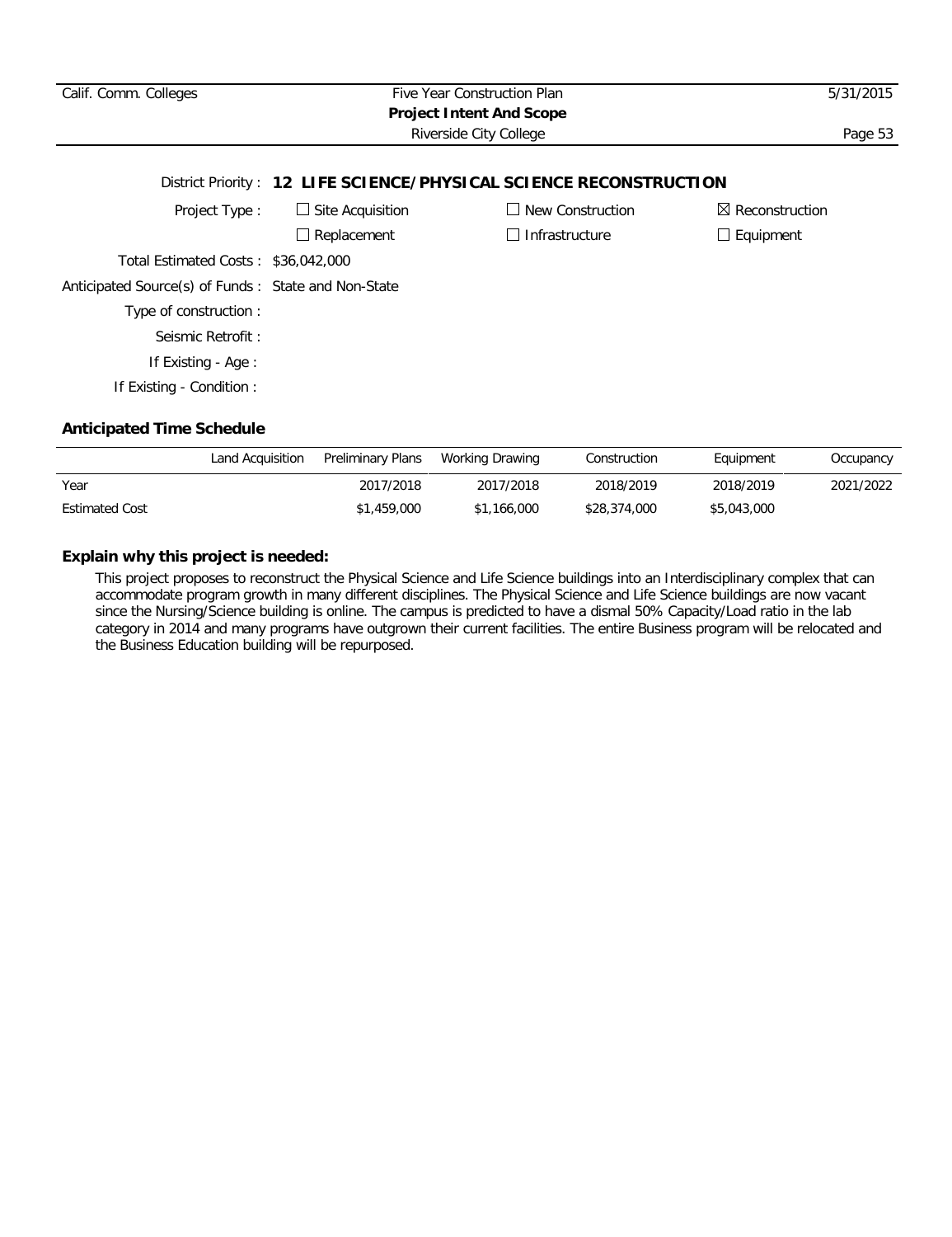## Calif. Comm. Colleges Five Year Construction Plan 5/31/2015 **Project Intent And Scope** Riverside City College **Page 54**

#### District Priority No.: **12 LIFE SCIENCE/PHYSICAL SCIENCE RECONSTRUCTION**

#### **Outline of Project Space - Buildings and Remodelings**

|                                                 | Classroom Type | Laboratory  | Office Type | Library Type     | $AV - TV$   |           |             |                  |
|-------------------------------------------------|----------------|-------------|-------------|------------------|-------------|-----------|-------------|------------------|
|                                                 | 100's          | $210 - 255$ | 300's       | 400's            | $530 - 535$ | All Other |             | <b>Total ASF</b> |
| Project Primary                                 | 4,360          | 29,390      | 3,300       |                  |             |           | 950         | 38,000           |
| Project Secondary                               |                |             |             |                  |             |           | $-37,530$   | $-37,530$        |
| Project Net ASF                                 | 4,360          | 29,390      | 3,300       |                  |             |           | $-36,580$   | 470              |
| <b>Project Net Capacity</b>                     |                |             |             |                  |             |           |             |                  |
|                                                 |                |             |             |                  |             | Net       | ASF/100     | Capacity         |
| Classrooms, Classroom Service (Room Type 100's) |                |             |             |                  |             | ASF       | <b>WSCH</b> | <b>WSCH</b>      |
|                                                 |                |             |             | Classroom Totals |             | 4,360     | 42.9        | 10,163           |

| Primary Effect                      |         |             |             | Secondary Effect     |         |             |             |  |  |
|-------------------------------------|---------|-------------|-------------|----------------------|---------|-------------|-------------|--|--|
|                                     |         | ASF/100     | Capacity    |                      |         | ASF/100     | Capacity    |  |  |
| TOP Code/Description                | Net ASF | <b>WSCH</b> | <b>WSCH</b> | TOP Code/Description | Net ASF | <b>WSCH</b> | <b>WSCH</b> |  |  |
| 0500 Business and Commerce, General | 6.200   | 128         | 4.844       |                      |         |             |             |  |  |
| 0700 Computer Information Systems   | 12.190  | 171         | .129        |                      |         |             |             |  |  |
| 4900 General Studies                | 11.000  | 257         | 4.280       |                      |         |             |             |  |  |
|                                     |         |             |             | Laboratory Totals    | 29,390  |             | 16,253      |  |  |

|                                                   | Net                    | ASF per | Capacity |
|---------------------------------------------------|------------------------|---------|----------|
| Office and Office Service Areas (Room Type 300's) | ASF                    |         |          |
|                                                   |                        |         |          |
|                                                   | 3,300<br>Office Totals | 140     | 23.57    |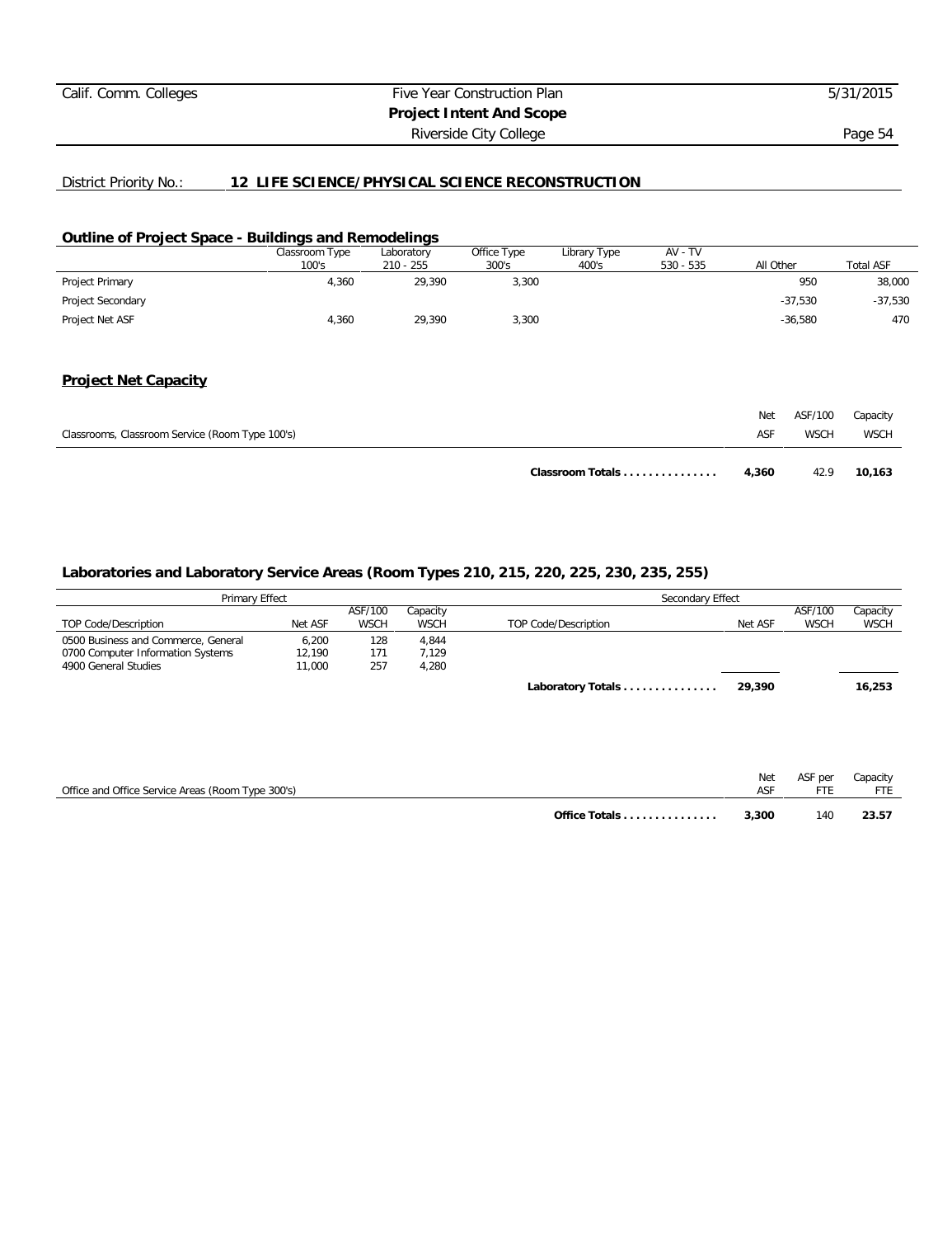| Calif. Comm. Colleges                               | 5/31/2015                                  |                              |                       |
|-----------------------------------------------------|--------------------------------------------|------------------------------|-----------------------|
|                                                     |                                            |                              |                       |
|                                                     |                                            | Riverside City College       | Page 55               |
|                                                     | District Priority: 14 COSMETOLOGY BUILDING |                              |                       |
| Project Type:                                       | $\Box$ Site Acquisition                    | $\boxtimes$ New Construction | $\Box$ Reconstruction |
|                                                     | $\Box$ Replacement                         | $\Box$ Infrastructure        | $\Box$ Equipment      |
| Total Estimated Costs: \$20,742,000                 |                                            |                              |                       |
| Anticipated Source(s) of Funds: State and Non-State |                                            |                              |                       |
| Type of construction:                               |                                            |                              |                       |
| Seismic Retrofit:                                   |                                            |                              |                       |
| If Existing - Age :                                 |                                            |                              |                       |
| If Existing - Condition :                           |                                            |                              |                       |
|                                                     |                                            |                              |                       |

|                       | Land Acquisition Preliminary Plans | Working Drawing | Construction | Equipment   | Occupancy |
|-----------------------|------------------------------------|-----------------|--------------|-------------|-----------|
| Year                  | 2018/2019                          | 2018/2019       | 2019/2020    | 2020/2021   | 2022/2023 |
| <b>Estimated Cost</b> | \$806,000                          | \$835,000       | \$18,078,000 | \$1,023,000 |           |

## **Explain why this project is needed:**

This project proposes to construct a 23,878 assignable square foot Cosmetology building on the south side of the campus. This new buildings location was selected during the master planning process and was affirmed when the board approved the new educational and facilities master plan in 2008. The spaces for this project include 20,445 of Cosmetology lab space, 2,212 asf of office space and 1,221 asf of meeting room and staff lounge space. A secondary effect of this project will include the demolition of the current Cosmetology building.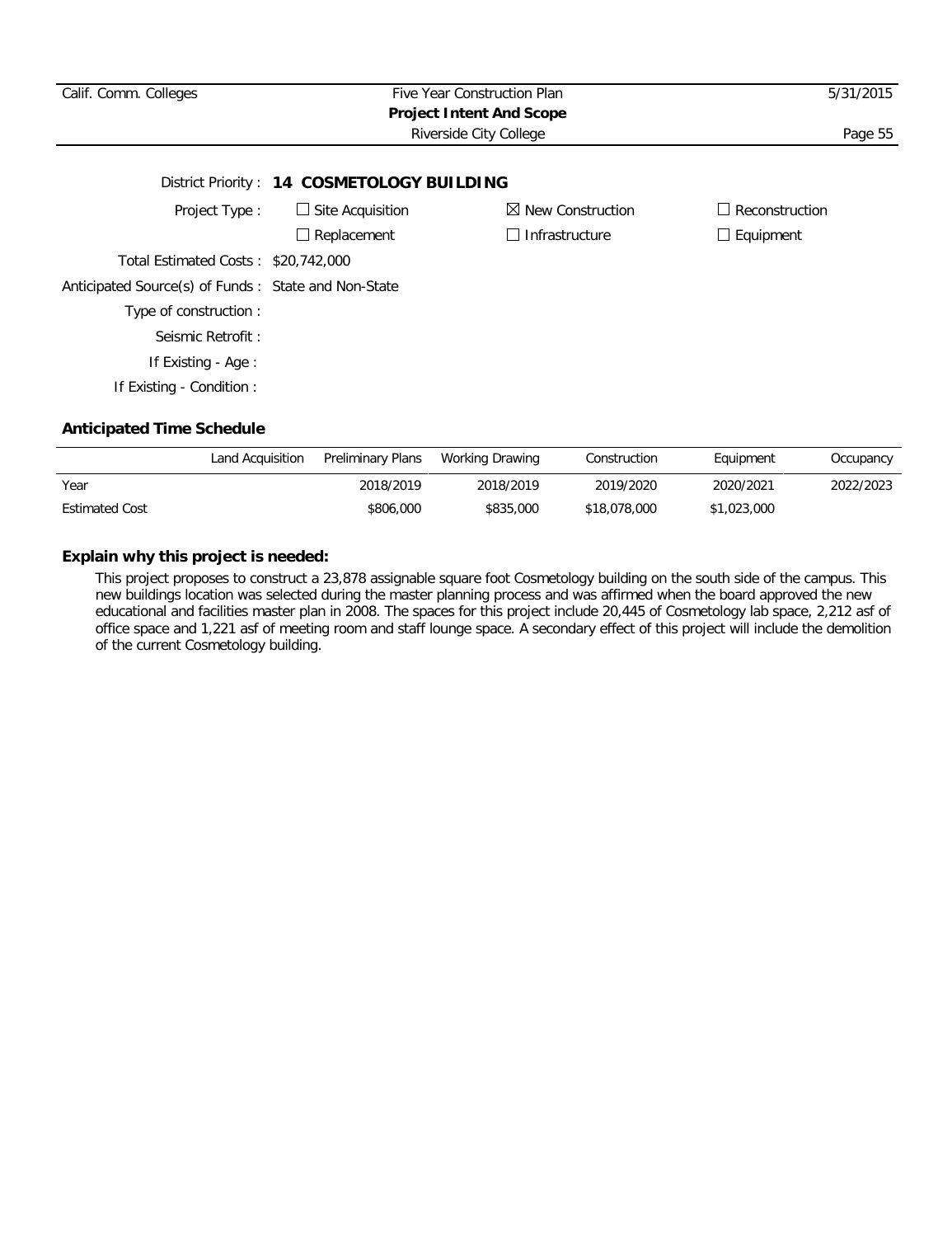## Calif. Comm. Colleges Five Year Construction Plan 5/31/2015 **Project Intent And Scope**

Riverside City College **Page 56** 

## District Priority No.: **14 COSMETOLOGY BUILDING**

## **Outline of Project Space - Buildings and Remodelings**

|                                                 | Classroom Type<br>100's | Laboratory<br>$210 - 255$ | Office Type<br>300's | Library Type<br>400's | AV - TV<br>$530 - 535$ | All Other |             | <b>Total ASF</b> |
|-------------------------------------------------|-------------------------|---------------------------|----------------------|-----------------------|------------------------|-----------|-------------|------------------|
| Project Primary                                 |                         | 20,445                    | 2,212                |                       |                        |           | 1,221       | 23,878           |
| Project Secondary                               | $-592$                  | $-7,420$                  | $-850$               |                       |                        |           | $-681$      | $-9,543$         |
| Project Net ASF                                 | $-592$                  | 13,025                    | 1,362                |                       |                        |           | 540         | 14,335           |
| <b>Project Net Capacity</b>                     |                         |                           |                      |                       |                        |           |             |                  |
|                                                 |                         |                           |                      |                       |                        | Net       | ASF/100     | Capacity         |
| Classrooms, Classroom Service (Room Type 100's) |                         |                           |                      |                       |                        | ASF       | <b>WSCH</b> | <b>WSCH</b>      |
|                                                 |                         |                           |                      | Classroom Totals      |                        | $-592$    | 42.9        | $-1,380$         |

|                                | Primary Effect |             |             | Secondary Effect               |          |             |             |
|--------------------------------|----------------|-------------|-------------|--------------------------------|----------|-------------|-------------|
|                                |                | ASF/100     | Capacity    |                                |          | ASF/100     | Capacity    |
| TOP Code/Description           | Net ASF        | <b>WSCH</b> | <b>WSCH</b> | TOP Code/Description           | Net ASF  | <b>WSCH</b> | <b>WSCH</b> |
| 3000 Cosmetology and Barbering | 20.445         | 214         | 9.554       | 3000 Cosmetology and Barbering | $-7,420$ | 214         | $-3,467$    |
|                                |                |             |             | Laboratory Totals              | 13.025   |             | 6,086       |

| Office and Office Service Areas (Room Type 300's) |               | <b>Net</b><br>ASF | ASF per | Capacity |
|---------------------------------------------------|---------------|-------------------|---------|----------|
|                                                   | Office Totals | 1,362             | 140     | 9.73     |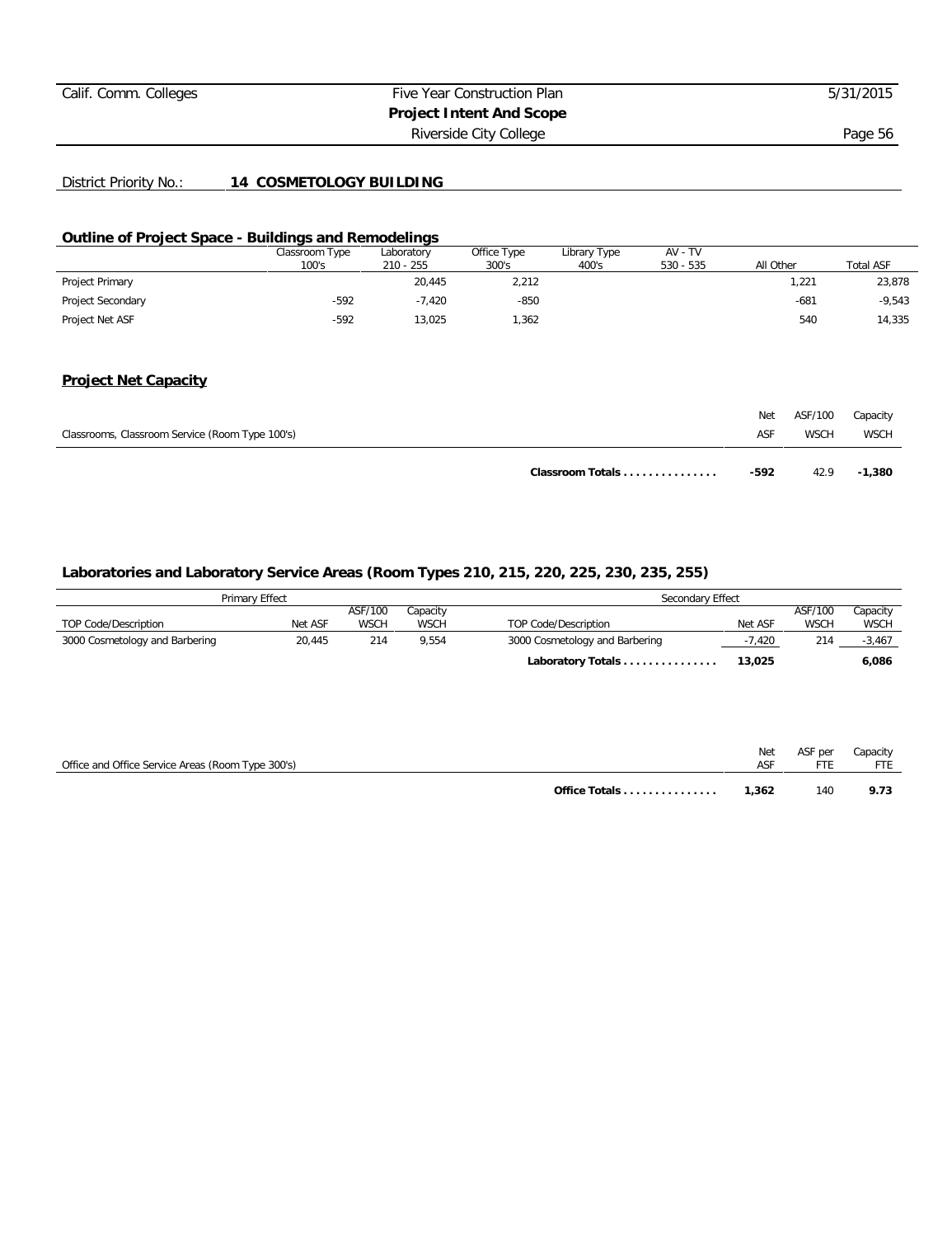# **Riverside CCD Report 17 Certification**

## **Certification of Inventory for Fiscal Year: 2014-15**

| Campus Name:    | <b>Moreno Valley College</b> |
|-----------------|------------------------------|
| Certified ASF:  | 151,756                      |
| Certified OGSF: | 234,133                      |

## **District Approval**

| Aaron Brown             | 10/17/2014 |
|-------------------------|------------|
| Authorized Signature    | Date       |
| Aaron Brown             |            |
| Printed Name            |            |
| <b>State Approval</b>   |            |
| Jim Rogaski - FPU Level | 11/3/2014  |
| Authorized Signature    | Date       |

## **Included:**

(2) Signed Copies of Report 17 Certification Sheet if the submission was not certified and submitted electronically by the CBO.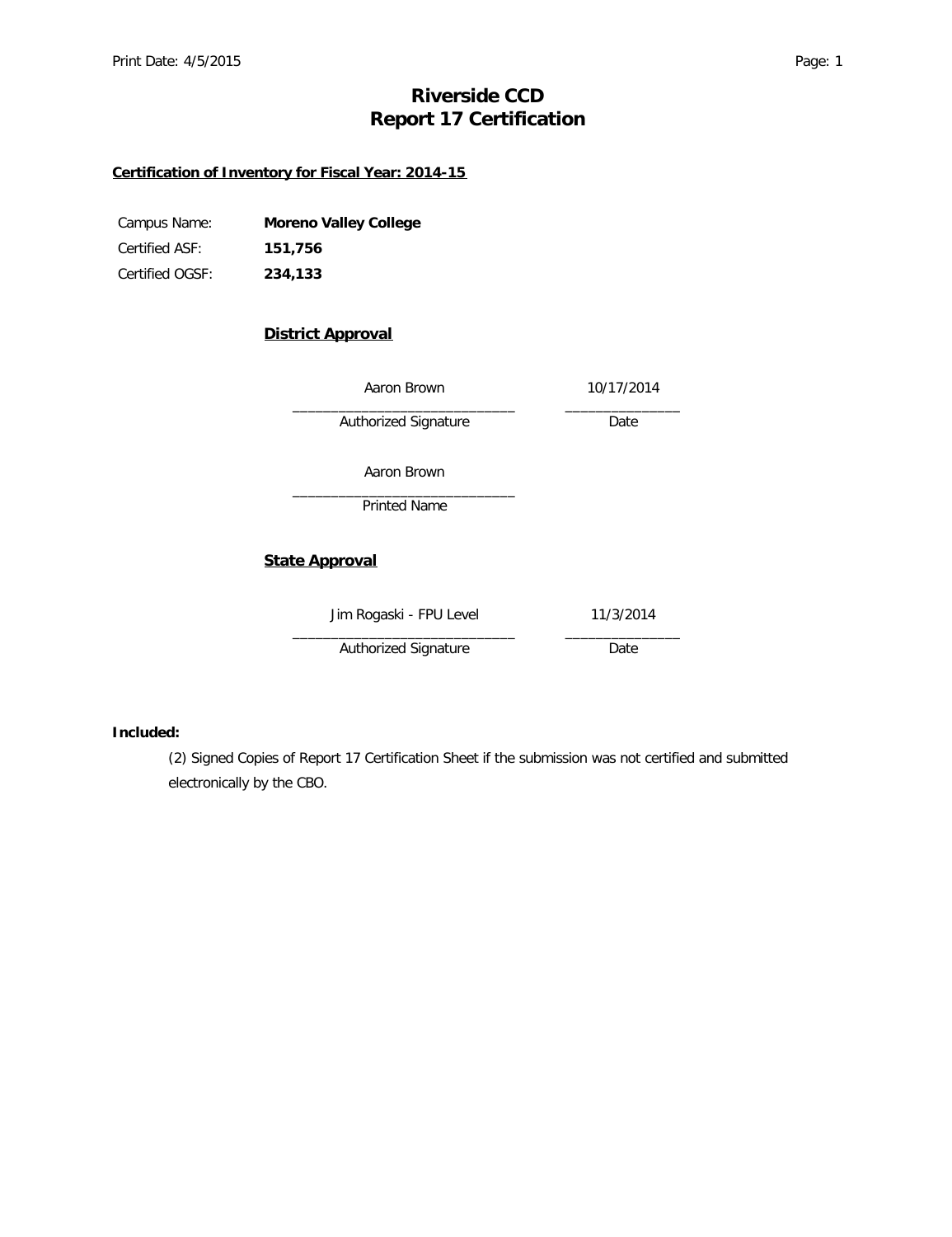

#### 1. **LIBRARY (LIB)** Disabled Student Services Middle College High School Office Veterans Services 2. **STUDENT SERVICES (STU)** Admissions Assessment Center Career and Transfer Center Counseling Services Dean of Student Services E.O.P.S./CARE Puente Renaissance Scholars Program Student Financial Services UBMS (Upward Bound) Vice President, Student Services<br>3 SCIENCE AND TECHNOLOGY **SCIENCE AND TECHNOLOGY (SCI)**  Computer Lab/STEM Center Grants and College Support Science Labs TRiO 4. **LIONS' DEN CAFE** 5. **STUDENT ACTIVITIES CENTER** ASMVC Student Government 6. **BOOKSTORE** 7. **JOHN M. COUDURES, JR. PLAZA** 8. **HUMANITIES (HM)** Academic Departments: • Business and Information Technology Systems • Communications

- • Humanities, Arts and Social Sciences
	- Mathematics
- • Science and Kinesiology Dean of Student Services (Counseling)

**Evaluations** 

- Math Lab
- Meeting Room (HUM 234) Open Computer Lab
	- Workforce Prep/CalWorks
- Writing and Reading Lab<br>PHASE I MECHANICAL
- 9. **PHASE I MECHANICAL BUILDING**
- 10. **PHASE II MECHANICAL BUILDING**
- 11. **EDMUND C. JAEGER DESERT INSTITUTE**
- 12. **CROSS COUNTRY TRACK**
- 13. **PARKSIDE COMPLEX (PSC)**
	- College Police/Parking Services Music Practice Rooms
	- 3-4 Classrooms
	- 5 Restrooms
- 6 Health Services
	- 7-10 Classrooms
	- 11 Music
- 12 Classroom
- 14A Meeting Room
	- 14B Human Services Lab
- 15 Health Science Programs
	- 16-18 Classrooms19 Restrooms
- 20 Classroom
- 21 Physician Assistant Program
- 22-23 Classrooms
- 13A. **PSC WAREHOUSE**
- Facilities OfficeMailroom
- 13B. **PSC MULTIPURPOSE BUILDING**
- 14. **SPORTS FIELDS**
- 15. **COLLEGE PARK**
- 16. **ADMINISTRATION ANNEX President**
- Vice President, Business Services<br>17. **HEADSTART** 17. **HEADSTART**
- 18. **EARLY CHILDHOOD EDUCATION CENTER (ECEM)**
- 19. **DENTAL EDUCATION CENTER (DEC)**
- 20. **STUDENT ACADEMIC SERVICES (SAS)** Center for Professional Development Dean, Institutional Effectiveness
- **Dean of Instruction** 
	- Faculty Offices
	- Faculty Work Room
	- Meeting Rooms
	- Technology Support Services
	- Tutorial Services
- Vice President, Academic Affairs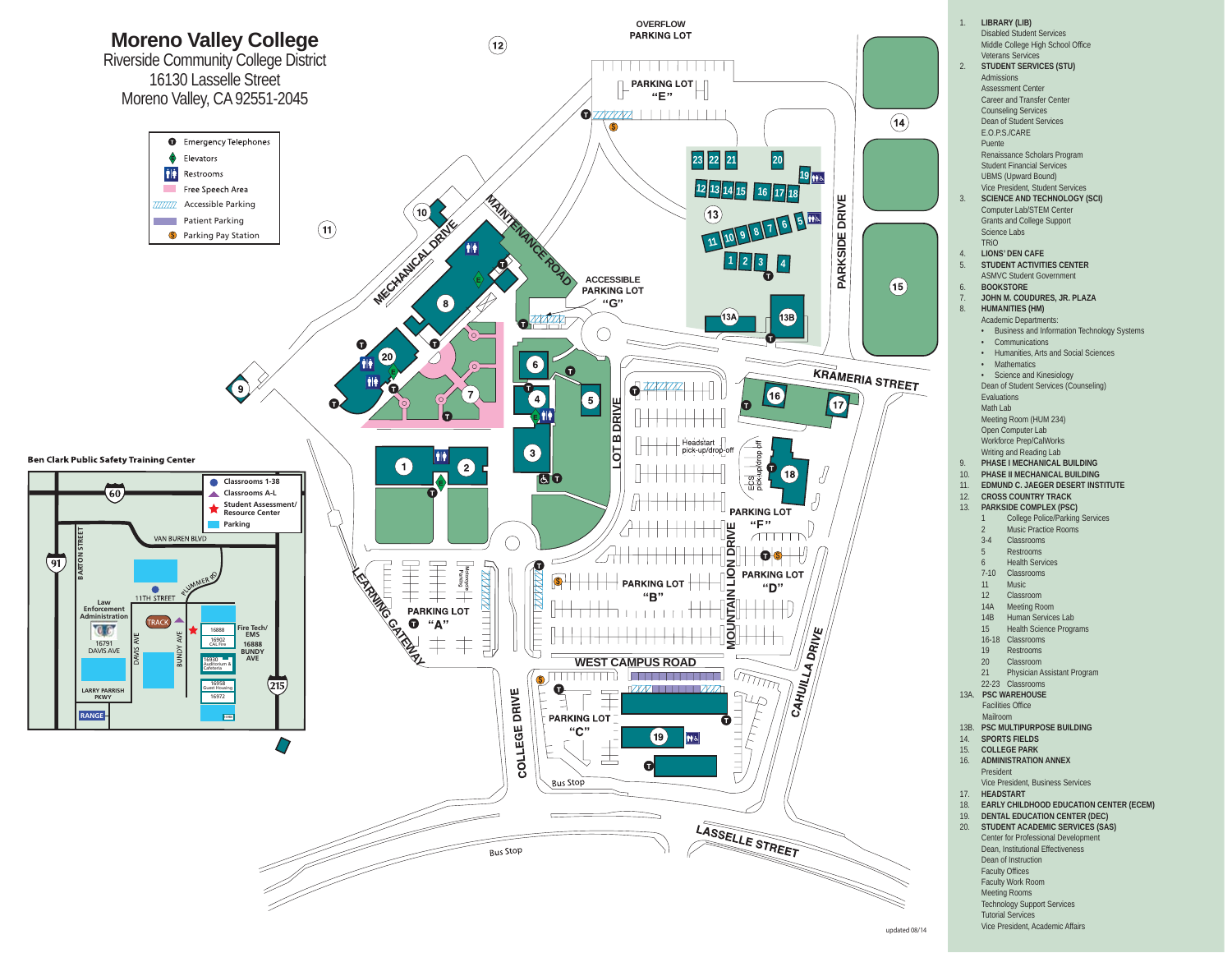| Calif. Comm. Colleges           |                                                                  |           |           | Five Year Construction Plan                                         |           |               |           | 5/31/2015      |
|---------------------------------|------------------------------------------------------------------|-----------|-----------|---------------------------------------------------------------------|-----------|---------------|-----------|----------------|
|                                 |                                                                  |           |           | <b>Campus Lecture Capacity/Load Ratios</b><br>Moreno Valley College |           |               |           | Page 58        |
|                                 |                                                                  |           |           |                                                                     |           |               |           |                |
| No. Project<br>Lect ASF         | <b>WSCH</b><br>Occupancy                                         | 2016/2017 | 2017/2018 | 2018/2019                                                           | 2019/2020 | 2020/2021     | 2021/2022 | 2022/2023      |
| $-887$<br>Moreno Valley College | 8 LIBRARY LEARNING CENTER (LLC)<br>-1,875<br>2020/2021           |           |           |                                                                     |           | 78,630<br>99% |           |                |
| -400<br>Moreno Valley College   | 15 NATURAL SCIENCE BUILDING<br>2022/2023<br>-846                 |           |           |                                                                     |           |               |           | 77,784<br>94%  |
| 2,985<br>Moreno Valley College  | 16 CENTER FOR HUMAN PERFORMANCE<br>6,311<br>2022/2023            |           |           |                                                                     |           |               |           | 84,095<br>102% |
| 2,500<br>Moreno Valley College  | 20 BEN CLARK PUBLIC SAFETY TRAINING CENTER<br>5,285<br>2022/2023 |           |           |                                                                     |           |               |           | 89,381<br>108% |

|                                    | 2016/2017 | 2017/2018 | 2018/2019     | 2019/2020 | 2020/2021 | 2021/2022 | 2022/2023 |
|------------------------------------|-----------|-----------|---------------|-----------|-----------|-----------|-----------|
| Actual*/Proiected WSCH<br>'_ecture | 67,288    | 69.142    | $.28^{\circ}$ | دد∠,د ∨   | 79,658    | 81.108    | 82,586    |
| 38,079<br>Cumulative Capacity      | 80,505    | 80,505    | 80,505        | 80,505    | 80,505    | 78,630    | 78,630    |
| Capacity/Load Ratio                | 120%      | 116%      | 113%          | 110%      | 101%      | 97%       | 95%       |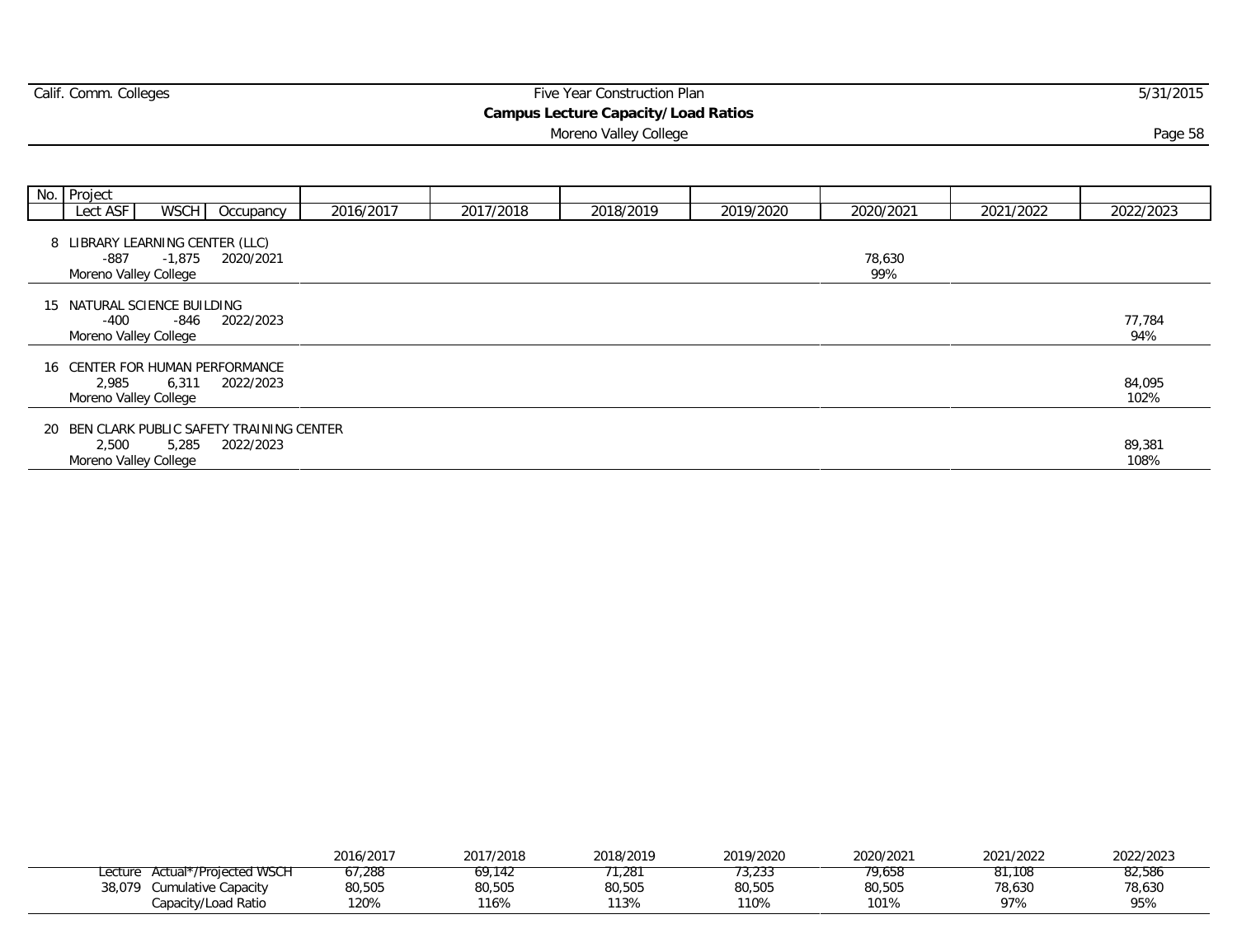| Calif. Comm. Colleges |                                            |           |           |                                                                                                       |           | 5/31/2015 |  |
|-----------------------|--------------------------------------------|-----------|-----------|-------------------------------------------------------------------------------------------------------|-----------|-----------|--|
|                       |                                            |           |           |                                                                                                       |           |           |  |
|                       |                                            |           |           |                                                                                                       |           | Page 59   |  |
|                       |                                            |           |           |                                                                                                       |           |           |  |
|                       |                                            |           |           |                                                                                                       |           |           |  |
|                       |                                            |           |           |                                                                                                       |           |           |  |
| 2016/2017             | 2017/2018                                  | 2018/2019 | 2019/2020 | 2020/2021                                                                                             | 2021/2022 | 2022/2023 |  |
|                       |                                            |           |           |                                                                                                       |           |           |  |
|                       |                                            |           |           |                                                                                                       |           |           |  |
|                       |                                            |           |           | 69%                                                                                                   |           |           |  |
|                       |                                            |           |           |                                                                                                       |           |           |  |
|                       |                                            |           |           |                                                                                                       |           | 27,332    |  |
|                       |                                            |           |           |                                                                                                       |           | 96%       |  |
|                       |                                            |           |           |                                                                                                       |           |           |  |
|                       |                                            |           |           |                                                                                                       |           | 27,987    |  |
|                       |                                            |           |           |                                                                                                       |           | 98%       |  |
|                       | 20 BEN CLARK PUBLIC SAFETY TRAINING CENTER |           |           | Five Year Construction Plan<br><b>Campus Laboratory Capacity/Load Ratios</b><br>Moreno Valley College | 18,566    |           |  |

|                                      | 2016/2017 | 2017/2018<br>ົດລາ: | 2018/2019 | 2019/2020     | 2020/2021 | 2021/2022 | 2022/2023 |
|--------------------------------------|-----------|--------------------|-----------|---------------|-----------|-----------|-----------|
| Actual*/Projected WSCH<br>Laboratory | 21,677    | 22,582             | 23.280    | <b>24,246</b> | 20,733    | 27,588    | 28,468    |
| 37,516<br>Cumulative Capacity        | 18,072    | 8,072              | 18.072    | 18.072        | 18.072    | 18,566    | 18,566    |
| Capacity/Load Ratio                  | 83%       | 80%                | 78%       | 75%           | 68%       | 67%       | 65%       |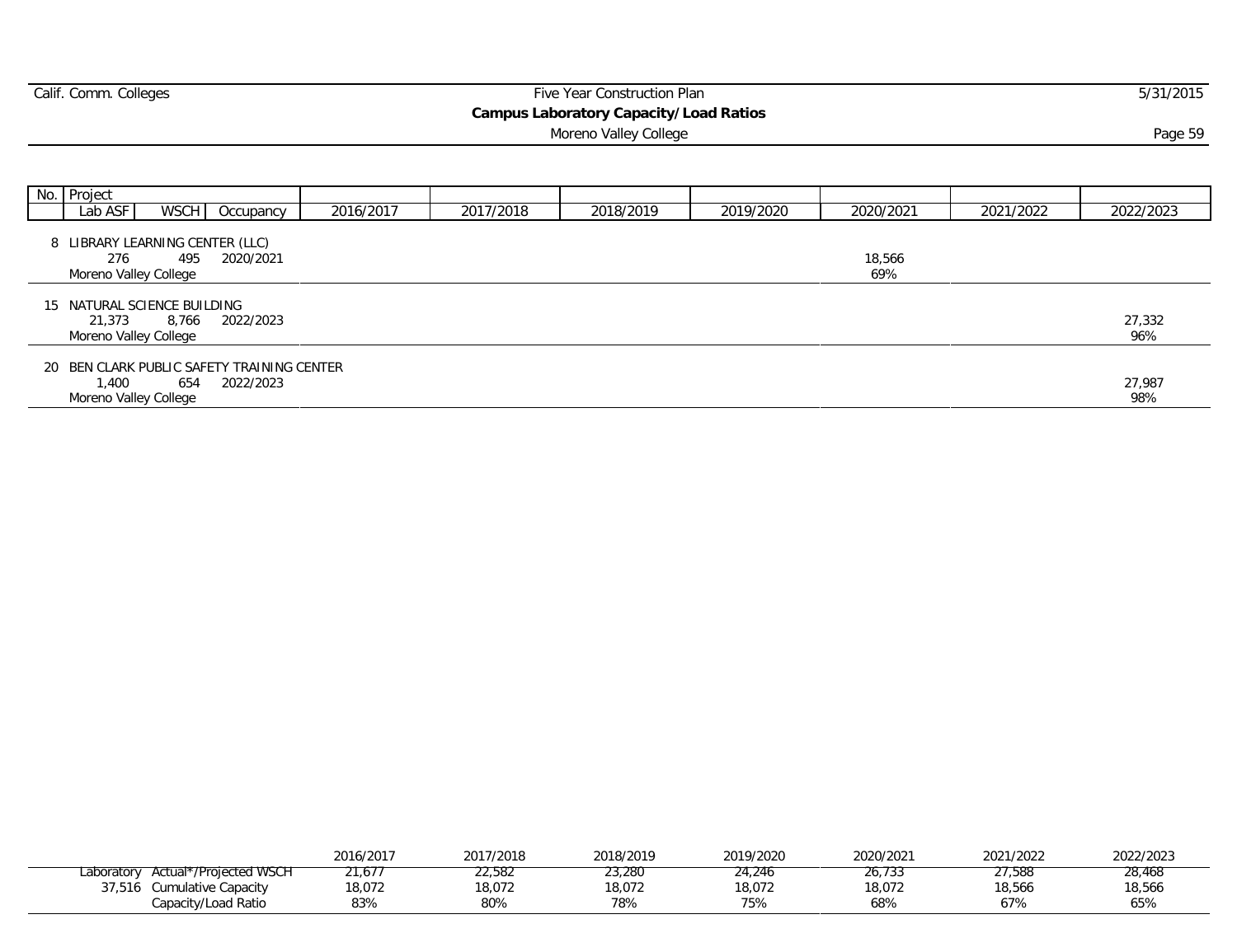| Calif. Comm. Colleges                            |           |           | Five Year Construction Plan               |           |           |           | 5/31/2015  |
|--------------------------------------------------|-----------|-----------|-------------------------------------------|-----------|-----------|-----------|------------|
|                                                  |           |           | <b>Campus Office Capacity/Load Ratios</b> |           |           |           |            |
|                                                  |           |           | Page 60                                   |           |           |           |            |
|                                                  |           |           |                                           |           |           |           |            |
|                                                  |           |           |                                           |           |           |           |            |
| No. Project                                      |           |           |                                           |           |           |           |            |
| FTE  <br>Off ASF<br>Occupancy                    | 2016/2017 | 2017/2018 | 2018/2019                                 | 2019/2020 | 2020/2021 | 2021/2022 | 2022/2023  |
| 8 LIBRARY LEARNING CENTER (LLC)                  |           |           |                                           |           |           |           |            |
| 1,217<br>9<br>2020/2021                          |           |           |                                           |           | 185       |           |            |
| Moreno Valley College                            |           |           |                                           |           | 72%       |           |            |
| 15 NATURAL SCIENCE BUILDING                      |           |           |                                           |           |           |           |            |
| 9<br>2022/2023<br>1,240                          |           |           |                                           |           |           |           | 194        |
| Moreno Valley College                            |           |           |                                           |           |           |           | 70%        |
|                                                  |           |           |                                           |           |           |           |            |
| 16 CENTER FOR HUMAN PERFORMANCE                  |           |           |                                           |           |           |           |            |
| 1,238<br>9<br>2022/2023<br>Moreno Valley College |           |           |                                           |           |           |           | 203<br>74% |
|                                                  |           |           |                                           |           |           |           |            |
| BEN CLARK PUBLIC SAFETY TRAINING CENTER<br>20    |           |           |                                           |           |           |           |            |
| 2,827<br>2022/2023<br>20                         |           |           |                                           |           |           |           | 223        |

Moreno Valley College 81%

|                                  | 2016/2017   | 2017/2018   | 2018/2019   | 2019/2020                        | 2020/2021 | 2021/2022         | 2022/2023                       |
|----------------------------------|-------------|-------------|-------------|----------------------------------|-----------|-------------------|---------------------------------|
| Actual*/Projected FTE<br>Office  | 777<br>21 O | 228         | ----<br>∶د∠ | $\overline{\phantom{a}}$<br>24 C | 200       | ZO.               | $\overline{\phantom{a}}$<br>2/6 |
| Jumulative Capacity<br>າ4<br>729 | . – -       |             | $-1$        | $-7 -$                           |           | $\sim$ $-$<br>185 | 185                             |
| Capacity/Load Ratio              | 010/        | 770<br>- 70 | 75%         | 72%                              | 68%       | 69%               | 67%                             |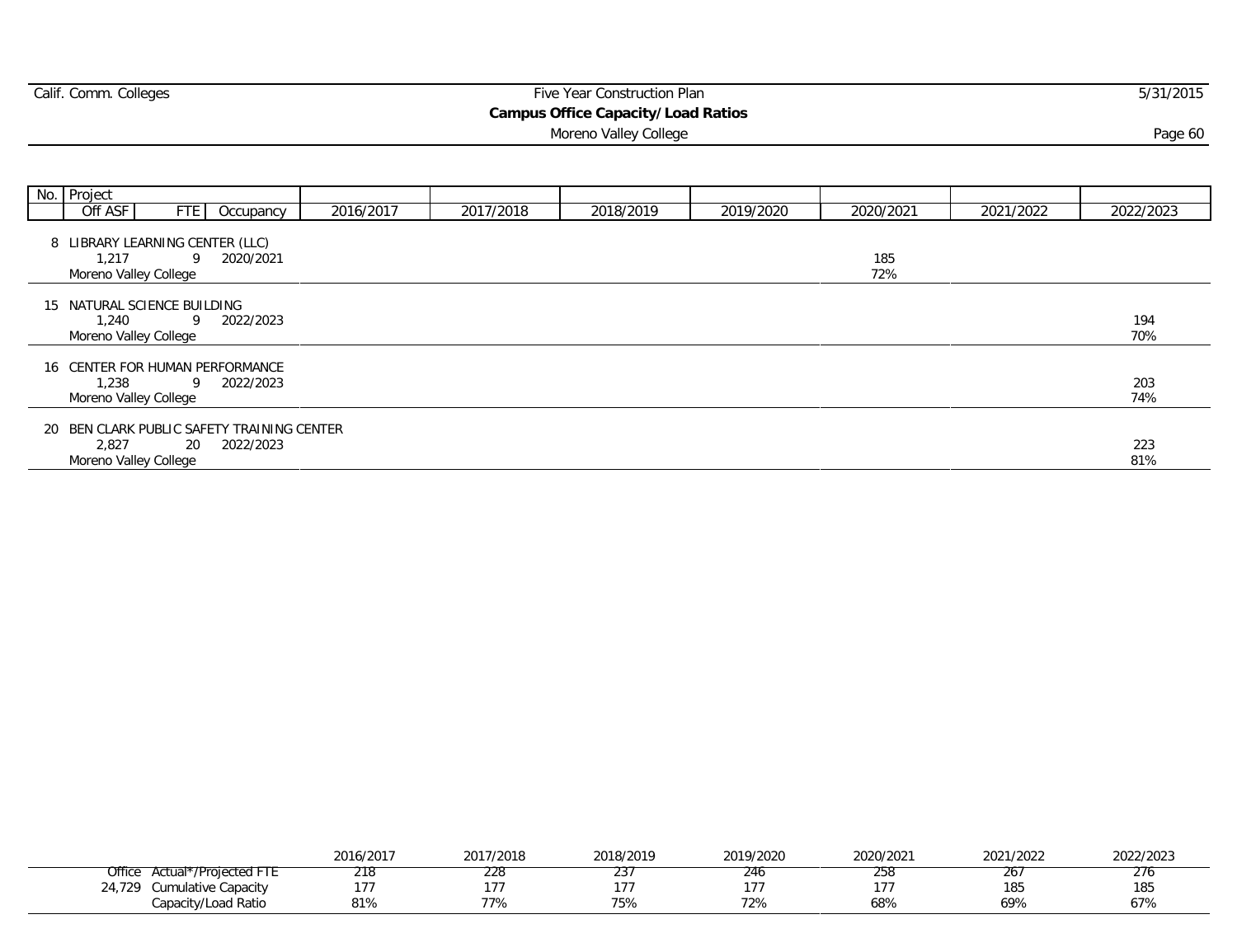| Calif. Comm. Colleges                      |           |           | 5/31/2015<br>Page 61 |                       |           |                |           |                |
|--------------------------------------------|-----------|-----------|----------------------|-----------------------|-----------|----------------|-----------|----------------|
|                                            |           |           |                      | Moreno Valley College |           |                |           |                |
| No. Project                                |           |           |                      |                       |           |                |           |                |
| Lib ASF                                    | Occupancy | 2016/2017 | 2017/2018            | 2018/2019             | 2019/2020 | 2020/2021      | 2021/2022 | 2022/2023      |
| 8 LIBRARY LEARNING CENTER (LLC)            |           |           |                      |                       |           |                |           |                |
| 16.627<br>Moreno Valley College            | 2020/2021 |           |                      |                       |           | 31,952<br>100% |           |                |
| 20 BEN CLARK PUBLIC SAFETY TRAINING CENTER |           |           |                      |                       |           |                |           |                |
| 2,910<br>Moreno Valley College             | 2022/2023 |           |                      |                       |           |                |           | 34,862<br>105% |

|                                     | 2016/2017 | 2017/2018 | 2018/2019 | 2019/2020       | 2020/2021 | 2021/2022 | 2022/2023 |
|-------------------------------------|-----------|-----------|-----------|-----------------|-----------|-----------|-----------|
| 7Projected ASF<br>∟ibrary<br>Acti ' | 29,141    | 30,269    | 30,804    | 31,349          | 31,906    | 476,∠ت    | 33,058    |
| 5,325<br>Cumulative Capacity        | 15,325    | 5,325     | 5.325     | 15.22<br>15.325 | 15,325    | 31.952    | 31,952    |
| Capacity/Load Ratio                 | 52%       | 51%       | 50%       | 49%             | 48%       | 98%       | 97%       |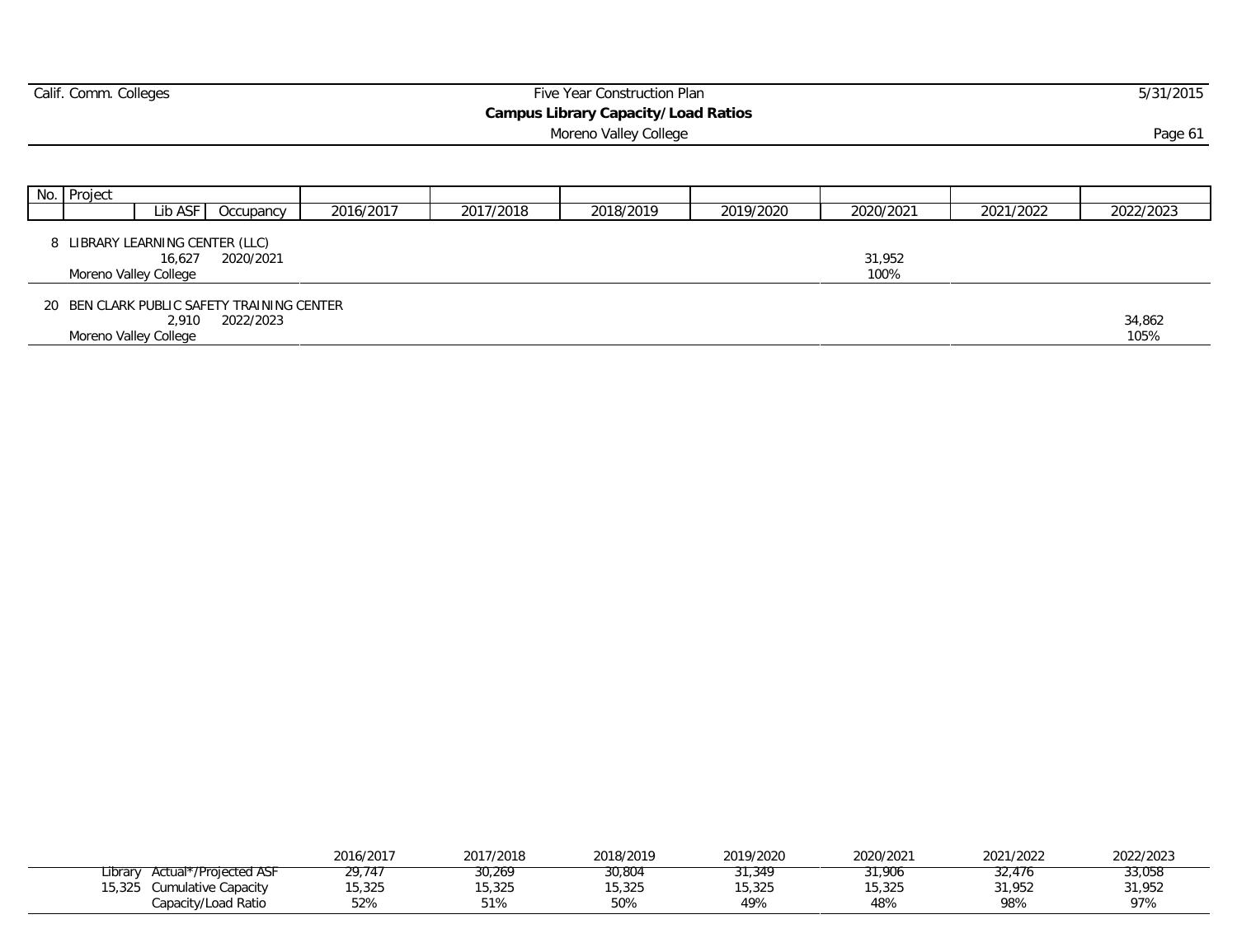| Calif. Comm. Colleges<br>Five Year Construction Plan |                       |                                             |           |           |           |                                   |           |           | 5/31/2015 |              |
|------------------------------------------------------|-----------------------|---------------------------------------------|-----------|-----------|-----------|-----------------------------------|-----------|-----------|-----------|--------------|
|                                                      |                       |                                             |           |           |           | Campus AV/TV Capacity/Load Ratios |           |           |           |              |
|                                                      |                       |                                             |           |           |           | Moreno Valley College             |           |           |           | Page 62      |
|                                                      |                       |                                             |           |           |           |                                   |           |           |           |              |
|                                                      | No. Project           |                                             |           |           |           |                                   |           |           |           |              |
|                                                      |                       | AVTV<br><b>ASF</b>                          | Occupancy | 2016/2017 | 2017/2018 | 2018/2019                         | 2019/2020 | 2020/2021 | 2021/2022 | 2022/2023    |
|                                                      |                       | 8 LIBRARY LEARNING CENTER (LLC)<br>$-1.138$ | 2020/2021 |           |           |                                   |           | 377       |           |              |
|                                                      | Moreno Valley College |                                             |           |           |           |                                   |           | 6%        |           |              |
|                                                      |                       | 15 NATURAL SCIENCE BUILDING                 |           |           |           |                                   |           |           |           |              |
|                                                      | Moreno Valley College | 2,700                                       | 2022/2023 |           |           |                                   |           |           |           | 3,077<br>48% |
|                                                      |                       |                                             |           |           |           |                                   |           |           |           |              |

|                                    | 2016/2017 | 2017/2018 | 2018/2019 | 2019/2020 | 2020/2021 | 2021/2022                                | 2022/2023 |
|------------------------------------|-----------|-----------|-----------|-----------|-----------|------------------------------------------|-----------|
| AV/T<br>Actual*/Proiected ASF      | 204,د     | 240،      | 6,276     | U , J I J | ວ, ວວ     | 0,3YU                                    | 0,429     |
| ,515<br><b>Cumulative Capacity</b> | ,515      | ,515      | ,515      | ,515      | .515      | $\sim$ $\rightarrow$ $\sim$<br><u>JI</u> | 377       |
| Capacity/Load Ratio                | 24%       | 24%       | 24%       | 24%       | 24%       | 6%                                       | 6%        |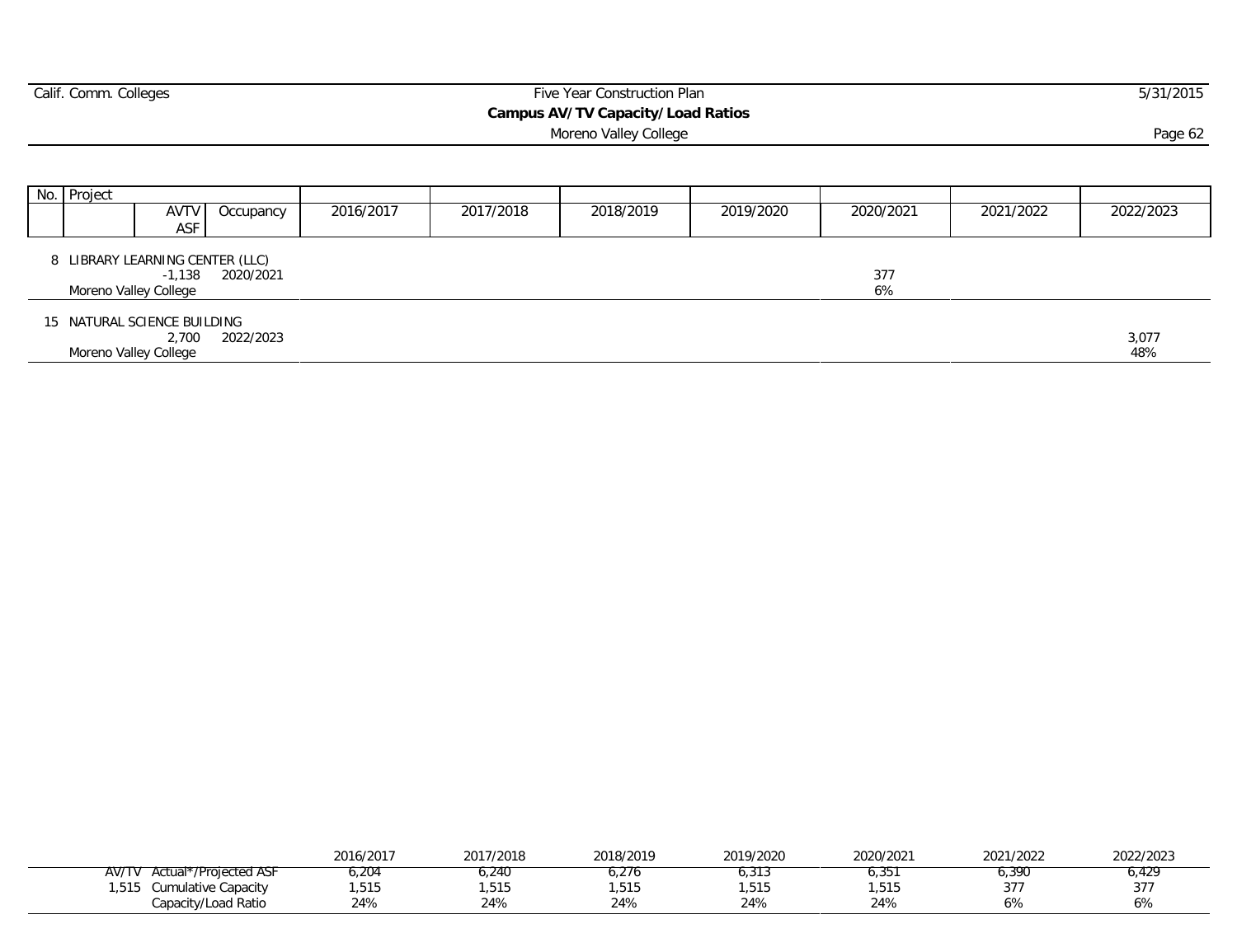## Calif. Comm. Colleges Five Year Construction Plan 5/31/2015 **Load Distribution and Staff Forecast** Moreno Valley College **Page 63**

#### **Campus Load Distribution**

Reference: Chancellor's Office Forecast

|                    | Instructional<br>Staff FTE | <b>Total Campus</b><br><b>WSCH</b> | Off-Campus<br><b>WSCH</b> | On-Campus<br><b>WSCH</b> | P.E.<br>Laboratory<br><b>WSCH</b> | On-Campus<br>Lecture WSCH | On-Campus<br>Laboratory<br><b>WSCH</b> |
|--------------------|----------------------------|------------------------------------|---------------------------|--------------------------|-----------------------------------|---------------------------|----------------------------------------|
| <b>Actual Fall</b> |                            |                                    |                           |                          |                                   |                           |                                        |
| 2013               | 183                        | 91,741                             | 11,403                    | 80,338                   | 1,446                             | 61,756                    | 17,136                                 |
| 2014               | 200                        | 94,225                             | 6,049                     | 88,176                   | 1,252                             | 67,481                    | 19,443                                 |
|                    |                            |                                    |                           |                          |                                   |                           |                                        |
| Forecast           |                            |                                    |                           |                          |                                   |                           |                                        |
| 2015               | 209                        | 93.683                             | 6,089                     | 87,594                   | 1,314                             | 65,696                    | 20,585                                 |
| 2016               | 218                        | 96,598                             | 6,279                     | 90,319                   | 1,355                             | 67,288                    | 21,677                                 |
| 2017               | 228                        | 99,594                             | 6,474                     | 93,121                   | 1,397                             | 69,142                    | 22,582                                 |
| 2018               | 237                        | 102,676                            | 6,674                     | 96,002                   | 1,440                             | 71,281                    | 23,280                                 |
| 2019               | 246                        | 105,843                            | 6,880                     | 98,963                   | 1,484                             | 73,233                    | 24,246                                 |
| 2020               | 258                        | 109,101                            | 1,091                     | 108,010                  | 1,620                             | 79,658                    | 26,733                                 |
| 2021               | 267                        | 111,466                            | 1,115                     | 110,351                  | 1,655                             | 81,108                    | 27,588                                 |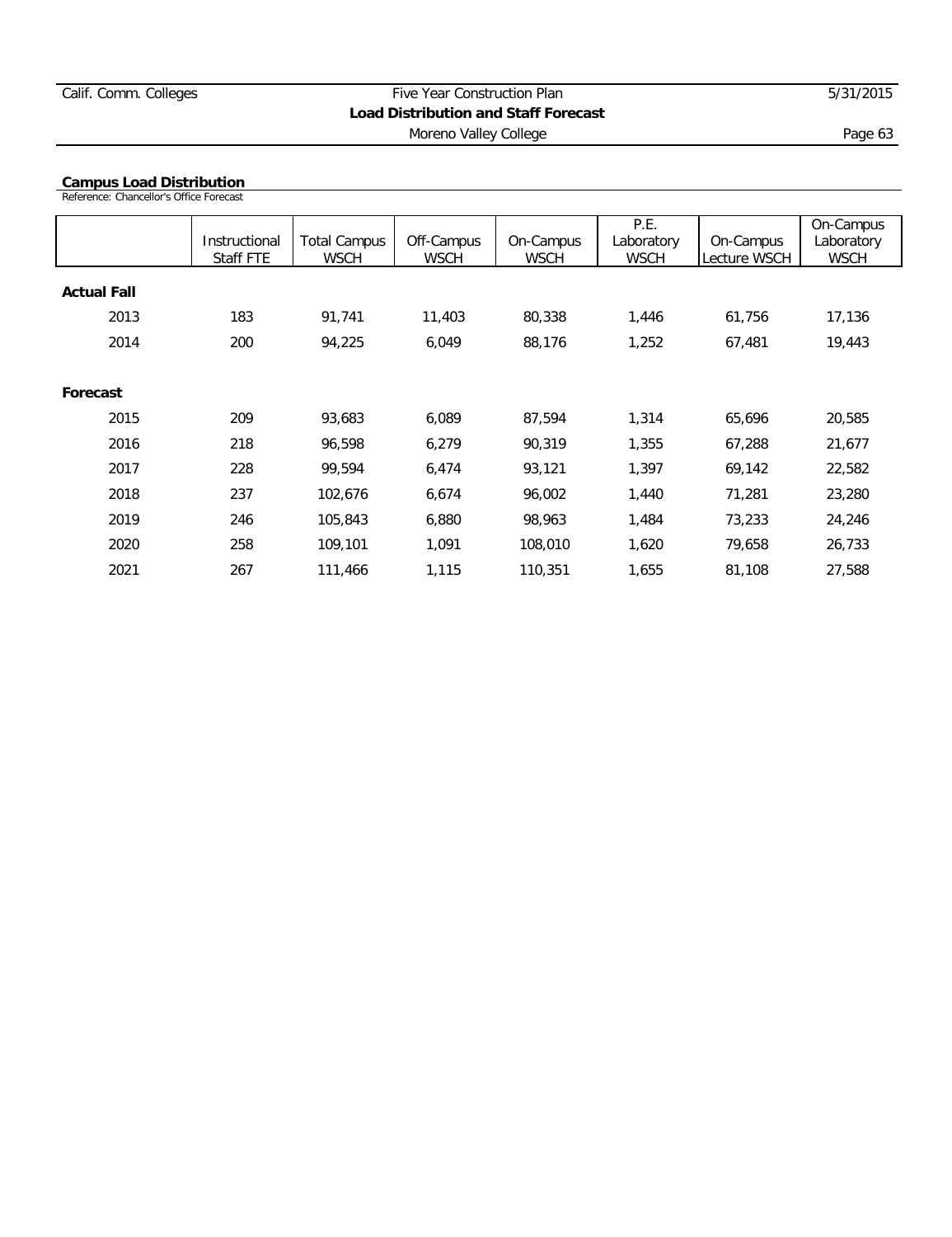#### Moreno Valley College **Page 64**

#### **Campus Worksheet for Computing FTE Instruction Staff**

College Instructional Staff, Fall Term. Included are all certificated staff for day, extended day, and adult education except those whose office is located off-campus.

| (a)                                                                                                                                                                                                                         | <b>Total Certificated</b><br>Instructional and<br>Statutory Staff FTE<br>(b) | Non-Instructional<br>Portion of FTE<br>(c) | Net Total<br>Instructional and<br><b>Statutory Staff FTE</b><br>$(b-c)$<br>(d) |
|-----------------------------------------------------------------------------------------------------------------------------------------------------------------------------------------------------------------------------|------------------------------------------------------------------------------|--------------------------------------------|--------------------------------------------------------------------------------|
| <b>Instructors</b>                                                                                                                                                                                                          | 193.3                                                                        |                                            | 193.3                                                                          |
| <b>Counselors</b><br>Include certificated special program coordinators,<br>economic opportunity program, coordinators, statutory                                                                                            |                                                                              |                                            |                                                                                |
| and Title 5 required staff, et. al.                                                                                                                                                                                         | 8.0                                                                          |                                            | 8.0                                                                            |
| <b>Department Administrators</b>                                                                                                                                                                                            | 8.0                                                                          |                                            | 8.0                                                                            |
| Librarians<br>Include certificated director of audio/visual, et. al.                                                                                                                                                        | 3.0                                                                          | 3.0                                        |                                                                                |
| <b>Institutional Administrators</b><br>Include certificated persons with responsibilities covering<br>the entire institution, such as Superintendent, Assistant<br>Superintendent, President, Dean of Instruction, Director |                                                                              |                                            |                                                                                |
| of Data Processing, et. al.                                                                                                                                                                                                 | 5.0                                                                          | 5.0                                        |                                                                                |
| Fall 2015 Totals                                                                                                                                                                                                            | 217.3                                                                        | 8.0                                        | 209.3                                                                          |

Column (b) is the total number of Column (a) distributed to categories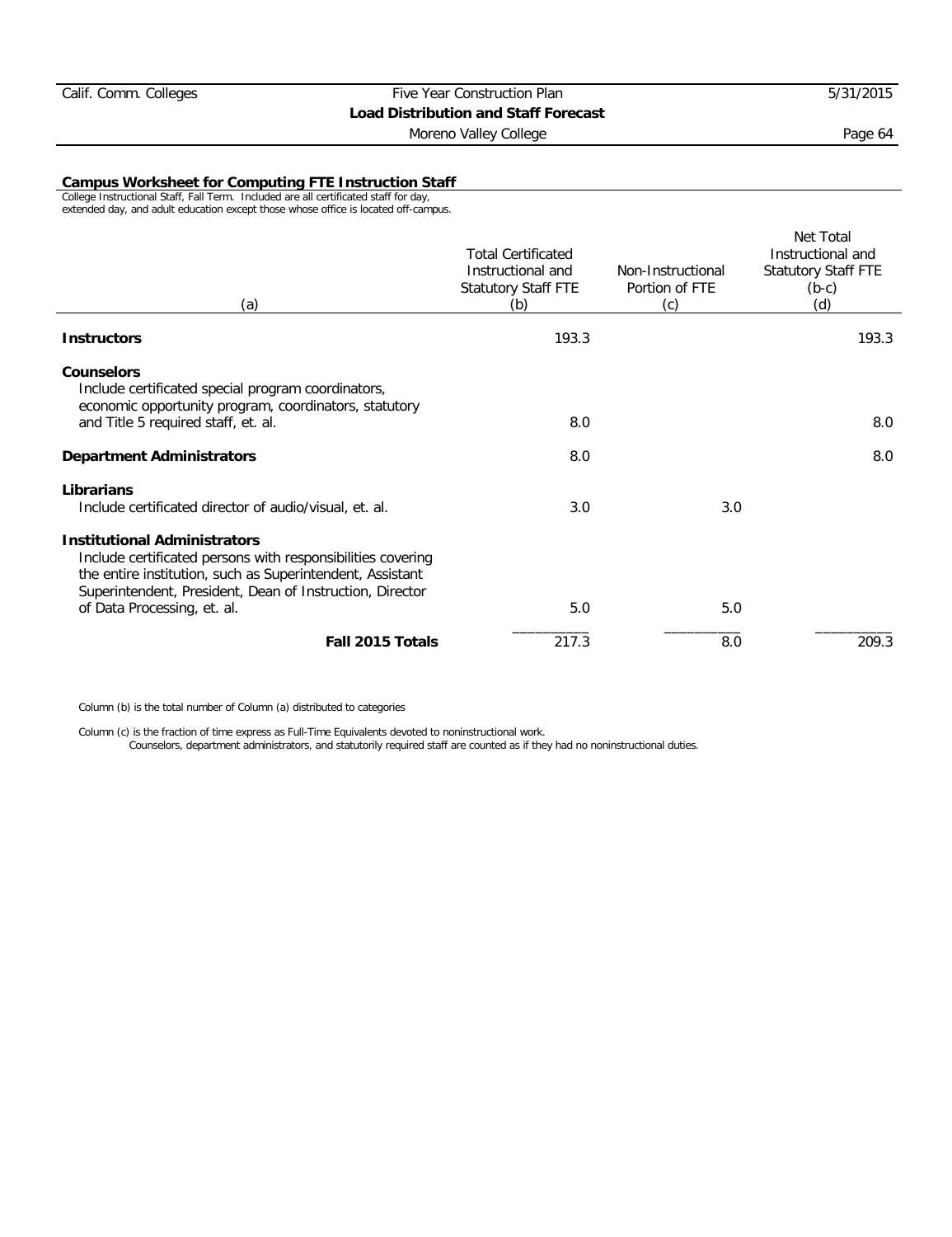#### Moreno Valley College **Page 65**

#### **Campus Worksheet for Computing FTE Instruction Staff**

College Instructional Staff, Fall Term. Included are all certificated staff for day, extended day, and adult education except those whose office is located off-campus.

| (a)                                                                                                                                                                                                                         | <b>Total Certificated</b><br>Instructional and<br>Statutory Staff FTE<br>(b) | Non-Instructional<br>Portion of FTE<br>(c) | Net Total<br>Instructional and<br><b>Statutory Staff FTE</b><br>$(b-c)$<br>(d) |
|-----------------------------------------------------------------------------------------------------------------------------------------------------------------------------------------------------------------------------|------------------------------------------------------------------------------|--------------------------------------------|--------------------------------------------------------------------------------|
| <b>Instructors</b>                                                                                                                                                                                                          | 202.7                                                                        |                                            | 202.7                                                                          |
| <b>Counselors</b><br>Include certificated special program coordinators,<br>economic opportunity program, coordinators, statutory                                                                                            |                                                                              |                                            |                                                                                |
| and Title 5 required staff, et. al.                                                                                                                                                                                         | 8.0                                                                          |                                            | 8.0                                                                            |
| <b>Department Administrators</b>                                                                                                                                                                                            | 8.0                                                                          |                                            | 8.0                                                                            |
| Librarians<br>Include certificated director of audio/visual, et. al.                                                                                                                                                        | 4.0                                                                          | 4.0                                        |                                                                                |
| <b>Institutional Administrators</b><br>Include certificated persons with responsibilities covering<br>the entire institution, such as Superintendent, Assistant<br>Superintendent, President, Dean of Instruction, Director |                                                                              |                                            |                                                                                |
| of Data Processing, et. al.                                                                                                                                                                                                 | 6.0                                                                          | 6.0                                        |                                                                                |
| Fall 2016 Totals                                                                                                                                                                                                            | 228.7                                                                        | 10.0                                       | 218.7                                                                          |

Column (b) is the total number of Column (a) distributed to categories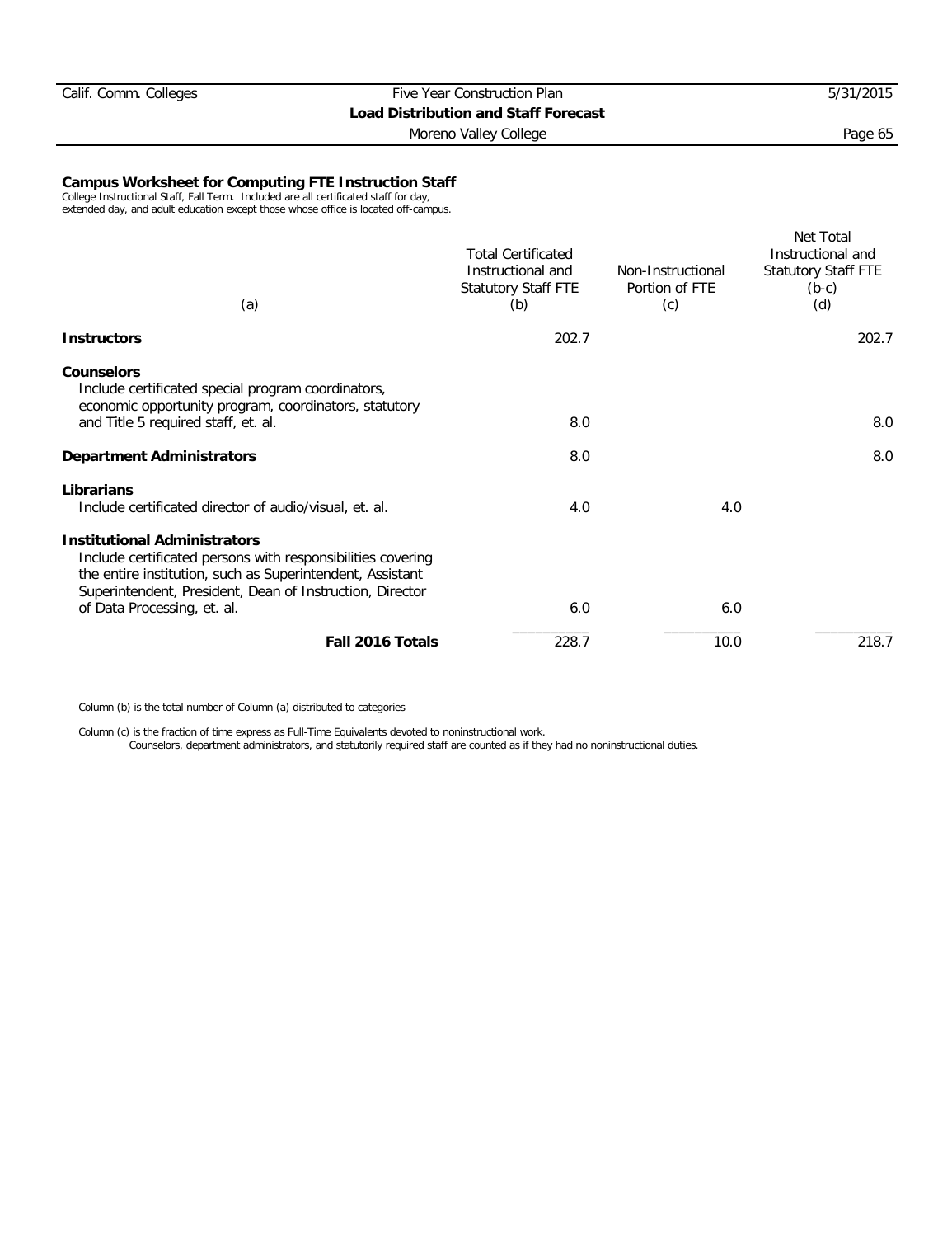#### Moreno Valley College **Page 66**

#### **Campus Worksheet for Computing FTE Instruction Staff**

College Instructional Staff, Fall Term. Included are all certificated staff for day, extended day, and adult education except those whose office is located off-campus.

| (a)                                                                                                                                                                                                                         | <b>Total Certificated</b><br>Instructional and<br>Statutory Staff FTE<br>(b) | Non-Instructional<br>Portion of FTE<br>(c) | Net Total<br>Instructional and<br><b>Statutory Staff FTE</b><br>$(b-c)$<br>(d) |
|-----------------------------------------------------------------------------------------------------------------------------------------------------------------------------------------------------------------------------|------------------------------------------------------------------------------|--------------------------------------------|--------------------------------------------------------------------------------|
| <b>Instructors</b>                                                                                                                                                                                                          | 212.0                                                                        |                                            | 212.0                                                                          |
| <b>Counselors</b><br>Include certificated special program coordinators,<br>economic opportunity program, coordinators, statutory                                                                                            |                                                                              |                                            |                                                                                |
| and Title 5 required staff, et. al.                                                                                                                                                                                         | 8.0                                                                          |                                            | 8.0                                                                            |
| <b>Department Administrators</b>                                                                                                                                                                                            | 8.0                                                                          |                                            | 8.0                                                                            |
| Librarians<br>Include certificated director of audio/visual, et. al.                                                                                                                                                        | 4.0                                                                          | 4.0                                        |                                                                                |
| <b>Institutional Administrators</b><br>Include certificated persons with responsibilities covering<br>the entire institution, such as Superintendent, Assistant<br>Superintendent, President, Dean of Instruction, Director |                                                                              |                                            |                                                                                |
| of Data Processing, et. al.                                                                                                                                                                                                 | 6.0                                                                          | 6.0                                        |                                                                                |
| Fall 2017 Totals                                                                                                                                                                                                            | 238.0                                                                        | 10.0                                       | 228.0                                                                          |

Column (b) is the total number of Column (a) distributed to categories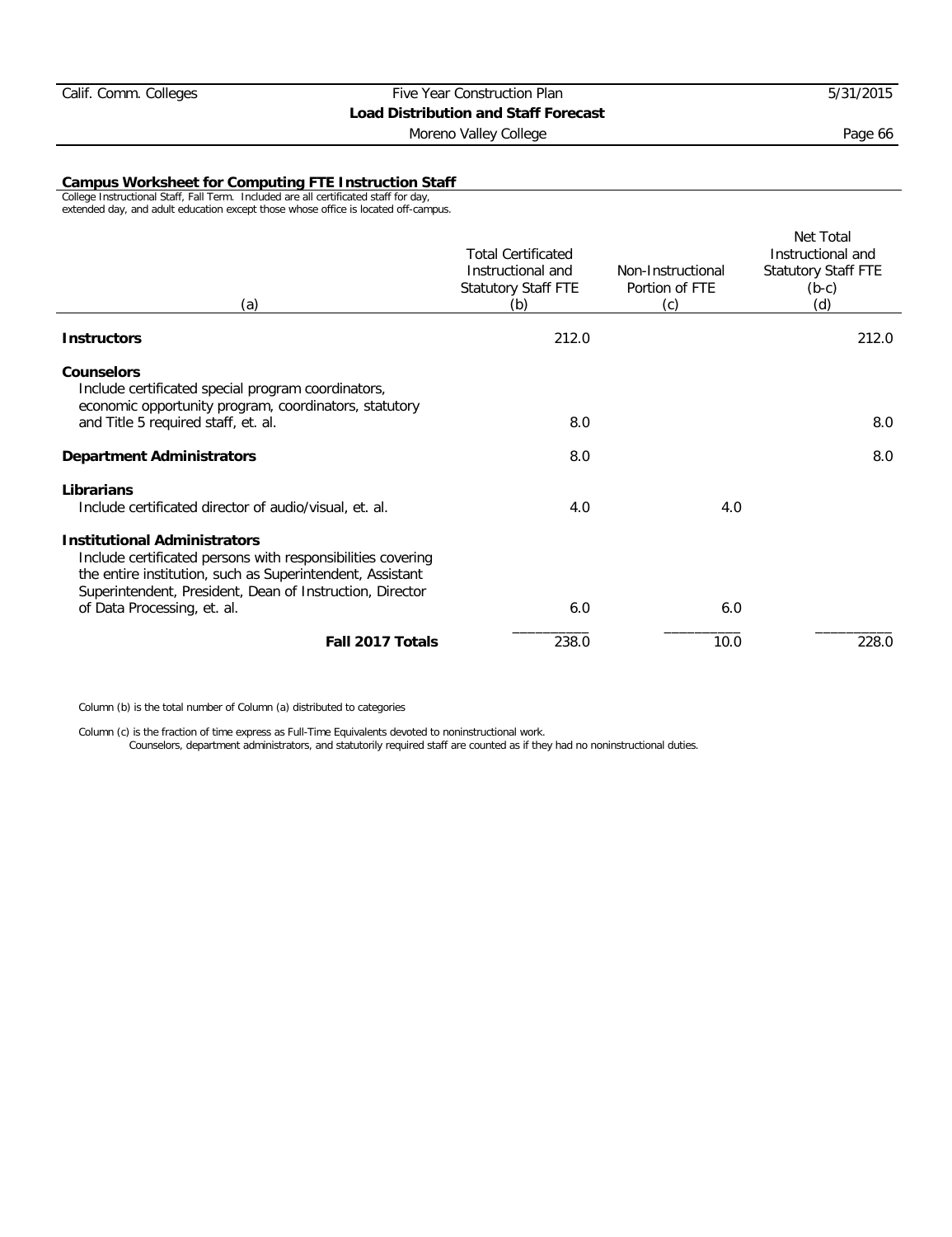#### Moreno Valley College **Page 67**

#### **Campus Worksheet for Computing FTE Instruction Staff**

College Instructional Staff, Fall Term. Included are all certificated staff for day, extended day, and adult education except those whose office is located off-campus.

| (a)                                                                                                                                                                                                                         | <b>Total Certificated</b><br>Instructional and<br>Statutory Staff FTE<br>(b) | Non-Instructional<br>Portion of FTE<br>(c) | Net Total<br>Instructional and<br><b>Statutory Staff FTE</b><br>$(b-c)$<br>(d) |
|-----------------------------------------------------------------------------------------------------------------------------------------------------------------------------------------------------------------------------|------------------------------------------------------------------------------|--------------------------------------------|--------------------------------------------------------------------------------|
| <b>Instructors</b>                                                                                                                                                                                                          | 221.3                                                                        |                                            | 221.3                                                                          |
| <b>Counselors</b><br>Include certificated special program coordinators,<br>economic opportunity program, coordinators, statutory                                                                                            |                                                                              |                                            |                                                                                |
| and Title 5 required staff, et. al.                                                                                                                                                                                         | 8.0                                                                          |                                            | 8.0                                                                            |
| <b>Department Administrators</b>                                                                                                                                                                                            | 8.0                                                                          |                                            | 8.0                                                                            |
| Librarians<br>Include certificated director of audio/visual, et. al.                                                                                                                                                        | 4.0                                                                          | 4.0                                        |                                                                                |
| <b>Institutional Administrators</b><br>Include certificated persons with responsibilities covering<br>the entire institution, such as Superintendent, Assistant<br>Superintendent, President, Dean of Instruction, Director |                                                                              |                                            |                                                                                |
| of Data Processing, et. al.                                                                                                                                                                                                 | 6.0                                                                          | 6.0                                        |                                                                                |
| Fall 2018 Totals                                                                                                                                                                                                            | 247.3                                                                        | 10.0                                       | 237.3                                                                          |
|                                                                                                                                                                                                                             |                                                                              |                                            |                                                                                |

Column (b) is the total number of Column (a) distributed to categories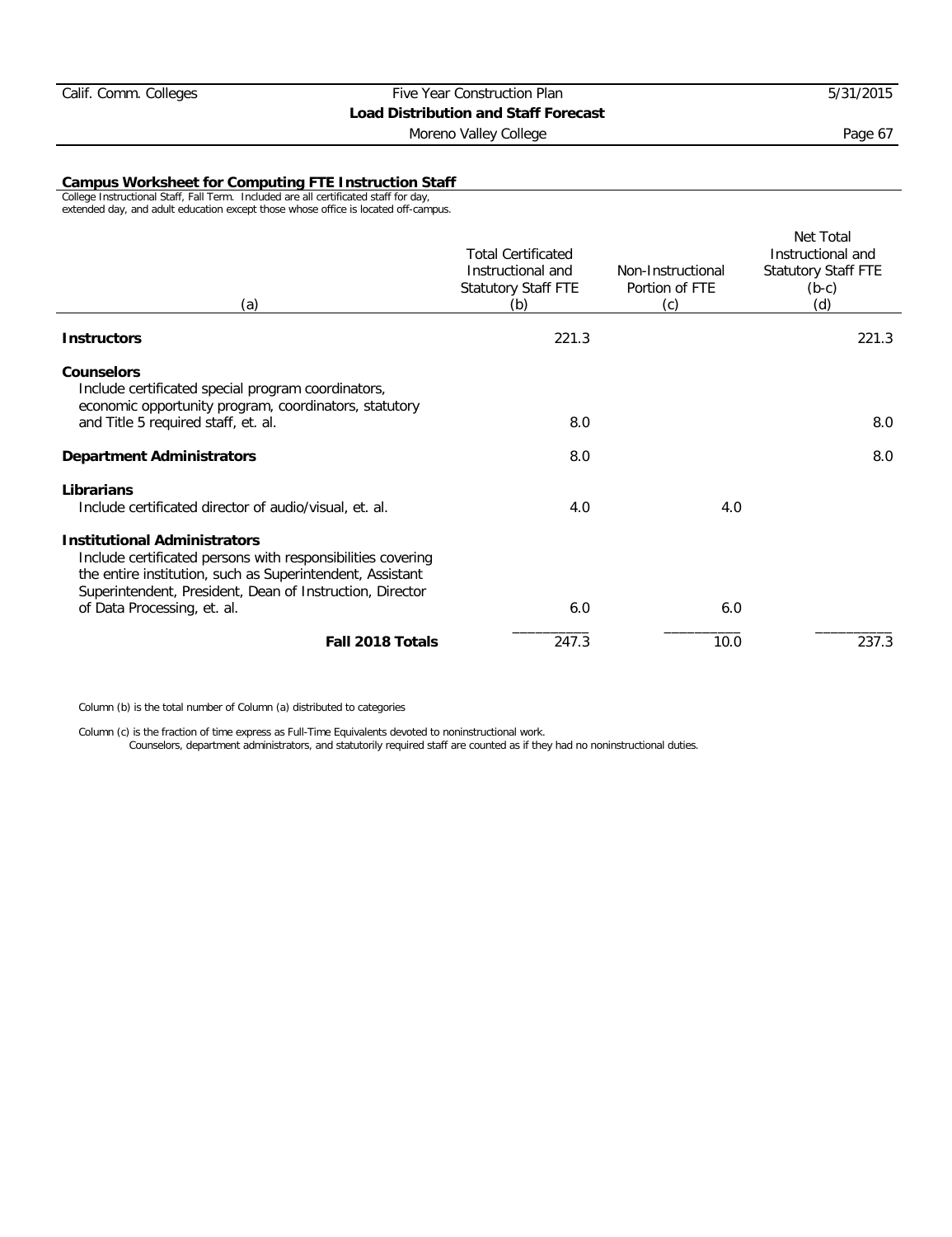#### Moreno Valley College **Page 68**

#### **Campus Worksheet for Computing FTE Instruction Staff**

College Instructional Staff, Fall Term. Included are all certificated staff for day, extended day, and adult education except those whose office is located off-campus.

| (a)                                                                                                                                                                                                                         | <b>Total Certificated</b><br>Instructional and<br>Statutory Staff FTE<br>(b) | Non-Instructional<br>Portion of FTE<br>(c) | Net Total<br>Instructional and<br><b>Statutory Staff FTE</b><br>$(b-c)$<br>(d) |
|-----------------------------------------------------------------------------------------------------------------------------------------------------------------------------------------------------------------------------|------------------------------------------------------------------------------|--------------------------------------------|--------------------------------------------------------------------------------|
| <b>Instructors</b>                                                                                                                                                                                                          | 230.7                                                                        |                                            | 230.7                                                                          |
| <b>Counselors</b><br>Include certificated special program coordinators,<br>economic opportunity program, coordinators, statutory                                                                                            |                                                                              |                                            |                                                                                |
| and Title 5 required staff, et. al.                                                                                                                                                                                         | 8.0                                                                          |                                            | 8.0                                                                            |
| <b>Department Administrators</b>                                                                                                                                                                                            | 8.0                                                                          |                                            | 8.0                                                                            |
| Librarians<br>Include certificated director of audio/visual, et. al.                                                                                                                                                        | 4.0                                                                          | 4.0                                        |                                                                                |
| <b>Institutional Administrators</b><br>Include certificated persons with responsibilities covering<br>the entire institution, such as Superintendent, Assistant<br>Superintendent, President, Dean of Instruction, Director |                                                                              |                                            |                                                                                |
| of Data Processing, et. al.                                                                                                                                                                                                 | 6.0                                                                          | 6.0                                        |                                                                                |
| Fall 2019 Totals                                                                                                                                                                                                            | 256.7                                                                        | 10.0                                       | 246.7                                                                          |

Column (b) is the total number of Column (a) distributed to categories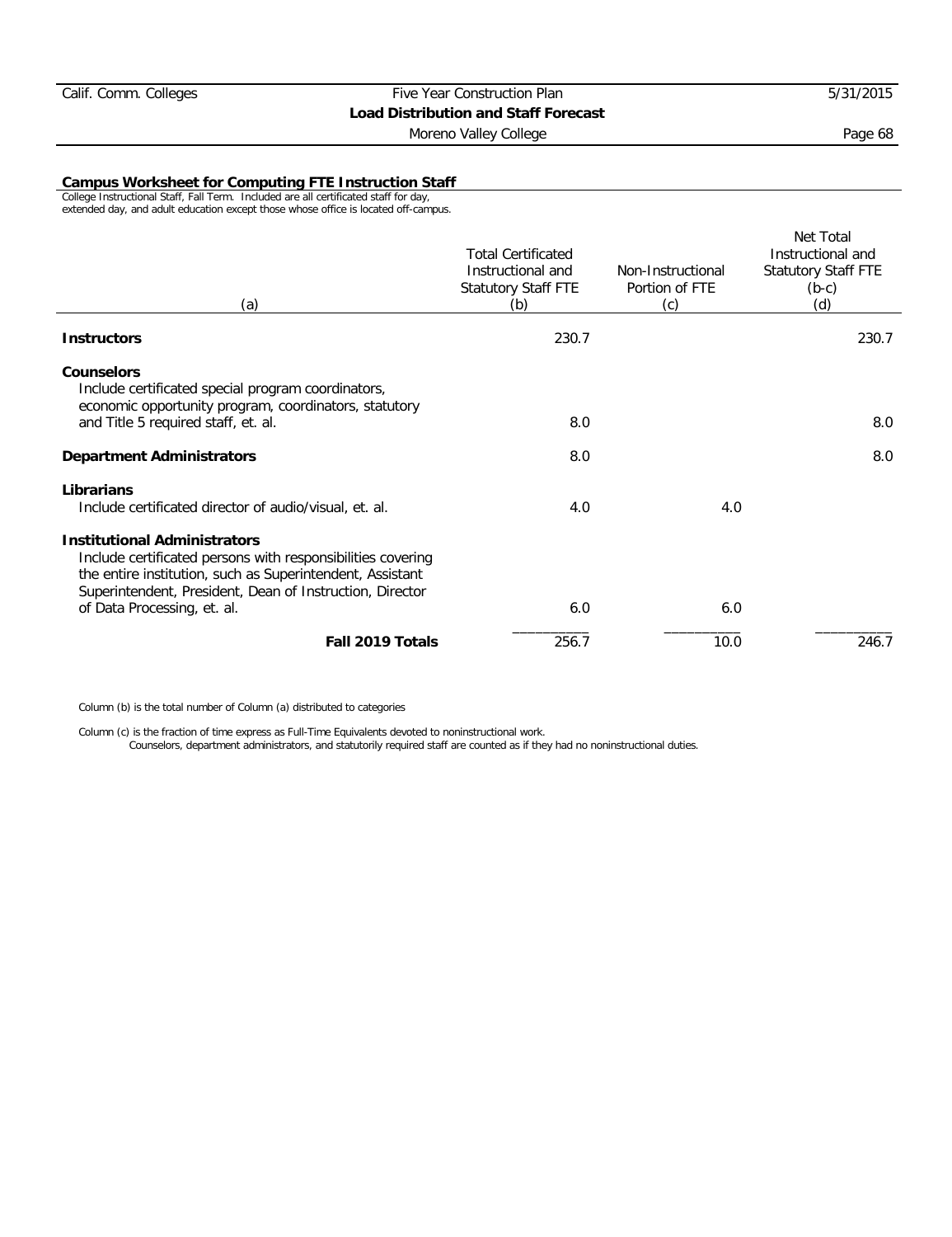#### Moreno Valley College **Page 69**

#### **Campus Worksheet for Computing FTE Instruction Staff**

College Instructional Staff, Fall Term. Included are all certificated staff for day, extended day, and adult education except those whose office is located off-campus.

| (a)                                                                                                                                                                                                                         | <b>Total Certificated</b><br>Instructional and<br>Statutory Staff FTE<br>(b) | Non-Instructional<br>Portion of FTE<br>(c) | Net Total<br>Instructional and<br><b>Statutory Staff FTE</b><br>$(b-c)$<br>(d) |
|-----------------------------------------------------------------------------------------------------------------------------------------------------------------------------------------------------------------------------|------------------------------------------------------------------------------|--------------------------------------------|--------------------------------------------------------------------------------|
| <b>Instructors</b>                                                                                                                                                                                                          | 240.0                                                                        |                                            | 240.0                                                                          |
| <b>Counselors</b><br>Include certificated special program coordinators,<br>economic opportunity program, coordinators, statutory                                                                                            |                                                                              |                                            |                                                                                |
| and Title 5 required staff, et. al.                                                                                                                                                                                         | 9.0                                                                          |                                            | 9.0                                                                            |
| <b>Department Administrators</b>                                                                                                                                                                                            | 9.0                                                                          |                                            | 9.0                                                                            |
| Librarians<br>Include certificated director of audio/visual, et. al.                                                                                                                                                        | 4.0                                                                          | 4.0                                        |                                                                                |
| <b>Institutional Administrators</b><br>Include certificated persons with responsibilities covering<br>the entire institution, such as Superintendent, Assistant<br>Superintendent, President, Dean of Instruction, Director |                                                                              |                                            |                                                                                |
| of Data Processing, et. al.                                                                                                                                                                                                 | 7.0                                                                          | 7.0                                        |                                                                                |
| Fall 2020 Totals                                                                                                                                                                                                            | 269.0                                                                        | 11.0                                       | 258.0                                                                          |

Column (b) is the total number of Column (a) distributed to categories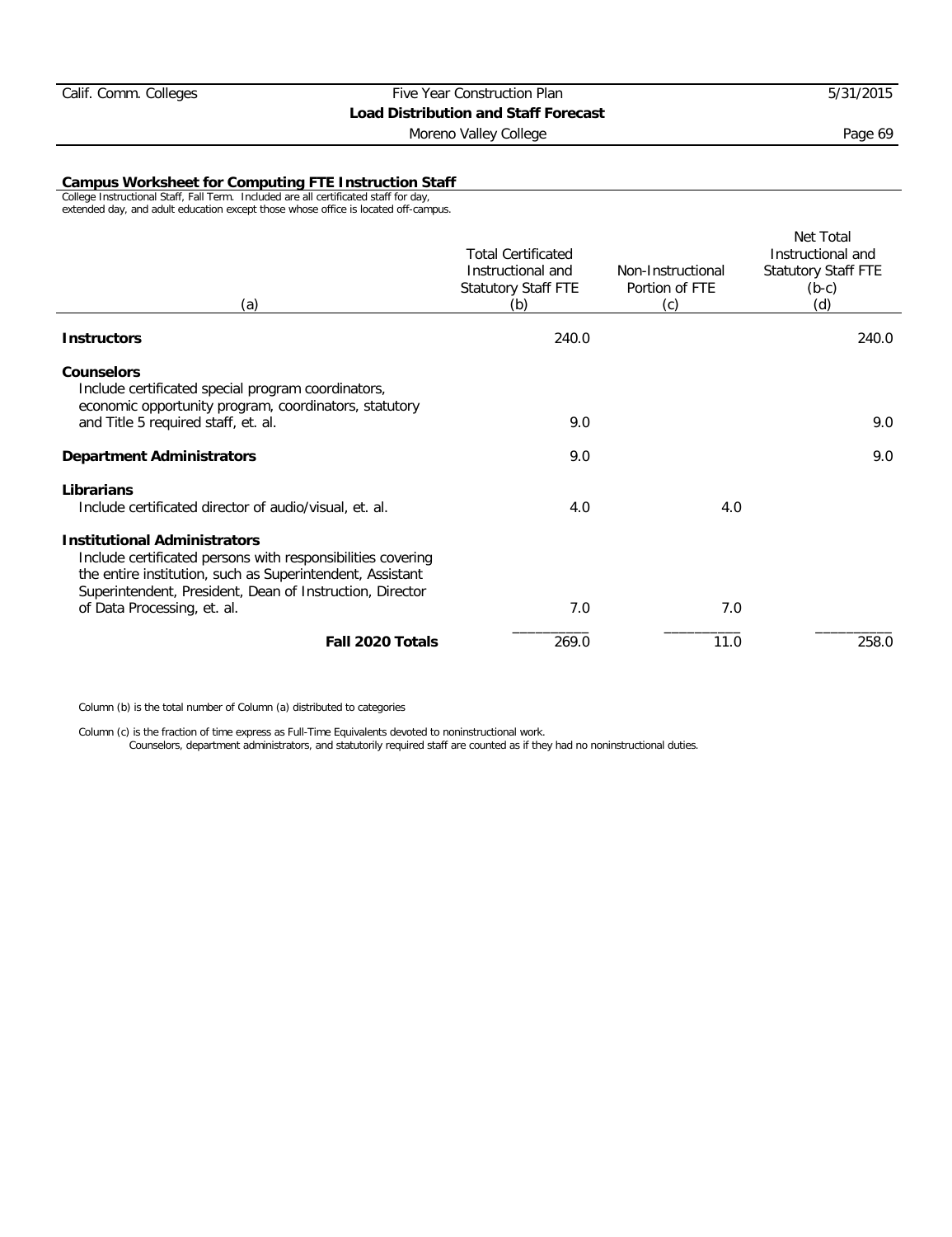#### Moreno Valley College **Page 70**

#### **Campus Worksheet for Computing FTE Instruction Staff**

College Instructional Staff, Fall Term. Included are all certificated staff for day, extended day, and adult education except those whose office is located off-campus.

| (a)                                                                                                                                                                                                                         | <b>Total Certificated</b><br>Instructional and<br>Statutory Staff FTE<br>(b) | Non-Instructional<br>Portion of FTE<br>(c) | Net Total<br>Instructional and<br><b>Statutory Staff FTE</b><br>$(b-c)$<br>(d) |
|-----------------------------------------------------------------------------------------------------------------------------------------------------------------------------------------------------------------------------|------------------------------------------------------------------------------|--------------------------------------------|--------------------------------------------------------------------------------|
| <b>Instructors</b>                                                                                                                                                                                                          | 249.3                                                                        |                                            | 249.3                                                                          |
| <b>Counselors</b><br>Include certificated special program coordinators,<br>economic opportunity program, coordinators, statutory                                                                                            |                                                                              |                                            |                                                                                |
| and Title 5 required staff, et. al.                                                                                                                                                                                         | 9.0                                                                          |                                            | 9.0                                                                            |
| <b>Department Administrators</b>                                                                                                                                                                                            | 9.0                                                                          |                                            | 9.0                                                                            |
| Librarians<br>Include certificated director of audio/visual, et. al.                                                                                                                                                        | 4.0                                                                          | 4.0                                        |                                                                                |
| <b>Institutional Administrators</b><br>Include certificated persons with responsibilities covering<br>the entire institution, such as Superintendent, Assistant<br>Superintendent, President, Dean of Instruction, Director |                                                                              |                                            |                                                                                |
| of Data Processing, et. al.                                                                                                                                                                                                 | 7.0                                                                          | 7.0                                        |                                                                                |
| Fall 2021 Totals                                                                                                                                                                                                            | 278.3                                                                        | 11.0                                       | 267.3                                                                          |

Column (b) is the total number of Column (a) distributed to categories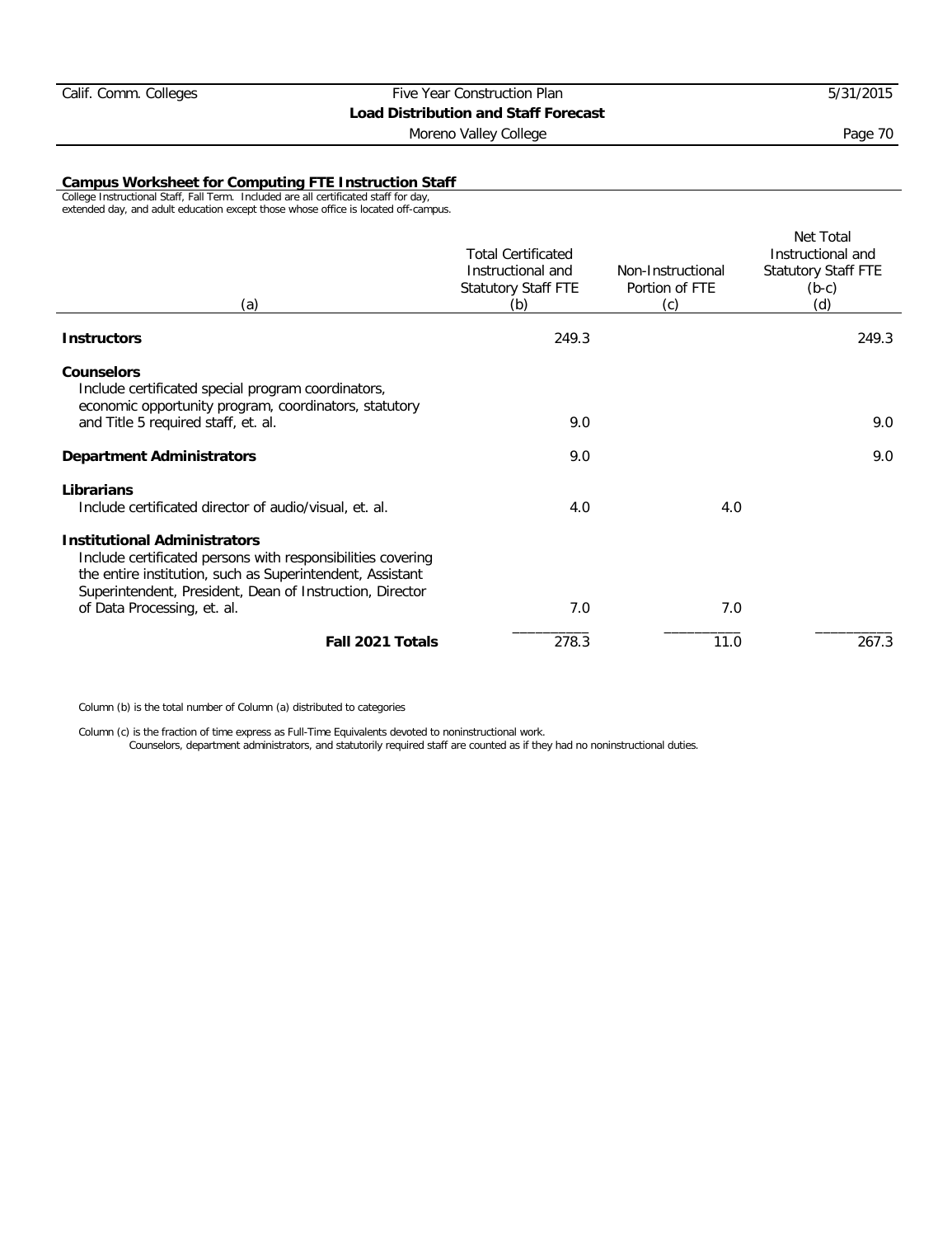## Calif. Comm. Colleges Five Year Construction Plan 5/31/2015 **Cum Sum of Existing and Proposed Space, 2016 - 2022**

Moreno Valley College **Page 71 Page 71** 

## **Cumulative Summary of Existing and Proposed Areas, 2016-2022**

| Priority and                             |                                              |                               |                 |                  | AV Radio        |             |             |             |                 |                   |
|------------------------------------------|----------------------------------------------|-------------------------------|-----------------|------------------|-----------------|-------------|-------------|-------------|-----------------|-------------------|
| Year of                                  | Classroom                                    | Laboratory                    | Office          | Library          | TV              | P.E.        | Assembly    | Inactive    | All Other       |                   |
| Occupancy                                | 100's                                        | 200's                         | 300's           | 400's            | $530 - 535$     | $520 - 525$ | $610 - 625$ | $050 - 070$ | Areas           | <b>Total ASF</b>  |
| (a)                                      | (b)                                          | (c)                           | (d)             | (e)              |                 | (g)         | (h)         | (i)         | Œ               | (k)               |
| <b>Total ASF</b>                         | 38,079                                       | 37,516                        | 24,729          | 15,325           | 1,515           | 3,018       | 3,214       | 60          | 28,300          | 151,756           |
| $\overline{4}$                           | 2015/2016 NETWORK OPERATIONS CENTER (NOC) MV |                               |                 |                  |                 |             |             |             | 1,500<br>29,800 | 1,500<br>153,256  |
| 2020/2021<br>8                           |                                              | LIBRARY LEARNING CENTER (LLC) |                 |                  |                 |             |             |             |                 |                   |
|                                          | $-887$<br>37,192                             | 276<br>37,792                 | 1,217<br>25,946 | 16,627<br>31,952 | $-1,138$<br>377 |             |             |             | 954<br>30.754   | 17,049<br>170,305 |
| <b>Total Existing and Proposed Space</b> |                                              |                               |                 |                  |                 |             |             |             |                 |                   |
|                                          | 37,192                                       | 37,792                        | 25.946          | 31,952           | 377             | 3,018       | 3,214       | 60          | 30.754          | 170,305           |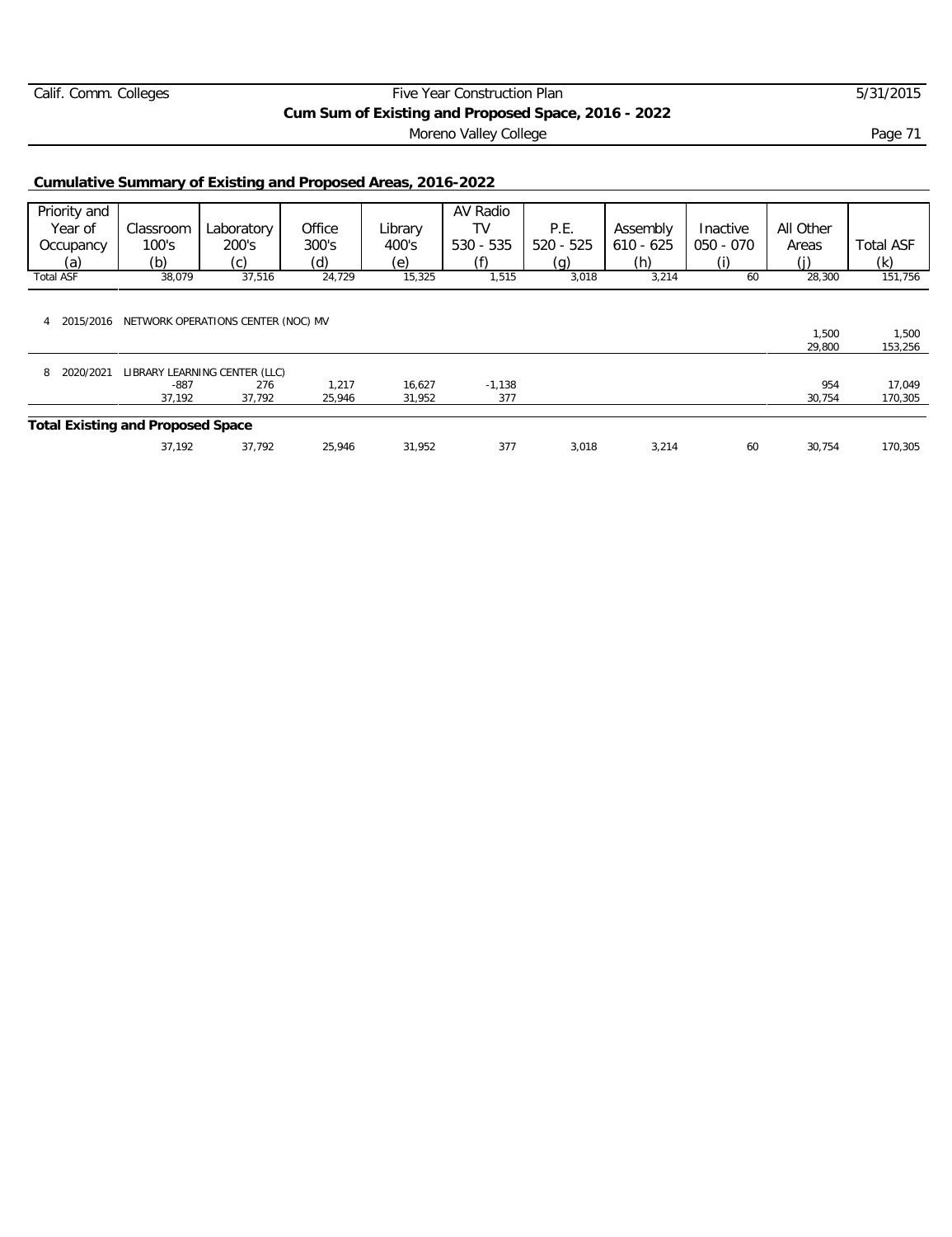## Calif. Comm. Colleges Five Year Construction Plan 5/31/2015 **Capacity of Net Existing On-Campus ASF** Moreno Valley College **Page 72**

| Classrooms, Classroom Service (Room Type 100's) |               | Net    | ASF/100<br>WSCH | Capacity<br>WSCH |
|-------------------------------------------------|---------------|--------|-----------------|------------------|
|                                                 | <b>Totals</b> | 38.079 | 47.3            | 80,505           |

| <b>TOP Code/Description</b>                   | Net ASF | ASF/100<br><b>WSCH</b> | Capacity<br><b>WSCH</b> | TOP Code/Description                         | Net ASF | ASF/100<br><b>WSCH</b> | Capacity<br><b>WSCH</b> |
|-----------------------------------------------|---------|------------------------|-------------------------|----------------------------------------------|---------|------------------------|-------------------------|
| 0100 Agriculture and Natural Resources        |         | 492                    |                         | 0956 Manufacturing and Industrial Technology |         | 385                    |                         |
| 0116 Agricultural Power Equipment Technology  |         | 856                    |                         | 1000 Fine and Applied Arts                   | 2,847   | 257                    | 1,108                   |
| 0200 Architecture and Related Technologies    |         | 257                    |                         | 1100 Foreign Language                        | 1,200   | 150                    | 800                     |
| 0300 Environmental Sciences and Technologies  |         | 235                    |                         | 1200 Health                                  | 16,195  | 214                    | 7,568                   |
| 0400 Biological Sciences                      | 4,036   | 235                    | 1,717                   | 1300 Family and Consumer Sciences            |         | 257                    |                         |
| 0500 Business and Management                  | 1.401   | 128                    | 1.095                   | 1400 Law                                     |         | 150                    |                         |
| 0600 Media and Communications                 |         | 214                    |                         | 1500 Humanities (Letters)                    | 1,892   | 150                    | 1,261                   |
| 0700 Information Technology                   | 1,228   | 171                    | 718                     | 1600 Library Science                         |         | 150                    |                         |
| 0800 Education                                |         | 321                    |                         | 1700 Mathematics                             | 1,488   | 150                    | 992                     |
| 0900 Engineering & Industrial Technologies    |         | 321                    |                         | 1800 Military Studies                        |         | 214                    |                         |
| 0945 Industrial Systems Technology and Mainte |         | 556                    |                         | 1900 Physical Sciences                       | 1,628   | 257                    | 633                     |
| 0946 Environmental Control Technology (HVAC)  |         | 556                    |                         | 2000 Psychology                              |         | 150                    |                         |
| 0947 Diesel Technology                        |         | 856                    |                         | 2100 Public and Protective Services          |         | 214                    |                         |
| 0948 Automotive Technology                    |         | 856                    |                         | 2200 Social Sciences                         |         | 150                    |                         |
| 0949 Automotive Collison Repair               |         | 856                    |                         | 3000 Commercial Services                     |         | 214                    |                         |
| 0950 Aeronautical and Aviation Technology     |         | 749                    |                         | 4900 Interdisciplinary Studies               | 5,601   | 257                    | 2,179                   |
| 0952 Construction Crafts Technology           |         | 749                    |                         |                                              |         |                        |                         |
|                                               |         |                        |                         | Totals                                       | 37,516  |                        | 18,072                  |
|                                               |         |                        |                         | Campus Avg Lab ASF/100 WSCH                  |         | 208                    |                         |

| Office and Office Service Areas (Room Type 300's) |               | Net    | ASF per | Capacity<br>FTE 1 |
|---------------------------------------------------|---------------|--------|---------|-------------------|
|                                                   | <b>Totals</b> | 24.729 | 140     | 177               |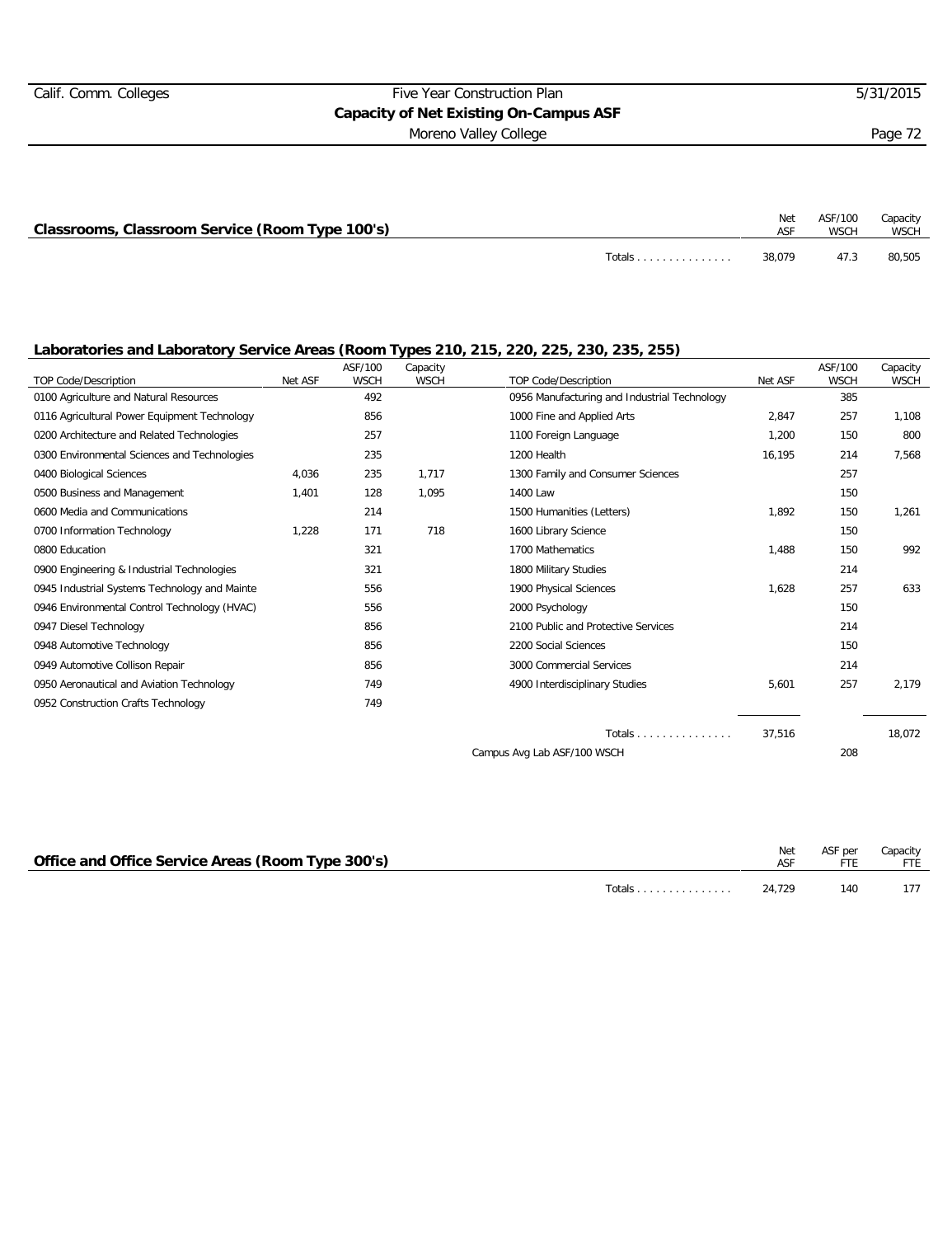| Calif. Comm. Colleges                               |                         | Five Year Construction Plan                                    | 5/31/2015             |
|-----------------------------------------------------|-------------------------|----------------------------------------------------------------|-----------------------|
|                                                     |                         | <b>Project Intent And Scope</b><br>Moreno Valley College       | Page 73               |
|                                                     |                         |                                                                |                       |
|                                                     |                         | District Priority: 3 PH III-STUDENT ACADEMIC SERVICES FACILITY |                       |
| Project Type:                                       | $\Box$ Site Acquisition | $\boxtimes$ New Construction                                   | $\Box$ Reconstruction |
|                                                     | $\Box$ Replacement      | □ Infrastructure                                               | $\Box$ Equipment      |
| Total Estimated Costs: \$19,509,000                 |                         |                                                                |                       |
| Anticipated Source(s) of Funds: State and Non-State |                         |                                                                |                       |
| Type of construction :                              |                         |                                                                |                       |
| Seismic Retrofit:                                   |                         |                                                                |                       |
| If Existing - Age:                                  |                         |                                                                |                       |
| If Existing - Condition :                           |                         |                                                                |                       |

|                       | Land Acquisition | Preliminary Plans | Working Drawing | Construction | Equipment | Occupancy |
|-----------------------|------------------|-------------------|-----------------|--------------|-----------|-----------|
| Year                  |                  | 2009/2010         | 2009/2010       | 2010/2011    | 2010/2011 | 2013/2014 |
| <b>Estimated Cost</b> |                  | \$1,176,000       | \$1,118,000     | \$16,479,000 | \$736,000 |           |

### **Explain why this project is needed:**

Approved 2/2005

The Student Services Department serves as the `Gateway to the College` by providing innovative and comprehensive services which promote student success. Demands caused by an increased student population have created the need to consolidate the multifunctional Student Services Department into a single location to provide services in a more efficient, cost effective manner. The District is located in the Inland Empire, the fastest growing area in California. In the five-year period from 1997-2002, the District has realized an actual growth of 50% in WSCH per Long Range Enrollment and WSCH forecast, 2003. The District anticipates an additional growth of 50% in the next 5 years. Therefore, this District is proposing to build a new facility to consolidate this entire function into a single structure, as well as providing much needed lecture space to meet increased enrollment demands.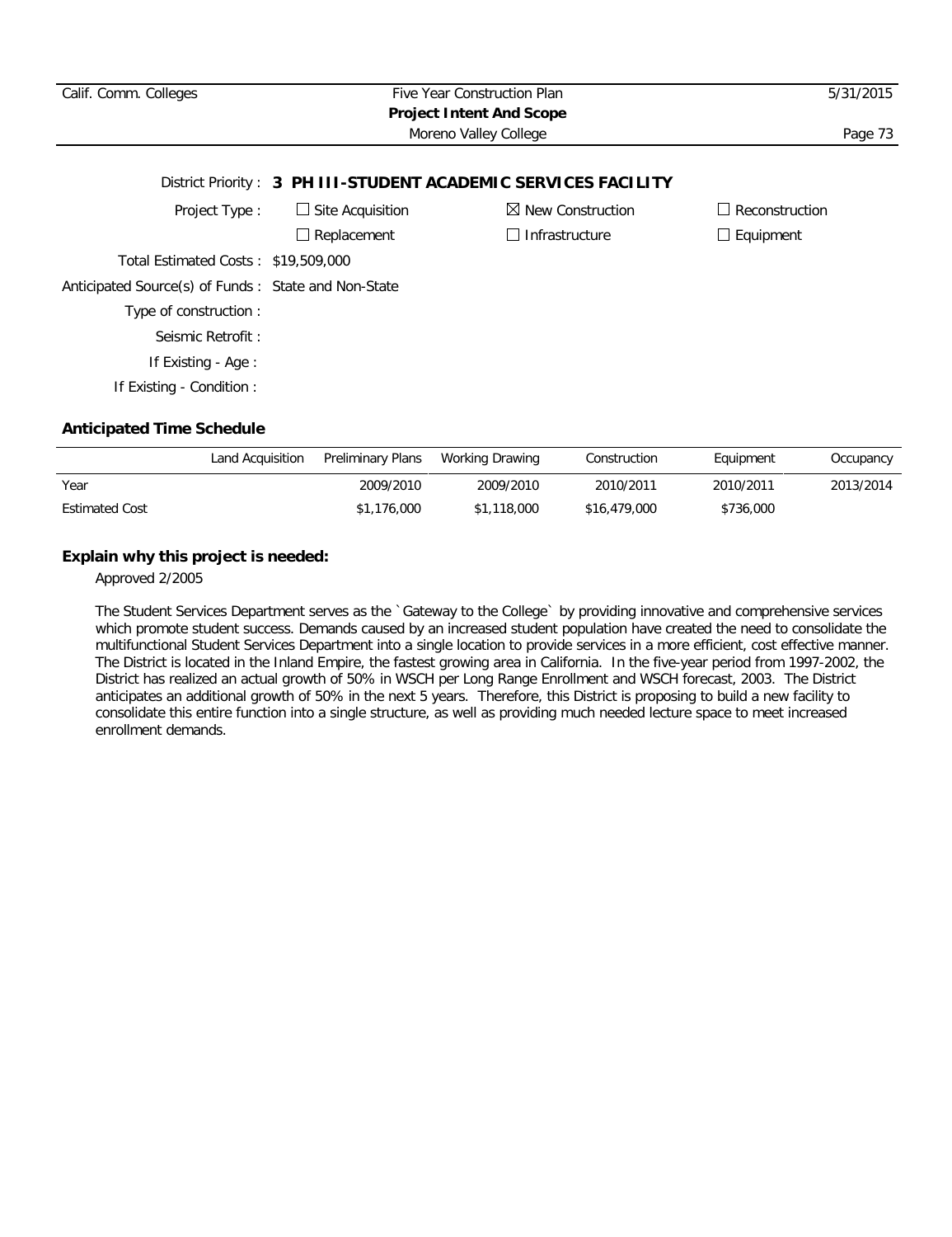## Calif. Comm. Colleges Five Year Construction Plan 5/31/2015 **Project Intent And Scope** Moreno Valley College **Page 74**

### District Priority No.: **3 PH III-STUDENT ACADEMIC SERVICES FACILITY**

#### **Outline of Project Space - Buildings and Remodelings**

|                                                 | Classroom Type<br>100's | Laboratory<br>$210 - 255$ | Office Type<br>300's | Library Type<br>400's | AV - TV<br>$530 - 535$ | All Other |             | <b>Total ASF</b> |             |
|-------------------------------------------------|-------------------------|---------------------------|----------------------|-----------------------|------------------------|-----------|-------------|------------------|-------------|
| Project Primary                                 |                         |                           |                      |                       |                        |           |             |                  |             |
| Project Secondary                               |                         |                           |                      |                       |                        |           |             |                  |             |
| Project Net ASF                                 |                         |                           |                      |                       |                        |           |             |                  | $\mathbf 0$ |
|                                                 |                         |                           |                      |                       |                        |           |             |                  |             |
| <b>Project Net Capacity</b>                     |                         |                           |                      |                       |                        |           |             |                  |             |
|                                                 |                         |                           |                      |                       |                        | Net       | ASF/100     | Capacity         |             |
| Classrooms, Classroom Service (Room Type 100's) |                         |                           |                      |                       |                        | ASF       | <b>WSCH</b> | <b>WSCH</b>      |             |
|                                                 |                         |                           |                      | Classroom Totals      |                        | 0         | 47.3        | 0                |             |

|                                                   | Primary Effect                                                                       |  | Secondary Effect |                        |                         |                       |                 |  |  |
|---------------------------------------------------|--------------------------------------------------------------------------------------|--|------------------|------------------------|-------------------------|-----------------------|-----------------|--|--|
| TOP Code/Description                              | ASF/100<br>Capacity<br><b>WSCH</b><br><b>WSCH</b><br>Net ASF<br>TOP Code/Description |  | Net ASF          | ASF/100<br><b>WSCH</b> | Capacity<br><b>WSCH</b> |                       |                 |  |  |
|                                                   |                                                                                      |  |                  | Laboratory Totals      | 0                       |                       | 0               |  |  |
|                                                   |                                                                                      |  |                  |                        |                         |                       |                 |  |  |
|                                                   |                                                                                      |  |                  |                        |                         |                       |                 |  |  |
| Office and Office Service Areas (Room Type 300's) |                                                                                      |  |                  |                        | Net<br>ASF              | ASF per<br><b>FTE</b> | Capacity<br>FTE |  |  |
|                                                   |                                                                                      |  |                  | Office Totals          | 0                       | 140                   | 0.00            |  |  |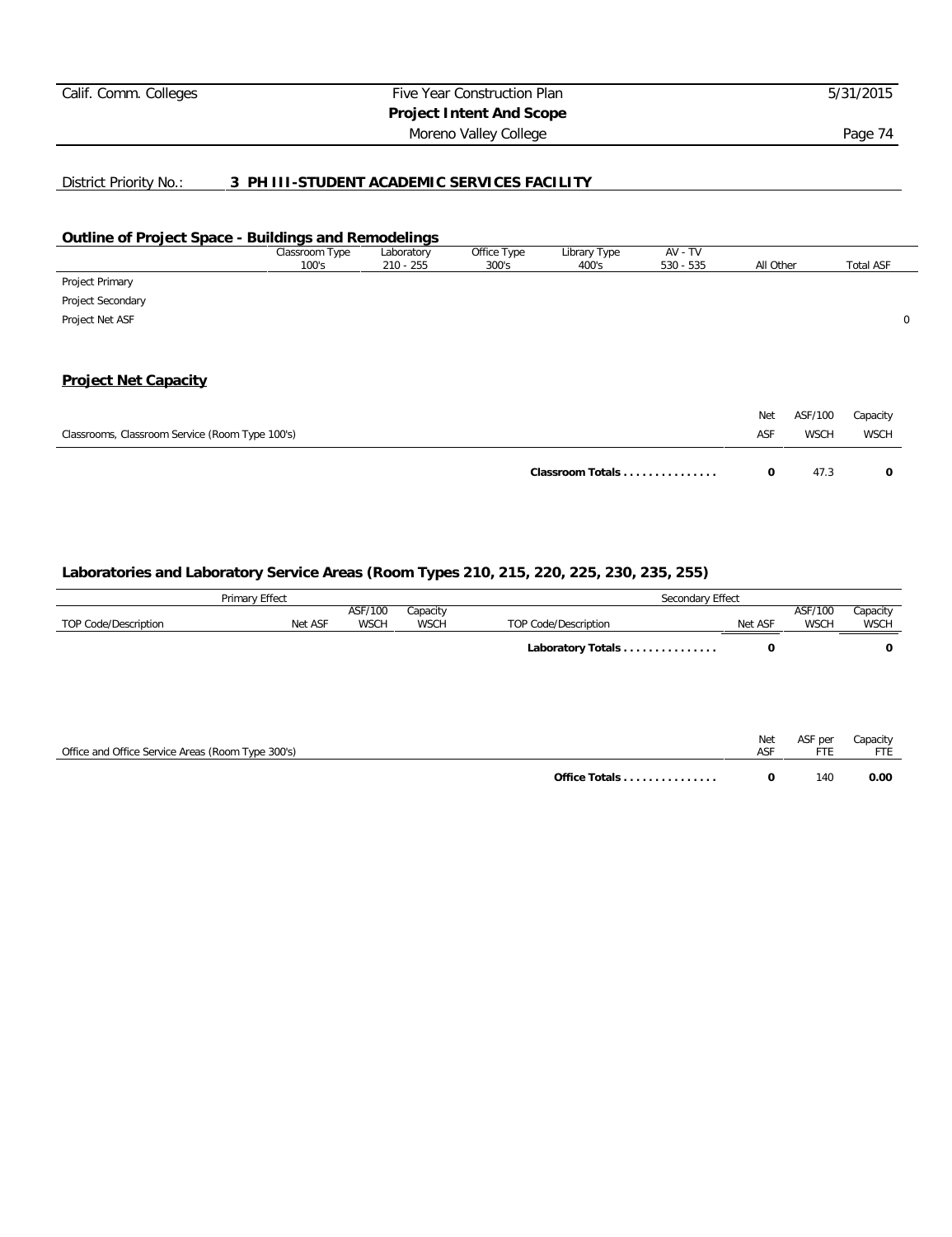| Calif. Comm. Colleges                     |                                                         | Five Year Construction Plan<br><b>Project Intent And Scope</b> | 5/31/2015             |
|-------------------------------------------|---------------------------------------------------------|----------------------------------------------------------------|-----------------------|
|                                           |                                                         | Moreno Valley College                                          | Page 75               |
|                                           | District Priority: 4 NETWORK OPERATIONS CENTER (NOC) MV |                                                                |                       |
| Project Type:                             | $\Box$ Site Acquisition                                 | $\boxtimes$ New Construction                                   | $\Box$ Reconstruction |
|                                           | $\Box$ Replacement                                      | Infrastructure                                                 | $\Box$ Equipment      |
| Total Estimated Costs: \$3,524,000        |                                                         |                                                                |                       |
| Anticipated Source(s) of Funds: Non-State |                                                         |                                                                |                       |
| Type of construction :                    |                                                         |                                                                |                       |
| Seismic Retrofit:                         |                                                         |                                                                |                       |
| If Existing - Age:                        |                                                         |                                                                |                       |
| If Existing - Condition :                 |                                                         |                                                                |                       |
|                                           |                                                         |                                                                |                       |

|                       | Land Acquisition | Preliminary Plans | Working Drawing | Construction | Equipment | Occupancy |
|-----------------------|------------------|-------------------|-----------------|--------------|-----------|-----------|
| Year                  |                  | 2007/2008         | 2008/2009       | 2014/2015    | 2014/2015 | 2015/2016 |
| <b>Estimated Cost</b> |                  | \$162,000         | \$171,000       | \$2,911,000  | \$280,000 |           |

# **Explain why this project is needed:**

Create a Network Operations Center on the Moreno Valley Campus. This will be an approximately 1,500 asf/2,291 gsf structure that will serve the data needs for the campus. CPES project  $#$  41.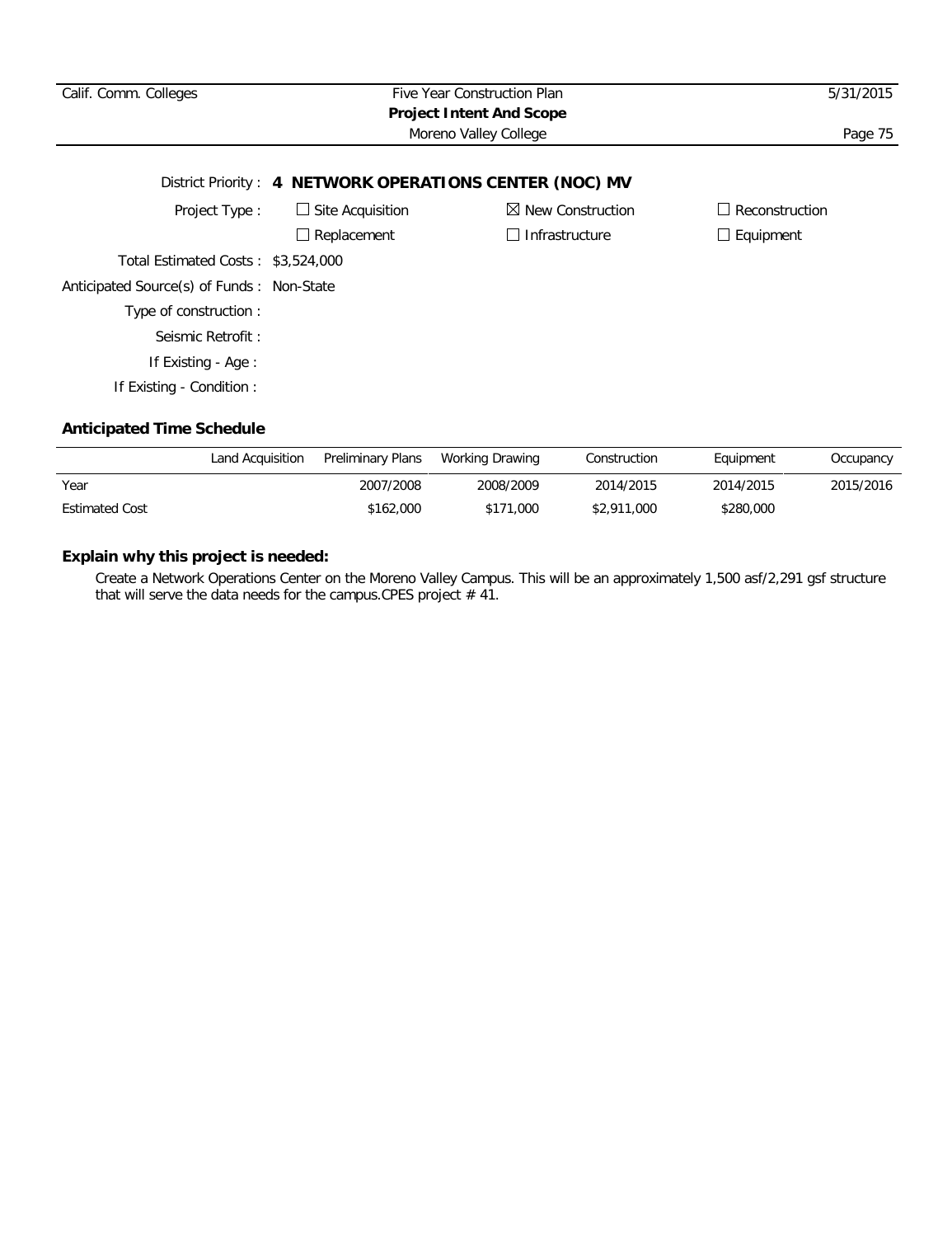## Calif. Comm. Colleges Five Year Construction Plan 5/31/2015 **Project Intent And Scope** Moreno Valley College **Page 76**

### District Priority No.: **4 NETWORK OPERATIONS CENTER (NOC) MV**

#### **Outline of Project Space - Buildings and Remodelings**

|                                                 | Classroom Type<br>100's | Laboratory<br>$210 - 255$ | Office Type<br>300's | Library Type<br>400's | AV - TV<br>$530 - 535$ | All Other |             | <b>Total ASF</b> |
|-------------------------------------------------|-------------------------|---------------------------|----------------------|-----------------------|------------------------|-----------|-------------|------------------|
| Project Primary                                 |                         |                           |                      |                       |                        |           | 1,500       | 1,500            |
| Project Secondary                               |                         |                           |                      |                       |                        |           |             |                  |
| Project Net ASF                                 |                         |                           |                      |                       |                        |           | 1,500       | 1,500            |
| <b>Project Net Capacity</b>                     |                         |                           |                      |                       |                        |           |             |                  |
|                                                 |                         |                           |                      |                       |                        | Net       | ASF/100     | Capacity         |
| Classrooms, Classroom Service (Room Type 100's) |                         |                           |                      |                       |                        | ASF       | <b>WSCH</b> | <b>WSCH</b>      |
|                                                 |                         |                           |                      | Classroom Totals      |                        | 0         | 47.3        | 0                |

|                                                   | Primary Effect                                                                       | Secondary Effect |                        |                 |     |      |  |
|---------------------------------------------------|--------------------------------------------------------------------------------------|------------------|------------------------|-----------------|-----|------|--|
| TOP Code/Description                              | ASF/100<br>Capacity<br><b>WSCH</b><br><b>WSCH</b><br>Net ASF<br>TOP Code/Description | Net ASF          | ASF/100<br><b>WSCH</b> |                 |     |      |  |
|                                                   |                                                                                      |                  | Laboratory Totals      | 0               |     | 0    |  |
|                                                   |                                                                                      |                  |                        |                 |     |      |  |
|                                                   |                                                                                      |                  |                        |                 |     |      |  |
| Office and Office Service Areas (Room Type 300's) | Net<br>ASF                                                                           |                  | ASF per<br><b>FTE</b>  | Capacity<br>FTE |     |      |  |
|                                                   |                                                                                      |                  | Office Totals          | 0               | 140 | 0.00 |  |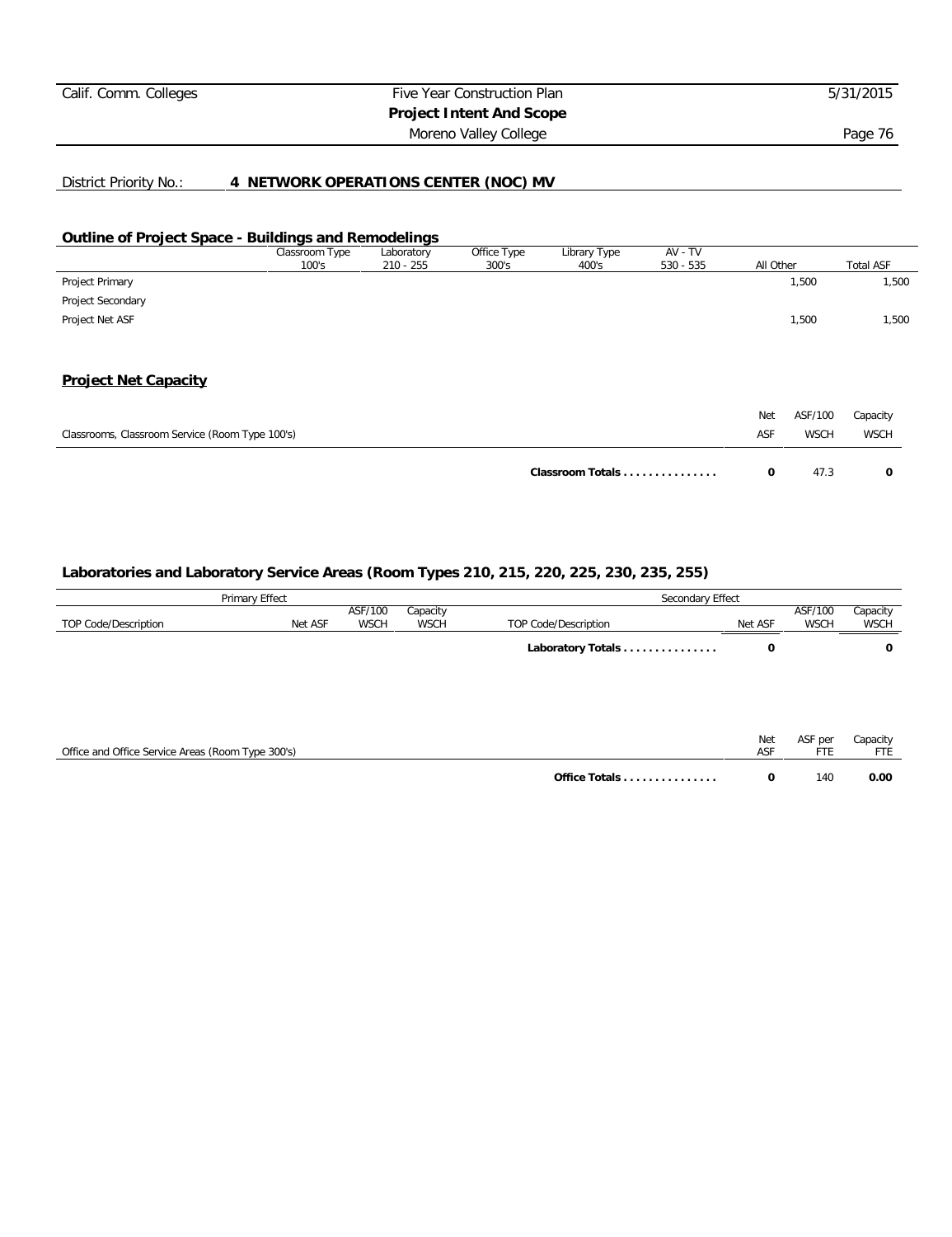| Calif. Comm. Colleges                              | Five Year Construction Plan | 5/31/2015                       |                       |  |  |  |
|----------------------------------------------------|-----------------------------|---------------------------------|-----------------------|--|--|--|
|                                                    |                             | <b>Project Intent And Scope</b> |                       |  |  |  |
|                                                    |                             | Moreno Valley College           | Page 77               |  |  |  |
| District Priority: 8 LIBRARY LEARNING CENTER (LLC) |                             |                                 |                       |  |  |  |
| Project Type:                                      | $\Box$ Site Acquisition     | $\boxtimes$ New Construction    | $\Box$ Reconstruction |  |  |  |
|                                                    | $\Box$ Replacement          | Infrastructure                  | $\Box$ Equipment      |  |  |  |
| Total Estimated Costs: \$29,595,000                |                             |                                 |                       |  |  |  |
| Anticipated Source(s) of Funds: State              |                             |                                 |                       |  |  |  |
| Type of construction:                              |                             |                                 |                       |  |  |  |
| Seismic Retrofit:                                  |                             |                                 |                       |  |  |  |
| If Existing - Age:                                 |                             |                                 |                       |  |  |  |
| If Existing - Condition:                           |                             |                                 |                       |  |  |  |

|                       | Land Acquisition | Preliminary Plans | Working Drawing | Construction | Equipment   | Occupancy |
|-----------------------|------------------|-------------------|-----------------|--------------|-------------|-----------|
| Year                  |                  | 2017/2018         | 2017/2018       | 2018/2019    | 2018/2019   | 2020/2021 |
| <b>Estimated Cost</b> |                  | \$1,200,000       | \$887,000       | \$25,345,000 | \$2,163,000 |           |

## **Explain why this project is needed:**

As the campus continues to have enormous enrollment increases as predicted in its educational master plan, the Library Learning Center is a necessity in order to provide students with access to many types of information and instructional assistance. This three story structure will use the facilities master plan as a guide and will include classroom, lab, office and Library space. The existing Library building 1 will be remodeled into a Student Services Center once the LLC is constructed.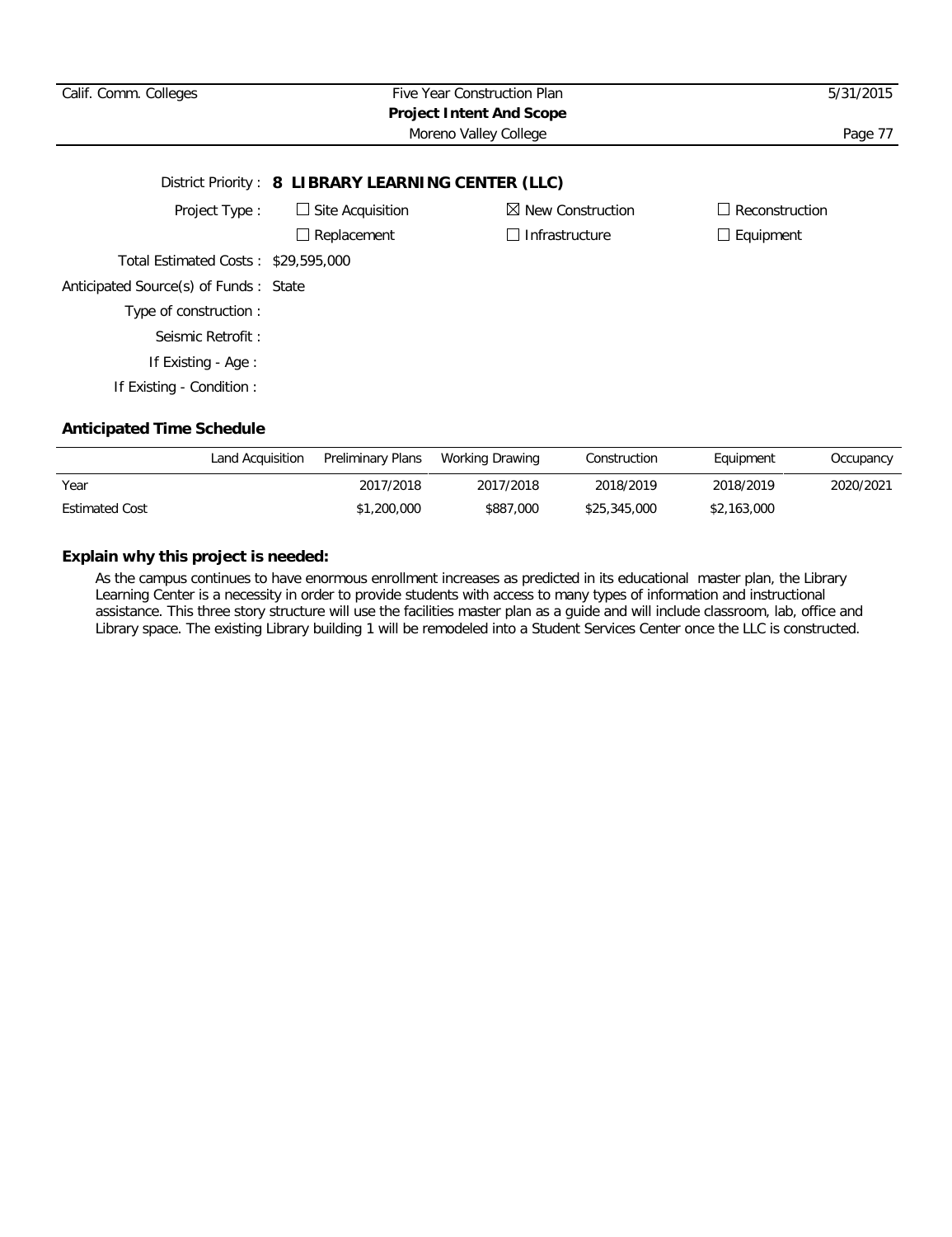# Calif. Comm. Colleges Five Year Construction Plan 5/31/2015 **Project Intent And Scope**

Moreno Valley College **Page 78** 

## District Priority No.: **8 LIBRARY LEARNING CENTER (LLC)**

## **Outline of Project Space - Buildings and Remodelings**

|                   | Classroom Type | Laboratory  | Office Type | Library Type | $AV - TV$   |           |                  |
|-------------------|----------------|-------------|-------------|--------------|-------------|-----------|------------------|
|                   | 100's          | $210 - 255$ | 300's       | 400's        | $530 - 535$ | All Other | <b>Total ASF</b> |
| Project Primary   | 2,450          | 2,500       | 3,050       | 23,225       | 200         | ,700      | 33,125           |
| Project Secondary | $-3,337$       | $-2,224$    | $-1.833$    | $-6.598$     | ,338        | $-746$    | $-16.076$        |
| Project Net ASF   | $-887$         | 276         | .217        | 16.627       | .138        | 954       | 17.049           |

#### **Project Net Capacity**

|                                                 | Classroom Totals | -887 | 47.3        | -1.875   |
|-------------------------------------------------|------------------|------|-------------|----------|
| Classrooms, Classroom Service (Room Type 100's) |                  | ASF  | <b>WSCH</b> | WSCH     |
|                                                 |                  | Net  | ASF/100     | Capacity |

| Primary Effect                    |         |             |             | Secondary Effect               |          |             |             |
|-----------------------------------|---------|-------------|-------------|--------------------------------|----------|-------------|-------------|
|                                   |         | ASF/100     | Capacity    |                                |          | ASF/100     | Capacity    |
| TOP Code/Description              | Net ASF | <b>WSCH</b> | <b>WSCH</b> | TOP Code/Description           | Net ASF  | <b>WSCH</b> | <b>WSCH</b> |
| 0700 Computer Information Systems | 2,500   | 17'         | ,462        |                                |          |             |             |
|                                   |         |             |             | 1200 Health                    | $-1.306$ | 214         | $-610$      |
|                                   |         |             |             | 4900 Interdisciplinary Studies | $-918$   | 257         | $-357$      |
|                                   |         |             |             | Laboratory Totals              | 276      |             | 495         |

|                                                   |               | Net   | ASF per | Capacity |
|---------------------------------------------------|---------------|-------|---------|----------|
| Office and Office Service Areas (Room Type 300's) |               |       |         |          |
|                                                   |               |       |         |          |
|                                                   | Office Totals | 1.217 | 140     | 8.69     |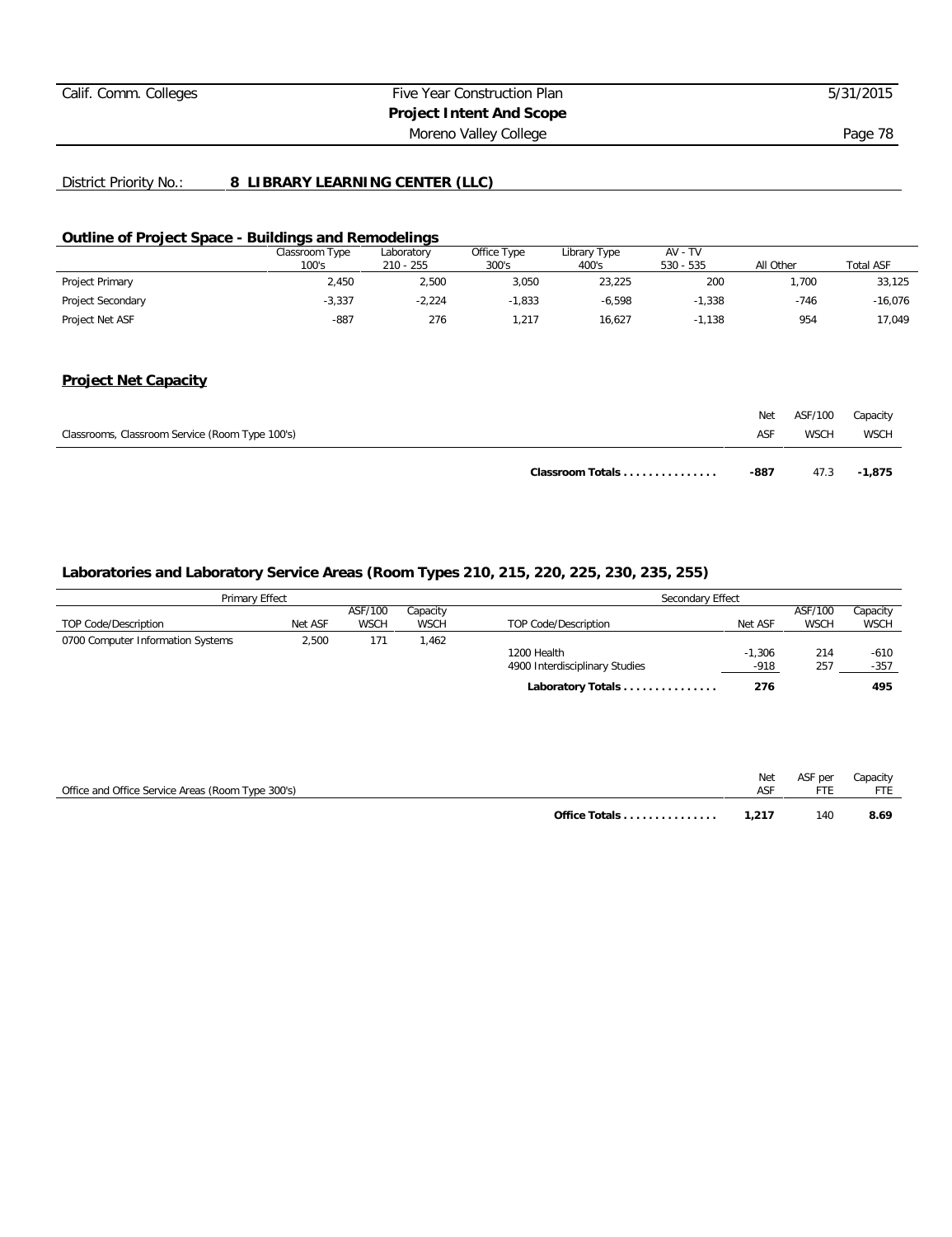| Calif. Comm. Colleges                 | Five Year Construction Plan<br><b>Project Intent And Scope</b> | 5/31/2015                    |                                            |
|---------------------------------------|----------------------------------------------------------------|------------------------------|--------------------------------------------|
|                                       | Moreno Valley College                                          | Page 79                      |                                            |
|                                       | District Priority: 15 NATURAL SCIENCE BUILDING                 |                              |                                            |
| Project Type:                         | $\Box$ Site Acquisition                                        | $\boxtimes$ New Construction | Reconstruction<br>$\overline{\phantom{a}}$ |
|                                       | $\Box$ Replacement                                             | $\Box$ Infrastructure        | $\Box$ Equipment                           |
| Total Estimated Costs: \$31,514,000   |                                                                |                              |                                            |
| Anticipated Source(s) of Funds: State |                                                                |                              |                                            |
| Type of construction:                 |                                                                |                              |                                            |
| Seismic Retrofit:                     |                                                                |                              |                                            |
| If Existing - Age:                    |                                                                |                              |                                            |
| If Existing - Condition :             |                                                                |                              |                                            |

|                       | Land Acquisition | Preliminary Plans | Working Drawing | Construction | Equipment   | Occupancy |
|-----------------------|------------------|-------------------|-----------------|--------------|-------------|-----------|
| Year                  |                  | 2018/2019         | 2018/2019       | 2019/2020    | 2019/2020   | 2022/2023 |
| <b>Estimated Cost</b> |                  | \$1,151,000       | \$1,161,000     | \$27,257,000 | \$1,945,000 |           |

## **Explain why this project is needed:**

The project proposes to construct a permanent Natural Science facility on the Moreno Valley College campus. Currently the Natural Science program is housed in temporary portables on campus. This 30,613 assignable square foot facility (44,000 gross square foot) would allow the Natural Science program to expand and meet student demand for the foreseeable future.

The project will construct 5,000 asf in Lecture, 21,373 asf in Natural Science Labs, 1,240 asf in Office, 2,700 asf in AV/TV and 300 asf in Meeting room (Other) space.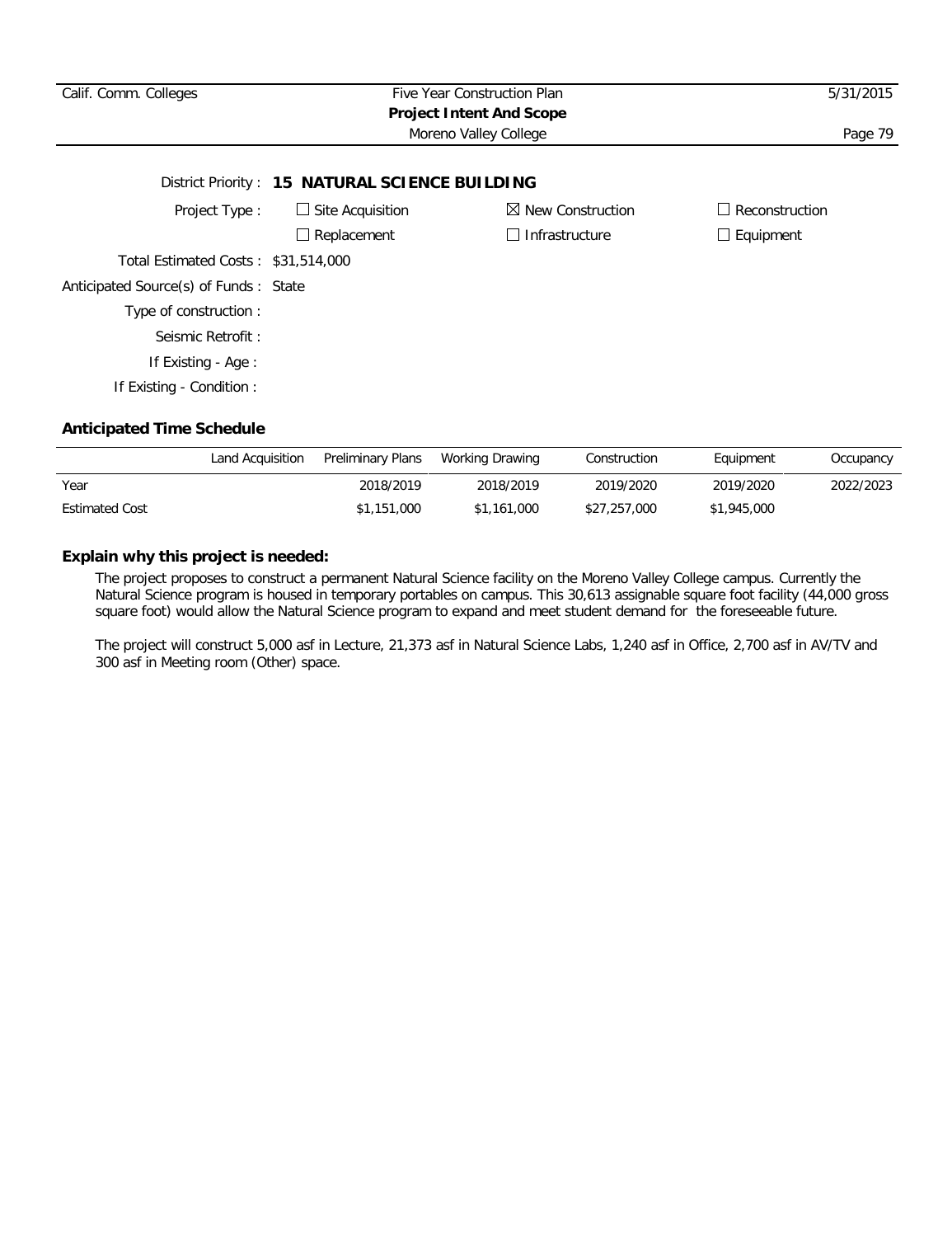# Calif. Comm. Colleges Five Year Construction Plan 5/31/2015 **Project Intent And Scope**

Moreno Valley College **Page 80** 

## District Priority No.: **15 NATURAL SCIENCE BUILDING**

#### **Outline of Project Space - Buildings and Remodelings**

|                                                 | Classroom Type<br>100's | Laboratory<br>$210 - 255$ | Office Type<br>300's | Library Type<br>400's | AV - TV<br>$530 - 535$ | All Other |             | <b>Total ASF</b> |
|-------------------------------------------------|-------------------------|---------------------------|----------------------|-----------------------|------------------------|-----------|-------------|------------------|
| Project Primary                                 | 5,000                   | 21,373                    | 1,240                |                       | 2,700                  |           | 300         | 30,613           |
| Project Secondary                               | $-5,400$                |                           |                      |                       |                        |           |             | $-5,400$         |
| Project Net ASF                                 | $-400$                  | 21,373                    | 1,240                |                       | 2,700                  |           | 300         | 25,213           |
| <b>Project Net Capacity</b>                     |                         |                           |                      |                       |                        |           |             |                  |
|                                                 |                         |                           |                      |                       |                        | Net       | ASF/100     | Capacity         |
| Classrooms, Classroom Service (Room Type 100's) |                         |                           |                      |                       |                        | ASF       | <b>WSCH</b> | <b>WSCH</b>      |
|                                                 |                         |                           |                      | Classroom Totals      |                        | $-400$    | 47.3        | $-846$           |

|                                                                       | Primary Effect          |                        |                         | Secondary Effect     |         |                        |                         |
|-----------------------------------------------------------------------|-------------------------|------------------------|-------------------------|----------------------|---------|------------------------|-------------------------|
| TOP Code/Description                                                  | Net ASF                 | ASF/100<br><b>WSCH</b> | Capacity<br><b>WSCH</b> | TOP Code/Description | Net ASF | ASF/100<br><b>WSCH</b> | Capacity<br><b>WSCH</b> |
| 0400 Anatomy and Physiology<br>0400 Biology, General                  | 6.184<br>2,640          | 235<br>235             | 2,631<br>1,123          |                      |         |                        |                         |
| 0400 Microbiology<br>1900 Chemistry, General<br>1900 Physics, General | 3,520<br>7.109<br>1.920 | 235<br>257<br>257      | 1,498<br>2.766<br>747   |                      |         |                        |                         |
|                                                                       |                         |                        |                         | Laboratory Totals    | 21,373  |                        | 8,766                   |
|                                                                       |                         |                        |                         |                      |         |                        |                         |

| Office and Office Service Areas (Room Type 300's) |               | Net   | ASF per | Capacity |
|---------------------------------------------------|---------------|-------|---------|----------|
|                                                   | Office Totals | 1.240 | 140     | 8.86     |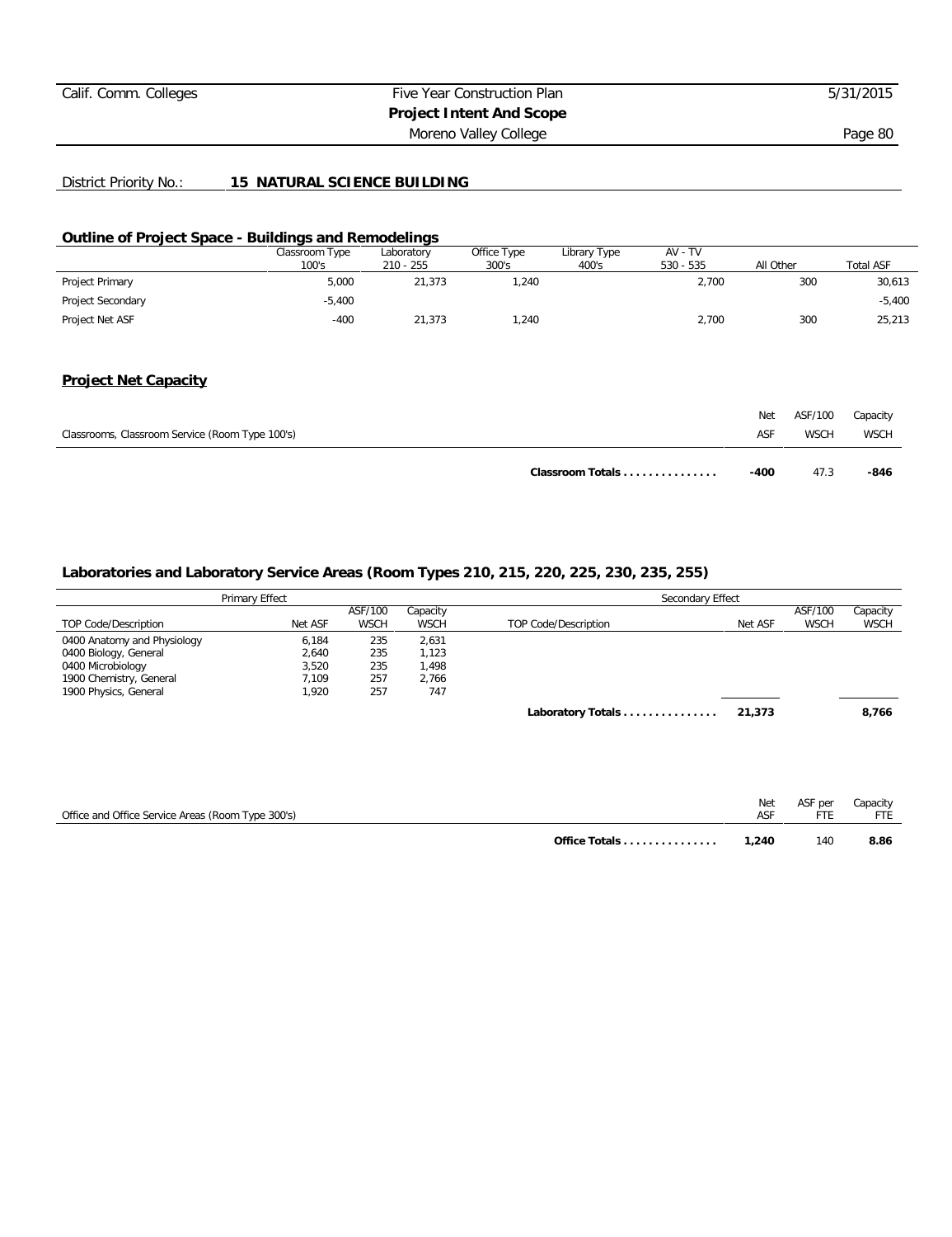| Calif. Comm. Colleges                               | Five Year Construction Plan<br><b>Project Intent And Scope</b> | 5/31/2015                    |                  |
|-----------------------------------------------------|----------------------------------------------------------------|------------------------------|------------------|
|                                                     | Moreno Valley College                                          | Page 81                      |                  |
|                                                     | District Priority: 16 CENTER FOR HUMAN PERFORMANCE             |                              |                  |
| Project Type:                                       | $\Box$ Site Acquisition                                        | $\boxtimes$ New Construction | Reconstruction   |
|                                                     | $\Box$ Replacement                                             | □ Infrastructure             | $\Box$ Equipment |
| Total Estimated Costs: \$27,294,000                 |                                                                |                              |                  |
| Anticipated Source(s) of Funds: State and Non-State |                                                                |                              |                  |
| Type of construction:                               |                                                                |                              |                  |
| Seismic Retrofit:                                   |                                                                |                              |                  |
| If Existing - Age :                                 |                                                                |                              |                  |
| If Existing - Condition :                           |                                                                |                              |                  |

|                       | Land Acquisition | Preliminary Plans | Working Drawing | Construction | Equipment | Occupancy |
|-----------------------|------------------|-------------------|-----------------|--------------|-----------|-----------|
| Year                  |                  | 2018/2019         | 2018/2019       | 2019/2020    | 2019/2020 | 2022/2023 |
| <b>Estimated Cost</b> |                  | \$1,330,000       | \$1,094,000     | \$24,163,000 | \$707,000 |           |

## **Explain why this project is needed:**

The Moreno Valley campus is in the process of implementing a comprehensive Physical Education program. Currently only a few PE activity courses are offered and the entire program is housed in 3,300 square feet of portable facilities. This project proposes to construct a regulation size gymnasium that will support 6 badminton courts, 3 volleyball courts and 3 basketball courts, with adequate height clearances and safe boundary clearances. Provide a fitness center in addition to a traditional weight room. The facility will also house lecture classrooms for the Physical Education program. Men's and women's locker/shower facilities will also be provided in addition to two team rooms, a self defense room, a trainers area and adequate equipment storage.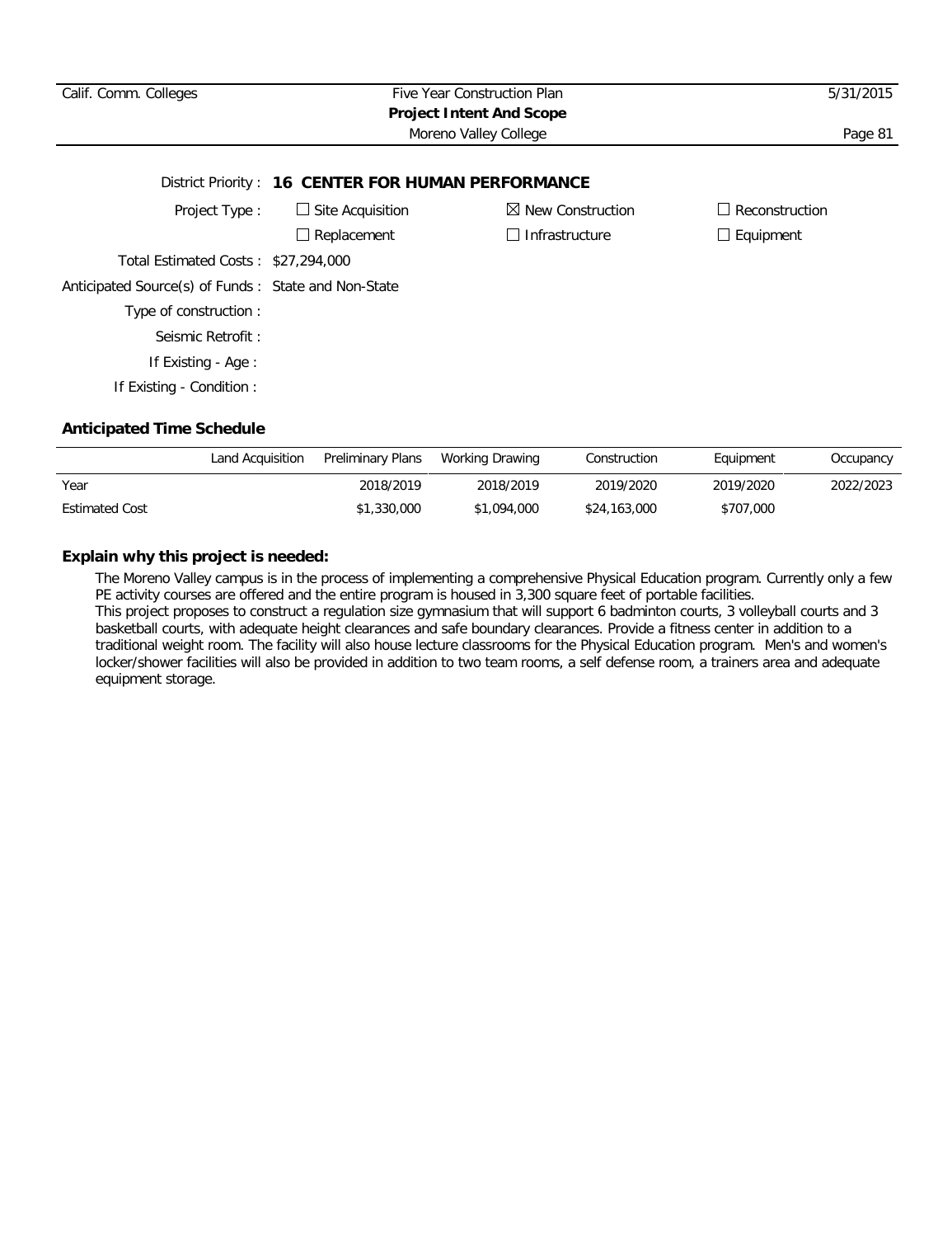# Calif. Comm. Colleges Five Year Construction Plan 5/31/2015 **Project Intent And Scope**

Moreno Valley College **Page 82** 

### District Priority No.: **16 CENTER FOR HUMAN PERFORMANCE**

#### **Outline of Project Space - Buildings and Remodelings**

|                                                 | Classroom Type<br>100's | Laboratory<br>$210 - 255$ | Office Type<br>300's | Library Type<br>400's | AV - TV<br>$530 - 535$ | All Other  |             | <b>Total ASF</b> |
|-------------------------------------------------|-------------------------|---------------------------|----------------------|-----------------------|------------------------|------------|-------------|------------------|
|                                                 |                         |                           |                      |                       |                        |            |             |                  |
| Project Primary                                 | 2,985                   |                           | 1,238                |                       |                        |            | 37,096      | 41,319           |
| Project Secondary                               |                         |                           |                      |                       |                        |            |             |                  |
| Project Net ASF                                 | 2,985                   |                           | 1,238                |                       |                        |            | 37,096      | 41,319           |
| <b>Project Net Capacity</b>                     |                         |                           |                      |                       |                        |            |             |                  |
|                                                 |                         |                           |                      |                       |                        | <b>Net</b> | ASF/100     | Capacity         |
| Classrooms, Classroom Service (Room Type 100's) |                         |                           |                      |                       |                        | ASF        | <b>WSCH</b> | <b>WSCH</b>      |
|                                                 |                         |                           |                      | Classroom Totals      |                        | 2,985      | 47.3        | 6,311            |

|                      | Primary Effect                                    |                        |                         | Secondary Effect     |                   |                        |                         |  |  |
|----------------------|---------------------------------------------------|------------------------|-------------------------|----------------------|-------------------|------------------------|-------------------------|--|--|
| TOP Code/Description | Net ASF                                           | ASF/100<br><b>WSCH</b> | Capacity<br><b>WSCH</b> | TOP Code/Description | Net ASF           | ASF/100<br><b>WSCH</b> | Capacity<br><b>WSCH</b> |  |  |
|                      |                                                   |                        |                         | Laboratory Totals    | 0                 |                        | 0                       |  |  |
|                      |                                                   |                        |                         |                      |                   |                        |                         |  |  |
|                      |                                                   |                        |                         |                      |                   |                        |                         |  |  |
|                      | Office and Office Service Areas (Room Type 300's) |                        |                         |                      | <b>Net</b><br>ASF | ASF per<br>FTE         | Capacity<br>FTE         |  |  |
|                      |                                                   |                        |                         | Office Totals        | 1,238             | 140                    | 8.84                    |  |  |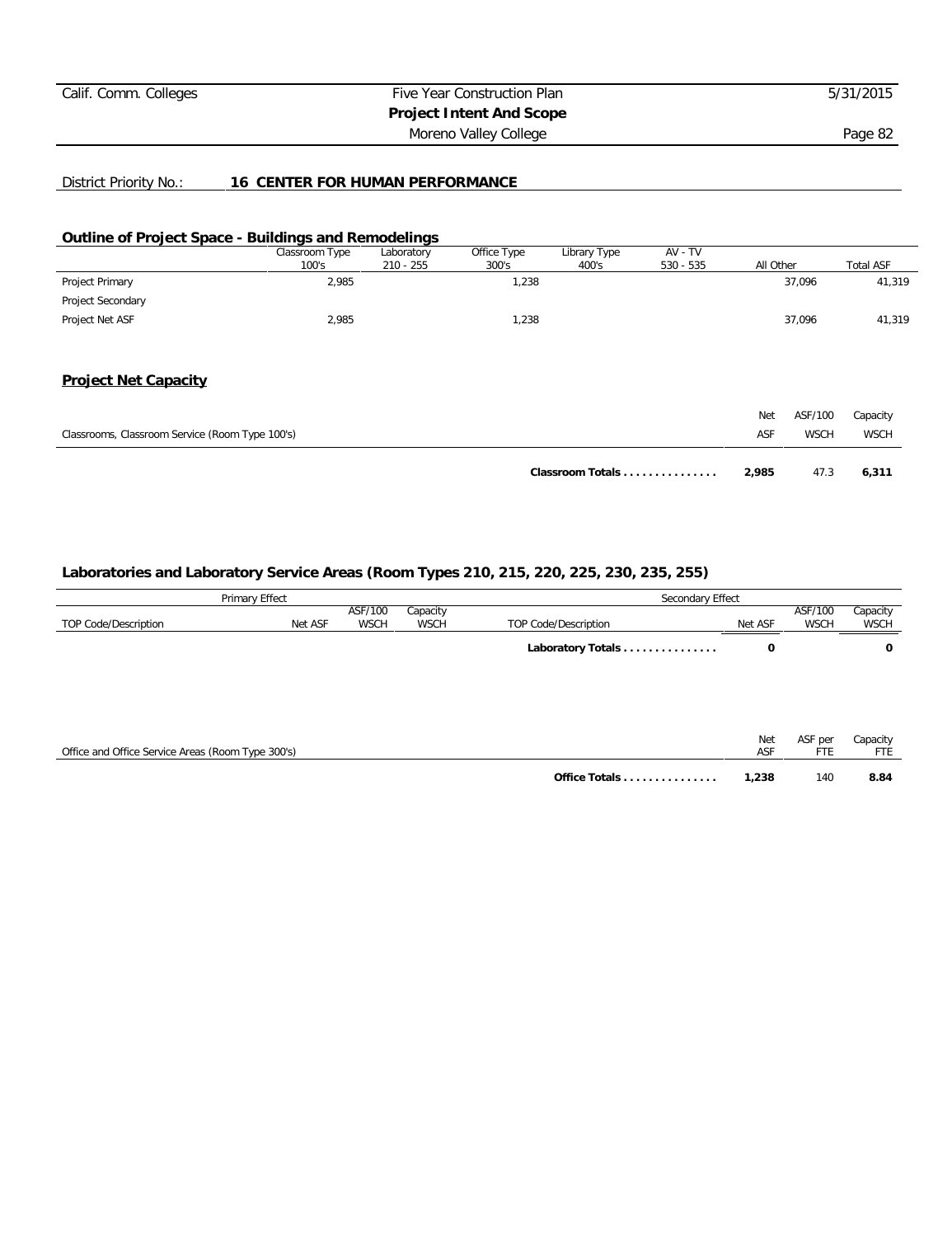| Calif. Comm. Colleges                     | Five Year Construction Plan | 5/31/2015                                                     |                       |
|-------------------------------------------|-----------------------------|---------------------------------------------------------------|-----------------------|
|                                           |                             | <b>Project Intent And Scope</b>                               |                       |
|                                           |                             | Moreno Valley College                                         | Page 83               |
|                                           |                             | District Priority: 20 BEN CLARK PUBLIC SAFETY TRAINING CENTER |                       |
| Project Type:                             | $\Box$ Site Acquisition     | $\boxtimes$ New Construction                                  | $\Box$ Reconstruction |
|                                           | $\Box$ Replacement          | $\Box$ Infrastructure                                         | $\Box$ Equipment      |
| Total Estimated Costs: \$10,999,000       |                             |                                                               |                       |
| Anticipated Source(s) of Funds: Non-State |                             |                                                               |                       |
| Type of construction:                     |                             |                                                               |                       |
| Seismic Retrofit:                         |                             |                                                               |                       |
| If Existing - Age:                        |                             |                                                               |                       |
| If Existing - Condition:                  |                             |                                                               |                       |
|                                           |                             |                                                               |                       |

|                       | Land Acquisition | Preliminary Plans | Working Drawing | Construction | Equipment | Occupancy |
|-----------------------|------------------|-------------------|-----------------|--------------|-----------|-----------|
| Year                  |                  | 2019/2020         | 2019/2020       | 2020/2021    | 2020/2021 | 2022/2023 |
| <b>Estimated Cost</b> |                  | \$441,000         | \$498,000       | \$9,731,000  | \$329,000 |           |

## **Explain why this project is needed:**

This project proposes to construct the first permanent facility at the Ben Clark Training Center. Currently the academic programs generate over 1,000 FTES in rented space at the Center. These programs include the Administration of Justice, EMT, Fire Technology and Homeland Security programs in addition to several general education courses that support the public safety programs. To accommodate these programs, the first phase will consist of 6,600 asf of lecture space, 9,700 asf in labs 2,300 asf in offices, a 1,000 asf meeting room and a 400 asf lounge.

The District is in the process of applying for official "Center" status and it is anticipated that an IPP will be submitted in 2013. CPES Project #56.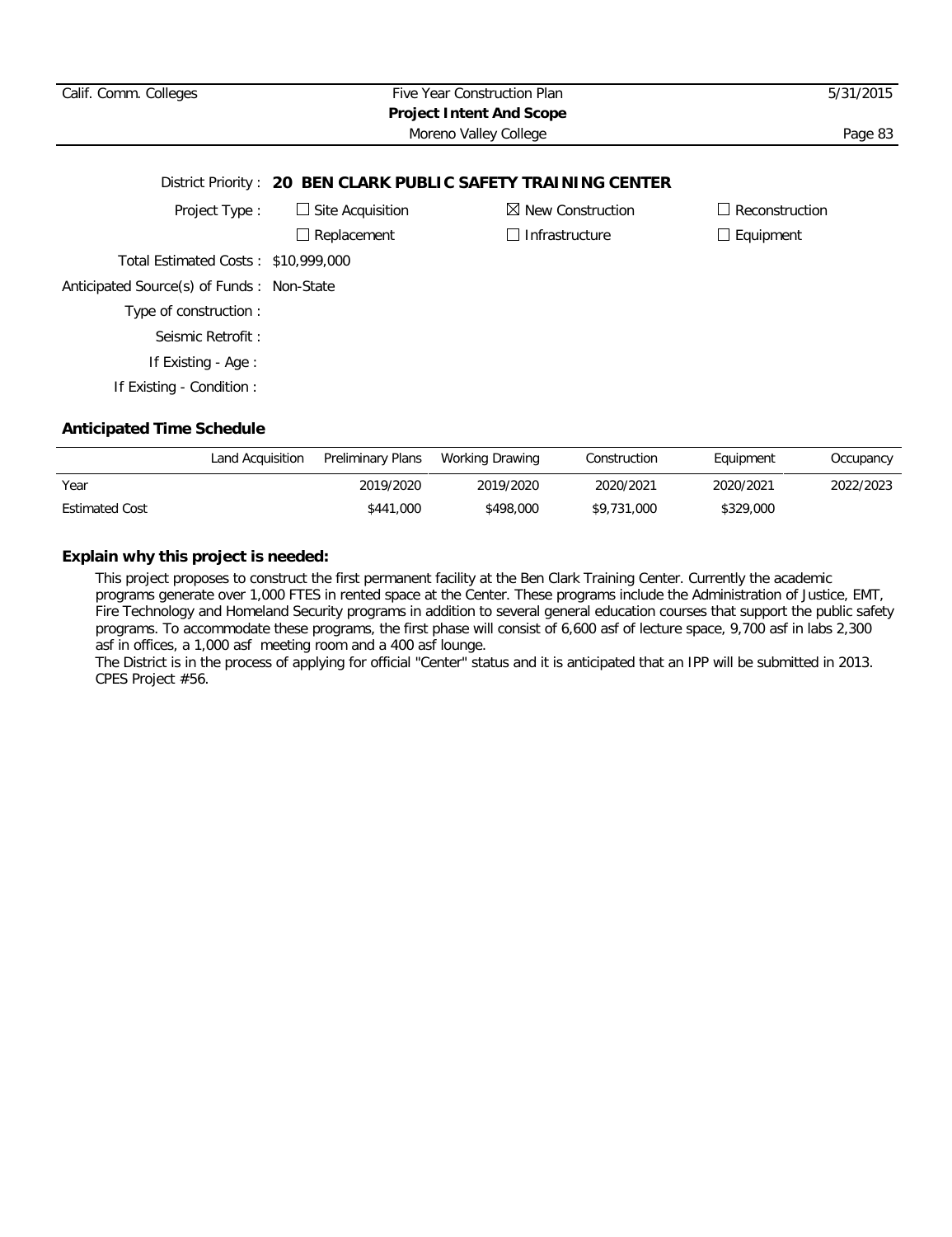## Calif. Comm. Colleges Five Year Construction Plan 5/31/2015 **Project Intent And Scope** Moreno Valley College **Page 84**

#### District Priority No.: **20 BEN CLARK PUBLIC SAFETY TRAINING CENTER**

#### **Outline of Project Space - Buildings and Remodelings**

|                                                 | Classroom Type<br>100's | Laboratory<br>$210 - 255$ | Office Type<br>300's | Library Type<br>400's | AV - TV<br>$530 - 535$ | All Other |             | <b>Total ASF</b> |
|-------------------------------------------------|-------------------------|---------------------------|----------------------|-----------------------|------------------------|-----------|-------------|------------------|
| Project Primary                                 | 2,500                   | 1,400                     | 2,827                | 2,910                 |                        |           | 1,550       | 11,187           |
| Project Secondary                               |                         |                           |                      |                       |                        |           |             |                  |
| Project Net ASF                                 | 2,500                   | 1,400                     | 2,827                | 2,910                 |                        |           | 1,550       | 11,187           |
| <b>Project Net Capacity</b>                     |                         |                           |                      |                       |                        |           |             |                  |
|                                                 |                         |                           |                      |                       |                        | Net       | ASF/100     | Capacity         |
| Classrooms, Classroom Service (Room Type 100's) |                         |                           |                      |                       |                        | ASF       | <b>WSCH</b> | <b>WSCH</b>      |
|                                                 |                         |                           |                      | Classroom Totals      |                        | 2,500     | 47.3        | 5,285            |

| Primary Effect                                    |         |                        |                         | Secondary Effect     |         |                        |                         |  |  |
|---------------------------------------------------|---------|------------------------|-------------------------|----------------------|---------|------------------------|-------------------------|--|--|
| TOP Code/Description                              | Net ASF | ASF/100<br><b>WSCH</b> | Capacity<br><b>WSCH</b> | TOP Code/Description | Net ASF | ASF/100<br><b>WSCH</b> | Capacity<br><b>WSCH</b> |  |  |
| 2100 Public and Protective Services               | 1,400   | 214                    | 654                     |                      |         |                        |                         |  |  |
|                                                   |         |                        |                         | Laboratory Totals    | 1,400   |                        | 654                     |  |  |
|                                                   |         |                        |                         |                      |         |                        |                         |  |  |
|                                                   |         |                        |                         |                      | Net     | ASF per                | Capacity                |  |  |
| Office and Office Service Areas (Room Type 300's) |         |                        |                         |                      | ASF     | <b>FTE</b>             | FTE                     |  |  |
|                                                   |         |                        |                         | Office Totals        | 2,827   | 140                    | 20.19                   |  |  |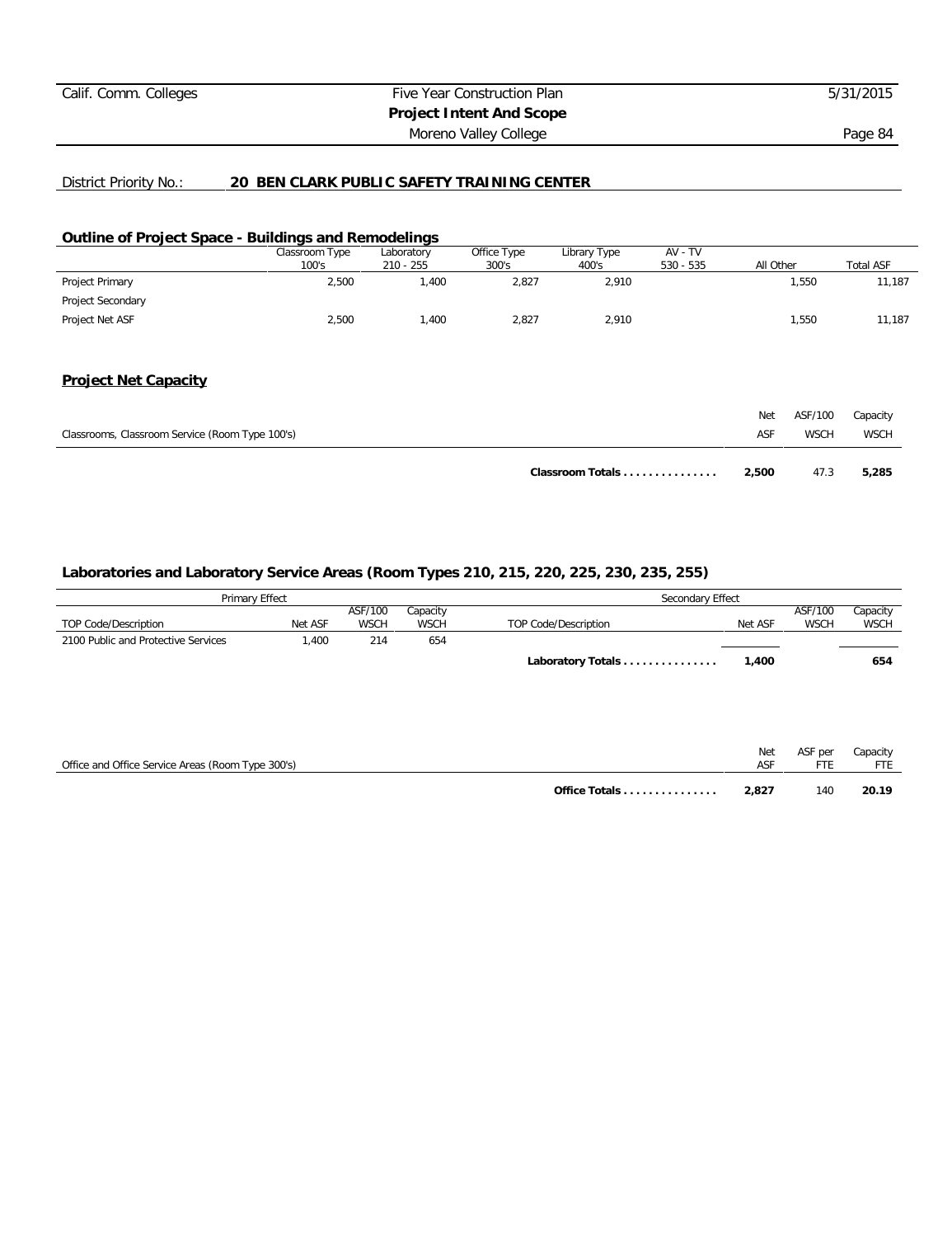# **Riverside CCD Report 17 Certification**

## **Certification of Inventory for Fiscal Year: 2014-15**

| Campus Name:    | Norco College |
|-----------------|---------------|
| Certified ASF:  | 161.162       |
| Certified OGSF: | 238,177       |

## **District Approval**

| 10/17/2014 |
|------------|
| Date       |
|            |
|            |
|            |
| 11/3/2014  |
| Date       |
|            |

#### **Included:**

(2) Signed Copies of Report 17 Certification Sheet if the submission was not certified and submitted electronically by the CBO.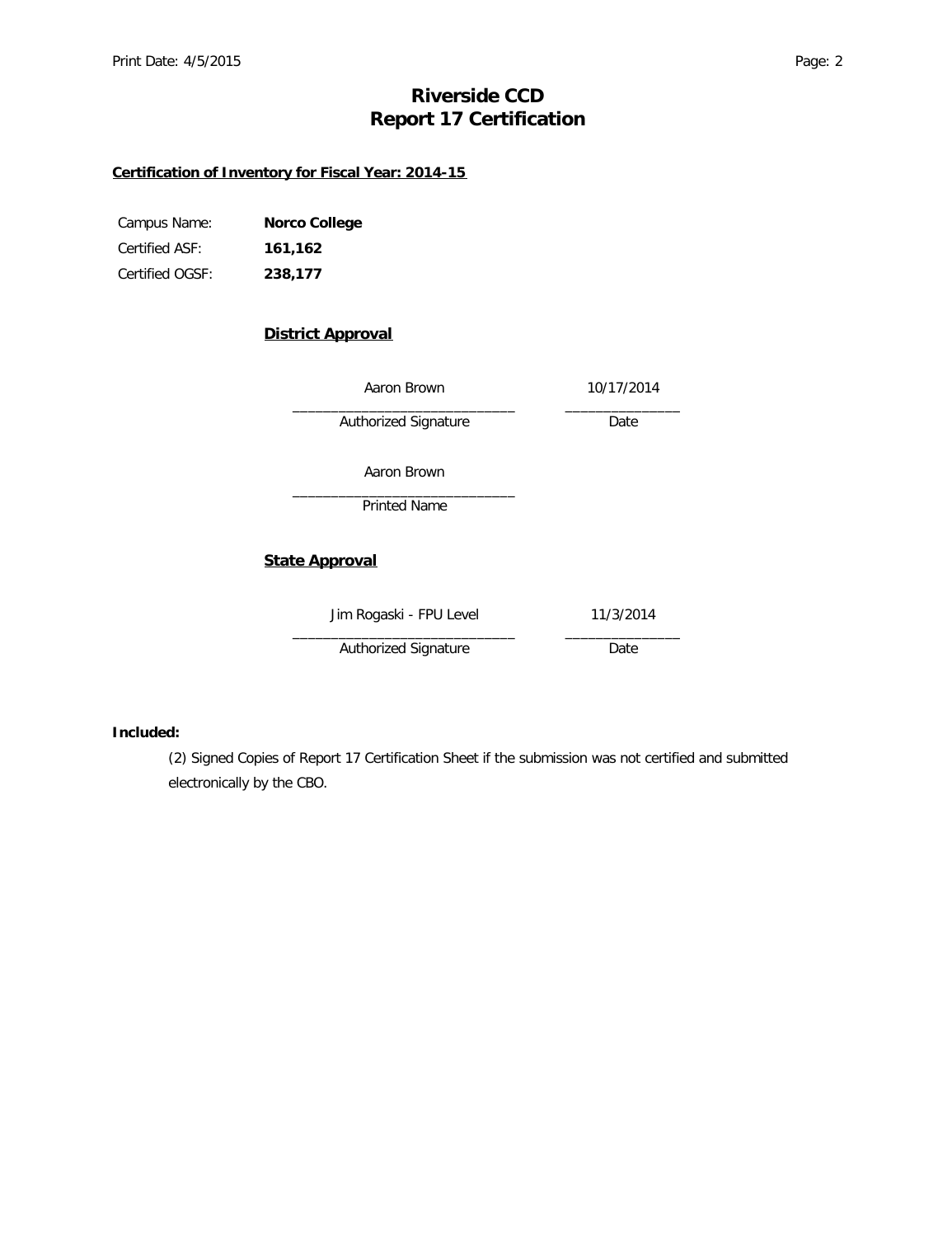

- A Student Services (SSV)
- B Science & Technology (ST)
- C Theater (THTR)
- D Humanities (HUM)
- E College Safety and Police College Resource Center
- F Central Plants
- G Wilfred J. Airey Library (LIBR)
- H STEM Center 100
- **Bookstore**
- J STEM Center 200 & 300
- K Center for Applied and Competitive Technologies (CACT)
- L West End Quad (WEQ)
- M Facilities
- N Applied Technology (ATEC)
- O John F. Kennedy Middle College High School (JFK)
- P Portables A & B
- Q Industrial Technology (IT)
- R Sports Complex
- S Brenda and William Davis Center for Student Success (CSS) The Corral (Cafeteria and Dining Room)
- T Operations Center (OC)

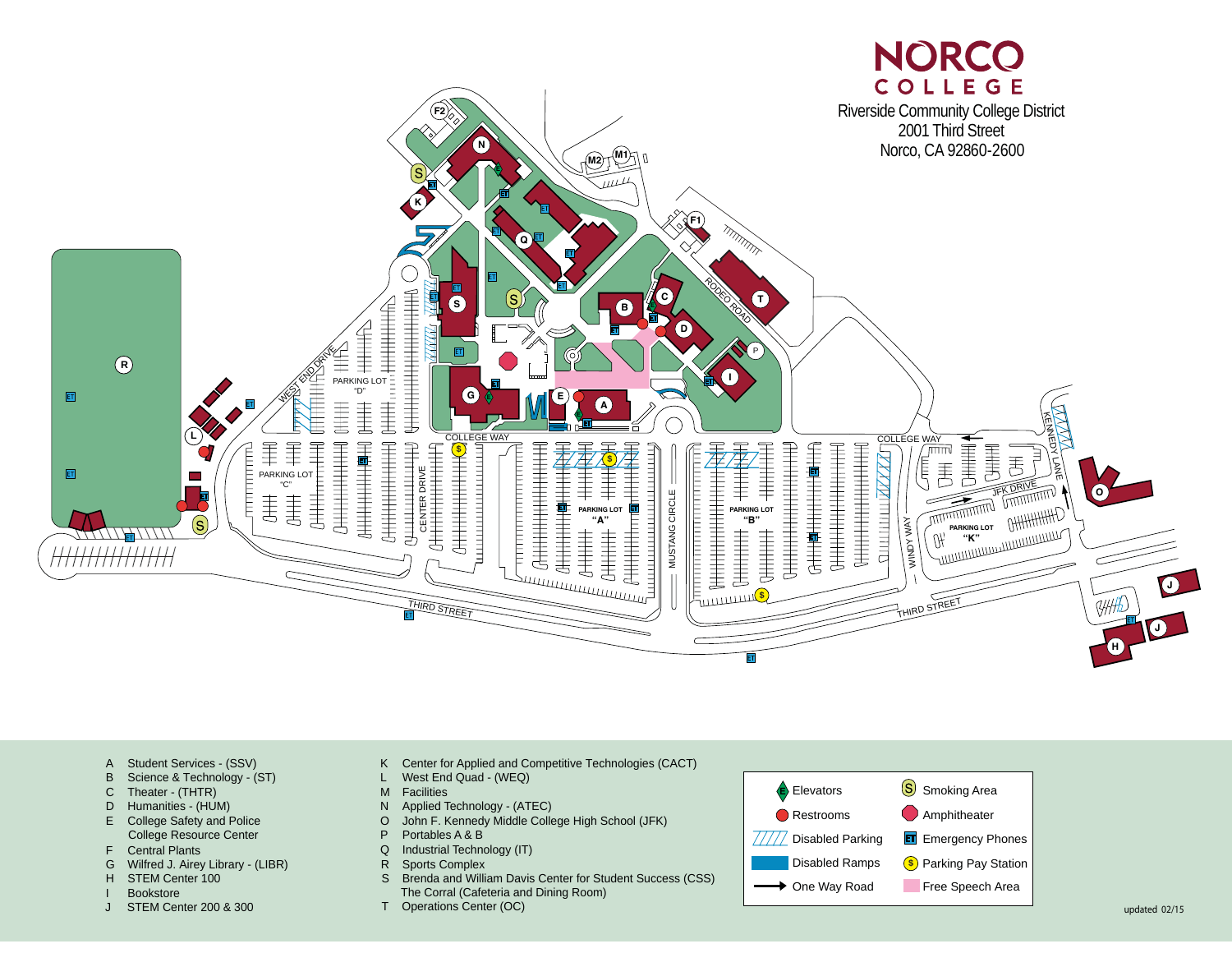| Calif. Comm. Colleges                                     |           |           | Five Year Construction Plan                |           |           |           | 5/31/2015 |
|-----------------------------------------------------------|-----------|-----------|--------------------------------------------|-----------|-----------|-----------|-----------|
|                                                           |           |           | <b>Campus Lecture Capacity/Load Ratios</b> |           |           |           |           |
|                                                           |           |           | Norco College                              |           |           |           | Page 86   |
|                                                           |           |           |                                            |           |           |           |           |
|                                                           |           |           |                                            |           |           |           |           |
| No. Project                                               |           |           |                                            |           |           |           |           |
| Lect ASF<br><b>WSCH</b><br>Occupancy                      | 2016/2017 | 2017/2018 | 2018/2019                                  | 2019/2020 | 2020/2021 | 2021/2022 | 2022/2023 |
| 9 MULTIMEDIA AND ARTS CENTER (MAC)                        |           |           |                                            |           |           |           |           |
| 16,387<br>2020/2021<br>7.751                              |           |           |                                            |           | 79,281    |           |           |
| Norco College                                             |           |           |                                            |           | 95%       |           |           |
|                                                           |           |           |                                            |           |           |           |           |
| 10 MAC SECONDARY EFFECTS<br>11,955<br>25,275<br>2020/2021 |           |           |                                            |           | 104,556   |           |           |
| Norco College                                             |           |           |                                            |           | 125%      |           |           |
|                                                           |           |           |                                            |           |           |           |           |
| 17 CENTER FOR HUMAN PERFORMANCE AND KINESIOLOGY           |           |           |                                            |           |           |           |           |
| -750<br>-1,586 2022/2023                                  |           |           |                                            |           |           |           | 102,970   |
| Norco College                                             |           |           |                                            |           |           |           | 119%      |

|                                   | 2016/2017 | 2017/2018 | 2018/2019 | 2019/2020 | 2020/2021 | 2021/2022 | 2022/2023 |
|-----------------------------------|-----------|-----------|-----------|-----------|-----------|-----------|-----------|
| Actual*/Projected WSCH<br>Lecture | 74.253    | 0.449     | 78.705    | 81.020    | 83,397    | 85,086    | 86,809    |
| 29.749<br>Cumulative Capacity     | 62,894    | 62,894    | 62,894    | 62,894    | 62,894    | 104,556   | 104,556   |
| Capacity/Load Ratio               | 85%       | 82%       | 80%       | 78%       | 75%       | 123%      | 120%      |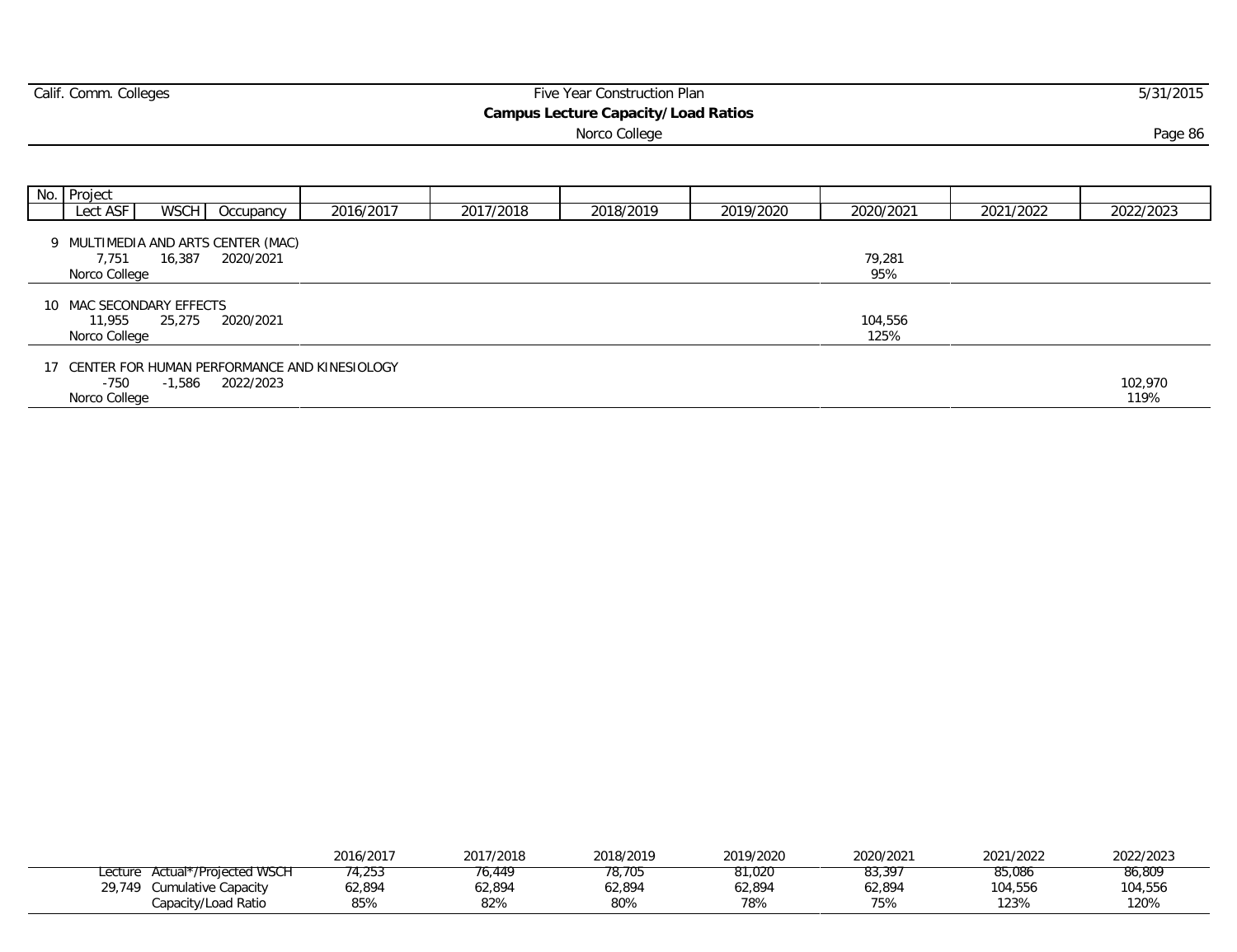| Calif. Comm. Colleges                                 |                                                                   |           |           | Five Year Construction Plan                             |           |               |               | 5/31/2015     |
|-------------------------------------------------------|-------------------------------------------------------------------|-----------|-----------|---------------------------------------------------------|-----------|---------------|---------------|---------------|
|                                                       |                                                                   |           |           | Campus Laboratory Capacity/Load Ratios<br>Norco College |           |               |               | Page 87       |
| No. Project<br>Lab $ASF$                              | <b>WSCH</b><br>Occupancy                                          | 2016/2017 | 2017/2018 | 2018/2019                                               | 2019/2020 | 2020/2021     | 2021/2022     | 2022/2023     |
| 40,174<br>Norco College                               | 9 MULTIMEDIA AND ARTS CENTER (MAC)<br>16,240<br>2020/2021         |           |           |                                                         |           | 31,661<br>99% |               |               |
| 10 MAC SECONDARY EFFECTS<br>$-2,750$<br>Norco College | $-1,167$ 2020/2021                                                |           |           |                                                         |           | 30,494<br>95% |               |               |
| 2,000<br>Norco College                                | 13 LIBRARY/LEARNING RESOURCE CENTER (LLRC)<br>2021/2022<br>778    |           |           |                                                         |           |               | 31,272<br>95% |               |
| 17<br>$-1,909$<br>Norco College                       | CENTER FOR HUMAN PERFORMANCE AND KINESIOLOGY<br>-247<br>2022/2023 |           |           |                                                         |           |               |               | 31,025<br>92% |

|           |                            | 2016/2017 | 2017/2018 | 2018/2019 | 2019/2020 | 2020/2021 | 2021/2022 | 2022/2023 |
|-----------|----------------------------|-----------|-----------|-----------|-----------|-----------|-----------|-----------|
| aboratory | Actual*/Projected WSCH     | 77,987    | 28,961    | 29.967    | १1,005    | 32.076    | 32,890    |           |
|           | 39,923 Cumulative Capacity | 15,421    | 15,421    | 15,421    | 15,421    | 15,421    | 30.494    | 31,272    |
|           | Capacity/Load Ratio        | 55%       | 53%       | 51%       | 50%       | 48%       | 93%       | 93%       |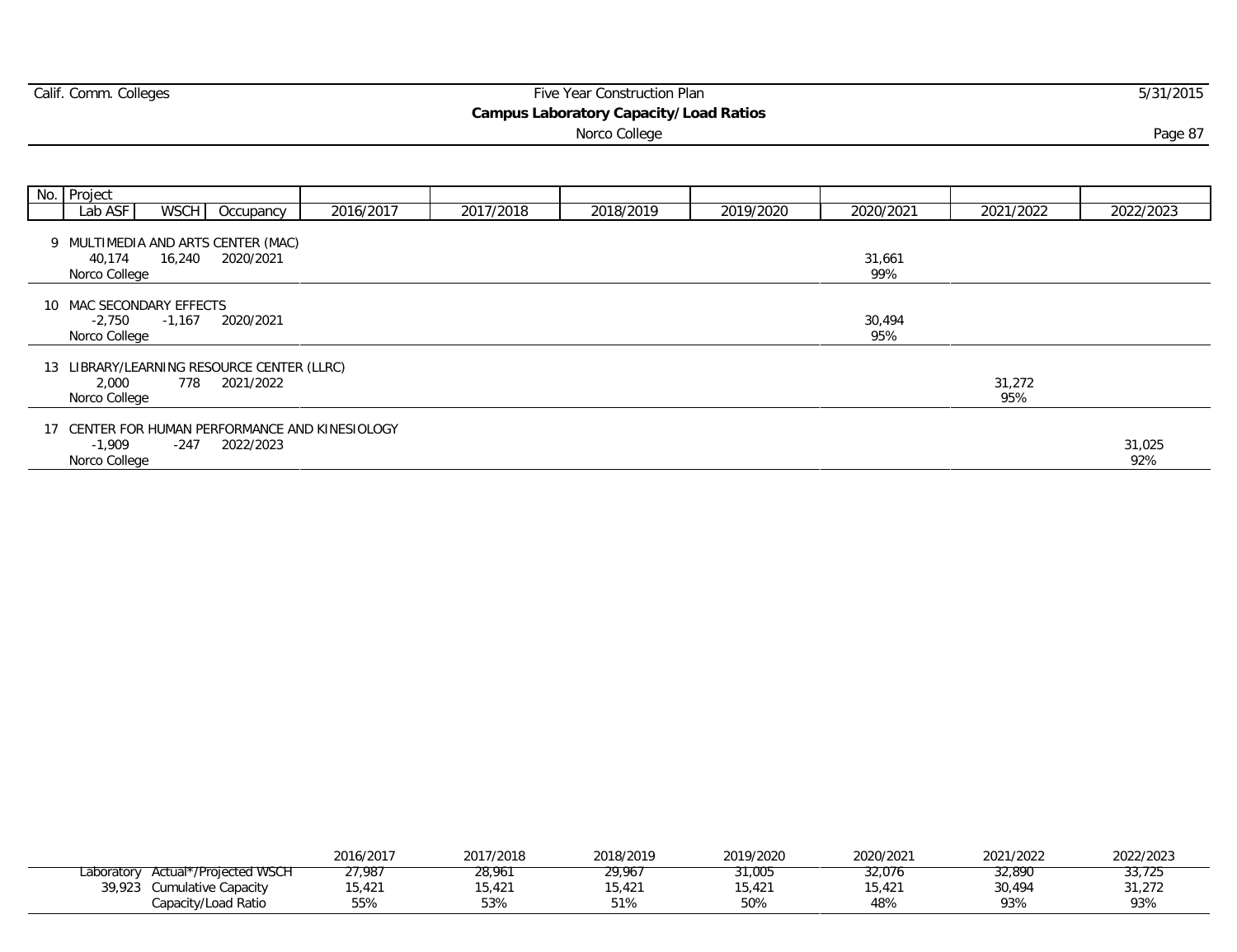|                                                    |              |                                                           |                                                          |           | <b>Campus Office Capacity/Load Ratios</b> |           |             |             |             |
|----------------------------------------------------|--------------|-----------------------------------------------------------|----------------------------------------------------------|-----------|-------------------------------------------|-----------|-------------|-------------|-------------|
|                                                    |              |                                                           |                                                          |           | Norco College                             |           |             |             | Page 88     |
|                                                    |              |                                                           |                                                          |           |                                           |           |             |             |             |
| No. Project                                        |              |                                                           |                                                          |           |                                           |           |             |             |             |
| Off ASF                                            | FTE          | Occupancy                                                 | 2016/2017                                                | 2017/2018 | 2018/2019                                 | 2019/2020 | 2020/2021   | 2021/2022   | 2022/2023   |
| 4,125<br>Norco College                             | 29           | 9 MULTIMEDIA AND ARTS CENTER (MAC)<br>2020/2021           |                                                          |           |                                           |           | 221<br>97%  |             |             |
| 10 MAC SECONDARY EFFECTS<br>2,674<br>Norco College |              | 19 2020/2021                                              |                                                          |           |                                           |           | 240<br>105% |             |             |
| 17<br>Norco College                                |              | 13 LIBRARY/LEARNING RESOURCE CENTER (LLRC)<br>0 2021/2022 |                                                          |           |                                           |           |             | 240<br>100% |             |
| 456<br>Norco College                               |              | 3 2022/2023                                               | 17 CENTER FOR HUMAN PERFORMANCE AND KINESIOLOGY          |           |                                           |           |             |             | 243<br>97%  |
| 9.558<br>Norco College                             | 68           | 18 STUDENT SERVICES REMODEL FOR EFFICIENCY<br>2022/2023   |                                                          |           |                                           |           |             |             | 312<br>125% |
| 200<br>Norco College                               | $\mathbf{1}$ | 2022/2023                                                 | 19 CENTER FOR HUMAN PERFORMANCE AND KINESIOLOGY PHASE II |           |                                           |           |             |             | 313<br>125% |

Calif. Comm. Colleges **Five Year Construction Plan** 5/31/2015

|                                   | 2016/2017  | 2017/2018 | 2018/2019 | 2019/2020 | 2020/2021 | 2021/2022 | 2022/2023 |
|-----------------------------------|------------|-----------|-----------|-----------|-----------|-----------|-----------|
| Office<br>Actual*/Projected<br>H. | īΩ<br>ر ۱٥ |           | ZUŏ       | 2 I O     | 220       | 237       | とつし       |
| 26,81<br>Cumulative Capacity      | 192        | 102       | 192       | 192       | 192       | 240       | 240       |
| Capacity/Load Ratio               | 102%       | 97%       | 92%       | 88%       | 84%       | 100%      | 96%       |

 $\sim$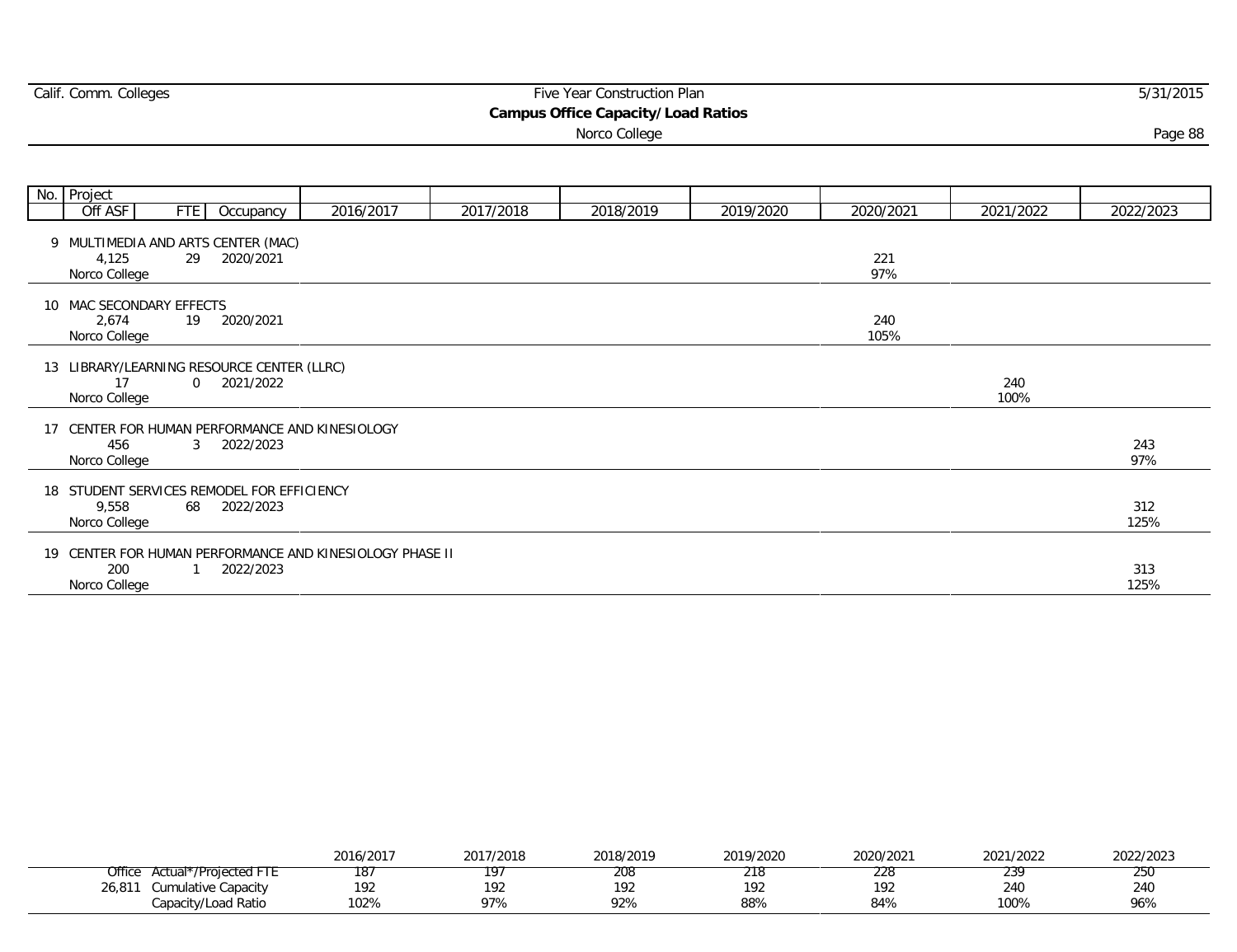|               | Calif. Comm. Colleges |                                            |           | Five Year Construction Plan |           |           | 5/31/2015 |           |           |
|---------------|-----------------------|--------------------------------------------|-----------|-----------------------------|-----------|-----------|-----------|-----------|-----------|
|               |                       |                                            |           |                             |           |           |           |           |           |
|               |                       |                                            |           |                             |           | Page 89   |           |           |           |
|               |                       |                                            |           |                             |           |           |           |           |           |
|               |                       |                                            |           |                             |           |           |           |           |           |
| No. Project   |                       |                                            |           |                             |           |           |           |           |           |
|               |                       | Lib ASF Occupancy                          | 2016/2017 | 2017/2018                   | 2018/2019 | 2019/2020 | 2020/2021 | 2021/2022 | 2022/2023 |
|               |                       | 9 MULTIMEDIA AND ARTS CENTER (MAC)         |           |                             |           |           |           |           |           |
|               | 4,804                 | 2020/2021                                  |           |                             |           |           | 17,564    |           |           |
| Norco College |                       |                                            |           |                             |           |           | 62%       |           |           |
|               |                       |                                            |           |                             |           |           |           |           |           |
|               |                       | 13 LIBRARY/LEARNING RESOURCE CENTER (LLRC) |           |                             |           |           |           |           |           |
|               | 12.111                | 2021/2022                                  |           |                             |           |           |           | 29,675    |           |
| Norco College |                       |                                            |           |                             |           |           |           | 103%      |           |
|               |                       |                                            |           |                             |           |           |           |           |           |

|                                       | 2016/2017 | 2017/2018 | 2018/2019 | 2019/2020 | 2020/2021 | 2021/2022 | 2022/2023 |
|---------------------------------------|-----------|-----------|-----------|-----------|-----------|-----------|-----------|
| iected ASF<br>Actual*/Proi<br>∟ibrary | 26,502    | 26.967    | 443,      | 27,929    | 28,420    | 28.933    | 29.451    |
| 760<br><b>Cumulative Capacity</b>     | 2,760     | .2,760    | 12,760    | 12,760    | 2,760     | 17,564    | 29,675    |
| Capacity/Load Ratio                   | 48%       | 17%       | 46%       | 46%       | 45%       | 61%       | 101%      |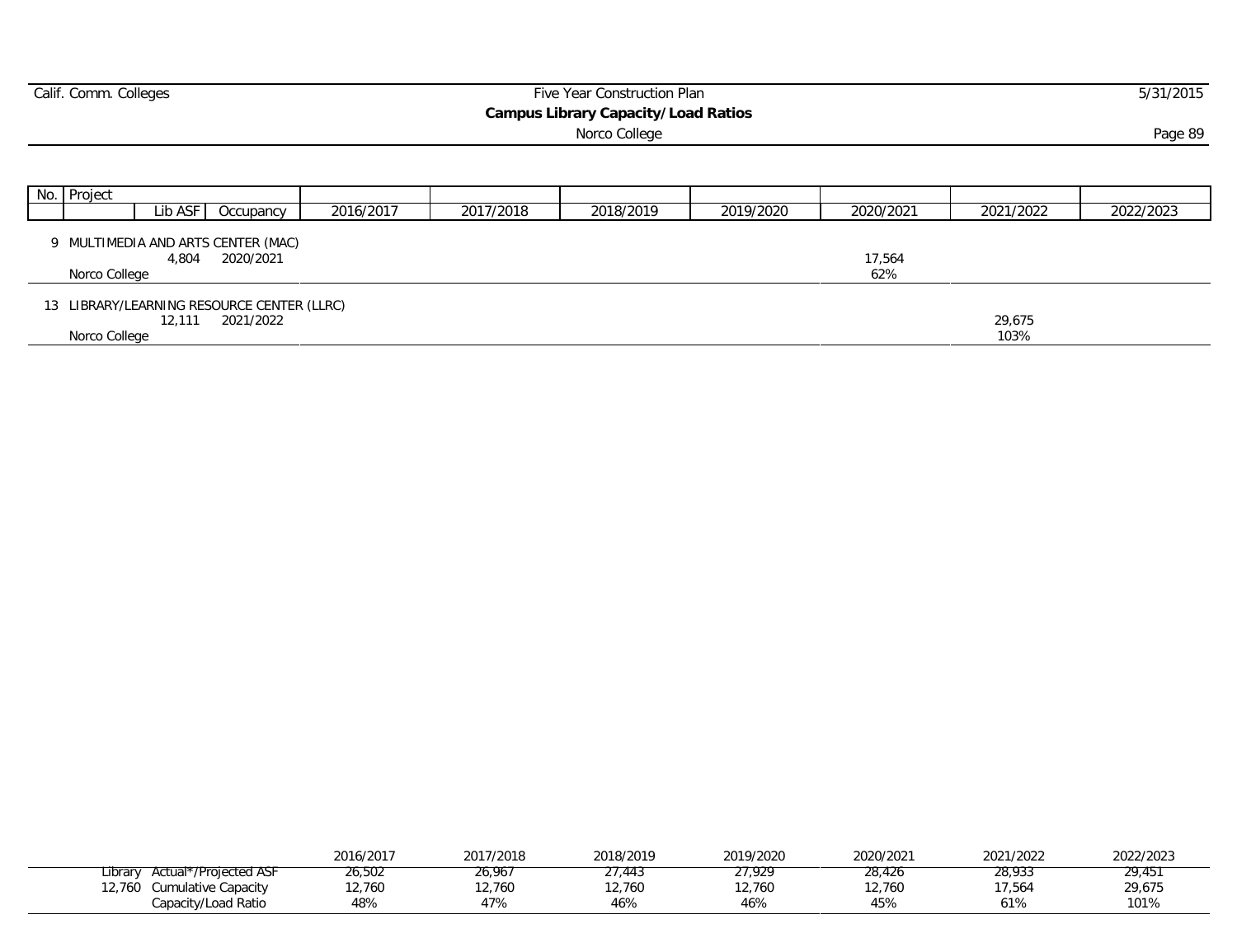| Calif. Comm. Colleges |                                                                  |           |                                                    | Five Year Construction Plan | 5/31/2015 |           |              |           |  |
|-----------------------|------------------------------------------------------------------|-----------|----------------------------------------------------|-----------------------------|-----------|-----------|--------------|-----------|--|
|                       |                                                                  |           | Campus AV/TV Capacity/Load Ratios<br>Norco College |                             |           |           |              |           |  |
|                       |                                                                  |           |                                                    |                             |           |           |              |           |  |
| No. Project           | AVTV<br>Occupancy<br>ASF                                         | 2016/2017 | 2017/2018                                          | 2018/2019                   | 2019/2020 | 2020/2021 | 2021/2022    | 2022/2023 |  |
| Norco College         | 13 LIBRARY/LEARNING RESOURCE CENTER (LLRC)<br>2021/2022<br>2,644 |           |                                                    |                             |           |           | 5,925<br>85% |           |  |

|                                                | 2016/2017 | 2017<br>/2018<br>20 I <i>I</i> | 2018/2019 | 2019/2020 | 2020/2021 | 2021/2022                               | 2022/2023 |
|------------------------------------------------|-----------|--------------------------------|-----------|-----------|-----------|-----------------------------------------|-----------|
| Actual*/Projected ASF<br>$AV/T^{\prime\prime}$ | ,768      | o,ou                           | 6,847     | 6,887     | 6,928     | $\overline{\phantom{a}}$<br>ີ<br>U, 71. | 7,014     |
| 3,281<br>Cumulative Capacity                   | 3,281     | 3,281                          | 3,281     | 3,281     | 3,281     | 3,281                                   | 5,925     |
| Capacity/Load Ratio                            | 48%       | 48%                            | 48%       | 48%       | 170/      | 17%                                     | 84%       |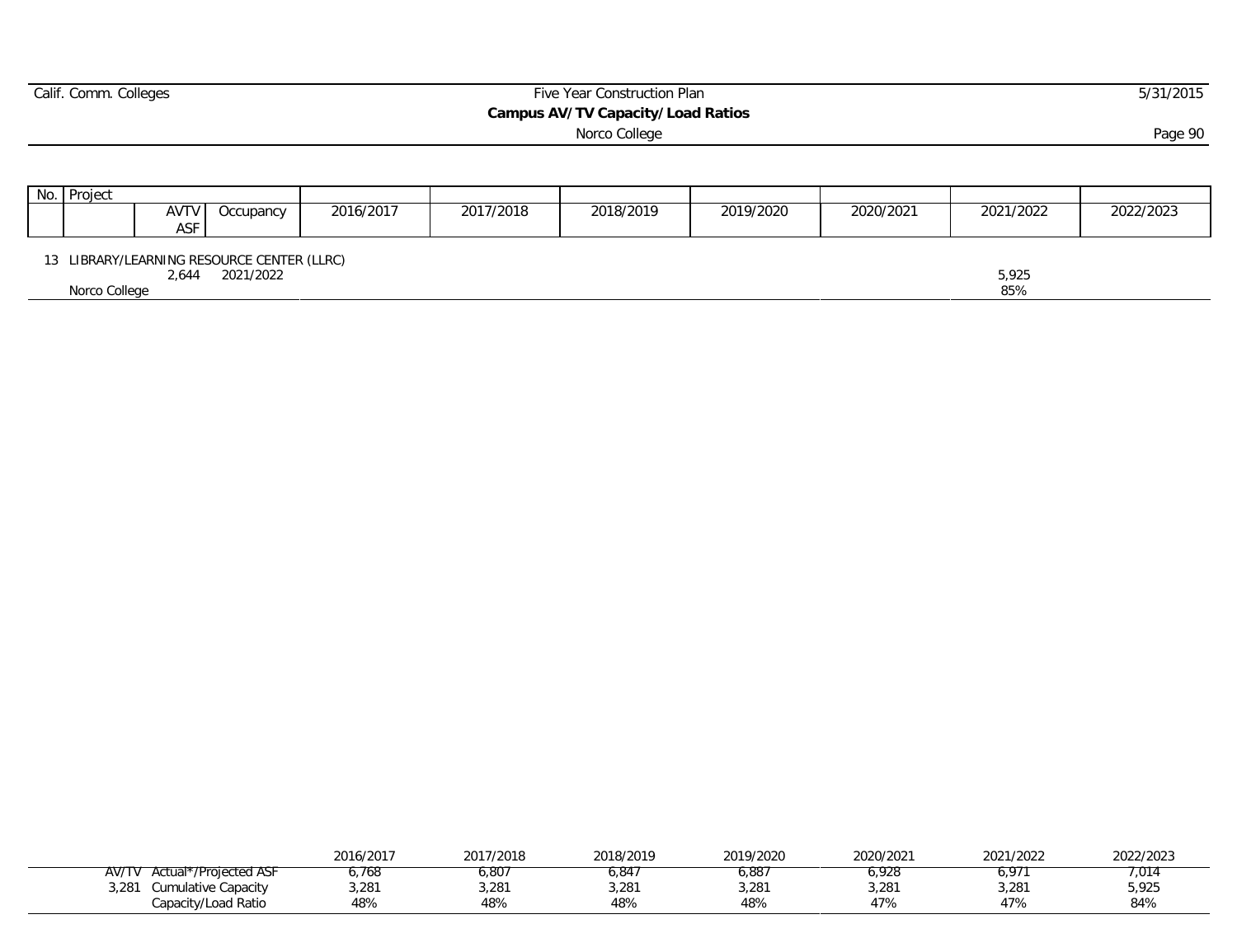#### **Campus Load Distribution**

Reference: Chancellor's Office Forecast

|                    | Instructional<br>Staff FTE | <b>Total Campus</b><br><b>WSCH</b> | Off-Campus<br><b>WSCH</b> | On-Campus<br><b>WSCH</b> | P.E.<br>Laboratory<br><b>WSCH</b> | On-Campus<br>Lecture WSCH | On-Campus<br>Laboratory<br><b>WSCH</b> |
|--------------------|----------------------------|------------------------------------|---------------------------|--------------------------|-----------------------------------|---------------------------|----------------------------------------|
| <b>Actual Fall</b> |                            |                                    |                           |                          |                                   |                           |                                        |
| 2013               | 157                        | 95,819                             | 2,357                     | 93,462                   | 1,290                             | 77,741                    | 14,430                                 |
| 2014               | 167                        | 96,494                             | 2,403                     | 94,091                   | 1,712                             | 71,792                    | 20,587                                 |
|                    |                            |                                    |                           |                          |                                   |                           |                                        |
| Forecast           |                            |                                    |                           |                          |                                   |                           |                                        |
| 2015               | 177                        | 102,200                            | 2,044                     | 100,156                  | 1,002                             | 72,112                    | 27,042                                 |
| 2016               | 187                        | 105,380                            | 2,108                     | 103,272                  | 1,033                             | 74,253                    | 27,987                                 |
| 2017               | 197                        | 108,648                            | 2,173                     | 106,475                  | 1,065                             | 76,449                    | 28,961                                 |
| 2018               | 208                        | 112,010                            | 2,240                     | 109,769                  | 1,098                             | 78,705                    | 29,967                                 |
| 2019               | 218                        | 115,465                            | 2,309                     | 113,156                  | 1,132                             | 81,020                    | 31,005                                 |
| 2020               | 228                        | 119,020                            | 2,380                     | 116,639                  | 1,166                             | 83,397                    | 32,076                                 |
| 2021               | 239                        | 121,599                            | 2,432                     | 119,167                  | 1,192                             | 85,086                    | 32,890                                 |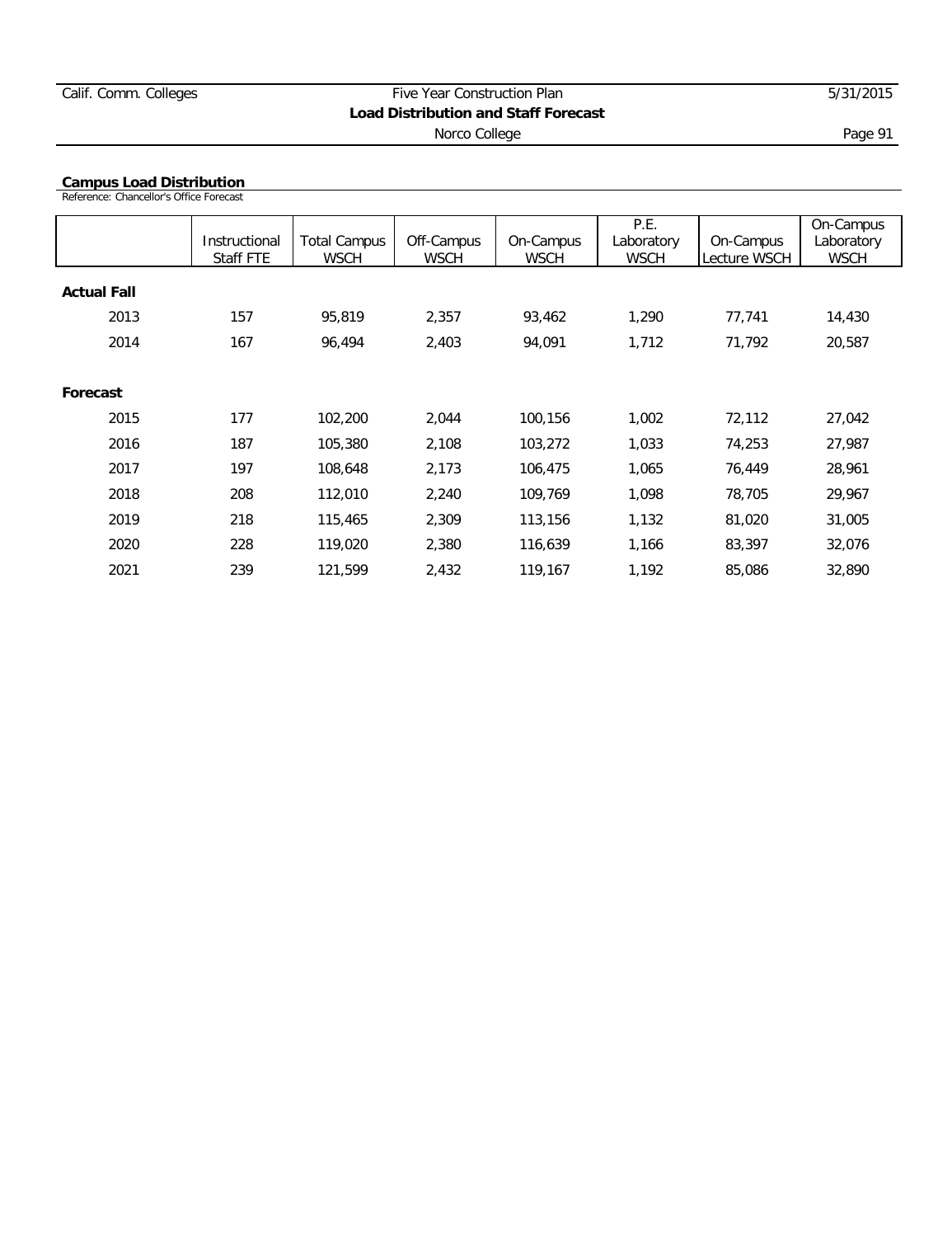## Norco College **Page 92**

**Campus Worksheet for Computing FTE Instruction Staff**

College Instructional Staff, Fall Term. Included are all certificated staff for day, extended day, and adult education except those whose office is located off-campus.

| (a)                                                                                                                                                                                                                         | <b>Total Certificated</b><br>Instructional and<br>Statutory Staff FTE<br>(b) | Non-Instructional<br>Portion of FTE<br>(c) | Net Total<br>Instructional and<br><b>Statutory Staff FTE</b><br>$(b-c)$<br>(d) |
|-----------------------------------------------------------------------------------------------------------------------------------------------------------------------------------------------------------------------------|------------------------------------------------------------------------------|--------------------------------------------|--------------------------------------------------------------------------------|
| <b>Instructors</b>                                                                                                                                                                                                          | 161.1                                                                        |                                            | 161.1                                                                          |
| <b>Counselors</b><br>Include certificated special program coordinators,<br>economic opportunity program, coordinators, statutory                                                                                            |                                                                              |                                            |                                                                                |
| and Title 5 required staff, et. al.                                                                                                                                                                                         | 8.0                                                                          |                                            | 8.0                                                                            |
| <b>Department Administrators</b>                                                                                                                                                                                            | 8.0                                                                          |                                            | 8.0                                                                            |
| Librarians<br>Include certificated director of audio/visual, et. al.                                                                                                                                                        | 4.0                                                                          | 4.0                                        |                                                                                |
| <b>Institutional Administrators</b><br>Include certificated persons with responsibilities covering<br>the entire institution, such as Superintendent, Assistant<br>Superintendent, President, Dean of Instruction, Director |                                                                              |                                            |                                                                                |
| of Data Processing, et. al.                                                                                                                                                                                                 | 6.0                                                                          | 6.0                                        |                                                                                |
| Fall 2015 Totals                                                                                                                                                                                                            | 187.1                                                                        | 10.0                                       | 177.1                                                                          |
|                                                                                                                                                                                                                             |                                                                              |                                            |                                                                                |

Column (b) is the total number of Column (a) distributed to categories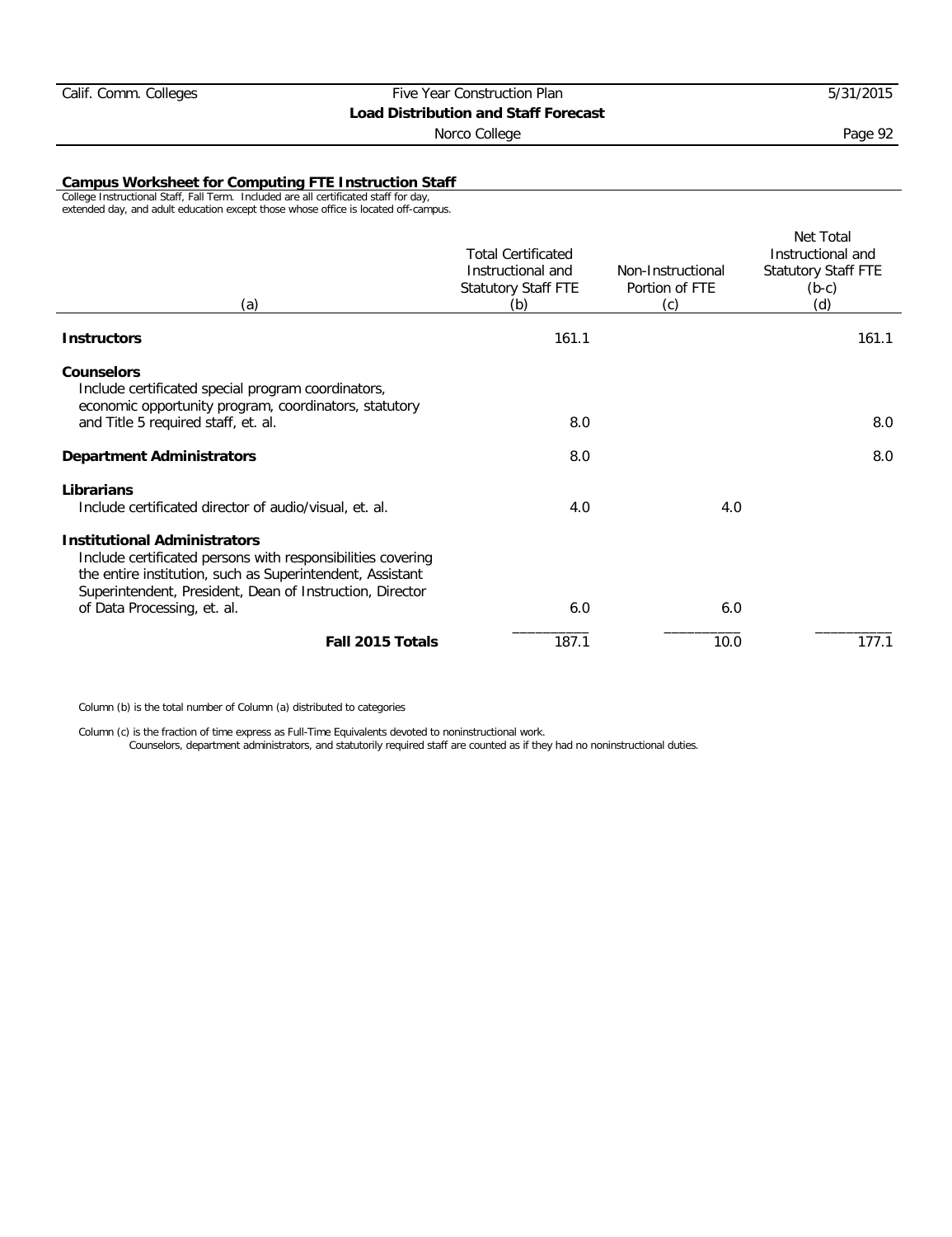### Norco College **Page 93**

**Campus Worksheet for Computing FTE Instruction Staff**

College Instructional Staff, Fall Term. Included are all certificated staff for day, extended day, and adult education except those whose office is located off-campus.

| <b>Total Certificated</b><br>Instructional and<br>Statutory Staff FTE<br>(b) | Non-Instructional<br>Portion of FTE<br>(c) | Net Total<br>Instructional and<br><b>Statutory Staff FTE</b><br>$(b-c)$<br>(d) |
|------------------------------------------------------------------------------|--------------------------------------------|--------------------------------------------------------------------------------|
| 171.2                                                                        |                                            | 171.2                                                                          |
|                                                                              |                                            |                                                                                |
| 8.0                                                                          |                                            | 8.0                                                                            |
| 8.0                                                                          |                                            | 8.0                                                                            |
| 4.0                                                                          | 4.0                                        |                                                                                |
|                                                                              |                                            |                                                                                |
|                                                                              |                                            |                                                                                |
| 197.2                                                                        | 10.0                                       | 187.2                                                                          |
|                                                                              | 6.0                                        | 6.0                                                                            |

Column (b) is the total number of Column (a) distributed to categories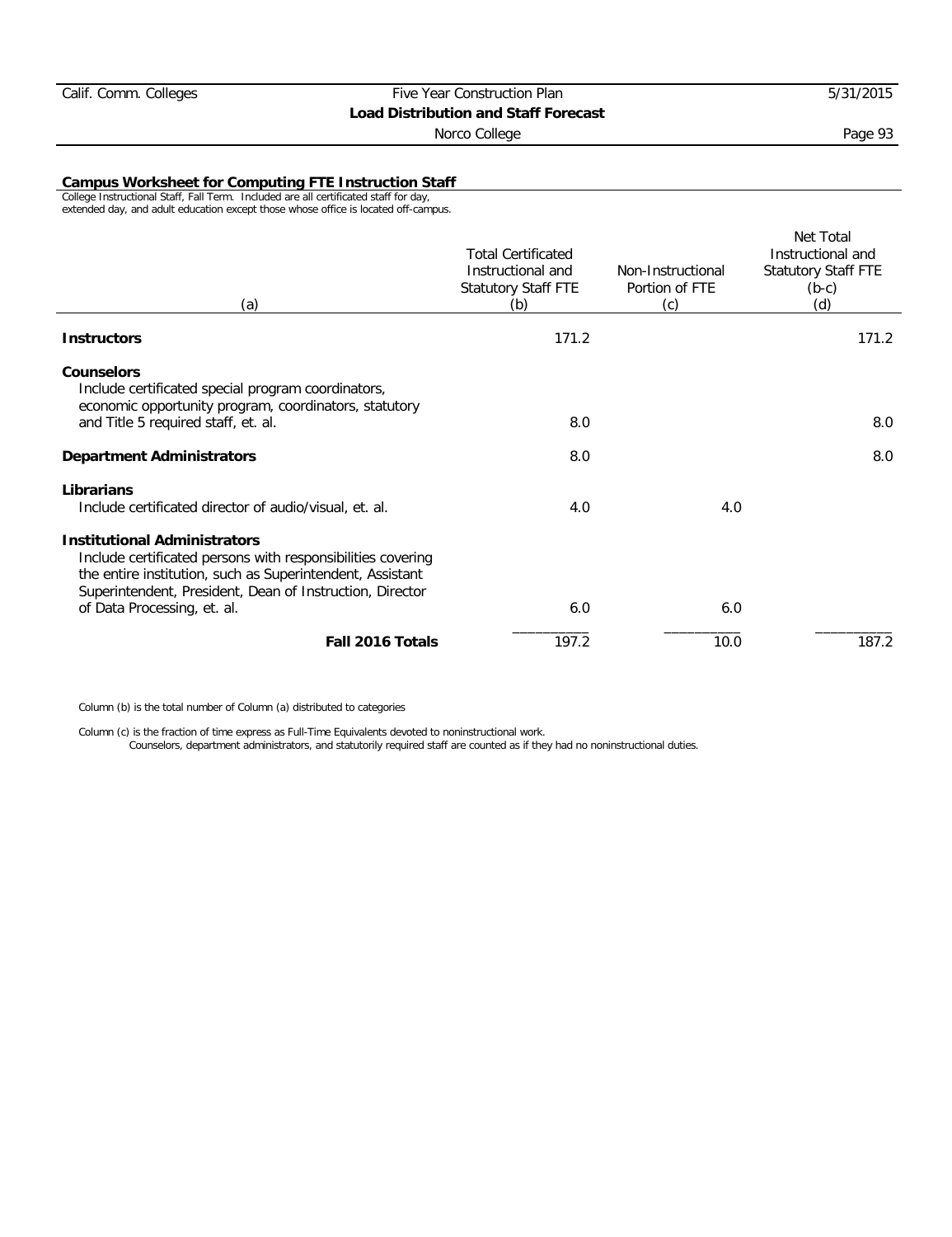## Norco College **Page 94**

**Campus Worksheet for Computing FTE Instruction Staff**

College Instructional Staff, Fall Term. Included are all certificated staff for day, extended day, and adult education except those whose office is located off-campus.

| (a)                                                                                                                                                                                                                                                        | <b>Total Certificated</b><br>Instructional and<br>Statutory Staff FTE<br>(b) | Non-Instructional<br>Portion of FTE<br>(c) | Net Total<br>Instructional and<br><b>Statutory Staff FTE</b><br>$(b-c)$<br>(d) |
|------------------------------------------------------------------------------------------------------------------------------------------------------------------------------------------------------------------------------------------------------------|------------------------------------------------------------------------------|--------------------------------------------|--------------------------------------------------------------------------------|
| <b>Instructors</b>                                                                                                                                                                                                                                         | 181.3                                                                        |                                            | 181.3                                                                          |
| <b>Counselors</b><br>Include certificated special program coordinators,<br>economic opportunity program, coordinators, statutory                                                                                                                           |                                                                              |                                            |                                                                                |
| and Title 5 required staff, et. al.                                                                                                                                                                                                                        | 8.0                                                                          |                                            | 8.0                                                                            |
| <b>Department Administrators</b>                                                                                                                                                                                                                           | 8.0                                                                          |                                            | 8.0                                                                            |
| Librarians<br>Include certificated director of audio/visual, et. al.                                                                                                                                                                                       | 4.0                                                                          | 4.0                                        |                                                                                |
| <b>Institutional Administrators</b><br>Include certificated persons with responsibilities covering<br>the entire institution, such as Superintendent, Assistant<br>Superintendent, President, Dean of Instruction, Director<br>of Data Processing, et. al. | 6.0                                                                          | 6.0                                        |                                                                                |
|                                                                                                                                                                                                                                                            |                                                                              |                                            |                                                                                |
| Fall 2017 Totals                                                                                                                                                                                                                                           | 207.3                                                                        | 10.0                                       | 197.3                                                                          |

Column (b) is the total number of Column (a) distributed to categories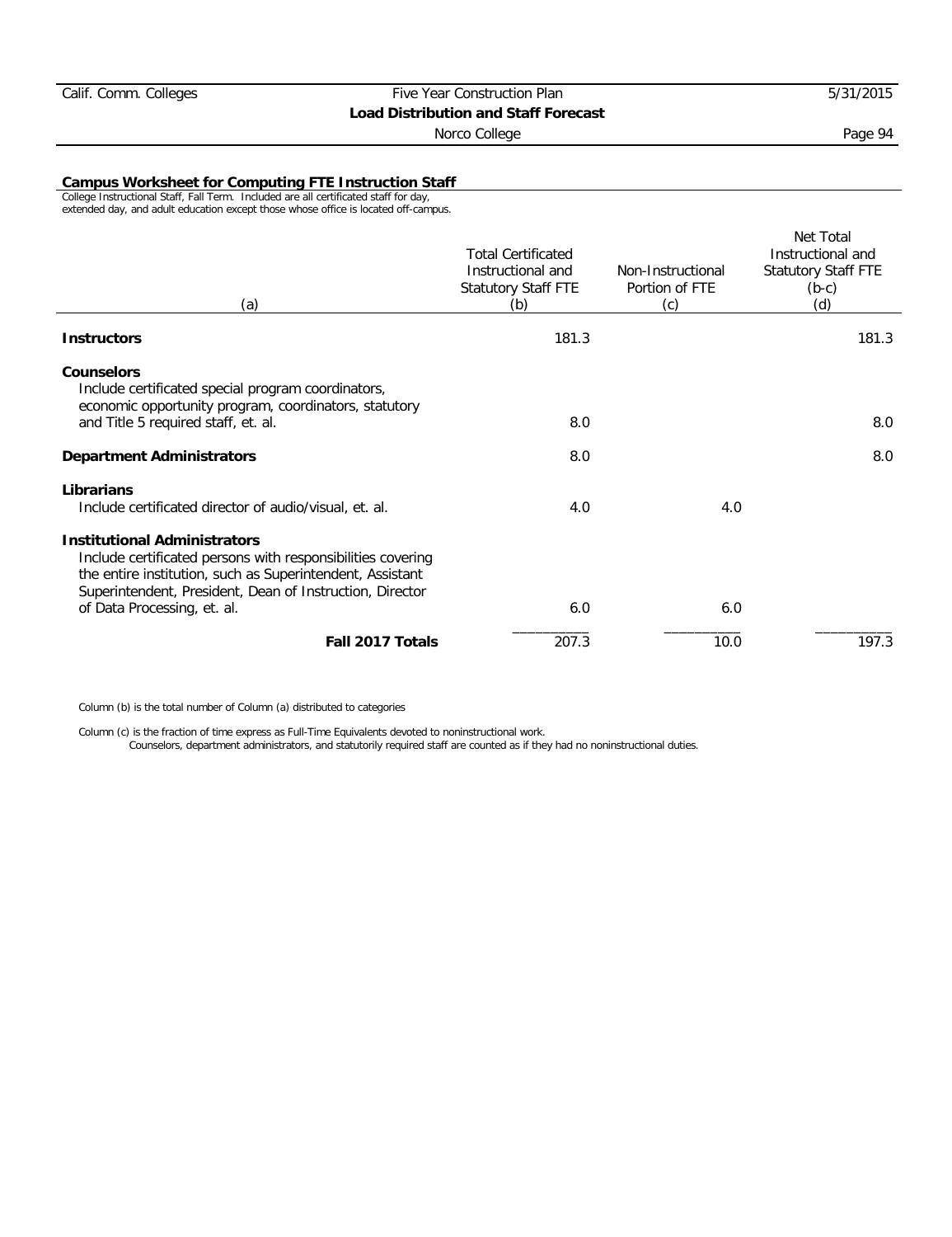## Norco College **Page 95**

#### **Campus Worksheet for Computing FTE Instruction Staff**

College Instructional Staff, Fall Term. Included are all certificated staff for day, extended day, and adult education except those whose office is located off-campus.

| (a)                                                                                                                                                                                                                         | <b>Total Certificated</b><br>Instructional and<br>Statutory Staff FTE<br>(b) | Non-Instructional<br>Portion of FTE<br>(c) | Net Total<br>Instructional and<br><b>Statutory Staff FTE</b><br>$(b-c)$<br>(d) |
|-----------------------------------------------------------------------------------------------------------------------------------------------------------------------------------------------------------------------------|------------------------------------------------------------------------------|--------------------------------------------|--------------------------------------------------------------------------------|
| <b>Instructors</b>                                                                                                                                                                                                          | 191.3                                                                        |                                            | 191.3                                                                          |
| <b>Counselors</b><br>Include certificated special program coordinators,<br>economic opportunity program, coordinators, statutory                                                                                            |                                                                              |                                            |                                                                                |
| and Title 5 required staff, et. al.                                                                                                                                                                                         | 9.0                                                                          |                                            | 9.0                                                                            |
| <b>Department Administrators</b>                                                                                                                                                                                            | 8.0                                                                          |                                            | 8.0                                                                            |
| Librarians<br>Include certificated director of audio/visual, et. al.                                                                                                                                                        | 4.0                                                                          | 4.0                                        |                                                                                |
| <b>Institutional Administrators</b><br>Include certificated persons with responsibilities covering<br>the entire institution, such as Superintendent, Assistant<br>Superintendent, President, Dean of Instruction, Director |                                                                              |                                            |                                                                                |
| of Data Processing, et. al.                                                                                                                                                                                                 | 6.0                                                                          | 6.0                                        |                                                                                |
| Fall 2018 Totals                                                                                                                                                                                                            | 218.3                                                                        | 10.0                                       | 208.3                                                                          |

Column (b) is the total number of Column (a) distributed to categories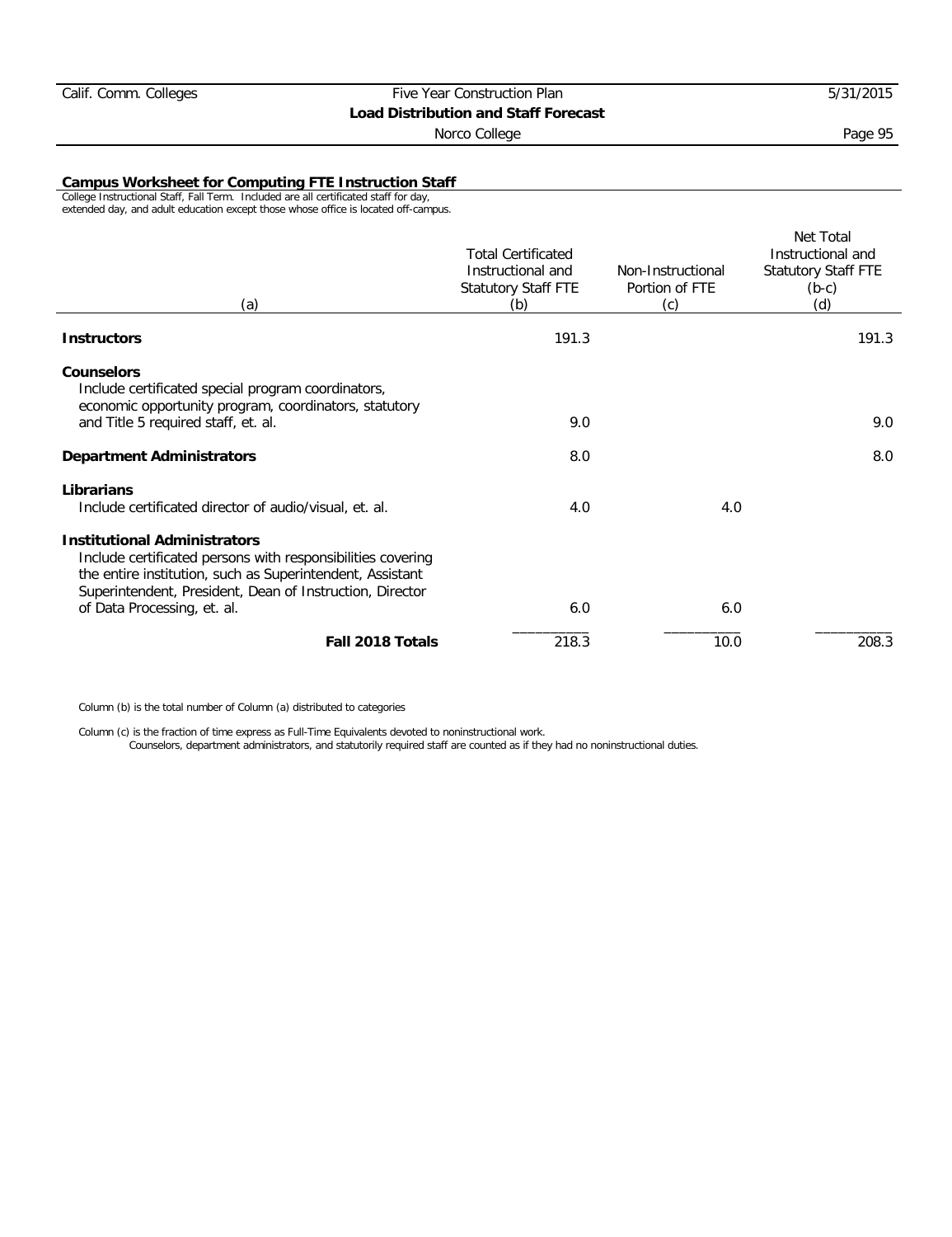## Norco College **Page 96**

**Campus Worksheet for Computing FTE Instruction Staff**

College Instructional Staff, Fall Term. Included are all certificated staff for day, extended day, and adult education except those whose office is located off-campus.

| (a)                                                                                                                                                                                                                         | <b>Total Certificated</b><br>Instructional and<br>Statutory Staff FTE<br>(b) | Non-Instructional<br>Portion of FTE<br>(c) | Net Total<br>Instructional and<br>Statutory Staff FTE<br>$(b-c)$<br>(d) |
|-----------------------------------------------------------------------------------------------------------------------------------------------------------------------------------------------------------------------------|------------------------------------------------------------------------------|--------------------------------------------|-------------------------------------------------------------------------|
| <b>Instructors</b>                                                                                                                                                                                                          | 201.4                                                                        |                                            | 201.4                                                                   |
| Counselors<br>Include certificated special program coordinators,<br>economic opportunity program, coordinators, statutory                                                                                                   |                                                                              |                                            |                                                                         |
| and Title 5 required staff, et. al.                                                                                                                                                                                         | 9.0                                                                          |                                            | 9.0                                                                     |
| <b>Department Administrators</b>                                                                                                                                                                                            | 8.0                                                                          |                                            | 8.0                                                                     |
| Librarians<br>Include certificated director of audio/visual, et. al.                                                                                                                                                        | 4.0                                                                          | 4.0                                        |                                                                         |
| <b>Institutional Administrators</b><br>Include certificated persons with responsibilities covering<br>the entire institution, such as Superintendent, Assistant<br>Superintendent, President, Dean of Instruction, Director |                                                                              |                                            |                                                                         |
| of Data Processing, et. al.                                                                                                                                                                                                 | 6.0                                                                          | 6.0                                        |                                                                         |
| Fall 2019 Totals                                                                                                                                                                                                            | 228.4                                                                        | 10.0                                       | 218.4                                                                   |

Column (b) is the total number of Column (a) distributed to categories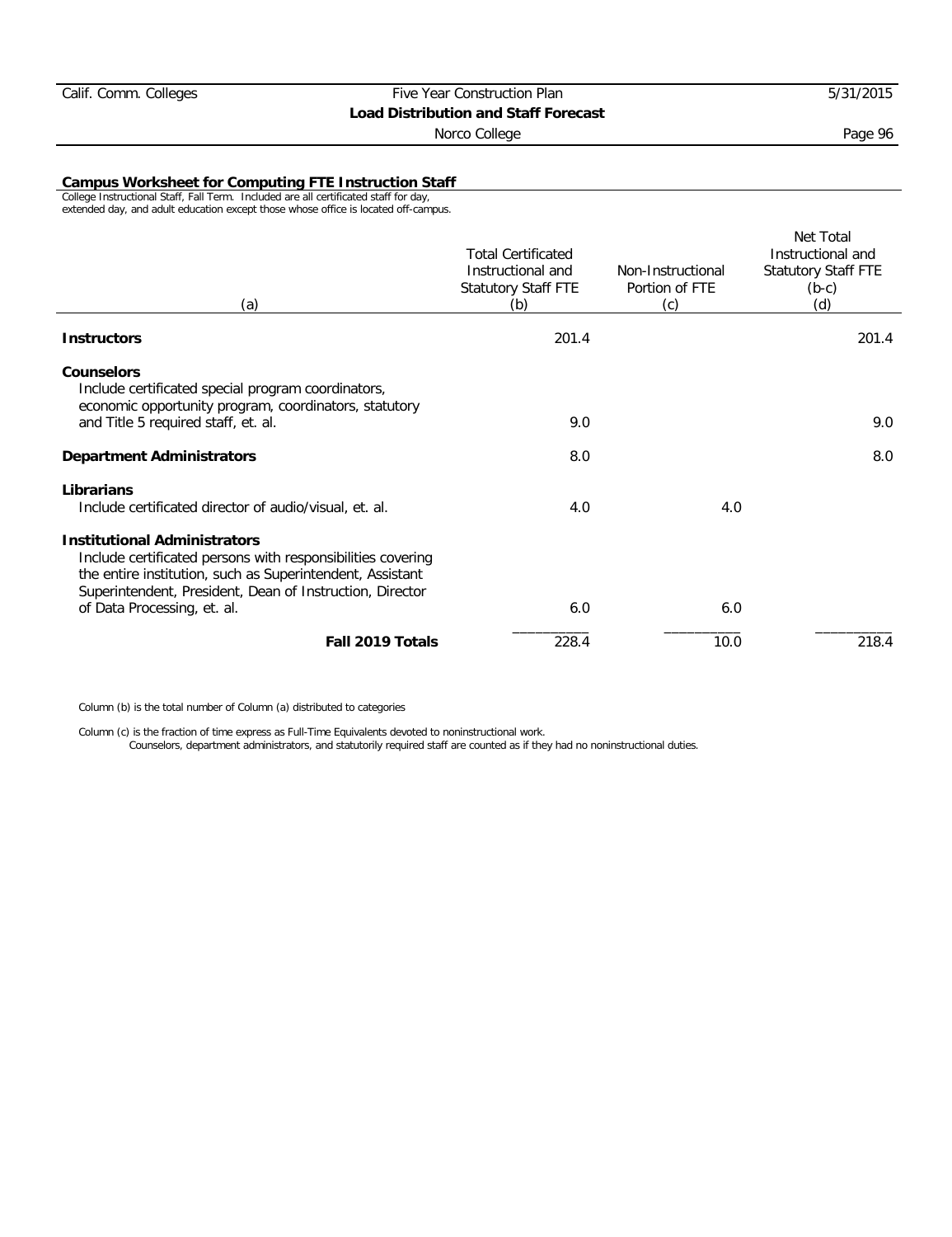### Norco College **Page 97**

**Campus Worksheet for Computing FTE Instruction Staff**

College Instructional Staff, Fall Term. Included are all certificated staff for day, extended day, and adult education except those whose office is located off-campus.

| (a)                                                                                                                                                                                                                         | <b>Total Certificated</b><br>Instructional and<br>Statutory Staff FTE<br>(b) | Non-Instructional<br>Portion of FTE<br>(c) | Net Total<br>Instructional and<br><b>Statutory Staff FTE</b><br>$(b-c)$<br>(d) |
|-----------------------------------------------------------------------------------------------------------------------------------------------------------------------------------------------------------------------------|------------------------------------------------------------------------------|--------------------------------------------|--------------------------------------------------------------------------------|
| <b>Instructors</b>                                                                                                                                                                                                          | 211.5                                                                        |                                            | 211.5                                                                          |
| <b>Counselors</b><br>Include certificated special program coordinators,<br>economic opportunity program, coordinators, statutory                                                                                            |                                                                              |                                            |                                                                                |
| and Title 5 required staff, et. al.                                                                                                                                                                                         | 9.0                                                                          |                                            | 9.0                                                                            |
| <b>Department Administrators</b>                                                                                                                                                                                            | 8.0                                                                          |                                            | 8.0                                                                            |
| Librarians<br>Include certificated director of audio/visual, et. al.                                                                                                                                                        | 4.0                                                                          | 4.0                                        |                                                                                |
| <b>Institutional Administrators</b><br>Include certificated persons with responsibilities covering<br>the entire institution, such as Superintendent, Assistant<br>Superintendent, President, Dean of Instruction, Director |                                                                              |                                            |                                                                                |
| of Data Processing, et. al.                                                                                                                                                                                                 | 7.0                                                                          | 7.0                                        |                                                                                |
| Fall 2020 Totals                                                                                                                                                                                                            | 239.5                                                                        | 11.0                                       | 228.5                                                                          |

Column (b) is the total number of Column (a) distributed to categories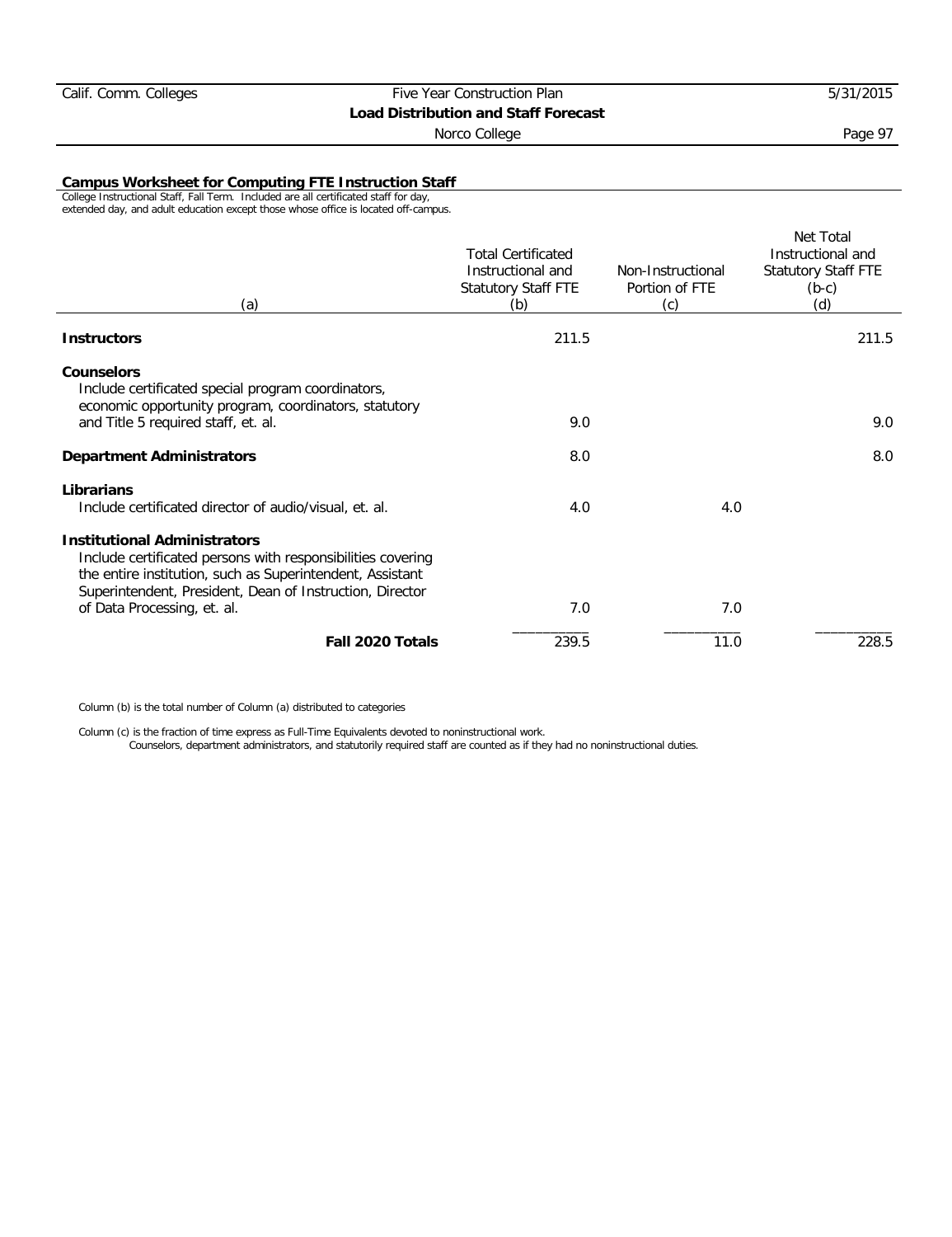### Norco College **Page 98**

**Campus Worksheet for Computing FTE Instruction Staff**

College Instructional Staff, Fall Term. Included are all certificated staff for day, extended day, and adult education except those whose office is located off-campus.

| (a)                                                                                                                                                                                                                                                        | <b>Total Certificated</b><br>Instructional and<br>Statutory Staff FTE<br>(b) | Non-Instructional<br>Portion of FTE<br>(c) | Net Total<br>Instructional and<br><b>Statutory Staff FTE</b><br>$(b-c)$<br>(d) |
|------------------------------------------------------------------------------------------------------------------------------------------------------------------------------------------------------------------------------------------------------------|------------------------------------------------------------------------------|--------------------------------------------|--------------------------------------------------------------------------------|
| <b>Instructors</b>                                                                                                                                                                                                                                         | 221.6                                                                        |                                            | 221.6                                                                          |
| Counselors<br>Include certificated special program coordinators,<br>economic opportunity program, coordinators, statutory                                                                                                                                  |                                                                              |                                            |                                                                                |
| and Title 5 required staff, et. al.                                                                                                                                                                                                                        | 10.0                                                                         |                                            | 10.0                                                                           |
| <b>Department Administrators</b>                                                                                                                                                                                                                           | 8.0                                                                          |                                            | 8.0                                                                            |
| Librarians<br>Include certificated director of audio/visual, et. al.                                                                                                                                                                                       | 4.0                                                                          | 4.0                                        |                                                                                |
| <b>Institutional Administrators</b><br>Include certificated persons with responsibilities covering<br>the entire institution, such as Superintendent, Assistant<br>Superintendent, President, Dean of Instruction, Director<br>of Data Processing, et. al. | 7.0                                                                          | 7.0                                        |                                                                                |
| Fall 2021 Totals                                                                                                                                                                                                                                           | 250.6                                                                        | 11.0                                       | 239.6                                                                          |
|                                                                                                                                                                                                                                                            |                                                                              |                                            |                                                                                |

Column (b) is the total number of Column (a) distributed to categories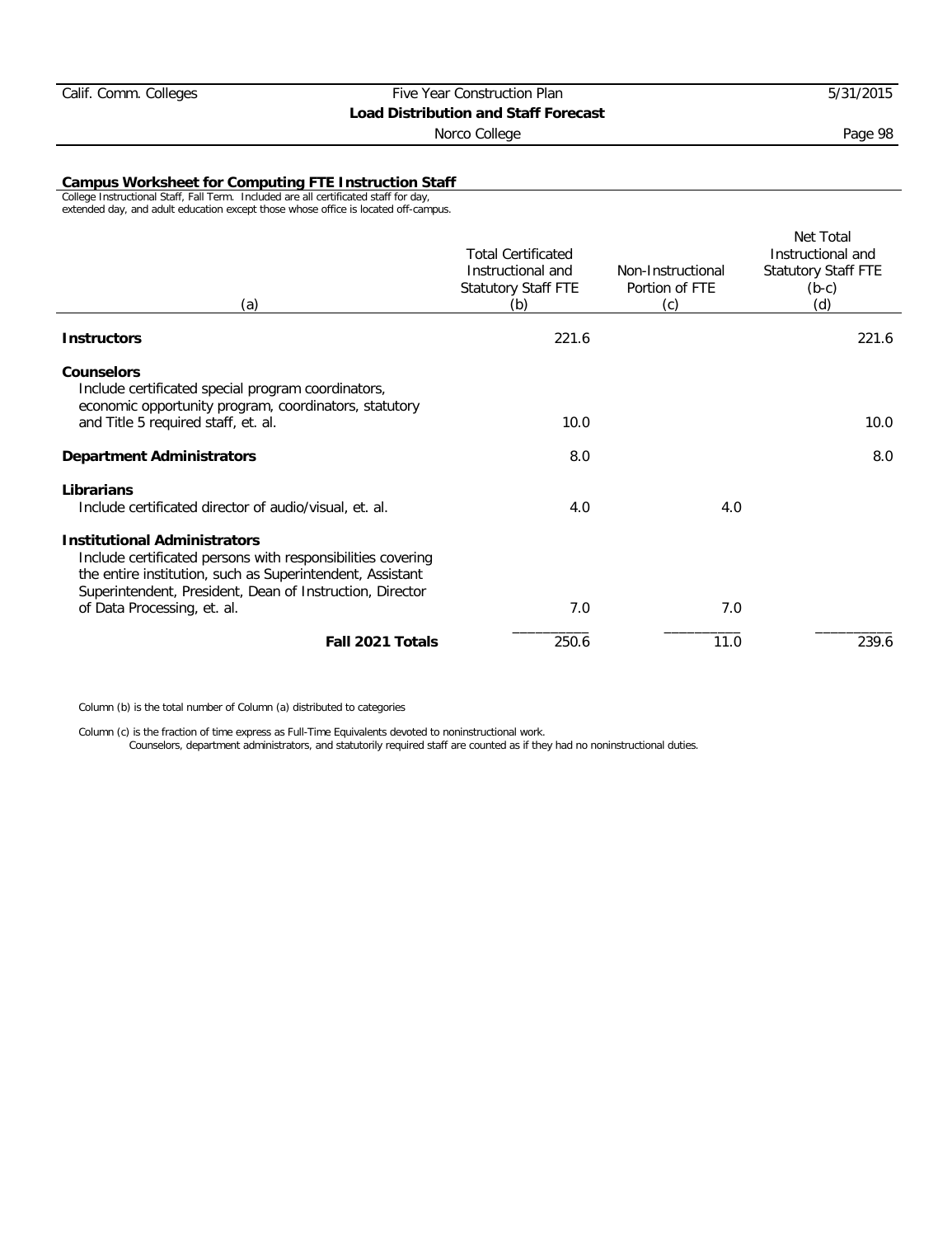|  |  | Calif. Comm. Colleges |
|--|--|-----------------------|
|--|--|-----------------------|

## Five Year Construction Plan 5/31/2015 **Cum Sum of Existing and Proposed Space, 2016 - 2022**

Norco College **Page 99** 

### **Cumulative Summary of Existing and Proposed Areas, 2016-2022**

| Priority and                             |                       |                                         |        |         | AV Radio    |             |             |             |           |                  |
|------------------------------------------|-----------------------|-----------------------------------------|--------|---------|-------------|-------------|-------------|-------------|-----------|------------------|
| Year of                                  | Classroom             | Laboratory                              | Office | Library | TV          | P.E.        | Assembly    | Inactive    | All Other |                  |
| Occupancy                                | 100's                 | 200's                                   | 300's  | 400's   | $530 - 535$ | $520 - 525$ | $610 - 625$ | $050 - 070$ | Areas     | <b>Total ASF</b> |
| (a)                                      | (b)                   | (c)                                     | (d)    | (e)     | (f)         | (g)         | (h)         |             | (i)       | (k)              |
| <b>Total ASF</b>                         | 29,749                | 39,923                                  | 26,811 | 12,760  | 3,281       | 6,151       | 3,604       | 847         | 38,036    | 161,162          |
|                                          |                       |                                         |        |         |             |             |             |             |           |                  |
| 9<br>2020/2021                           |                       | MULTIMEDIA AND ARTS CENTER (MAC)        |        |         |             |             |             |             |           |                  |
|                                          | 7,751                 | 40,174                                  | 4,125  | 4,804   |             |             |             |             | 25,922    | 82,776           |
|                                          | 37,500                | 80,097                                  | 30,936 | 17,564  |             |             |             |             | 63,958    | 243,938          |
| 2020/2021<br>10                          | MAC SECONDARY EFFECTS |                                         |        |         |             |             |             |             |           |                  |
|                                          | 11,955                | $-2,750$                                | 2,674  |         |             |             |             |             | $-11,966$ | $-87$            |
|                                          | 49,455                | 77,347                                  | 33,610 |         |             |             |             |             | 51,992    | 243,851          |
| 2021/2022<br>13                          |                       | LIBRARY/LEARNING RESOURCE CENTER (LLRC) |        |         |             |             |             |             |           |                  |
|                                          |                       | 2.000                                   | 17     | 12,111  | 2,644       |             |             |             | 2,500     | 19,272           |
|                                          |                       | 79,347                                  | 33,627 | 29,675  | 5,925       |             |             |             | 54,492    | 263,123          |
| <b>Total Existing and Proposed Space</b> |                       |                                         |        |         |             |             |             |             |           |                  |
|                                          | 49,455                | 79,347                                  | 33,627 | 29,675  | 5,925       | 6,151       | 3,604       | 847         | 54,492    | 263,123          |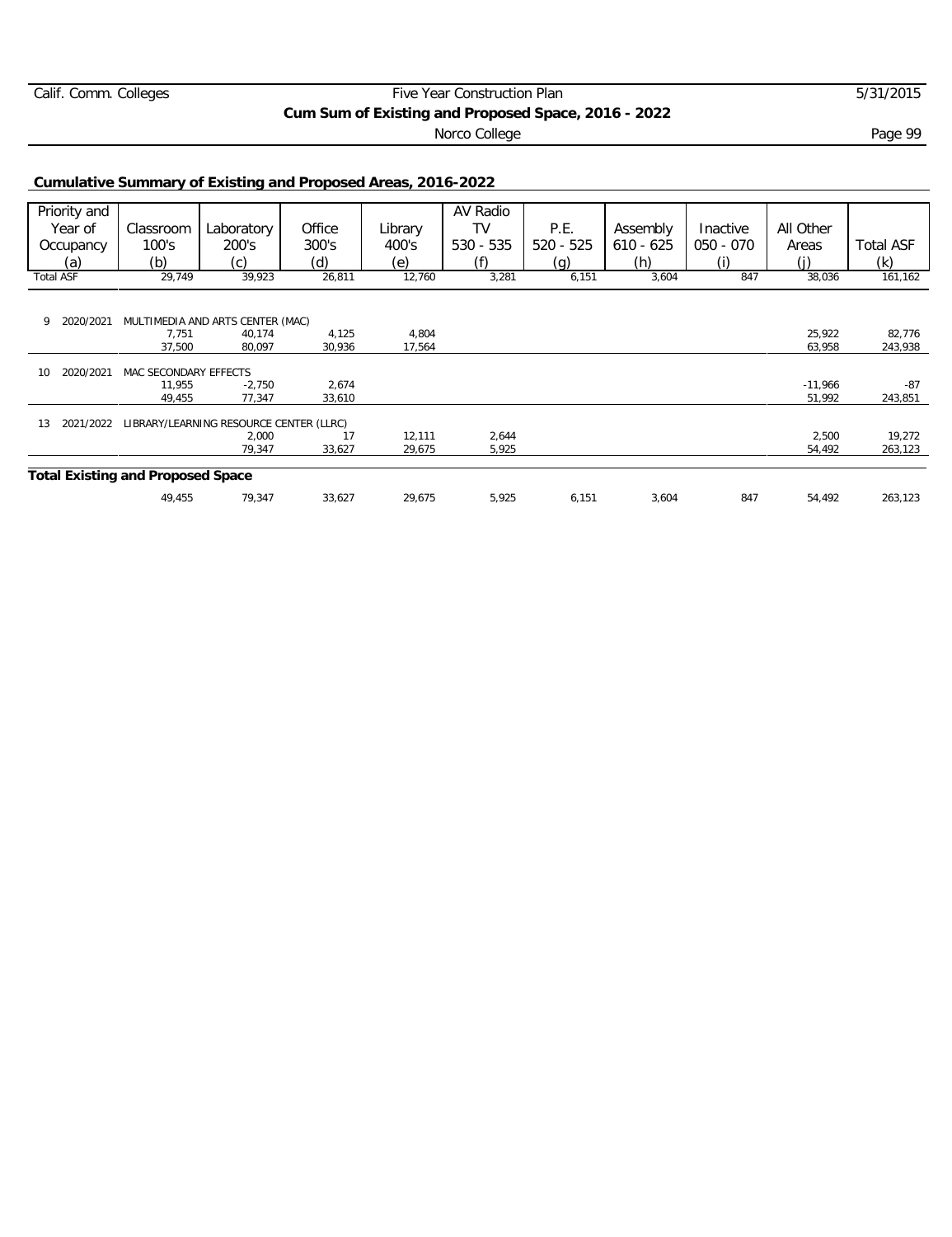## Calif. Comm. Colleges Five Year Construction Plan 5/31/2015 **Capacity of Net Existing On-Campus ASF** Norco College **Page 100**

| Classrooms, Classroom Service (Room Type 100's) |               | Net    | ASF/100<br><b>WSCH</b> | Capacity<br>WSCH |
|-------------------------------------------------|---------------|--------|------------------------|------------------|
|                                                 | <b>Totals</b> | 29.749 | 47.3                   | 62.894           |

| <b>TOP Code/Description</b>                   | Net ASF | ASF/100<br><b>WSCH</b> | Capacity<br><b>WSCH</b> | <b>TOP Code/Description</b>                  | Net ASF | ASF/100<br><b>WSCH</b> | Capacity<br><b>WSCH</b> |
|-----------------------------------------------|---------|------------------------|-------------------------|----------------------------------------------|---------|------------------------|-------------------------|
| 0100 Agriculture and Natural Resources        | 1.647   | 492                    | 335                     | 0956 Manufacturing and Industrial Technology | 3,248   | 385                    | 844                     |
| 0116 Agricultural Power Equipment Technology  |         | 856                    |                         | 1000 Fine and Applied Arts                   | 4,197   | 257                    | 1,633                   |
| 0200 Architecture and Related Technologies    |         | 257                    |                         | 1100 Foreign Language                        |         | 150                    |                         |
| 0300 Environmental Sciences and Technologies  |         | 235                    |                         | 1200 Health                                  |         | 214                    |                         |
| 0400 Biological Sciences                      | 5,484   | 235                    | 2,334                   | 1300 Family and Consumer Sciences            |         | 257                    |                         |
| 0500 Business and Management                  |         | 128                    |                         | 1400 Law                                     |         | 150                    |                         |
| 0600 Media and Communications                 |         | 214                    |                         | 1500 Humanities (Letters)                    | 1,835   | 150                    | 1,223                   |
| 0700 Information Technology                   | 1,036   | 171                    | 606                     | 1600 Library Science                         |         | 150                    |                         |
| 0800 Education                                |         | 321                    |                         | 1700 Mathematics                             | 1,583   | 150                    | 1,055                   |
| 0900 Engineering & Industrial Technologies    | 9,515   | 321                    | 2,964                   | 1800 Military Studies                        |         | 214                    |                         |
| 0945 Industrial Systems Technology and Mainte |         | 556                    |                         | 1900 Physical Sciences                       | 5,489   | 257                    | 2,136                   |
| 0946 Environmental Control Technology (HVAC)  |         | 556                    |                         | 2000 Psychology                              |         | 150                    |                         |
| 0947 Diesel Technology                        |         | 856                    |                         | 2100 Public and Protective Services          |         | 214                    |                         |
| 0948 Automotive Technology                    |         | 856                    |                         | 2200 Social Sciences                         |         | 150                    |                         |
| 0949 Automotive Collison Repair               |         | 856                    |                         | 3000 Commercial Services                     |         | 214                    |                         |
| 0950 Aeronautical and Aviation Technology     |         | 749                    |                         | 4900 Interdisciplinary Studies               | 5,889   | 257                    | 2,291                   |
| 0952 Construction Crafts Technology           |         | 749                    |                         |                                              |         |                        |                         |
|                                               |         |                        |                         | Totals                                       | 39,923  |                        | 15,421                  |
|                                               |         |                        |                         | Campus Avg Lab ASF/100 WSCH                  |         | 259                    |                         |

|                                                   |        | Net    | ASF per | Capacity |
|---------------------------------------------------|--------|--------|---------|----------|
| Office and Office Service Areas (Room Type 300's) |        |        |         | FTF.     |
|                                                   |        |        |         |          |
|                                                   | Totals | 26.811 | 140     | 192      |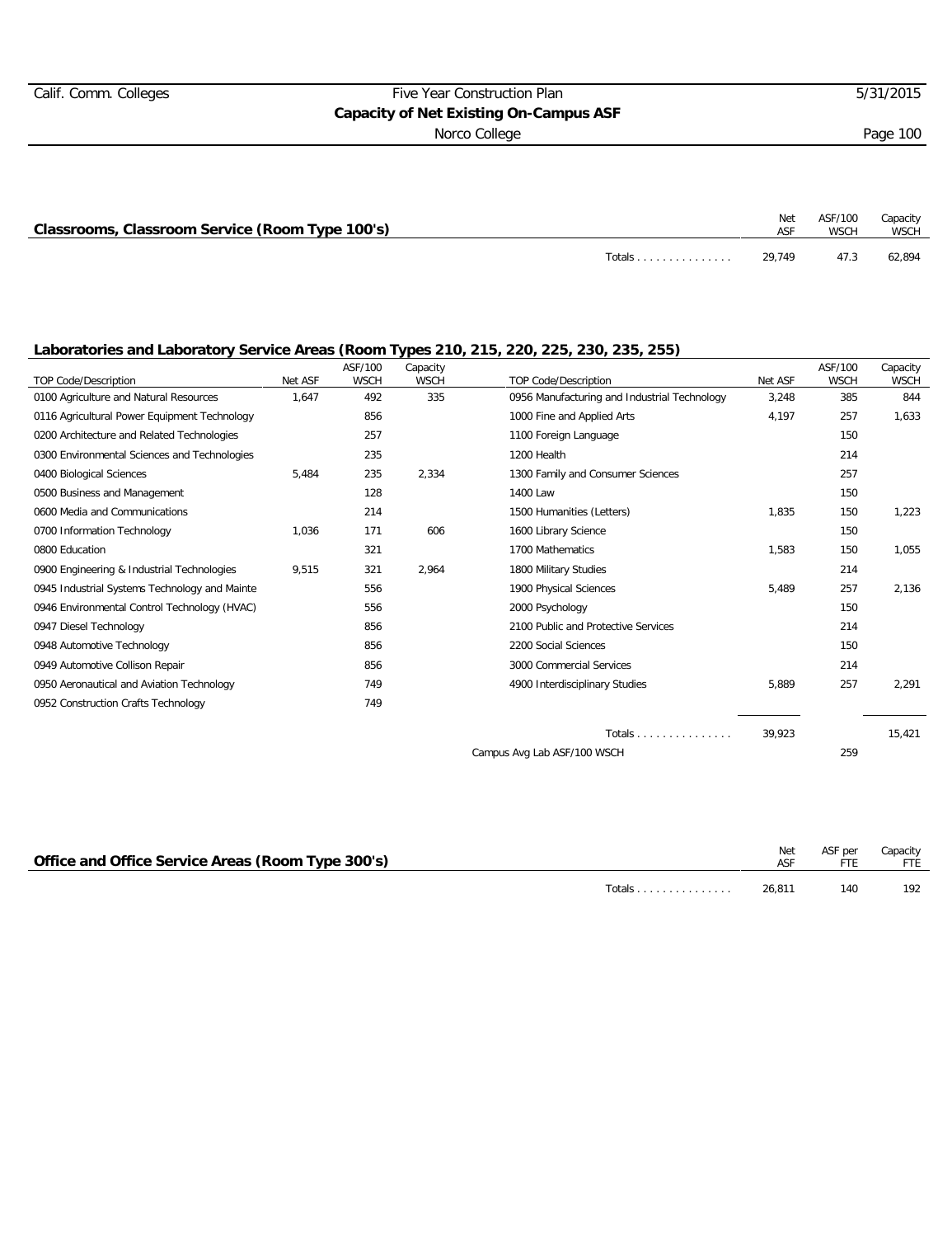| Calif. Comm. Colleges                                 | Five Year Construction Plan |                              |                  |  |  |  |  |  |  |  |
|-------------------------------------------------------|-----------------------------|------------------------------|------------------|--|--|--|--|--|--|--|
| <b>Project Intent And Scope</b>                       |                             |                              |                  |  |  |  |  |  |  |  |
|                                                       |                             | Norco College                | Page 101         |  |  |  |  |  |  |  |
| District Priority: 9 MULTIMEDIA AND ARTS CENTER (MAC) |                             |                              |                  |  |  |  |  |  |  |  |
| Project Type:                                         | $\Box$ Site Acquisition     | $\boxtimes$ New Construction | Reconstruction   |  |  |  |  |  |  |  |
|                                                       | $\Box$ Replacement          | $\Box$ Infrastructure        | $\Box$ Equipment |  |  |  |  |  |  |  |
| Total Estimated Costs: \$81,069,000                   |                             |                              |                  |  |  |  |  |  |  |  |
| Anticipated Source(s) of Funds: State and Non-State   |                             |                              |                  |  |  |  |  |  |  |  |
| Type of construction:                                 |                             |                              |                  |  |  |  |  |  |  |  |
| Seismic Retrofit:                                     |                             |                              |                  |  |  |  |  |  |  |  |
| If Existing - Age:                                    |                             |                              |                  |  |  |  |  |  |  |  |
| If Existing - Condition:                              |                             |                              |                  |  |  |  |  |  |  |  |
|                                                       |                             |                              |                  |  |  |  |  |  |  |  |

|                       | Land Acquisition | Preliminary Plans | Working Drawing | Construction | Equipment   | Occupancy |
|-----------------------|------------------|-------------------|-----------------|--------------|-------------|-----------|
| Year                  |                  | 2017/2018         | 2017/2018       | 2018/2019    | 2018/2019   | 2020/2021 |
| <b>Estimated Cost</b> |                  | \$3,058,000       | \$2,365,000     | \$71,926,000 | \$3,720,000 |           |

## **Explain why this project is needed:**

This project proposes to construct the first multimedia and arts center at the Norco College campus. This project was identified as a high priority in the 2008 Educational Master plan. Per the master plan guidelines, the project will construct a 83,676 asf/129,133 gsf facility that will enable to college`s fine and applied arts programs to grow along with the college. The state of the art facility will be constructed allow multiple instructional methodologies to be used for the benefit of student learning. Additionally, the 400 seat auditorium will allow students to put on visual performances as part of their instructional program. Currently the campus has a small multi purpose room with an inadequate lighting and sound system as their only source for performances.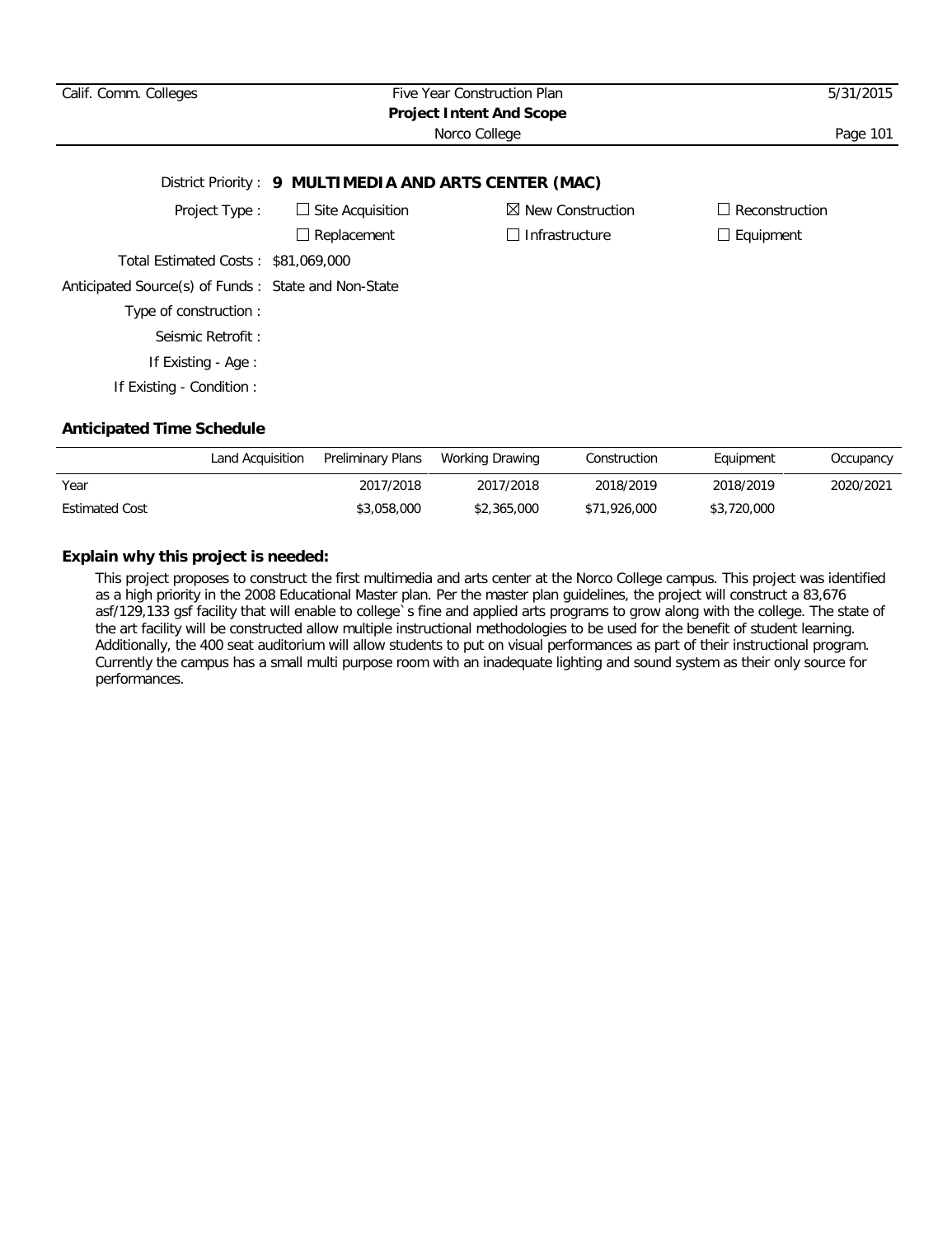# Calif. Comm. Colleges Five Year Construction Plan 5/31/2015 **Project Intent And Scope**

Norco College **Page 102** 

#### District Priority No.: **9 MULTIMEDIA AND ARTS CENTER (MAC)**

#### **Outline of Project Space - Buildings and Remodelings**

|                                                 | Classroom Type<br>100's | Laboratory<br>$210 - 255$ | Office Type<br>300's | Library Type<br>400's | $AV - TV$<br>$530 - 535$ | All Other |             | <b>Total ASF</b> |
|-------------------------------------------------|-------------------------|---------------------------|----------------------|-----------------------|--------------------------|-----------|-------------|------------------|
| Project Primary                                 | 8,651                   | 40,174                    | 4,125                | 4,804                 |                          |           | 25,922      | 83,676           |
| Project Secondary                               | $-900$                  |                           |                      |                       |                          |           |             | $-900$           |
| Project Net ASF                                 | 7,751                   | 40,174                    | 4,125                | 4,804                 |                          |           | 25,922      | 82,776           |
| <b>Project Net Capacity</b>                     |                         |                           |                      |                       |                          |           |             |                  |
|                                                 |                         |                           |                      |                       |                          | Net       | ASF/100     | Capacity         |
| Classrooms, Classroom Service (Room Type 100's) |                         |                           |                      |                       |                          | ASF       | <b>WSCH</b> | <b>WSCH</b>      |

## **Classroom Totals . . . . . . . . . . . . . . . 7,751** 47.3 **16,387**

| Primary Effect                             |         |             |             | Secondary Effect     |         |             |             |
|--------------------------------------------|---------|-------------|-------------|----------------------|---------|-------------|-------------|
|                                            |         | ASF/100     | Capacity    |                      |         | ASF/100     | Capacity    |
| TOP Code/Description                       | Net ASF | <b>WSCH</b> | <b>WSCH</b> | TOP Code/Description | Net ASF | <b>WSCH</b> | <b>WSCH</b> |
| 0600 Digital Media                         | 7.778   | 214         | 3,635       |                      |         |             |             |
| 1000 Art (Painting, Drawing and Sculpture) | 8,066   | 257         | 3.139       |                      |         |             |             |
| 1000 Commercial Music                      | 4,955   | 257         | 1,928       |                      |         |             |             |
| 1000 Dance                                 | 2.535   | 257         | 986         |                      |         |             |             |
| 1000 Dramatic Arts                         | 2.602   | 257         | 1.012       |                      |         |             |             |
| 1000 Fine Arts, General                    | 3.291   | 257         | 1,281       |                      |         |             |             |
| 1000 Music                                 | 6.600   | 257         | 2,568       |                      |         |             |             |
| 1000 Technical Theater                     | 4.347   | 257         | 1,691       |                      |         |             |             |
|                                            |         |             |             | Laboratory Totals    | 40,174  |             | 16,240      |

|                                                   | <b>Net</b> | ASF per | Capacity |
|---------------------------------------------------|------------|---------|----------|
| Office and Office Service Areas (Room Type 300's) | <b>ASF</b> |         |          |
|                                                   |            |         |          |
| Office Totals                                     | 4.125      | 140     | 29.46    |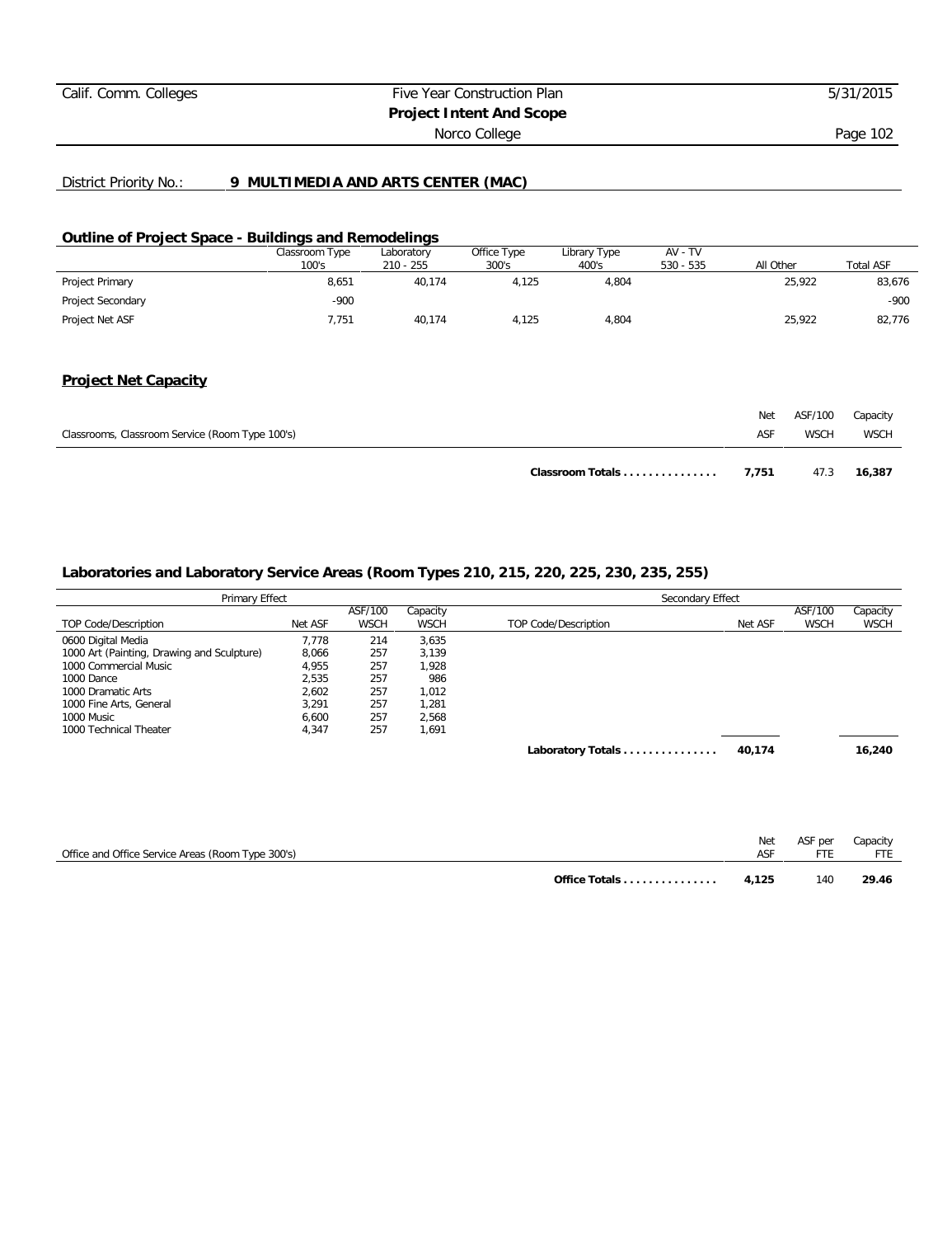| Calif. Comm. Colleges                     | Five Year Construction Plan<br><b>Project Intent And Scope</b> | 5/31/2015               |                            |
|-------------------------------------------|----------------------------------------------------------------|-------------------------|----------------------------|
|                                           |                                                                | Norco College           | Page 103                   |
|                                           | District Priority: 10 MAC SECONDARY EFFECTS                    |                         |                            |
| Project Type:                             | $\Box$ Site Acquisition                                        | $\Box$ New Construction | $\boxtimes$ Reconstruction |
|                                           | $\boxtimes$ Replacement                                        | $\Box$ Infrastructure   | $\Box$ Equipment           |
| Total Estimated Costs: \$200,000          |                                                                |                         |                            |
| Anticipated Source(s) of Funds: Non-State |                                                                |                         |                            |
| Type of construction:                     |                                                                |                         |                            |
| Seismic Retrofit:                         |                                                                |                         |                            |
| If Existing - Age:                        |                                                                |                         |                            |
| If Existing - Condition:                  |                                                                |                         |                            |

|                       | Land Acquisition | Preliminary Plans | Working Drawing | Construction | Equipment | Occupancy |
|-----------------------|------------------|-------------------|-----------------|--------------|-----------|-----------|
| Year                  |                  | 2019/2020         | 2019/2020       | 2020/2021    | 2020/2021 | 2020/2021 |
| <b>Estimated Cost</b> |                  | \$0               | \$0             | \$100,000    | \$100,000 |           |

## **Explain why this project is needed:**

This project will backfill the vacated spaces (that were not demolished) from the MAC project. These spaces are scattered throughout five buildings on campus. This project will simply expand general classrooms, labs and offices into the vacated spaces. No physical construction will occur.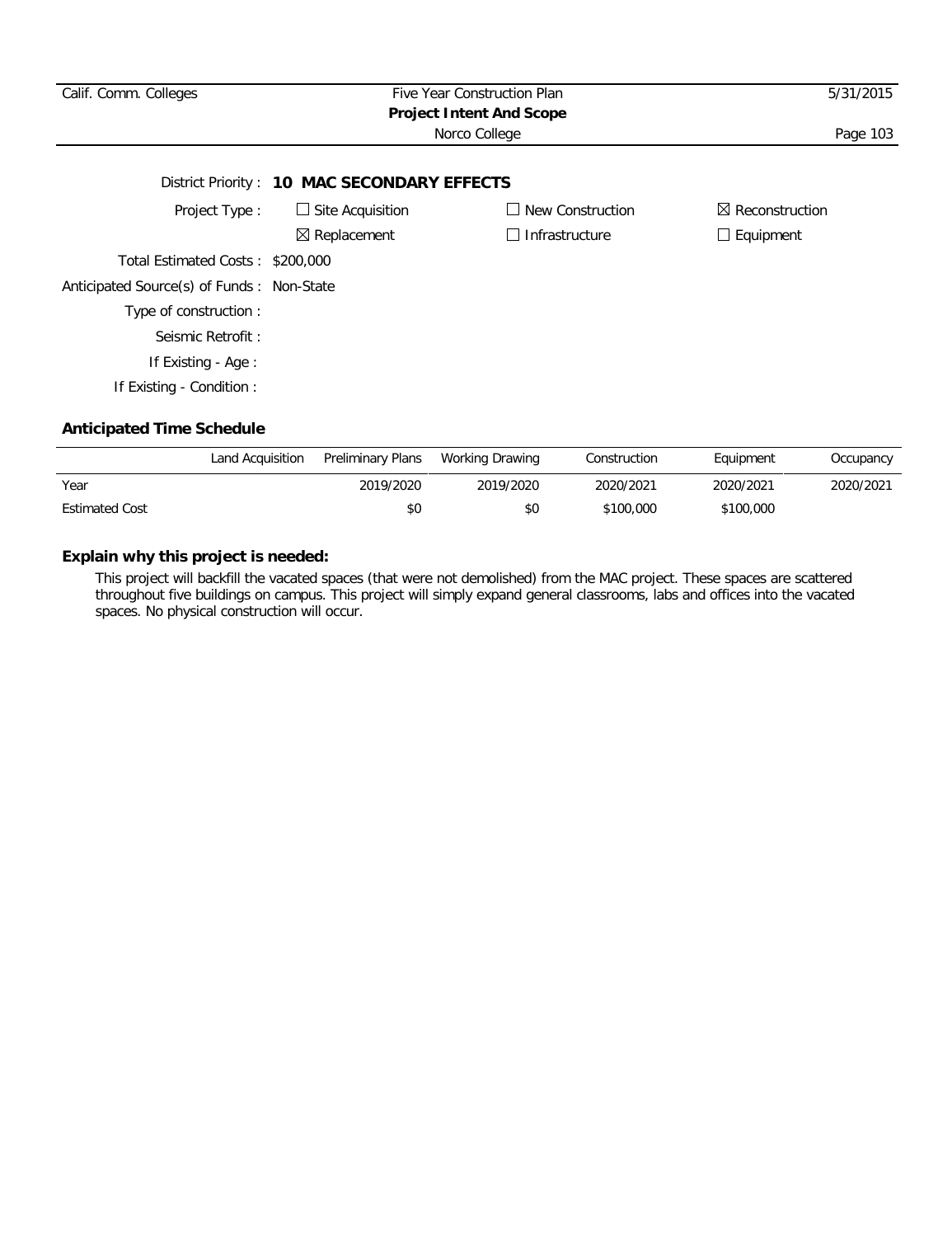## Calif. Comm. Colleges Five Year Construction Plan 5/31/2015 **Project Intent And Scope**

Norco College **Page 104** 

#### District Priority No.: **10 MAC SECONDARY EFFECTS**

#### **Outline of Project Space - Buildings and Remodelings**

|                             | Classroom Type<br>100's | Laboratory<br>$210 - 255$ | Office Type<br>300's | Library Type<br>400's | $AV - TV$<br>$530 - 535$ | All Other | <b>Total ASF</b> |
|-----------------------------|-------------------------|---------------------------|----------------------|-----------------------|--------------------------|-----------|------------------|
| Project Primary             | 11,955                  | 7,602                     | 3,074                |                       |                          | 1,434     | 24,065           |
| Project Secondary           |                         | $-10,352$                 | $-400$               |                       |                          | $-13,400$ | $-24,152$        |
| Project Net ASF             | 11,955                  | $-2,750$                  | 2,674                |                       |                          | $-11,966$ | $-87$            |
|                             |                         |                           |                      |                       |                          |           |                  |
|                             |                         |                           |                      |                       |                          |           |                  |
| <b>Project Net Capacity</b> |                         |                           |                      |                       |                          |           |                  |

|                                                 | Classroom Totals 11,955 |     | 47.3        | 25,275      |
|-------------------------------------------------|-------------------------|-----|-------------|-------------|
| Classrooms, Classroom Service (Room Type 100's) |                         | ASF | <b>WSCH</b> | <b>WSCH</b> |
|                                                 |                         | Net | ASF/100     | Capacity    |

| Primary Effect       |         |             | Secondary Effect |                                            |          |             |             |
|----------------------|---------|-------------|------------------|--------------------------------------------|----------|-------------|-------------|
|                      |         | ASF/100     | Capacity         |                                            |          | ASF/100     | Capacity    |
| TOP Code/Description | Net ASF | <b>WSCH</b> | <b>WSCH</b>      | TOP Code/Description                       | Net ASF  | <b>WSCH</b> | <b>WSCH</b> |
|                      |         |             |                  | 0600 Digital Media                         | $-1.244$ | 214         | $-581$      |
|                      |         |             |                  | 1000 Art (Painting, Drawing and Sculpture) | $-3,315$ | 257         | $-1,290$    |
|                      |         |             |                  | 1000 Commercial Music                      | $-1,531$ | 257         | -596        |
|                      |         |             |                  | 1000 Fine Arts, General                    | $-986$   | 257         | $-384$      |
|                      |         |             |                  | 1000 Music                                 | $-1.414$ | 257         | $-550$      |
|                      |         |             |                  | 1000 Photography                           | $-1,862$ | 257         | $-725$      |
| 4900 General Studies | 7.602   | 257         | 2.958            |                                            |          |             |             |
|                      |         |             |                  | Laboratory Totals                          | $-2.750$ |             | $-1,167$    |

|                                                   | <b>Net</b>             | ASF per | Capacity |
|---------------------------------------------------|------------------------|---------|----------|
| Office and Office Service Areas (Room Type 300's) | ASF                    |         | FTF      |
|                                                   |                        |         |          |
|                                                   | 2.674<br>Office Totals | 140     | 19.10    |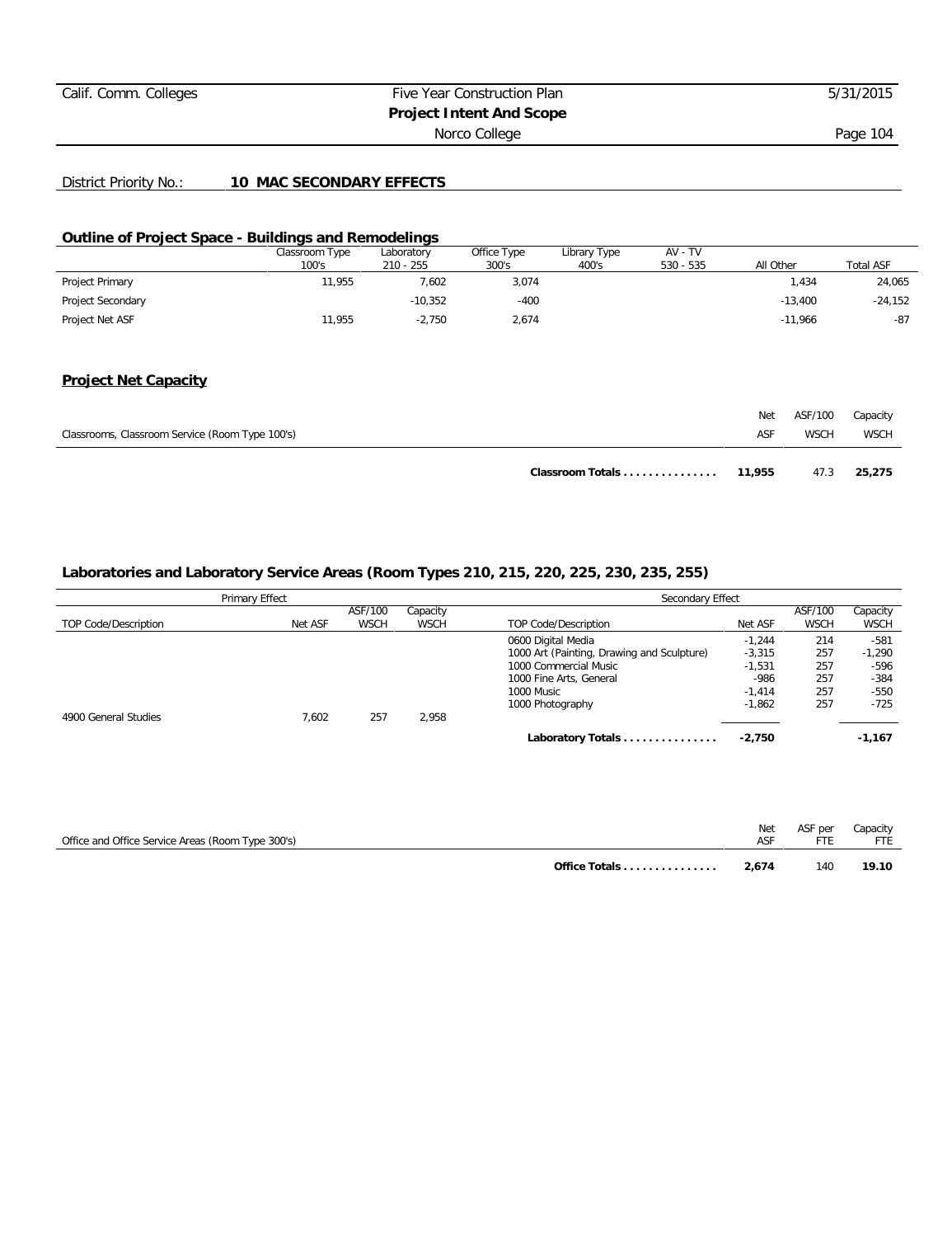| Calif. Comm. Colleges                 | Five Year Construction Plan | 5/31/2015                                                     |                  |
|---------------------------------------|-----------------------------|---------------------------------------------------------------|------------------|
|                                       |                             |                                                               |                  |
|                                       |                             | Norco College                                                 | Page 105         |
|                                       |                             | District Priority: 13 LIBRARY/LEARNING RESOURCE CENTER (LLRC) |                  |
|                                       |                             |                                                               |                  |
| Project Type:                         | $\Box$ Site Acquisition     | $\boxtimes$ New Construction                                  | Reconstruction   |
|                                       | Replacement                 | Infrastructure<br>$\Box$                                      | $\Box$ Equipment |
| Total Estimated Costs: \$22,421,000   |                             |                                                               |                  |
| Anticipated Source(s) of Funds: State |                             |                                                               |                  |
| Type of construction :                |                             |                                                               |                  |
| Seismic Retrofit:                     |                             |                                                               |                  |
| If Existing - Age:                    |                             |                                                               |                  |
| If Existing - Condition :             |                             |                                                               |                  |
|                                       |                             |                                                               |                  |

|                       | Land Acquisition | Preliminary Plans | Working Drawing | Construction | Equipment   | Occupancy |
|-----------------------|------------------|-------------------|-----------------|--------------|-------------|-----------|
| Year                  |                  | 2018/2019         | 2018/2019       | 2019/2020    | 2019/2020   | 2021/2022 |
| <b>Estimated Cost</b> |                  | \$808,000         | \$840,000       | \$18,852,000 | \$1,921,000 |           |

### **Explain why this project is needed:**

Norco College continues to have large enrollment increases as predicted in its educational master plan. The Library/Learning Learning Center (LLRC) is a necessity in order to provide students with access to many types of library, tutorial and instructional media space. This project proposes to construct a 30,450 asf learning center that includes 2,000 asf in Lab, 2,450 asf in Office, 20,500 asf in Library, 3,000 asf in AV/TV and 2,500 asf in Other space.

The second floor of the existing Library, building 9 will be vacated as those programs expand into the LRC. The second floor of the Library will then be remodeled into a Student Services Center once the LRC is constructed. In addition, Portables A and B will be demolished as part of this project.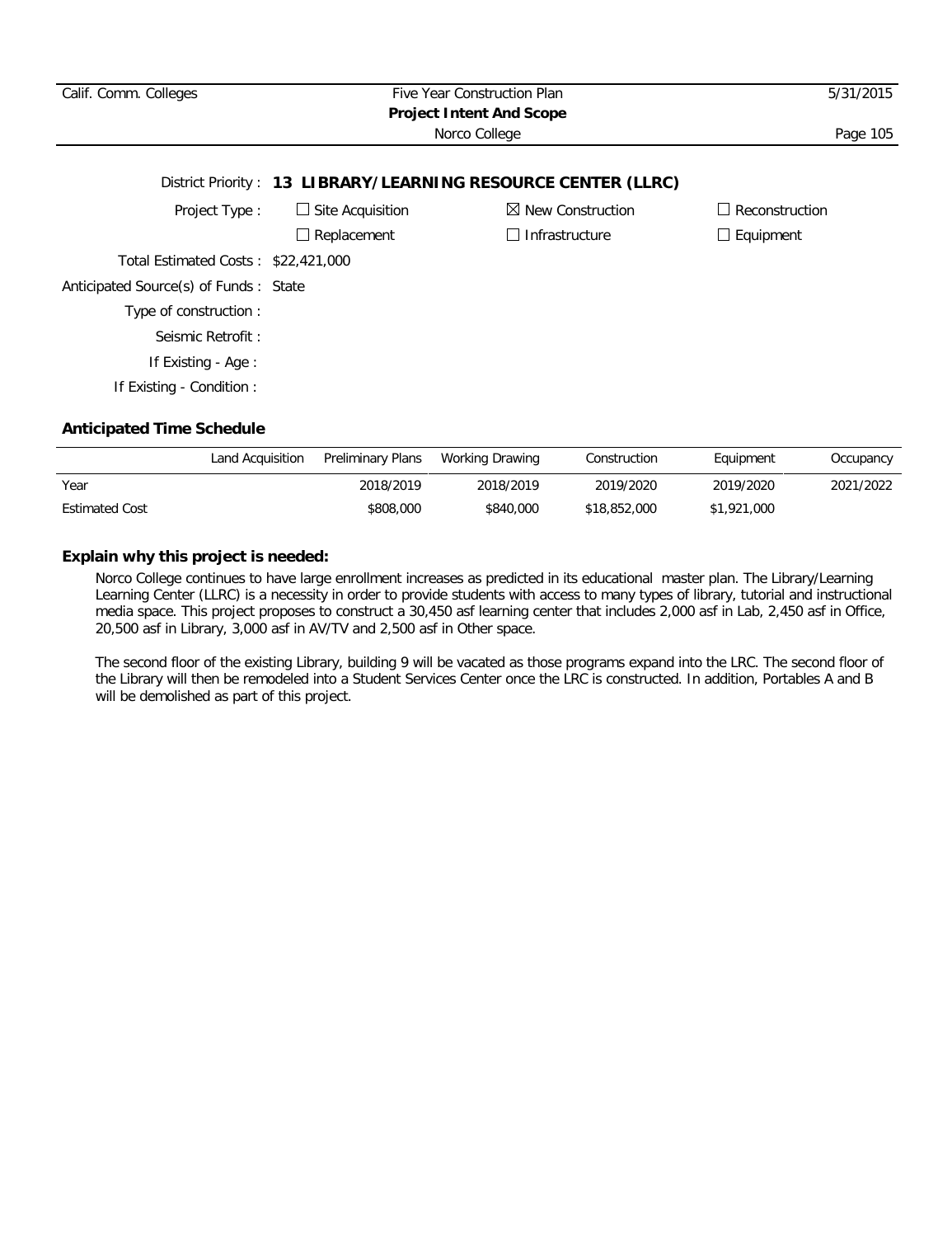# Calif. Comm. Colleges Five Year Construction Plan 5/31/2015 **Project Intent And Scope** Norco College **Page 106**

### District Priority No.: **13 LIBRARY/LEARNING RESOURCE CENTER (LLRC)**

### **Outline of Project Space - Buildings and Remodelings**

|                                                 | Classroom Type<br>100's | Laboratory<br>$210 - 255$ | Office Type<br>300's | Library Type<br>400's | $AV - TV$<br>$530 - 535$ | All Other             | <b>Total ASF</b> |
|-------------------------------------------------|-------------------------|---------------------------|----------------------|-----------------------|--------------------------|-----------------------|------------------|
| Project Primary                                 |                         | 2,000                     | 2,450                | 20,500                | 3,000                    | 2,500                 | 30,450           |
| Project Secondary                               |                         |                           | $-2,433$             | $-8,389$              | $-356$                   |                       | $-11,178$        |
| Project Net ASF                                 |                         | 2,000                     | 17                   | 12,111                | 2,644                    | 2,500                 | 19,272           |
| <b>Project Net Capacity</b>                     |                         |                           |                      |                       |                          |                       |                  |
|                                                 |                         |                           |                      |                       |                          |                       |                  |
|                                                 |                         |                           |                      |                       |                          | ASF/100<br><b>Net</b> | Capacity         |
| Classrooms, Classroom Service (Room Type 100's) |                         |                           |                      |                       |                          | ASF<br><b>WSCH</b>    | <b>WSCH</b>      |

| Classroom Totals |  |  |
|------------------|--|--|

## **Laboratories and Laboratory Service Areas (Room Types 210, 215, 220, 225, 230, 235, 255)**

|                                                   | Primary Effect |                        |                         | Secondary Effect     |            |                        |                         |
|---------------------------------------------------|----------------|------------------------|-------------------------|----------------------|------------|------------------------|-------------------------|
| TOP Code/Description                              | Net ASF        | ASF/100<br><b>WSCH</b> | Capacity<br><b>WSCH</b> | TOP Code/Description | Net ASF    | ASF/100<br><b>WSCH</b> | Capacity<br><b>WSCH</b> |
| 4900 General Studies                              | 2,000          | 257                    | 778                     |                      |            |                        |                         |
|                                                   |                |                        |                         | Laboratory Totals    | 2,000      |                        | 778                     |
|                                                   |                |                        |                         |                      |            |                        |                         |
|                                                   |                |                        |                         |                      |            |                        |                         |
| Office and Office Service Areas (Room Type 300's) |                |                        |                         |                      | Net<br>ASF | ASF per<br><b>FTE</b>  | Capacity<br>FTE         |
|                                                   |                |                        |                         |                      |            |                        |                         |
|                                                   |                |                        |                         | Office Totals        | 17         | 140                    | 0.12                    |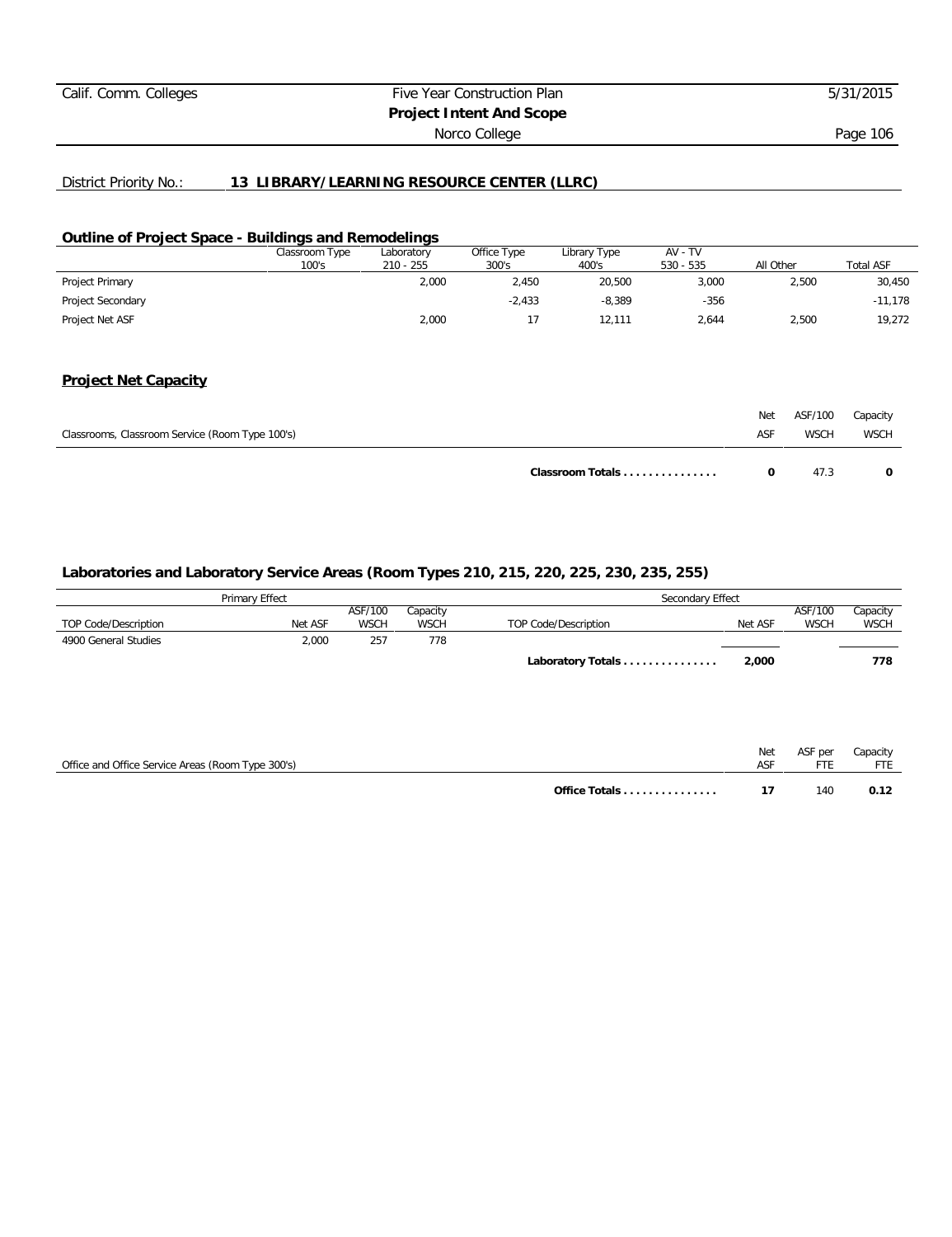| Calif. Comm. Colleges                 | 5/31/2015                                        |                                                                    |                       |
|---------------------------------------|--------------------------------------------------|--------------------------------------------------------------------|-----------------------|
|                                       | <b>Project Intent And Scope</b><br>Norco College | Page 107                                                           |                       |
|                                       |                                                  | District Priority: 17 CENTER FOR HUMAN PERFORMANCE AND KINESIOLOGY |                       |
| Project Type:                         | $\Box$ Site Acquisition                          | $\boxtimes$ New Construction                                       | $\Box$ Reconstruction |
|                                       | Replacement                                      | Infrastructure                                                     | $\Box$ Equipment      |
| Total Estimated Costs: \$23,419,000   |                                                  |                                                                    |                       |
| Anticipated Source(s) of Funds: State |                                                  |                                                                    |                       |
| Type of construction:                 |                                                  |                                                                    |                       |
| Seismic Retrofit:                     |                                                  |                                                                    |                       |
| If Existing - Age :                   |                                                  |                                                                    |                       |
| If Existing - Condition:              |                                                  |                                                                    |                       |

## **Anticipated Time Schedule**

|                       | Land Acquisition | Preliminary Plans | Working Drawing | Construction | Equipment | Occupancy |
|-----------------------|------------------|-------------------|-----------------|--------------|-----------|-----------|
| Year                  |                  | 2018/2019         | 2018/2019       | 2019/2020    | 2019/2020 | 2022/2023 |
| <b>Estimated Cost</b> |                  | \$979,000         | \$951,000       | \$20,917,000 | \$572,000 |           |

# **Explain why this project is needed:**

The Norco campus is in the process of implementing a comprehensive Physical Education program. Currently only a few PE activity courses are offered and the entire program is housed in 5,000 square feet of portable facilities. This project proposes to construct a regulation size gymnasium that will support 6 badminton courts, 3 volleyball courts and 3 basketball courts, with adequate height clearances and safe boundary clearances. Provide a wellness center in addition to a traditional weight room. The facility will also house a kinesiology lab for the Physical Education program. Men`s and women`s locker/shower facilities will also be provided in addition to two team rooms, a self defense room, a trainers area and adequate equipment storage.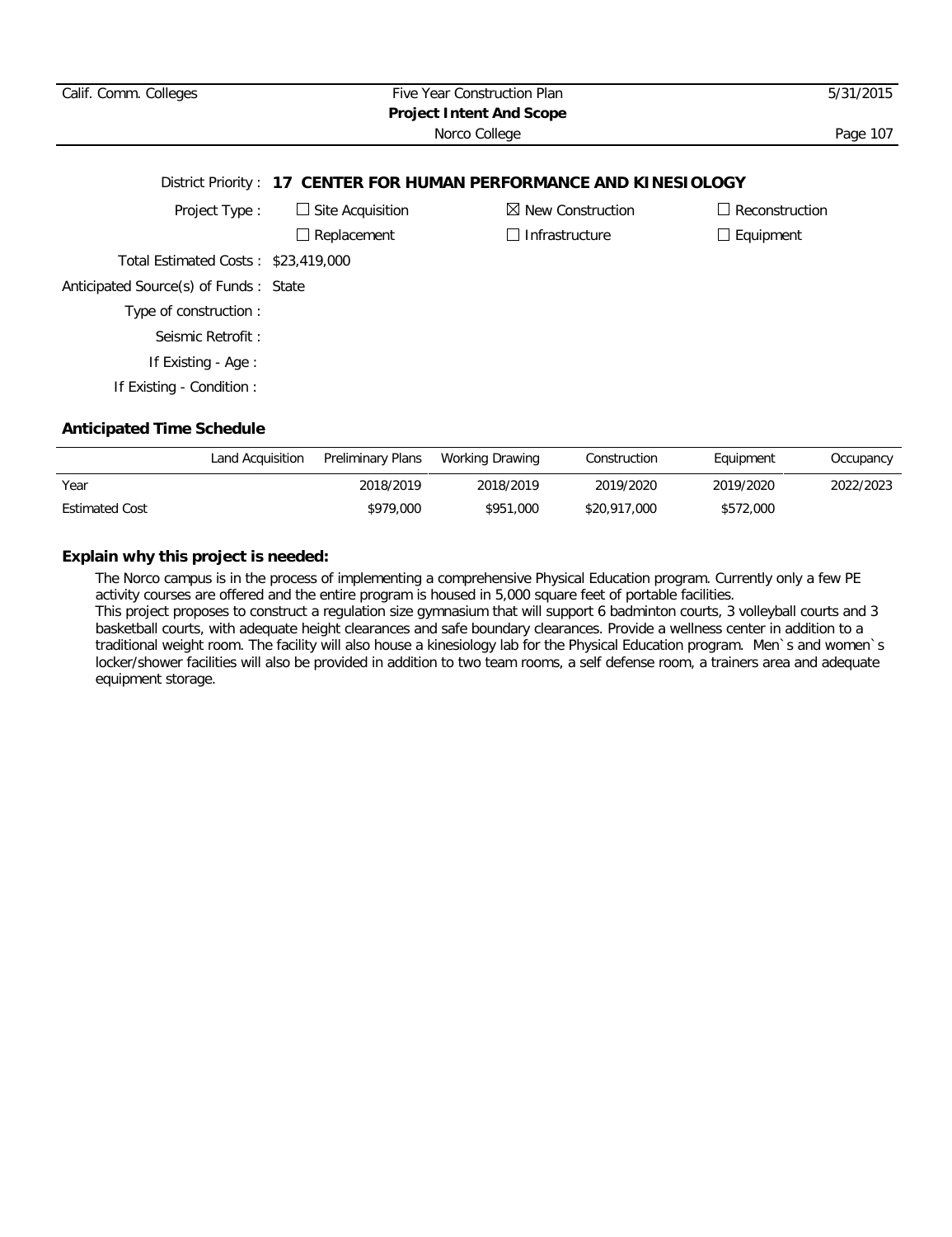# Calif. Comm. Colleges Five Year Construction Plan 5/31/2015 **Project Intent And Scope** Norco College **Page 108**

# District Priority No.: **17 CENTER FOR HUMAN PERFORMANCE AND KINESIOLOGY**

## **Outline of Project Space - Buildings and Remodelings**

|                                                 | Classroom Type<br>100's | Laboratory<br>$210 - 255$ | Office Type<br>300's | Library Type<br>400's | $AV - TV$<br>$530 - 535$ | All Other |             | <b>Total ASF</b> |
|-------------------------------------------------|-------------------------|---------------------------|----------------------|-----------------------|--------------------------|-----------|-------------|------------------|
| Project Primary                                 |                         | 1,500                     | 1,140                |                       |                          |           | 36,642      | 39,282           |
| Project Secondary                               | $-750$                  | $-3,409$                  | $-684$               |                       |                          |           | $-4,592$    | $-9,435$         |
| Project Net ASF                                 | $-750$                  | $-1,909$                  | 456                  |                       |                          |           | 32,050      | 29,847           |
| <b>Project Net Capacity</b>                     |                         |                           |                      |                       |                          |           |             |                  |
|                                                 |                         |                           |                      |                       |                          | Net       | ASF/100     | Capacity         |
| Classrooms, Classroom Service (Room Type 100's) |                         |                           |                      |                       |                          | ASF       | <b>WSCH</b> | <b>WSCH</b>      |
|                                                 |                         |                           |                      | Classroom Totals      |                          | $-750$    | 47.3        | $-1,586$         |

# **Laboratories and Laboratory Service Areas (Room Types 210, 215, 220, 225, 230, 235, 255)**

|                                | Primary Effect |                        |                         | Secondary Effect                           |          |                        |                         |  |
|--------------------------------|----------------|------------------------|-------------------------|--------------------------------------------|----------|------------------------|-------------------------|--|
| TOP Code/Description           | Net ASF        | ASF/100<br><b>WSCH</b> | Capacity<br><b>WSCH</b> | TOP Code/Description                       | Net ASF  | ASF/100<br><b>WSCH</b> | Capacity<br><b>WSCH</b> |  |
|                                |                |                        |                         |                                            |          |                        |                         |  |
| 0400 Other Biological Sciences | 1,500          | 235                    | 638                     | 0956 Manufacturing and Industrial Technolo | $-3,409$ | 385                    | -885                    |  |
|                                |                |                        |                         | Laboratory Totals                          | $-1,909$ |                        | $-247$                  |  |
|                                |                |                        |                         |                                            |          |                        |                         |  |
|                                |                |                        |                         |                                            |          |                        |                         |  |
|                                |                |                        |                         |                                            |          |                        |                         |  |
|                                |                |                        |                         |                                            |          |                        |                         |  |

| Office and Office Service Areas (Room Type 300's) |               | Net<br>ASF | ASF per | Capacity |
|---------------------------------------------------|---------------|------------|---------|----------|
|                                                   | Office Totals | 456        | 140     |          |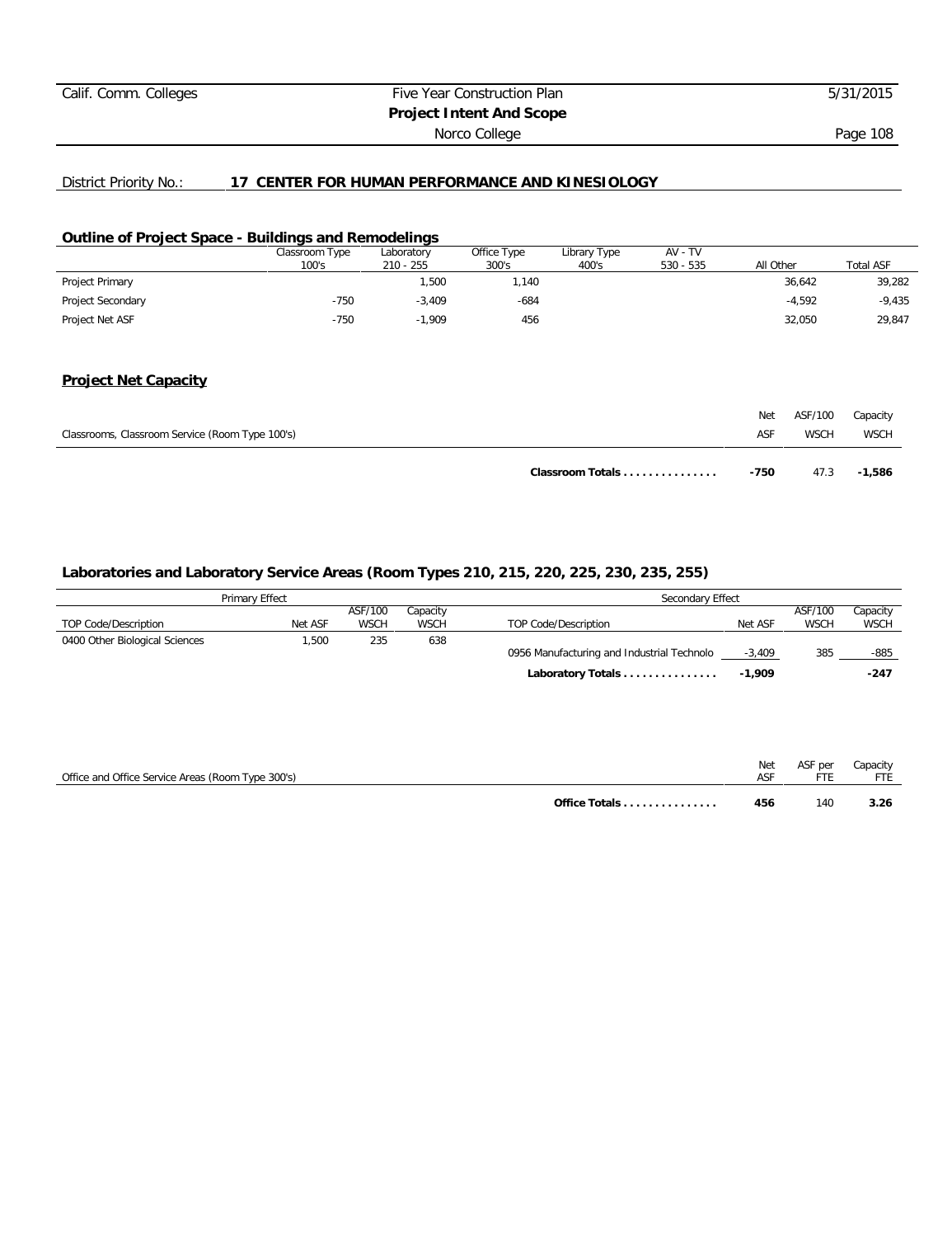| Calif. Comm. Colleges                 | Five Year Construction Plan<br><b>Project Intent And Scope</b> |                                                               |                            |  |  |
|---------------------------------------|----------------------------------------------------------------|---------------------------------------------------------------|----------------------------|--|--|
|                                       | Norco College                                                  | Page 109                                                      |                            |  |  |
|                                       |                                                                | District Priority: 18 STUDENT SERVICES REMODEL FOR EFFICIENCY |                            |  |  |
| Project Type:                         | $\Box$ Site Acquisition                                        | $\Box$ New Construction                                       | $\boxtimes$ Reconstruction |  |  |
|                                       | $\Box$ Replacement                                             | Infrastructure                                                | $\Box$ Equipment           |  |  |
| Total Estimated Costs: \$4,974,000    |                                                                |                                                               |                            |  |  |
| Anticipated Source(s) of Funds: State |                                                                |                                                               |                            |  |  |
| Type of construction :                |                                                                |                                                               |                            |  |  |
| Seismic Retrofit:                     |                                                                |                                                               |                            |  |  |
| If Existing - Age:                    |                                                                |                                                               |                            |  |  |
| If Existing - Condition:              |                                                                |                                                               |                            |  |  |
| <b>Anticipated Time Schedule</b>      |                                                                |                                                               |                            |  |  |

|                       | Land Acquisition | Preliminary Plans | Working Drawing | Construction | Equipment | Occupancy |
|-----------------------|------------------|-------------------|-----------------|--------------|-----------|-----------|
| Year                  |                  | 2019/2020         | 2019/2020       | 2020/2021    | 2020/2021 | 2022/2023 |
| <b>Estimated Cost</b> |                  | \$236,000         | \$255,000       | \$4,232,000  | \$251,000 |           |

# **Explain why this project is needed:**

This project will renovate the then vacant second floor of the library and convert it into much needed student services area.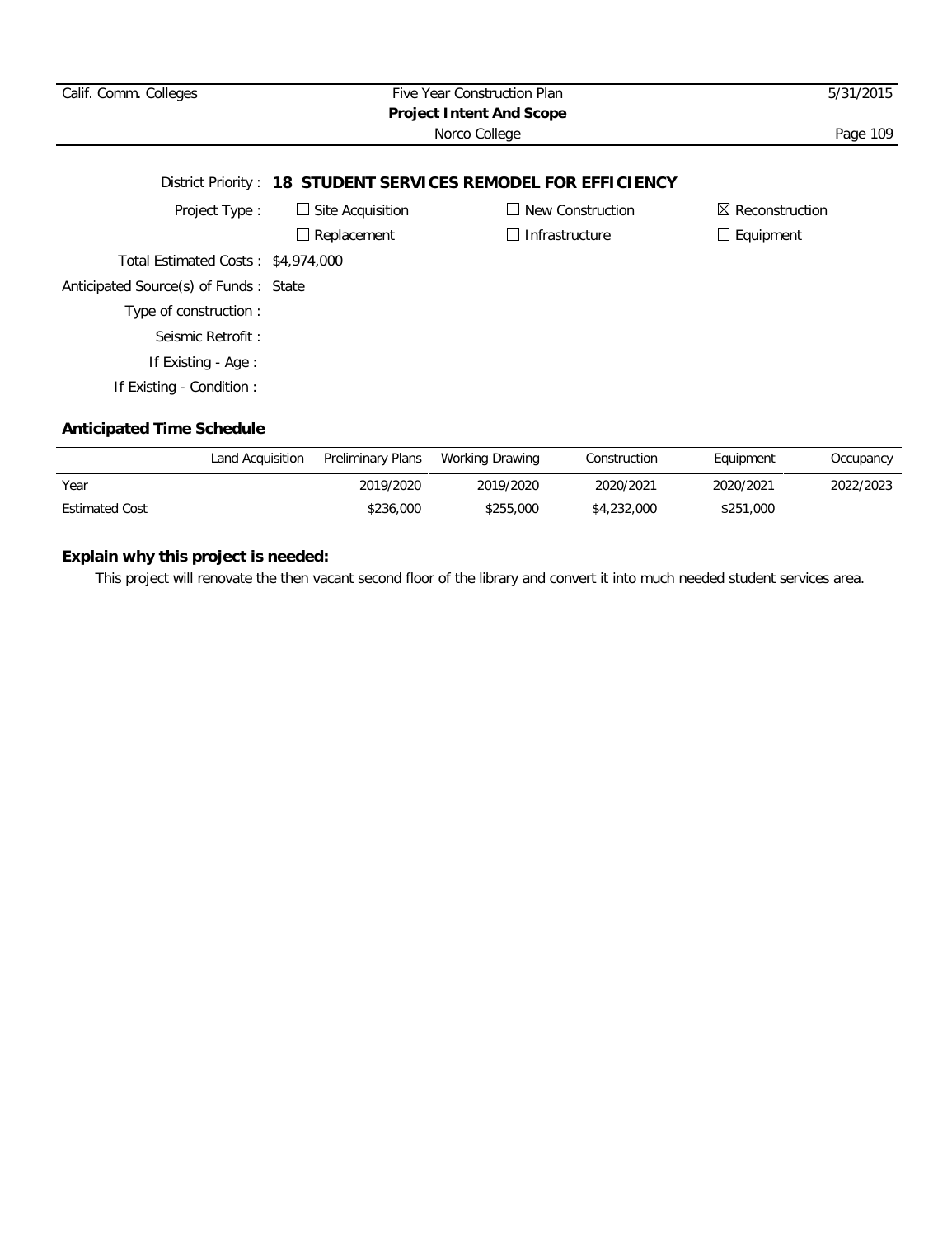# Calif. Comm. Colleges Five Year Construction Plan 5/31/2015 **Project Intent And Scope** Norco College **Page 110**

# District Priority No.: **18 STUDENT SERVICES REMODEL FOR EFFICIENCY**

### **Outline of Project Space - Buildings and Remodelings**

|                                                 | Classroom Type<br>100's | Laboratory<br>$210 - 255$ | Office Type<br>300's | Library Type<br>400's | AV - TV<br>$530 - 535$ | All Other |             | <b>Total ASF</b> |
|-------------------------------------------------|-------------------------|---------------------------|----------------------|-----------------------|------------------------|-----------|-------------|------------------|
| Project Primary                                 |                         |                           | 9,558                |                       |                        |           |             | 9,558            |
| Project Secondary                               |                         |                           |                      |                       |                        |           |             |                  |
| Project Net ASF                                 |                         |                           | 9,558                |                       |                        |           |             | 9,558            |
| <b>Project Net Capacity</b>                     |                         |                           |                      |                       |                        |           |             |                  |
|                                                 |                         |                           |                      |                       |                        | Net       | ASF/100     | Capacity         |
| Classrooms, Classroom Service (Room Type 100's) |                         |                           |                      |                       |                        | ASF       | <b>WSCH</b> | <b>WSCH</b>      |
|                                                 |                         |                           |                      | Classroom Totals      |                        | 0         | 47.3        | 0                |

# **Laboratories and Laboratory Service Areas (Room Types 210, 215, 220, 225, 230, 235, 255)**

|                                                   | Primary Effect |                        |                         | Secondary Effect     |            |                        |                         |
|---------------------------------------------------|----------------|------------------------|-------------------------|----------------------|------------|------------------------|-------------------------|
| TOP Code/Description                              | Net ASF        | ASF/100<br><b>WSCH</b> | Capacity<br><b>WSCH</b> | TOP Code/Description | Net ASF    | ASF/100<br><b>WSCH</b> | Capacity<br><b>WSCH</b> |
|                                                   |                |                        |                         | Laboratory Totals    | 0          |                        | 0                       |
|                                                   |                |                        |                         |                      |            |                        |                         |
|                                                   |                |                        |                         |                      |            |                        |                         |
| Office and Office Service Areas (Room Type 300's) |                |                        |                         |                      | Net<br>ASF | ASF per<br><b>FTE</b>  | Capacity<br>FTE         |
|                                                   |                |                        |                         | Office Totals        | 9,558      | 140                    | 68.27                   |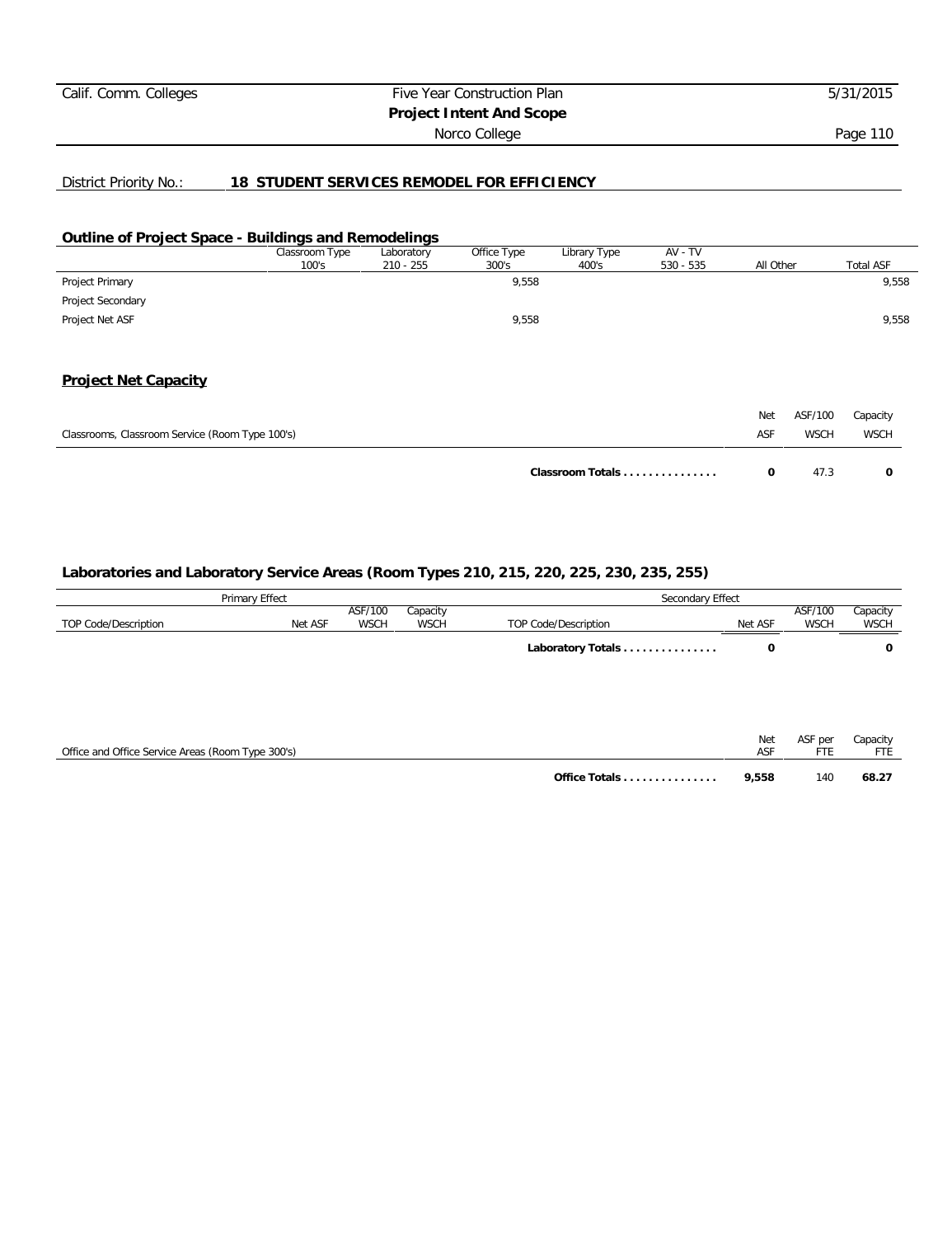| Calif. Comm. Colleges                                                       | Five Year Construction Plan<br><b>Project Intent And Scope</b> | 5/31/2015                    |                       |  |  |  |  |  |  |  |  |
|-----------------------------------------------------------------------------|----------------------------------------------------------------|------------------------------|-----------------------|--|--|--|--|--|--|--|--|
| Norco College                                                               |                                                                |                              |                       |  |  |  |  |  |  |  |  |
| District Priority: 19 CENTER FOR HUMAN PERFORMANCE AND KINESIOLOGY PHASE II |                                                                |                              |                       |  |  |  |  |  |  |  |  |
| Project Type:                                                               | $\Box$ Site Acquisition                                        | $\boxtimes$ New Construction | $\Box$ Reconstruction |  |  |  |  |  |  |  |  |
|                                                                             | $\Box$ Replacement                                             | $\Box$ Infrastructure        | $\Box$ Equipment      |  |  |  |  |  |  |  |  |
| Total Estimated Costs: \$7,646,000                                          |                                                                |                              |                       |  |  |  |  |  |  |  |  |
| Anticipated Source(s) of Funds: State                                       |                                                                |                              |                       |  |  |  |  |  |  |  |  |
| Type of construction:                                                       |                                                                |                              |                       |  |  |  |  |  |  |  |  |
| Seismic Retrofit:                                                           |                                                                |                              |                       |  |  |  |  |  |  |  |  |
| If Existing - Age:                                                          |                                                                |                              |                       |  |  |  |  |  |  |  |  |
| If Existing - Condition :                                                   |                                                                |                              |                       |  |  |  |  |  |  |  |  |

# **Anticipated Time Schedule**

|                       | Land Acquisition Preliminary Plans | Working Drawing | Construction | Equipment | Occupancy |
|-----------------------|------------------------------------|-----------------|--------------|-----------|-----------|
| Year                  | 2019/2020                          | 2019/2020       | 2020/2021    | 2020/2021 | 2022/2023 |
| <b>Estimated Cost</b> | \$310,000                          | \$322,000       | \$6,994,000  | \$20,000  |           |

# **Explain why this project is needed:**

This project proposes to construct the Colleges first track and field for the Physical Education program. Approximately five acres will be developed including a locker room with space for storing Physical Education equipment. This facility will compliment the already state approved Center for Human Performance and Kinesiology and will allow those Physical Education classes to apply their lab experiences in an outdoor setting.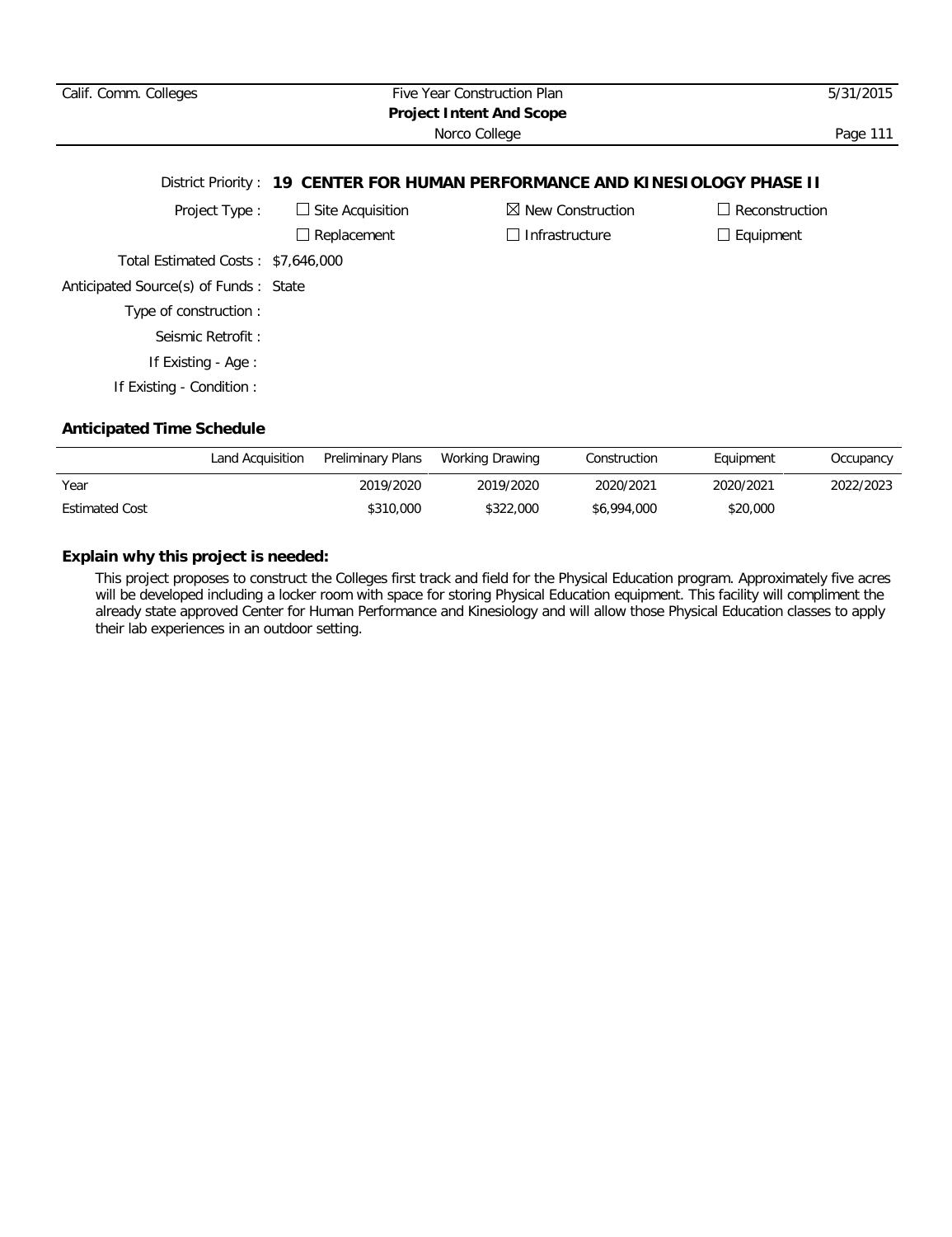# Calif. Comm. Colleges Five Year Construction Plan 5/31/2015 **Project Intent And Scope** Norco College **Page 112**

# District Priority No.: **19 CENTER FOR HUMAN PERFORMANCE AND KINESIOLOGY PHASE II**

### **Outline of Project Space - Buildings and Remodelings**

|                                                 | Classroom Type | Laboratory  | Office Type | Library Type     | AV - TV     |           |             |                  |
|-------------------------------------------------|----------------|-------------|-------------|------------------|-------------|-----------|-------------|------------------|
|                                                 | 100's          | $210 - 255$ | 300's       | 400's            | $530 - 535$ | All Other |             | <b>Total ASF</b> |
| Project Primary                                 |                |             | 200         |                  |             |           | 1,400       | 1,600            |
| Project Secondary                               |                |             |             |                  |             |           |             |                  |
| Project Net ASF                                 |                |             | 200         |                  |             |           | 1,400       | 1,600            |
| <b>Project Net Capacity</b>                     |                |             |             |                  |             |           |             |                  |
|                                                 |                |             |             |                  |             |           |             |                  |
|                                                 |                |             |             |                  |             | Net       | ASF/100     | Capacity         |
| Classrooms, Classroom Service (Room Type 100's) |                |             |             |                  |             | ASF       | <b>WSCH</b> | <b>WSCH</b>      |
|                                                 |                |             |             |                  |             |           |             |                  |
|                                                 |                |             |             | Classroom Totals |             | 0         | 47.3        | 0                |

# **Laboratories and Laboratory Service Areas (Room Types 210, 215, 220, 225, 230, 235, 255)**

|                                                   | Primary Effect |                        |                         | Secondary Effect     |            |                        |                         |  |  |
|---------------------------------------------------|----------------|------------------------|-------------------------|----------------------|------------|------------------------|-------------------------|--|--|
| TOP Code/Description                              | Net ASF        | ASF/100<br><b>WSCH</b> | Capacity<br><b>WSCH</b> | TOP Code/Description | Net ASF    | ASF/100<br><b>WSCH</b> | Capacity<br><b>WSCH</b> |  |  |
|                                                   |                |                        |                         | Laboratory Totals    | 0          |                        | 0                       |  |  |
|                                                   |                |                        |                         |                      |            |                        |                         |  |  |
|                                                   |                |                        |                         |                      |            |                        |                         |  |  |
| Office and Office Service Areas (Room Type 300's) |                |                        |                         |                      | Net<br>ASF | ASF per<br>FTE         | Capacity<br>FTE         |  |  |
|                                                   |                |                        |                         | Office Totals        | 200        | 140                    | 1.43                    |  |  |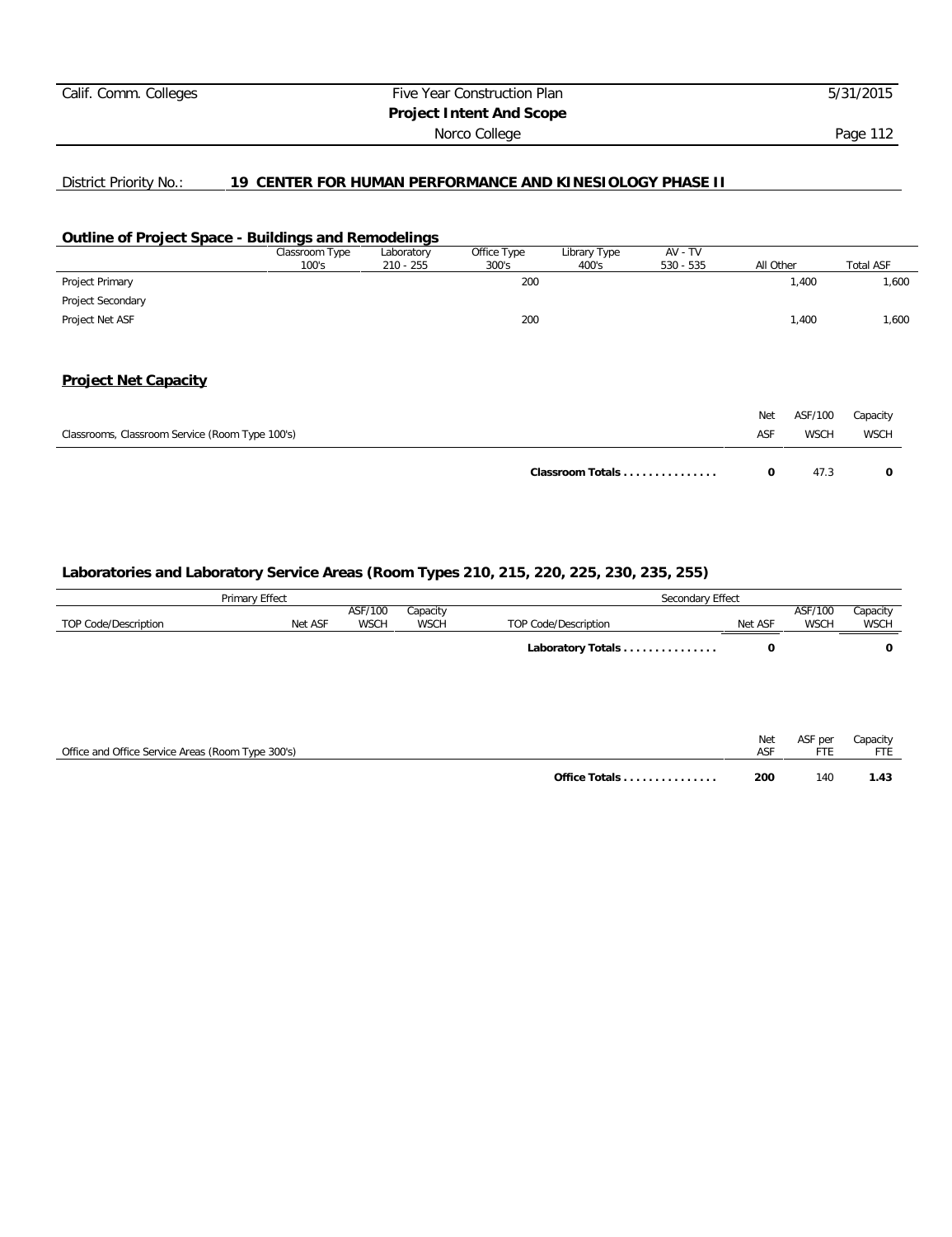# **Riverside CCD Report 17 Certification**

# **Certification of Inventory for Fiscal Year: 2014-15**

| Campus Name:    | Riverside District Administrative |
|-----------------|-----------------------------------|
|                 | Office <sup>*</sup>               |
| Certified ASF:  | 50,839                            |
| Certified OGSF: | 77.487                            |

# **District Approval**

| Aaron Brown             | 10/17/2014 |
|-------------------------|------------|
| Authorized Signature    | Date       |
| Aaron Brown             |            |
| <b>Printed Name</b>     |            |
| <b>State Approval</b>   |            |
| Jim Rogaski - FPU Level | 11/3/2014  |
| Authorized Signature    | Date       |

### **Included:**

(2) Signed Copies of Report 17 Certification Sheet if the submission was not certified and submitted electronically by the CBO.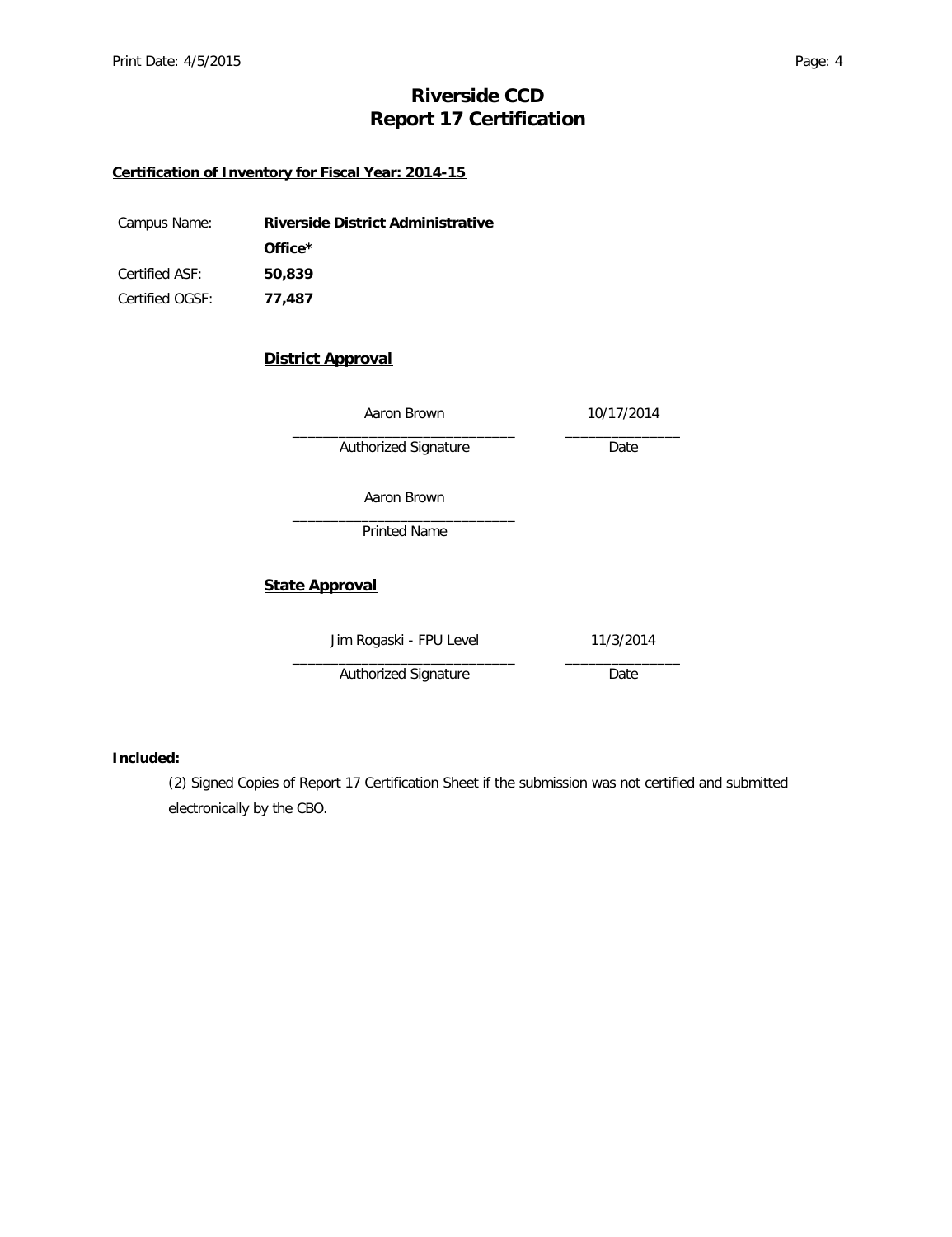# Calif. Comm. Colleges **Five Year Construction Plan** 5/31/2015

**Campus Lecture Capacity/Load Ratios**

| Riverside District Administrative Office* | Page 114 |
|-------------------------------------------|----------|
|                                           |          |

| No. | Project                |                                                                  |           |           |                    |           |           |           |                   |           |
|-----|------------------------|------------------------------------------------------------------|-----------|-----------|--------------------|-----------|-----------|-----------|-------------------|-----------|
|     | Lect ASF<br>$\sqrt{2}$ | $\sim$ $\sim$ $\sim$ $\sim$ $\sim$ $\sim$<br>$M_{\rm A}$<br>៴୰៴៲ | Occupancy | 2016/2017 | 2017/2018<br>2011/ | 2018/2019 | 2019/2020 | 2020/2021 | าการ<br>2021/2022 | 2022/2023 |

|                                            | 2016/2017 | 0017<br>2017/2018 | 2018/2019 | 2019/2020 | 2022<br>2020/2021 | 2021/2022 | 2022/2023 |
|--------------------------------------------|-----------|-------------------|-----------|-----------|-------------------|-----------|-----------|
| Actual*/Projected WSCH<br>∟ecture          |           |                   |           |           |                   |           |           |
| Cumulative Capacity<br>Capacity/Load Ratio |           |                   |           |           |                   |           |           |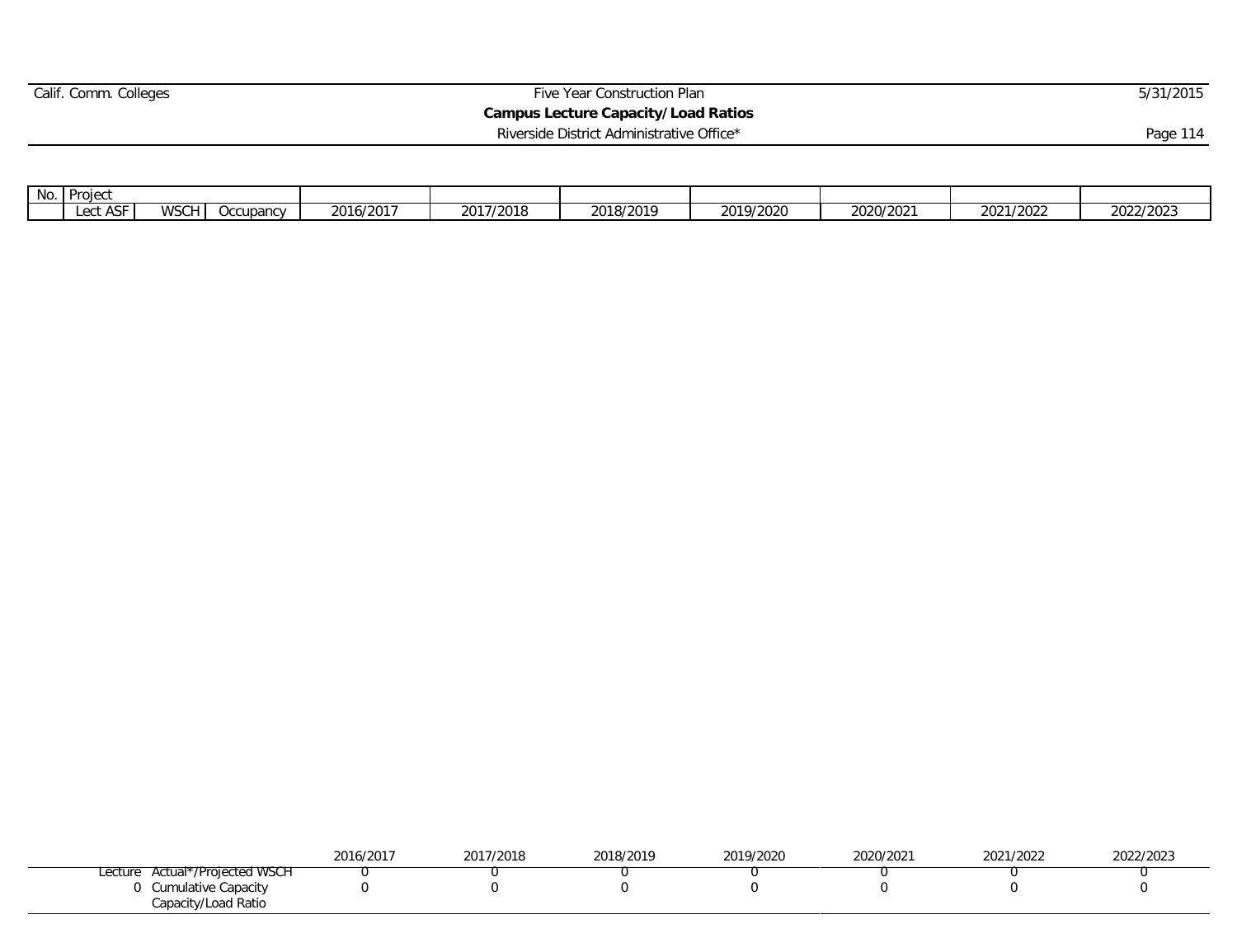# Calif. Comm. Colleges **Five Year Construction Plan** 5/31/2015

**Campus Laboratory Capacity/Load Ratios**

Riverside District Administrative Office\* Page 115

| No. | <b>I</b> Project<br>ו טופטו |                      |          |           |                                 |           |           |           |           |           |
|-----|-----------------------------|----------------------|----------|-----------|---------------------------------|-----------|-----------|-----------|-----------|-----------|
|     | $ -$<br>.ab AS              | $M$ C $\cap$<br>ハハワト | ccupancy | 2016/2017 | 7/2018<br>$\sqrt{21}$<br>20 I I | 2018/2019 | 2019/2020 | 2020/2021 | 2021/2022 | 2022/2023 |

|                                            | 2016/2017 | 2017/2018 | 2018/2019 | 2019/2020 | 2020/2021 | 2021/2022 | 2022/2023 |
|--------------------------------------------|-----------|-----------|-----------|-----------|-----------|-----------|-----------|
| Actual*/Projected WSCH<br>Laboratory       |           |           |           |           |           |           |           |
| Cumulative Capacity<br>Capacity/Load Ratio |           |           |           |           |           |           |           |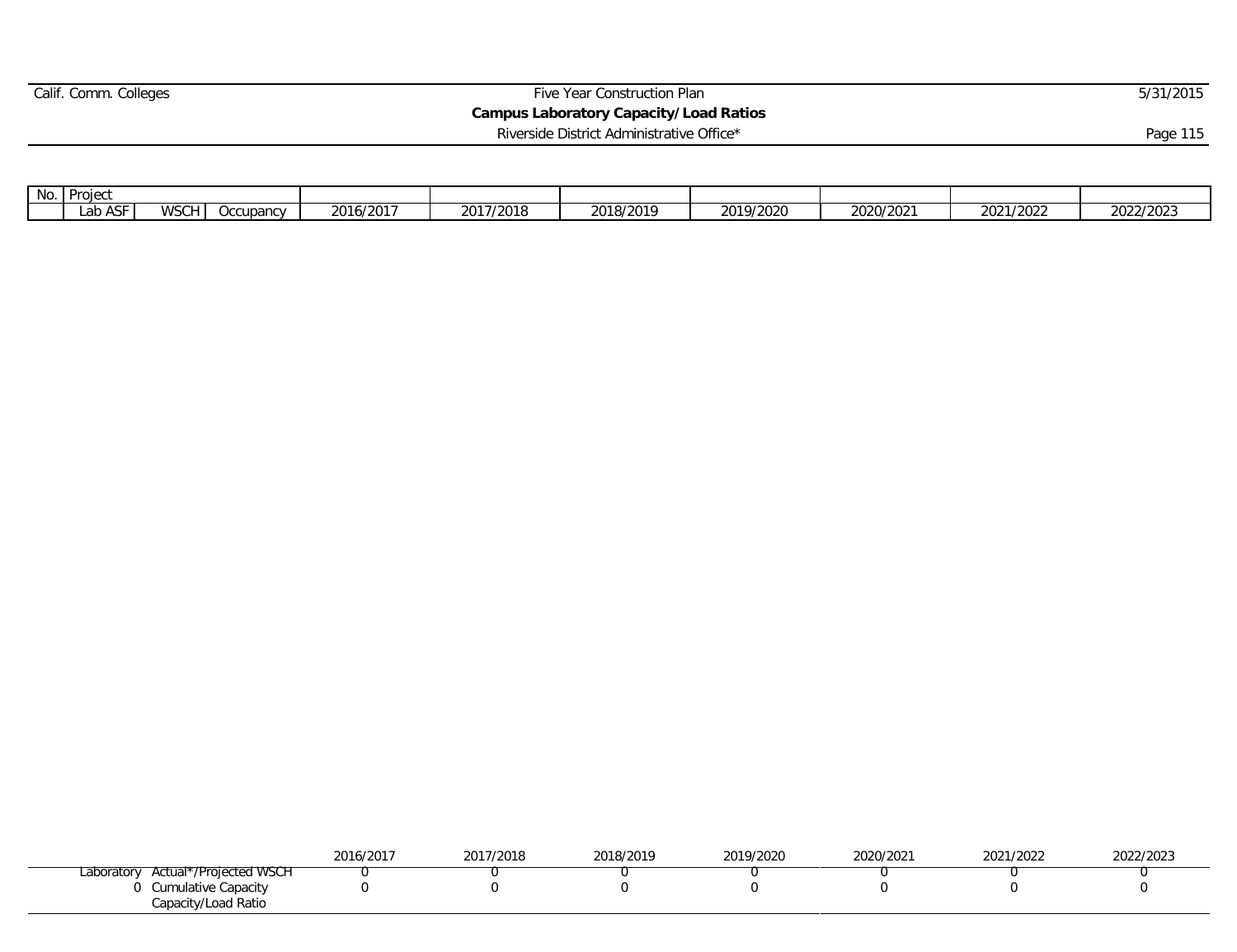# Calif. Comm. Colleges **Five Year Construction Plan** 5/31/2015 **Campus Office Capacity/Load Ratios**

Riverside District Administrative Office\* Page 116

| No. | I Projec<br>$\blacksquare$ $\blacksquare$ $\blacksquare$ $\blacksquare$ |         |                       |           |                               |           |        |           |                            |                           |
|-----|-------------------------------------------------------------------------|---------|-----------------------|-----------|-------------------------------|-----------|--------|-----------|----------------------------|---------------------------|
|     | Off ASF<br>v                                                            | $- - -$ | Jccupanc <sup>,</sup> | 716/2017∠ | $201710010$<br>720 I 8<br>∠U⊥ | 2018/2019 | ∿202∨^ | 2020/2021 | 0001<br>10000<br>2021/2022 | $2022120222$<br>2022/2023 |

|                                 | 2016/2017 | 2017/2018 | 2018/2019 | 2019/2020 | 2020/2021 | 0.001<br>/2022 | 2022/2023 |
|---------------------------------|-----------|-----------|-----------|-----------|-----------|----------------|-----------|
| Office<br>Actual*/Projected FTE |           |           |           |           |           |                |           |
| Cumulative Capacity<br>29,813   | 186       | 186       | 186       | 186       | 186       | 186            | 186       |
| Capacity/Load Ratio             |           |           |           |           |           |                |           |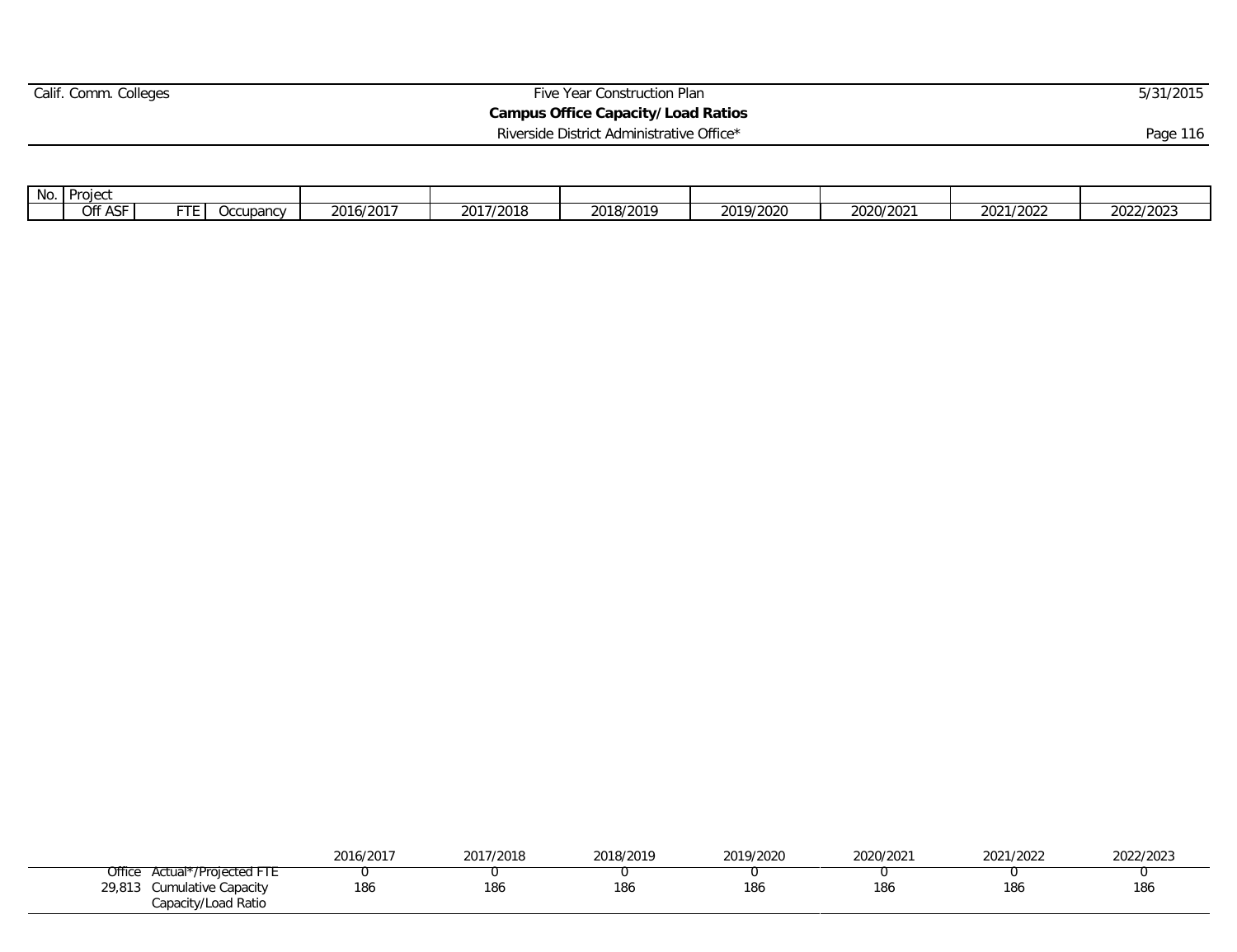# Calif. Comm. Colleges **Five Year Construction Plan** 5/31/2015

**Campus Library Capacity/Load Ratios** Riverside District Administrative Office\* Page 117

| No.<br>Project |                        |           |           |                                 |           |           |           |           |           |
|----------------|------------------------|-----------|-----------|---------------------------------|-----------|-----------|-----------|-----------|-----------|
|                | $\sim$ $-$<br>LID<br>ື | Occupancy | 2016/2017 | 12010<br>001<br>ZU F<br>720 I õ | 2018/2019 | 2019/2020 | 2020/2021 | 2021/2022 | 2022/2023 |

|                                            | 2016/2017 | 2017/2018 | 2018/2019 | 2019/2020 | 2020/2021 | 2021/2022 | 2022/2023 |
|--------------------------------------------|-----------|-----------|-----------|-----------|-----------|-----------|-----------|
| Actual*/Projected ASF<br>Library           |           |           |           |           |           |           |           |
| Cumulative Capacity<br>Capacity/Load Ratio |           |           |           |           |           |           |           |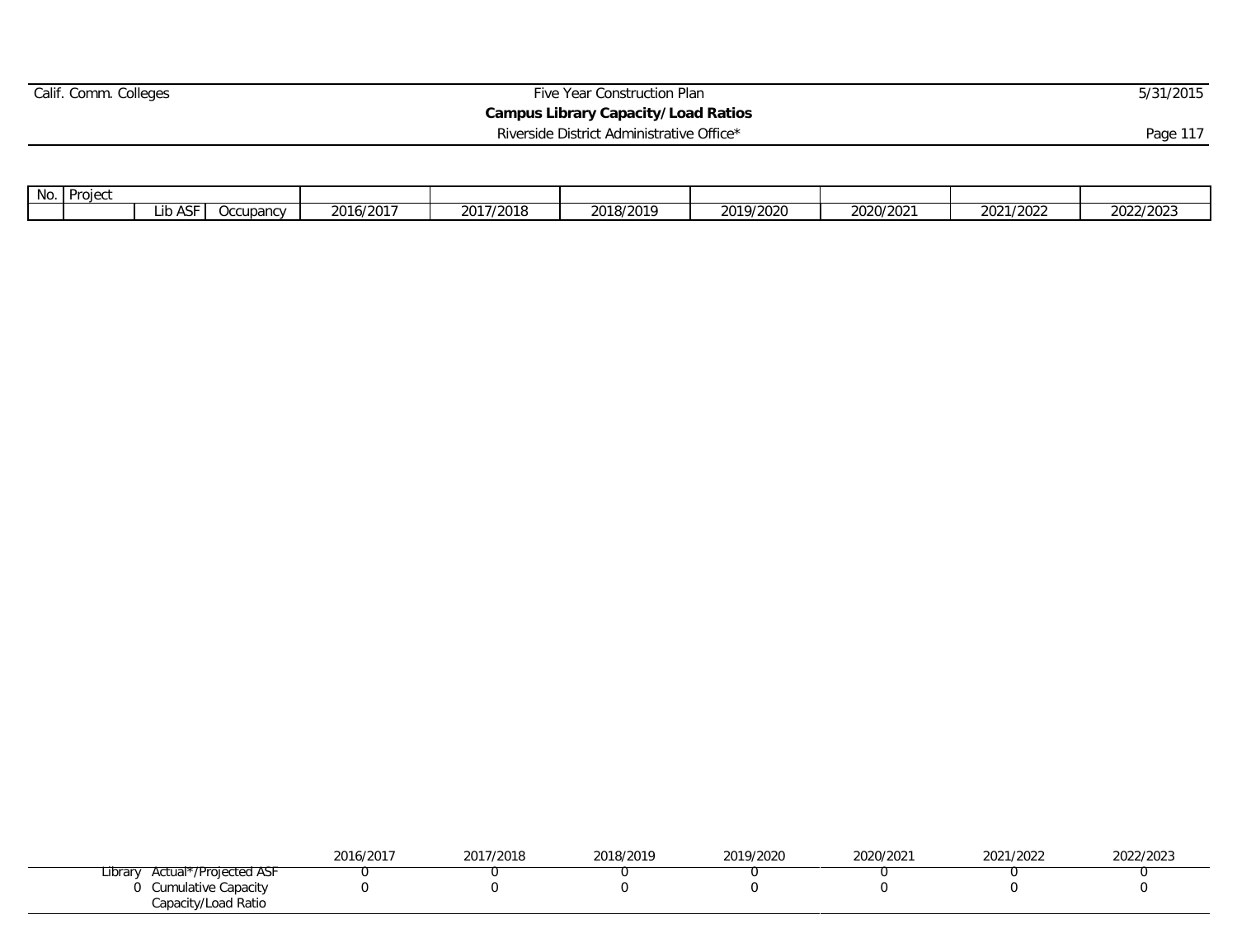# Calif. Comm. Colleges **Five Year Construction Plan** 5/31/2015 **Campus AV/TV Capacity/Load Ratios**

Riverside District Administrative Office\* Page 118

| No. | Project |                                                               |                                  |           |                |           |           |           |                                   |           |
|-----|---------|---------------------------------------------------------------|----------------------------------|-----------|----------------|-----------|-----------|-----------|-----------------------------------|-----------|
|     |         | $\sqrt{2}$<br>$\mathbf{v}$<br><b>171</b><br><b>ACL</b><br>ישו | $'$ IDODO $'$<br><b>UUUUUUUV</b> | 2016/2017 | 7/2018<br>2017 | 2018/2019 | 2019/2020 | 2020/2021 | 12022<br>0001<br><b>2021/2022</b> | 2022/2023 |

|       |                                                   | 2016/2017    | 2017/2018 | 2018/2019 | 2019/2020 | 2020/2021 | 2021/2022    | 2022/2023       |
|-------|---------------------------------------------------|--------------|-----------|-----------|-----------|-----------|--------------|-----------------|
| AV/TV | Actual*/Projected ASF                             |              |           |           |           |           |              |                 |
| 321   | <b>Cumulative Capacity</b><br>Capacity/Load Ratio | $\cap$<br>ےد | 001<br>ےر | nn-<br>ےت |           | ےت        | $\cap$<br>ےت | 32 <sup>2</sup> |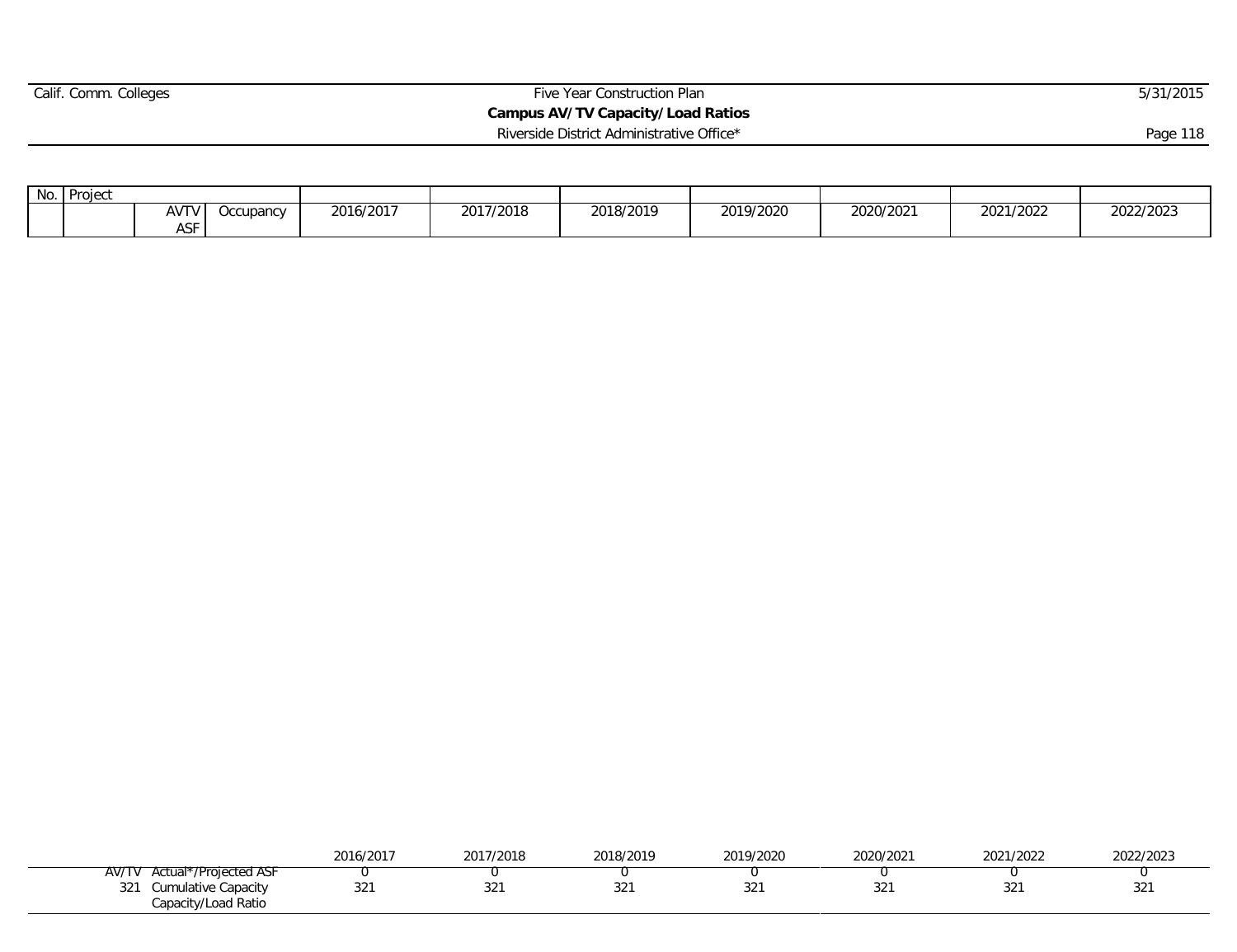# Calif. Comm. Colleges Five Year Construction Plan 5/31/2015 **Load Distribution and Staff Forecast** Riverside District Administrative Office\* Page 119

#### **Campus Load Distribution**

Reference: Chancellor's Office Forecast

|                    | Instructional | <b>Total Campus</b> | Off-Campus  | On-Campus   | P.E.<br>Laboratory | On-Campus    | On-Campus<br>Laboratory |
|--------------------|---------------|---------------------|-------------|-------------|--------------------|--------------|-------------------------|
|                    | Staff FTE     | <b>WSCH</b>         | <b>WSCH</b> | <b>WSCH</b> | <b>WSCH</b>        | Lecture WSCH | <b>WSCH</b>             |
| <b>Actual Fall</b> |               |                     |             |             |                    |              |                         |
| 2013               |               | 0                   |             |             |                    |              |                         |
| 2014               |               | 0                   |             |             |                    |              |                         |
| Forecast           |               |                     |             |             |                    |              |                         |
| 2015               |               | $\overline{0}$      |             |             |                    |              |                         |
| 2016               |               | 0                   |             |             |                    |              |                         |
| 2017               |               | 0                   |             |             |                    |              |                         |
| 2018               |               | 0                   |             |             |                    |              |                         |
| 2019               |               | $\boldsymbol{0}$    |             |             |                    |              |                         |
| 2020               |               | $\overline{0}$      |             |             |                    |              |                         |
| 2021               |               | 0                   |             |             |                    |              |                         |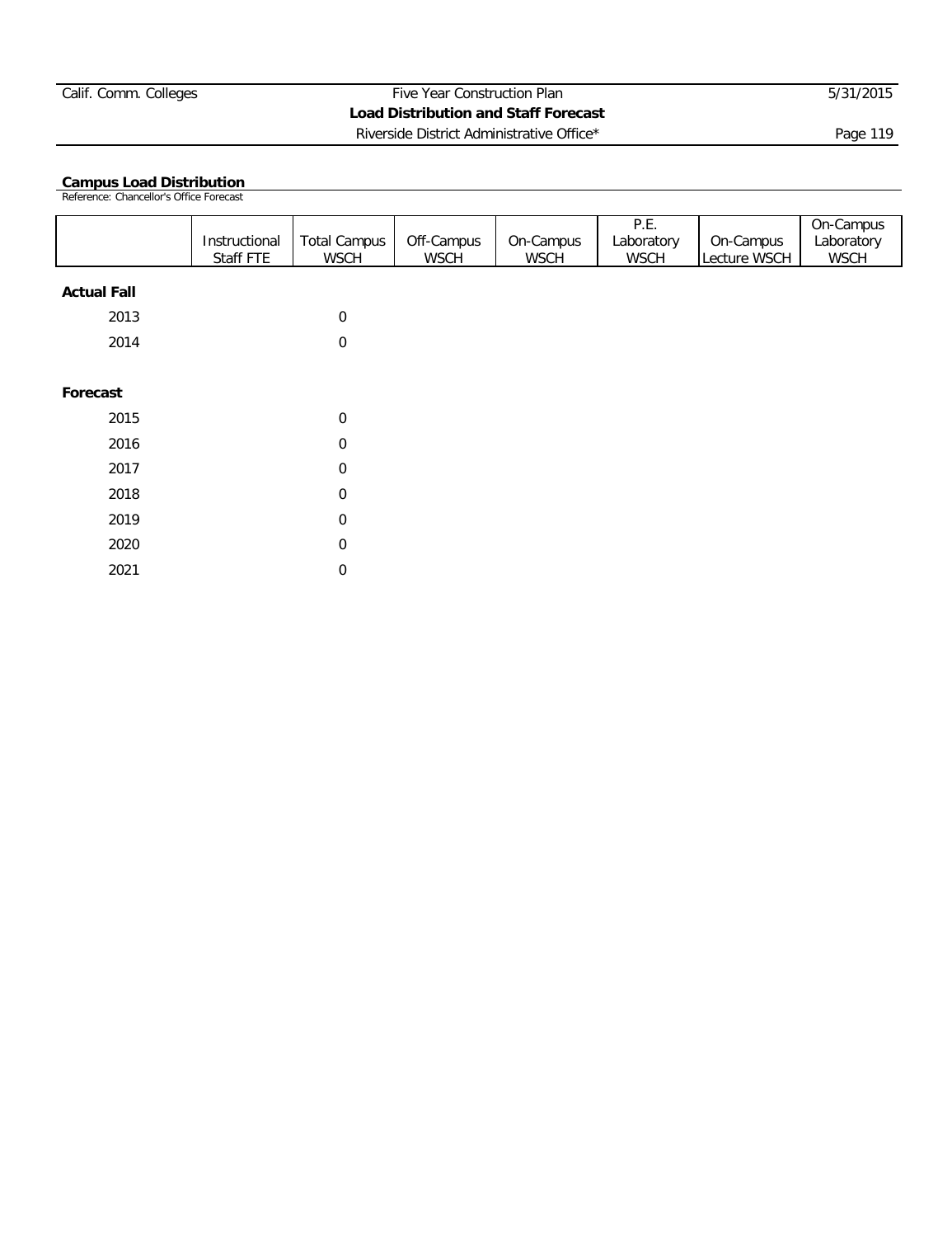Riverside District Administrative Office\* Page 120

#### **Campus Worksheet for Computing FTE Instruction Staff**

College Instructional Staff, Fall Term. Included are all certificated staff for day, extended day, and adult education except those whose office is located off-campus.

|     |                           |                   | Net Total                  |
|-----|---------------------------|-------------------|----------------------------|
|     | <b>Total Certificated</b> |                   | Instructional and          |
|     | Instructional and         | Non-Instructional | <b>Statutory Staff FTE</b> |
|     | Statutory Staff FTE       | Portion of FTE    | (b-c)                      |
| (a) | (b`                       | $\sim$            | (d)                        |

#### **Instructors**

#### **Counselors**

Include certificated special program coordinators, economic opportunity program, coordinators, statutory and Title 5 required staff, et. al.

#### **Department Administrators**

#### **Librarians**

Include certificated director of audio/visual, et. al.

#### **Institutional Administrators**

Include certificated persons with responsibilities covering the entire institution, such as Superintendent, Assistant Superintendent, President, Dean of Instruction, Director of Data Processing, et. al.

| Fall 2015 Totals |
|------------------|
|                  |

\_\_\_\_\_\_\_\_\_\_ \_\_\_\_\_\_\_\_\_\_ \_\_\_\_\_\_\_\_\_\_

Column (b) is the total number of Column (a) distributed to categories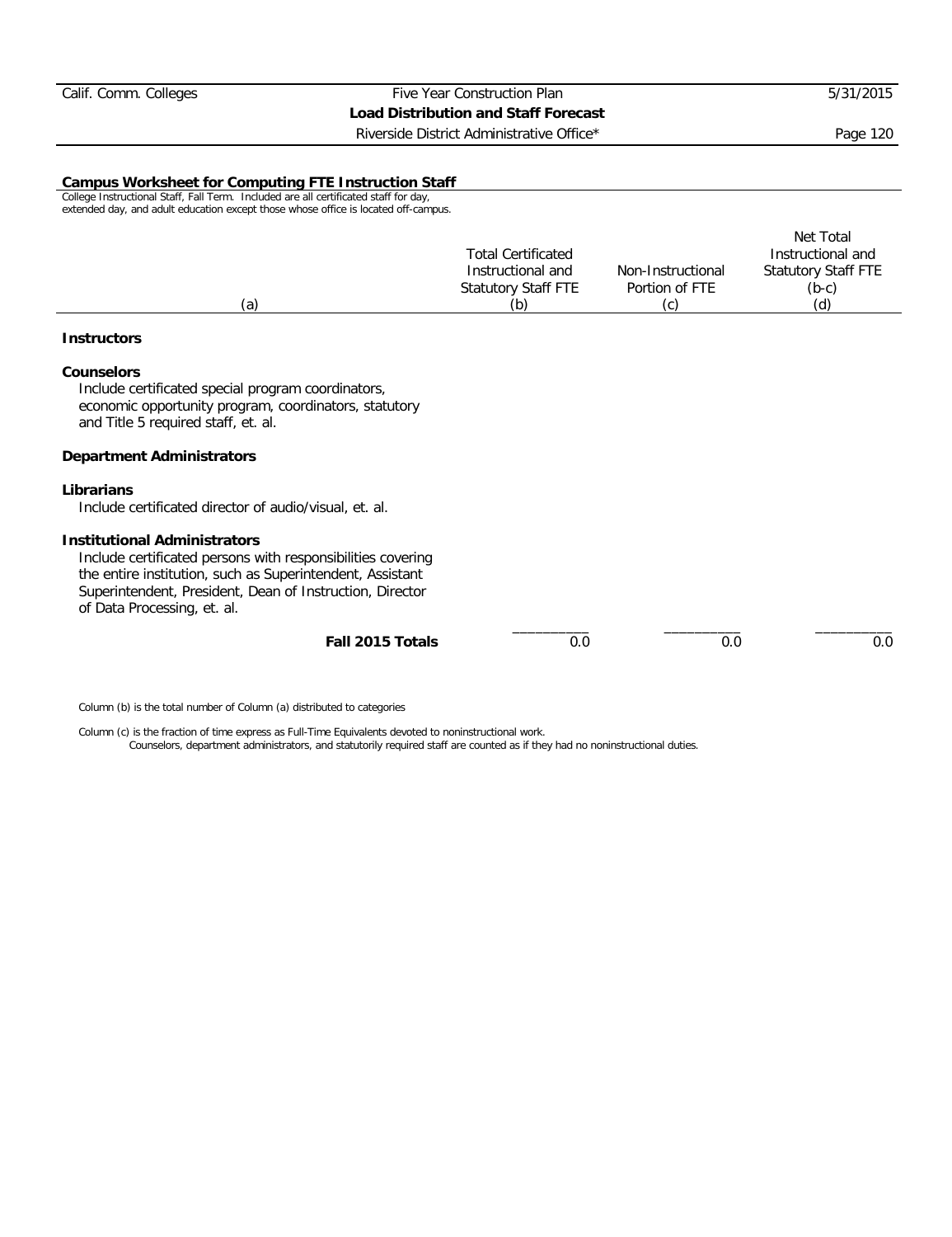Riverside District Administrative Office\* Page 121

#### **Campus Worksheet for Computing FTE Instruction Staff**

College Instructional Staff, Fall Term. Included are all certificated staff for day, extended day, and adult education except those whose office is located off-campus.

|     |                           |                   | Net Total                  |
|-----|---------------------------|-------------------|----------------------------|
|     | <b>Total Certificated</b> |                   | Instructional and          |
|     | Instructional and         | Non-Instructional | <b>Statutory Staff FTE</b> |
|     | Statutory Staff FTE       | Portion of FTE    | (b-c)                      |
| (a) | (b)                       | $\cap$            | (d)                        |

#### **Instructors**

#### **Counselors**

Include certificated special program coordinators, economic opportunity program, coordinators, statutory and Title 5 required staff, et. al.

#### **Department Administrators**

#### **Librarians**

Include certificated director of audio/visual, et. al.

#### **Institutional Administrators**

Include certificated persons with responsibilities covering the entire institution, such as Superintendent, Assistant Superintendent, President, Dean of Instruction, Director of Data Processing, et. al.

| Fall 2016 Totals |
|------------------|
|                  |

\_\_\_\_\_\_\_\_\_\_ \_\_\_\_\_\_\_\_\_\_ \_\_\_\_\_\_\_\_\_\_

Column (b) is the total number of Column (a) distributed to categories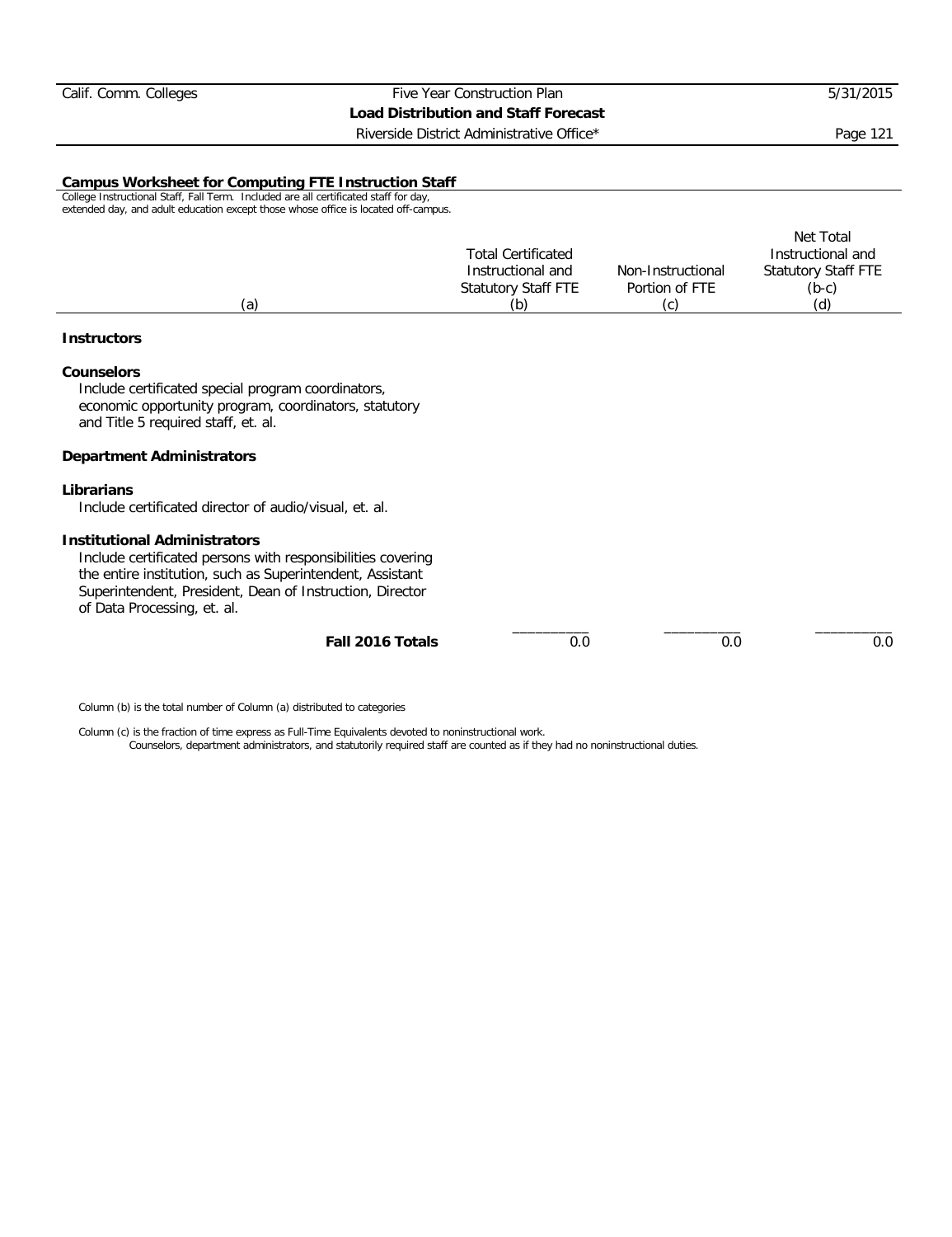Riverside District Administrative Office\* Page 122

#### **Campus Worksheet for Computing FTE Instruction Staff**

College Instructional Staff, Fall Term. Included are all certificated staff for day, extended day, and adult education except those whose office is located off-campus.

|     |                           |                   | Net Total                  |
|-----|---------------------------|-------------------|----------------------------|
|     | <b>Total Certificated</b> |                   | Instructional and          |
|     | Instructional and         | Non-Instructional | <b>Statutory Staff FTE</b> |
|     | Statutory Staff FTE       | Portion of FTE    | (b-c)                      |
| (a) | (b`                       | $\sim$            | (d)                        |

#### **Instructors**

#### **Counselors**

Include certificated special program coordinators, economic opportunity program, coordinators, statutory and Title 5 required staff, et. al.

#### **Department Administrators**

#### **Librarians**

Include certificated director of audio/visual, et. al.

#### **Institutional Administrators**

Include certificated persons with responsibilities covering the entire institution, such as Superintendent, Assistant Superintendent, President, Dean of Instruction, Director of Data Processing, et. al.

| Fall 2017 Totals |  |  |
|------------------|--|--|
|                  |  |  |

\_\_\_\_\_\_\_\_\_\_ \_\_\_\_\_\_\_\_\_\_ \_\_\_\_\_\_\_\_\_\_

Column (b) is the total number of Column (a) distributed to categories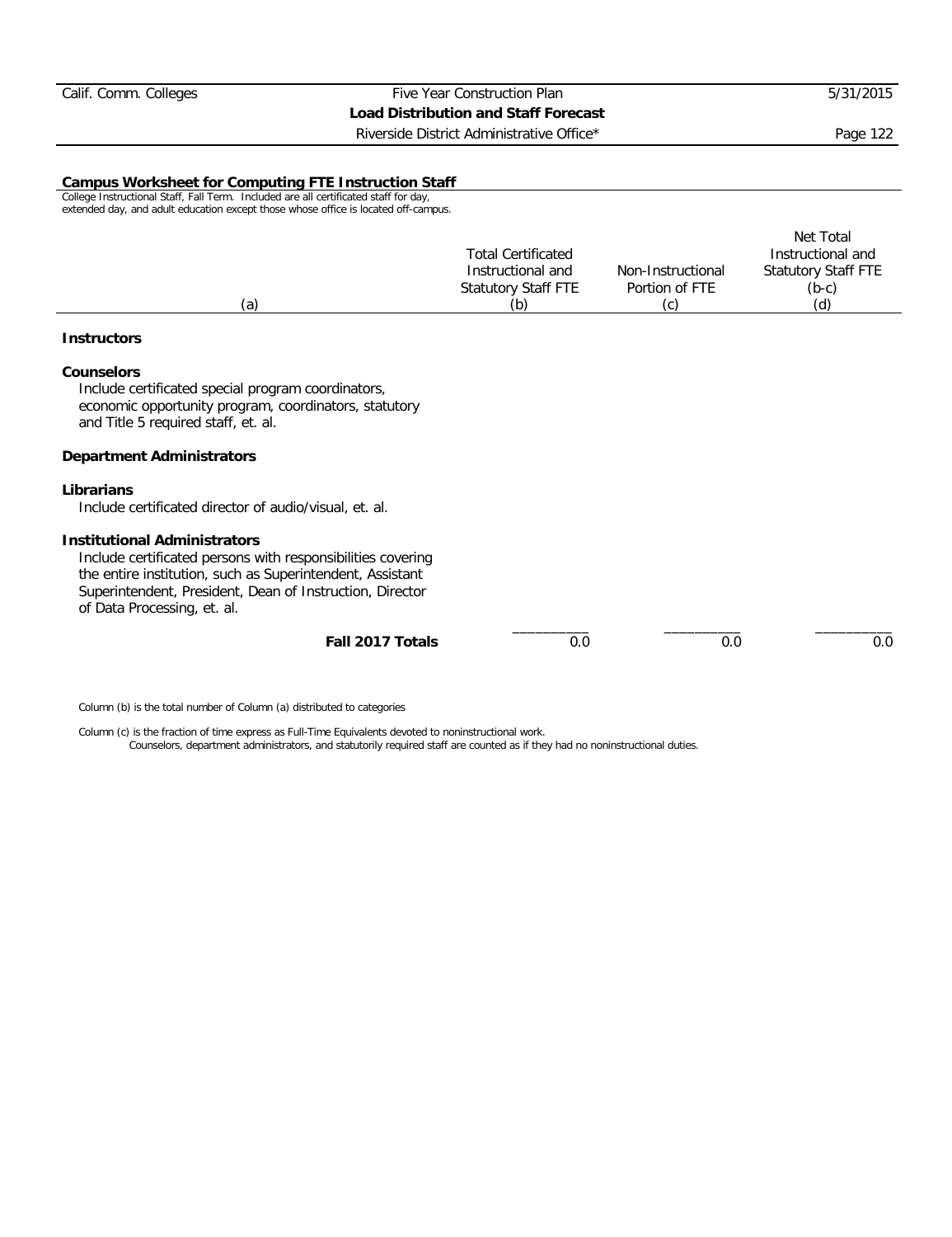Riverside District Administrative Office\* Page 123

#### **Campus Worksheet for Computing FTE Instruction Staff**

College Instructional Staff, Fall Term. Included are all certificated staff for day, extended day, and adult education except those whose office is located off-campus.

|     |                           |                   | Net Total                  |
|-----|---------------------------|-------------------|----------------------------|
|     | <b>Total Certificated</b> |                   | Instructional and          |
|     | Instructional and         | Non-Instructional | <b>Statutory Staff FTE</b> |
|     | Statutory Staff FTE       | Portion of FTE    | (b-c)                      |
| (a) | (b`                       | $\sim$            | (d)                        |

#### **Instructors**

#### **Counselors**

Include certificated special program coordinators, economic opportunity program, coordinators, statutory and Title 5 required staff, et. al.

#### **Department Administrators**

#### **Librarians**

Include certificated director of audio/visual, et. al.

#### **Institutional Administrators**

Include certificated persons with responsibilities covering the entire institution, such as Superintendent, Assistant Superintendent, President, Dean of Instruction, Director of Data Processing, et. al.

| Fall 2018 Totals |  |  |  |
|------------------|--|--|--|
|------------------|--|--|--|

\_\_\_\_\_\_\_\_\_\_ \_\_\_\_\_\_\_\_\_\_ \_\_\_\_\_\_\_\_\_\_

Column (b) is the total number of Column (a) distributed to categories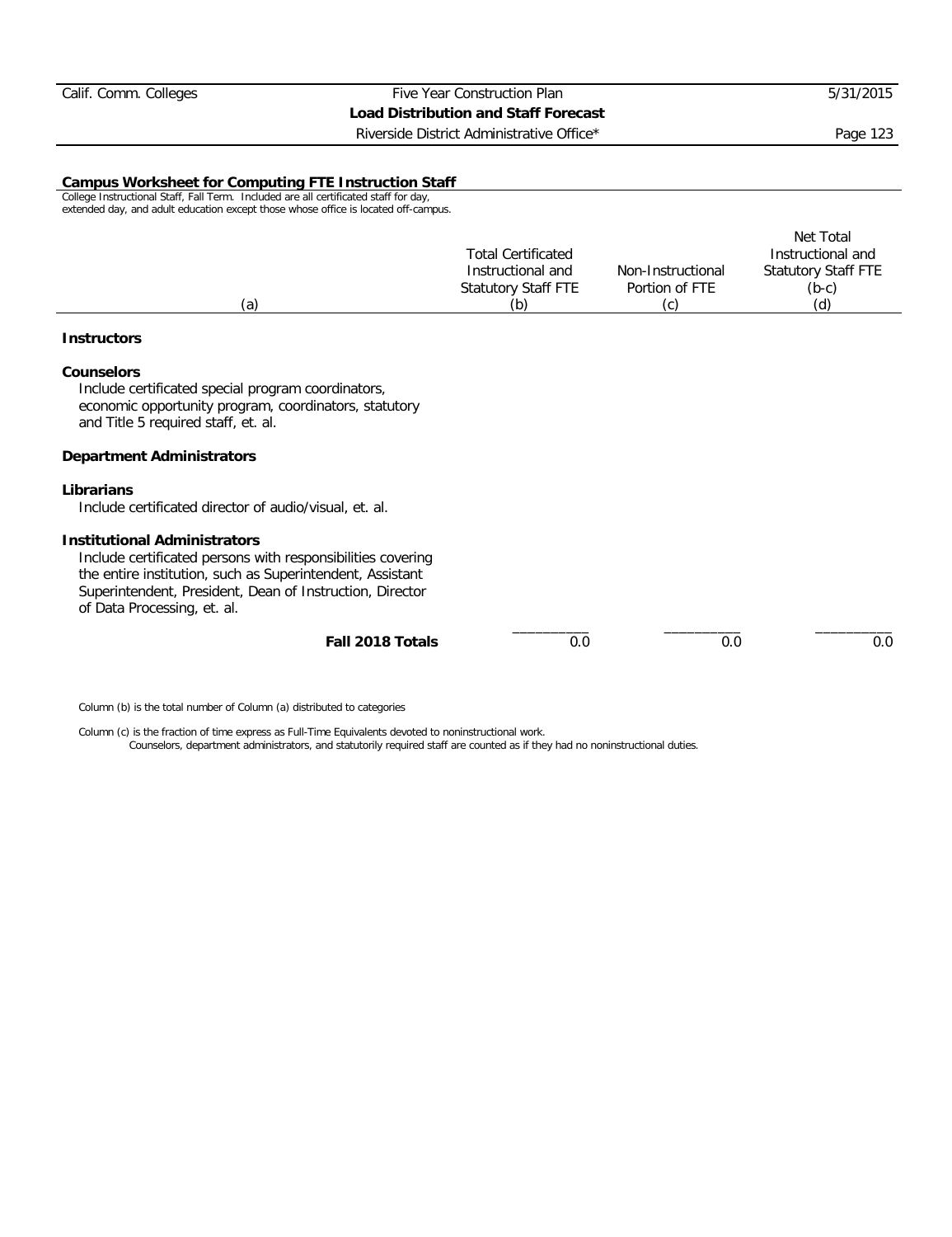Riverside District Administrative Office\* Page 124

#### **Campus Worksheet for Computing FTE Instruction Staff**

College Instructional Staff, Fall Term. Included are all certificated staff for day, extended day, and adult education except those whose office is located off-campus.

|     |                           |                   | Net Total                  |
|-----|---------------------------|-------------------|----------------------------|
|     | <b>Total Certificated</b> |                   | Instructional and          |
|     | Instructional and         | Non-Instructional | <b>Statutory Staff FTE</b> |
|     | Statutory Staff FTE       | Portion of FTE    | $(b-c)$                    |
| (a) | (b)                       | ۰C)               | (d)                        |

#### **Instructors**

#### **Counselors**

Include certificated special program coordinators, economic opportunity program, coordinators, statutory and Title 5 required staff, et. al.

#### **Department Administrators**

#### **Librarians**

Include certificated director of audio/visual, et. al.

#### **Institutional Administrators**

Include certificated persons with responsibilities covering the entire institution, such as Superintendent, Assistant Superintendent, President, Dean of Instruction, Director of Data Processing, et. al.

| Fall 2019 Totals |  |  |
|------------------|--|--|
|                  |  |  |

\_\_\_\_\_\_\_\_\_\_ \_\_\_\_\_\_\_\_\_\_ \_\_\_\_\_\_\_\_\_\_

Column (b) is the total number of Column (a) distributed to categories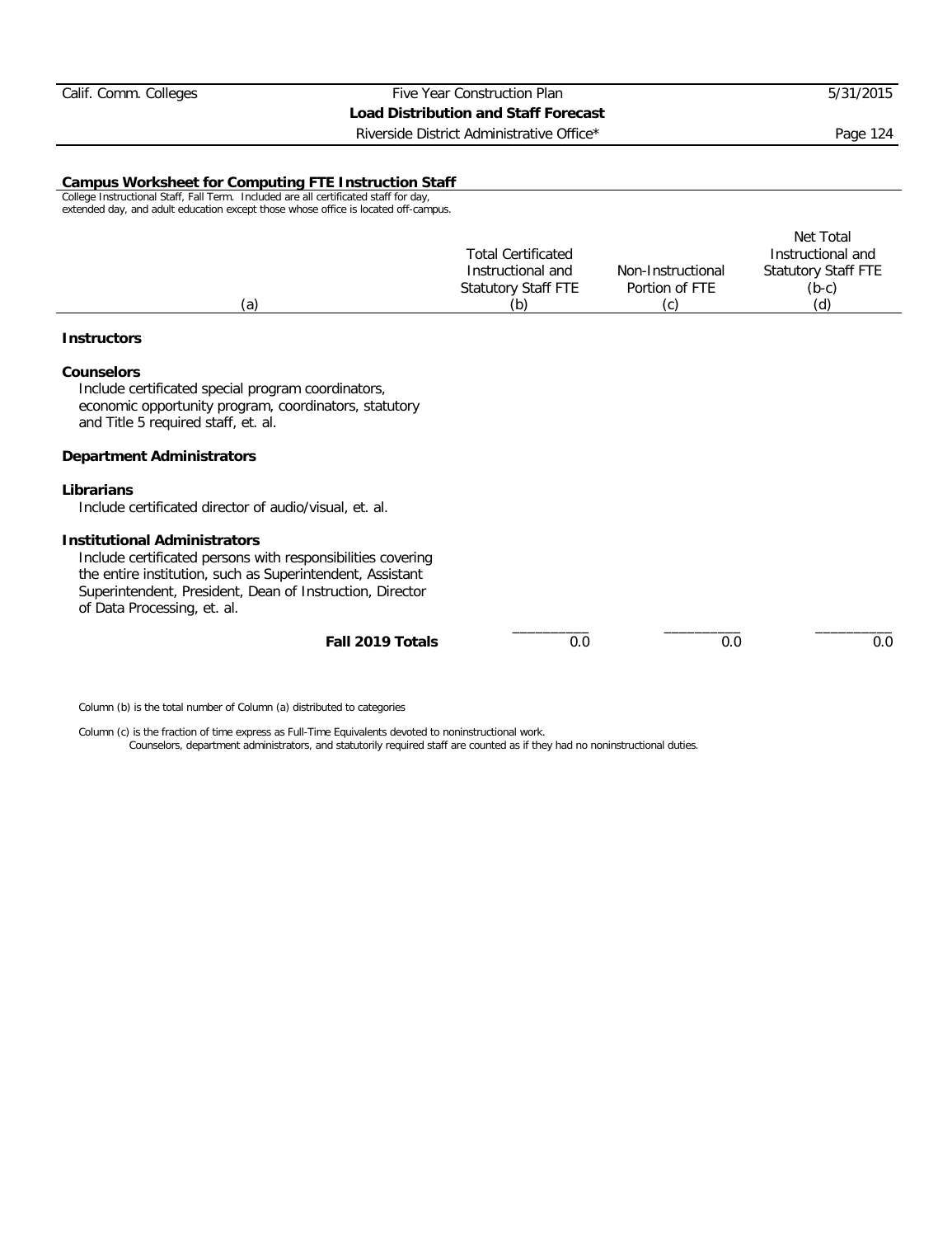Riverside District Administrative Office\* Page 125

#### **Campus Worksheet for Computing FTE Instruction Staff**

College Instructional Staff, Fall Term. Included are all certificated staff for day, extended day, and adult education except those whose office is located off-campus.

|     |                           |                   | Net Total                  |
|-----|---------------------------|-------------------|----------------------------|
|     | <b>Total Certificated</b> |                   | Instructional and          |
|     | Instructional and         | Non-Instructional | <b>Statutory Staff FTE</b> |
|     | Statutory Staff FTE       | Portion of FTE    | $(b-c)$                    |
| (a) | (b)                       | ۰C)               | (d)                        |

#### **Instructors**

#### **Counselors**

Include certificated special program coordinators, economic opportunity program, coordinators, statutory and Title 5 required staff, et. al.

#### **Department Administrators**

#### **Librarians**

Include certificated director of audio/visual, et. al.

#### **Institutional Administrators**

Include certificated persons with responsibilities covering the entire institution, such as Superintendent, Assistant Superintendent, President, Dean of Instruction, Director of Data Processing, et. al.

| Fall 2020 Totals |  |  |  |
|------------------|--|--|--|
|------------------|--|--|--|

\_\_\_\_\_\_\_\_\_\_ \_\_\_\_\_\_\_\_\_\_ \_\_\_\_\_\_\_\_\_\_

Column (b) is the total number of Column (a) distributed to categories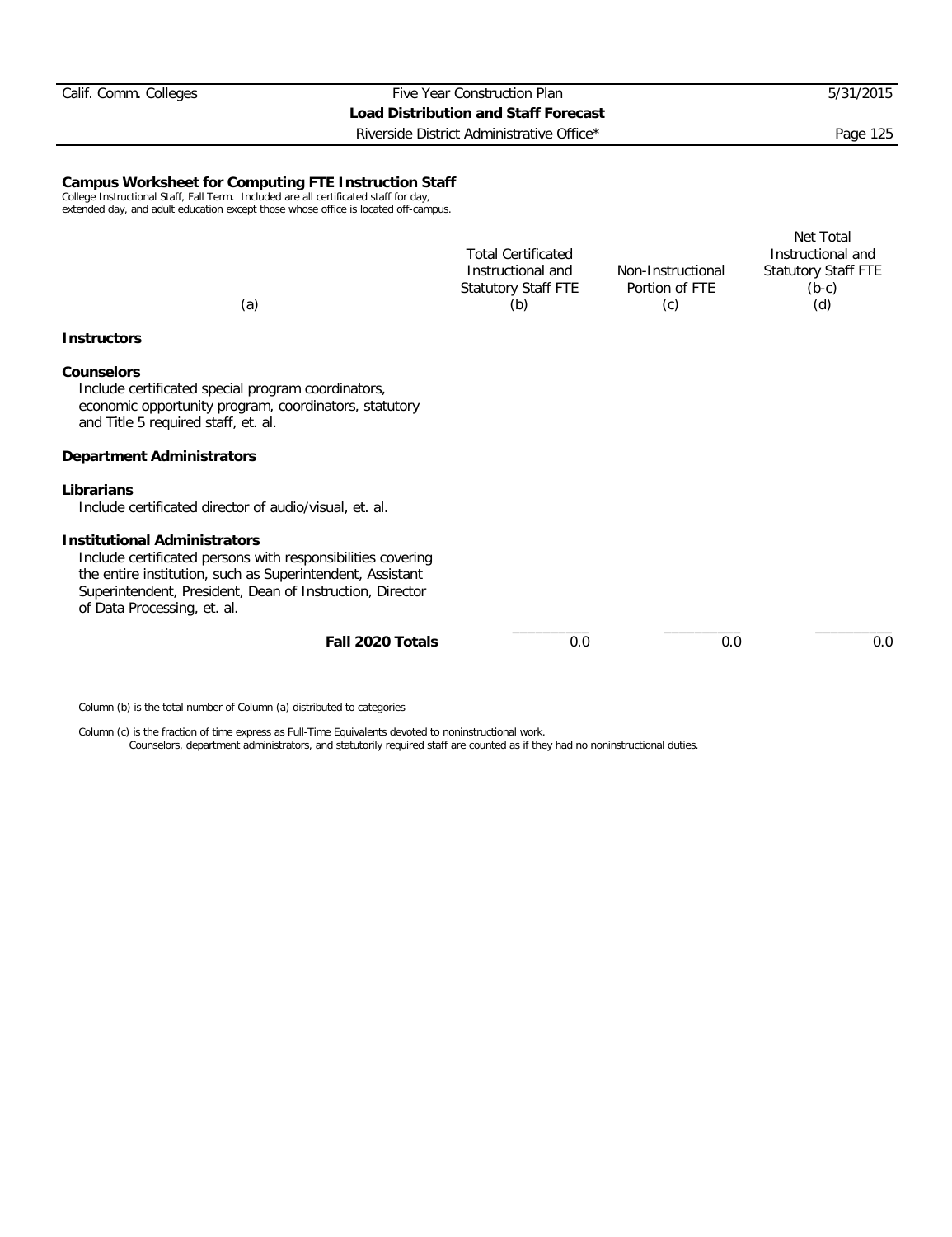Riverside District Administrative Office\* Page 126

#### **Campus Worksheet for Computing FTE Instruction Staff**

College Instructional Staff, Fall Term. Included are all certificated staff for day, extended day, and adult education except those whose office is located off-campus.

|     |                           |                   | Net Total                  |
|-----|---------------------------|-------------------|----------------------------|
|     | <b>Total Certificated</b> |                   | Instructional and          |
|     | Instructional and         | Non-Instructional | <b>Statutory Staff FTE</b> |
|     | Statutory Staff FTE       | Portion of FTE    | $(b-c)$                    |
| (a) | (b)                       | ۰C)               | (d)                        |

#### **Instructors**

#### **Counselors**

Include certificated special program coordinators, economic opportunity program, coordinators, statutory and Title 5 required staff, et. al.

#### **Department Administrators**

#### **Librarians**

Include certificated director of audio/visual, et. al.

#### **Institutional Administrators**

Include certificated persons with responsibilities covering the entire institution, such as Superintendent, Assistant Superintendent, President, Dean of Instruction, Director of Data Processing, et. al.

| Fall 2021 Totals |  |  |  |
|------------------|--|--|--|
|------------------|--|--|--|

\_\_\_\_\_\_\_\_\_\_ \_\_\_\_\_\_\_\_\_\_ \_\_\_\_\_\_\_\_\_\_

Column (b) is the total number of Column (a) distributed to categories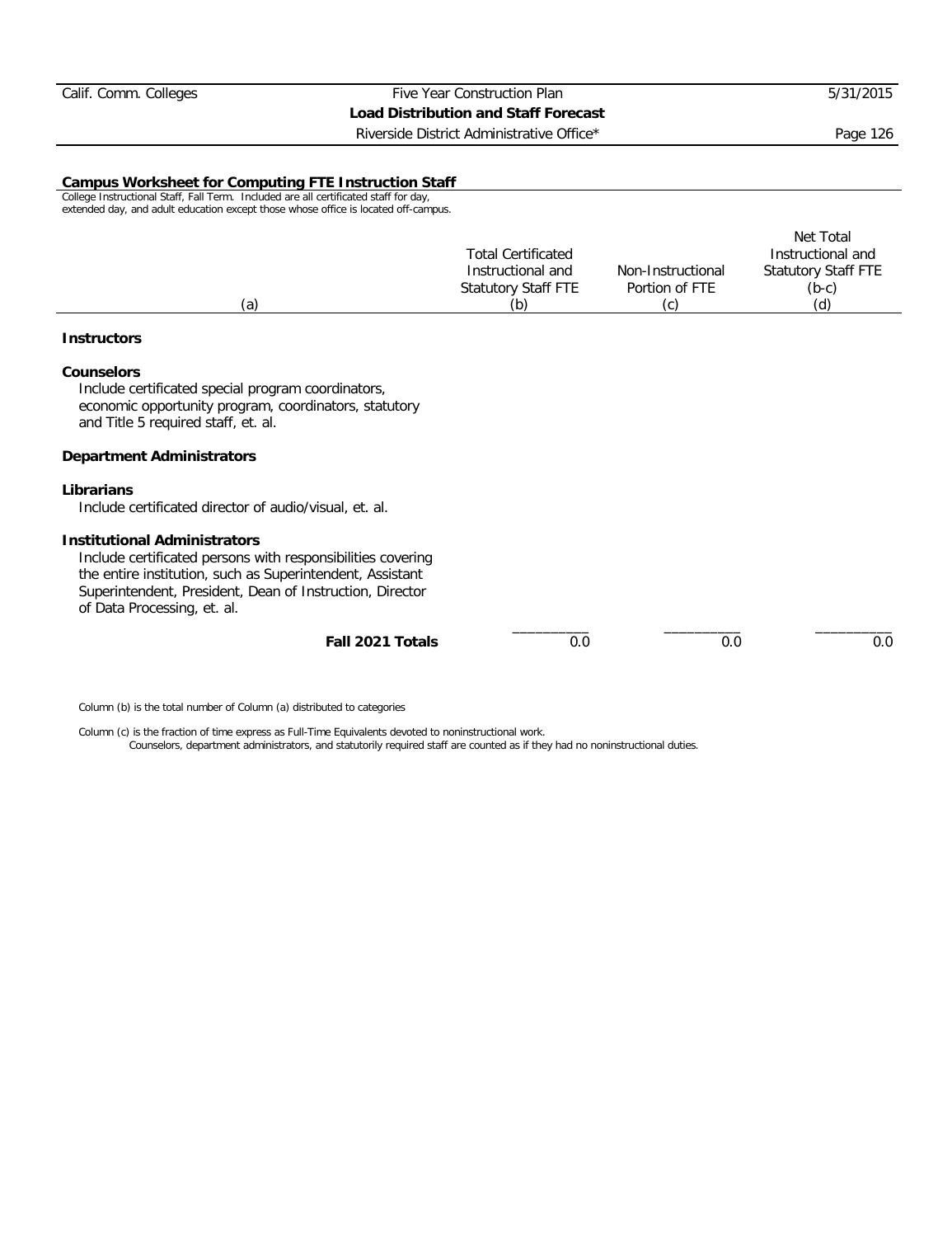# Calif. Comm. Colleges Five Year Construction Plan 5/31/2015 **Cum Sum of Existing and Proposed Space, 2016 - 2022** Riverside District Administrative Office\* Page 127

# **Cumulative Summary of Existing and Proposed Areas, 2016-2022**

| Priority and     |               |                            |        |         | AV Radio  |             |             |           |           |                  |
|------------------|---------------|----------------------------|--------|---------|-----------|-------------|-------------|-----------|-----------|------------------|
| Year of          | Classroom     | Laboratory                 | Office | Library | $T_{V}$   | P.E.        | Assembly    | Inactive  | All Other |                  |
| Occupancy        | 100's         | 200's                      | 300's  | 400's   | 530 - 535 | $520 - 525$ | $610 - 625$ | 050 - 070 | Areas     | <b>Total ASF</b> |
| (a`              | $\mathcal{B}$ | $\left(\mathcal{L}\right)$ | (d)    | م/      | (f        | g.          | (h)         |           |           | (k               |
| <b>Total ASF</b> |               |                            | 29,813 |         | 321       |             |             | 294       | 20,411    | 50,839           |